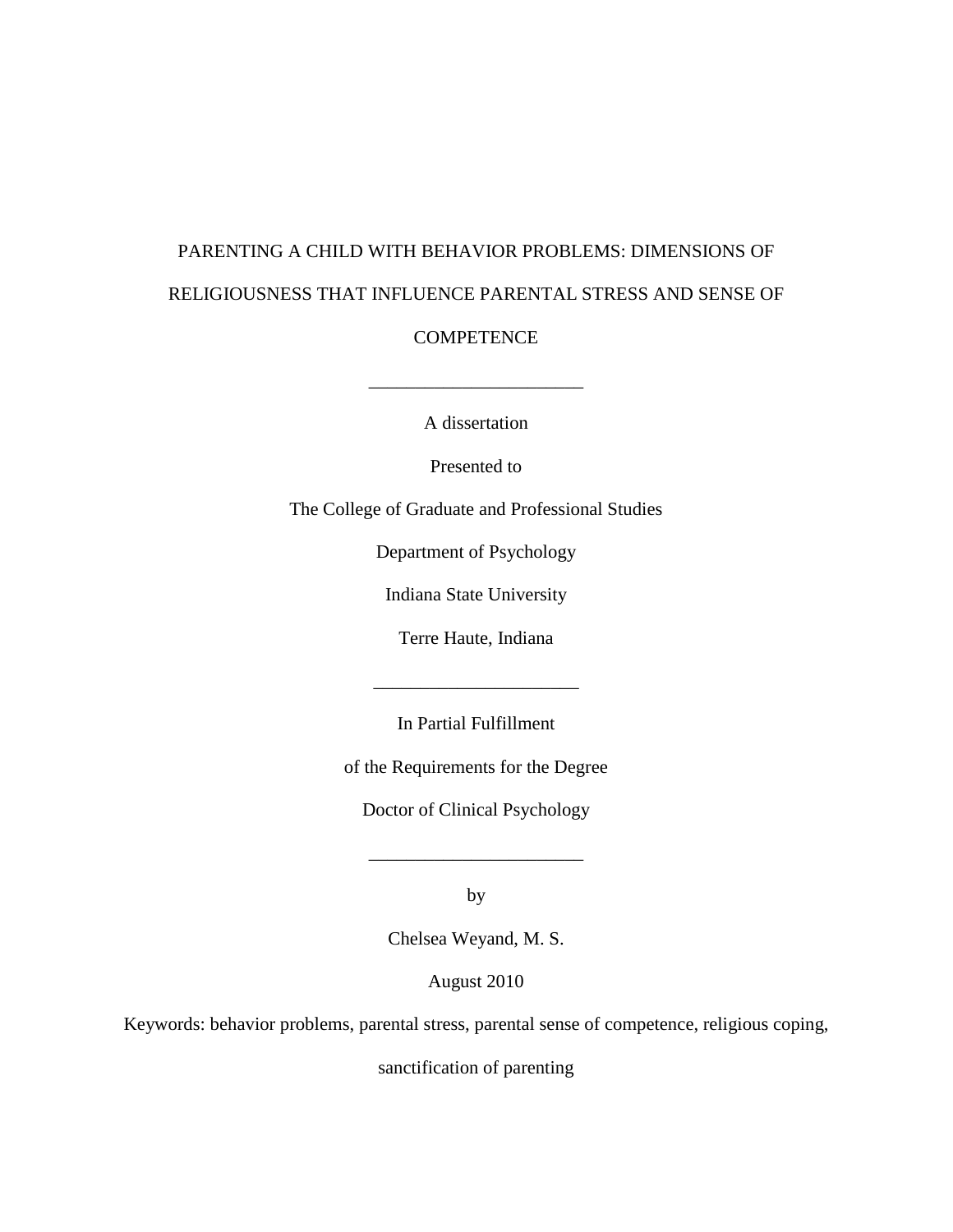### **COMMITTEE MEMBERS**

Committee Chair: Elizabeth O"Laughlin, Ph. D Associate Professor of Psychology Indiana State University Committee Member: Tom Johnson, Ph. D Professor of Psychology Indiana State University Committee Member: Patrick Bennett, Ph. D Assistant Professor of Psychology Indiana State University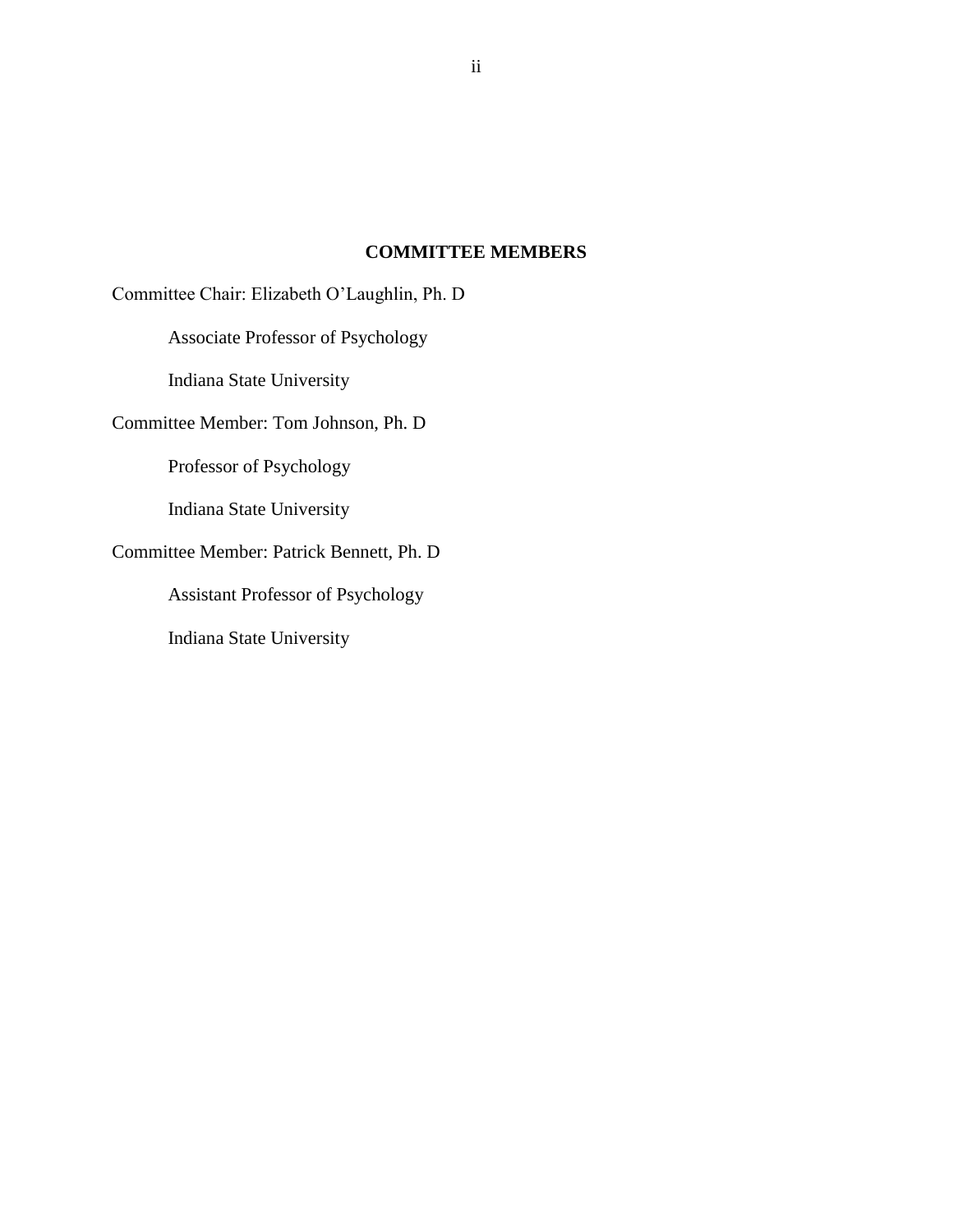#### **ABSTRACT**

Parenting a child with behavior problems has been associated with an increase in parental stress and a decrease in parental sense of competence. While parental religiosity has generally been associated with greater child and parent functioning, it has been suggested that when parenting a child with behavior problems, some aspects of parental religiousness (e.g., negative religious coping, biblical conservatism) might decrease functioning. One hundred and thirty-nine parents of children between the ages of three and twelve completed a questionnaire in order to examine the influence of religious variables (sanctification of parenting, negative religious coping, positive religious coping, biblical conservatism) on the relationship between child behavior problems and parental stress and sense of competence. Sanctification of parenting was found to moderate the relationship between child behavior problems and parental stress, such that parents high in sanctification showed little change in parenting stress as severity of behavior problems increased. Similarly, positive religious coping was found to play a protective role in the relationship between behavior problems and parental sense of competence. Overall, positive religious coping was related to increased stress in parents of children with few behavior problems while not decreasing stress for parents of children with more difficult behavior. Parents of children with greater perceived behavior problems reported significantly higher sanctification of parenting and parenting stress, as well as lesser use of positive religious coping and lower sense of competence. Negative religious coping and biblical conservatism did not moderate the relationship between child behavior problems and parental stress, nor sense of competence. This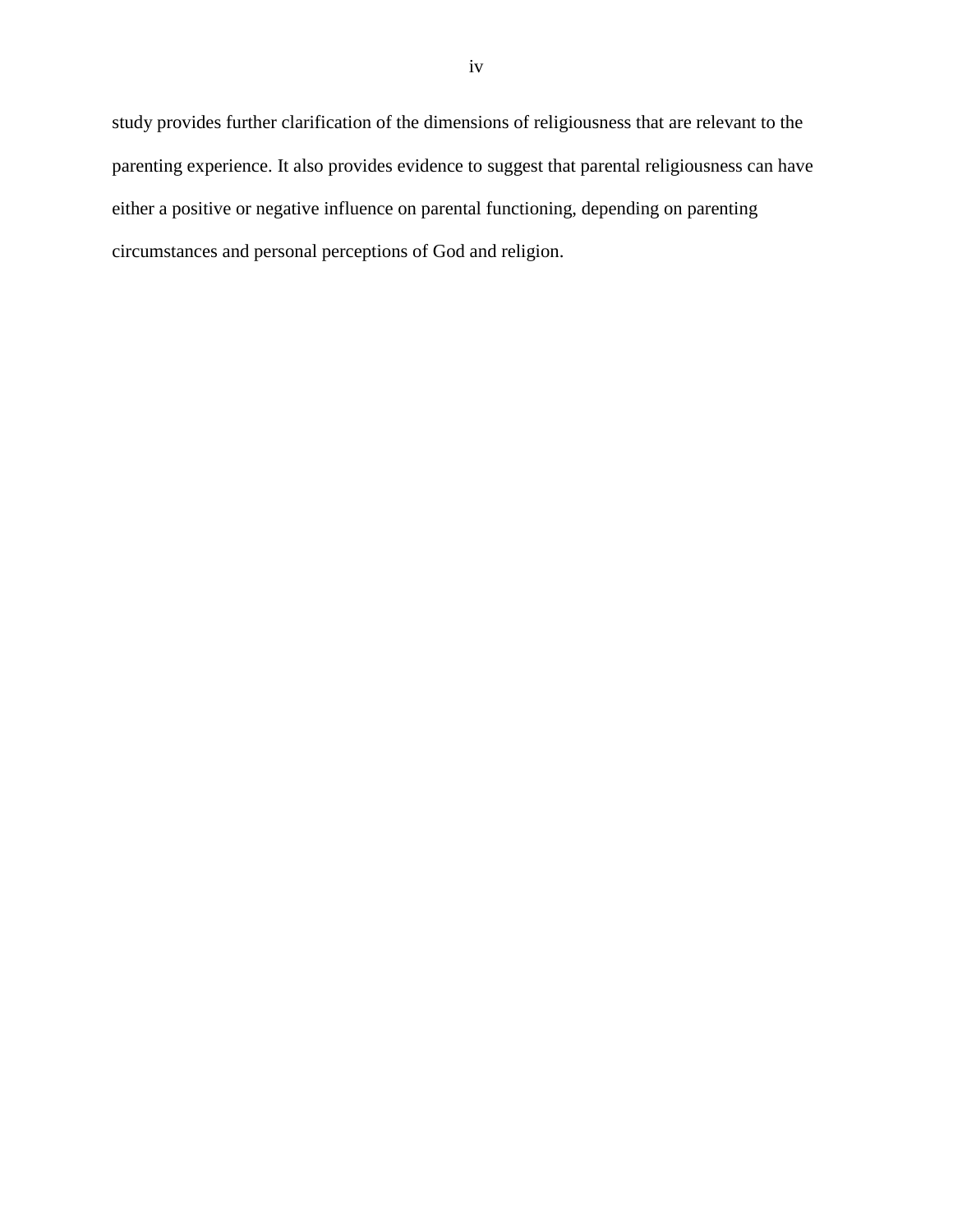## **ACKNOWLEDGEMENT**

Special thanks to the Center for the Study of Health, Religion, and Spirituality and the School of Graduate Studies at Indiana State University for their financial support of this research.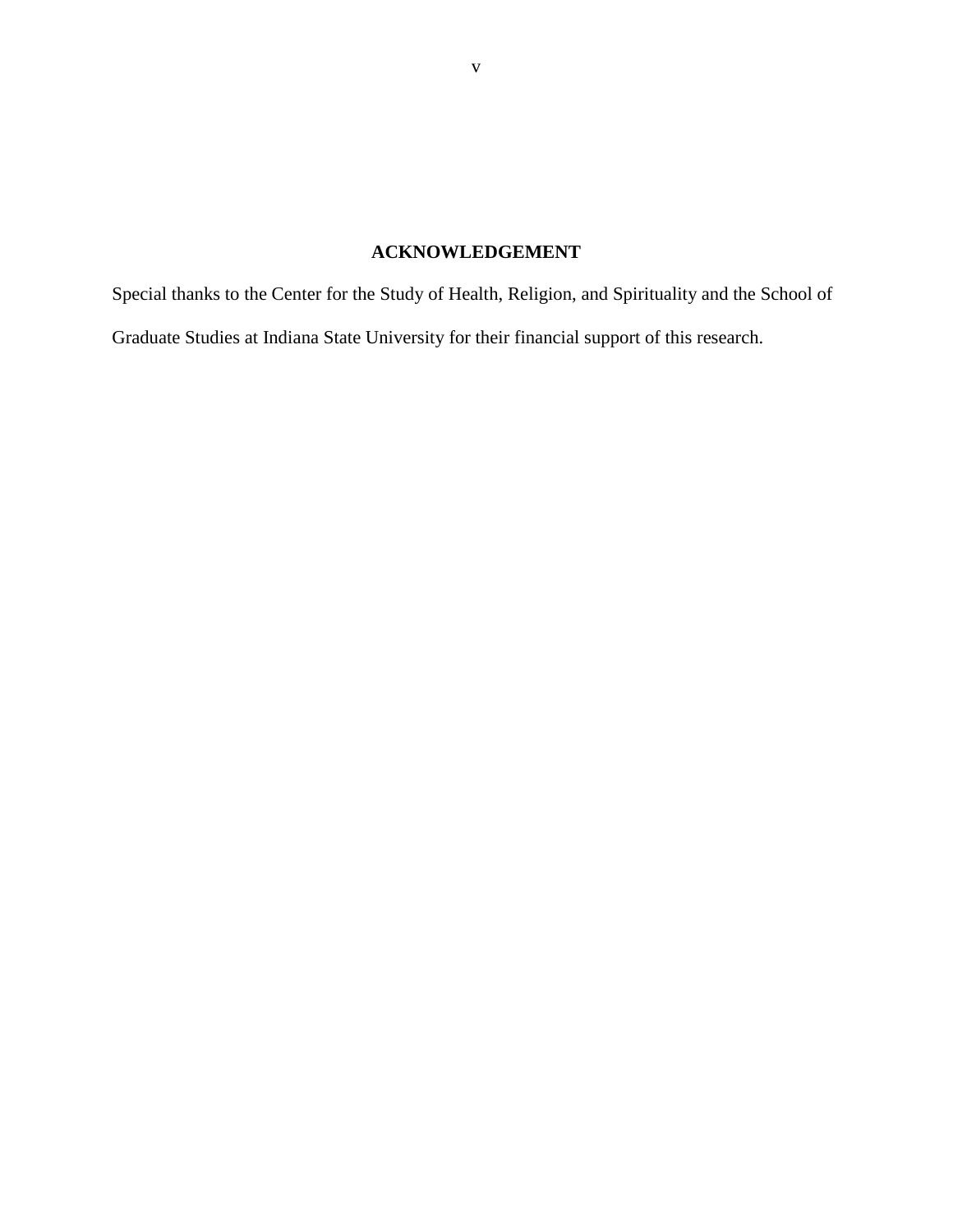## **TABLE OF CONTENTS**

| The Effect of Religiousness on Parenting in Difficult Circumstances  18 |  |
|-------------------------------------------------------------------------|--|
|                                                                         |  |
|                                                                         |  |
|                                                                         |  |
|                                                                         |  |
|                                                                         |  |
|                                                                         |  |
|                                                                         |  |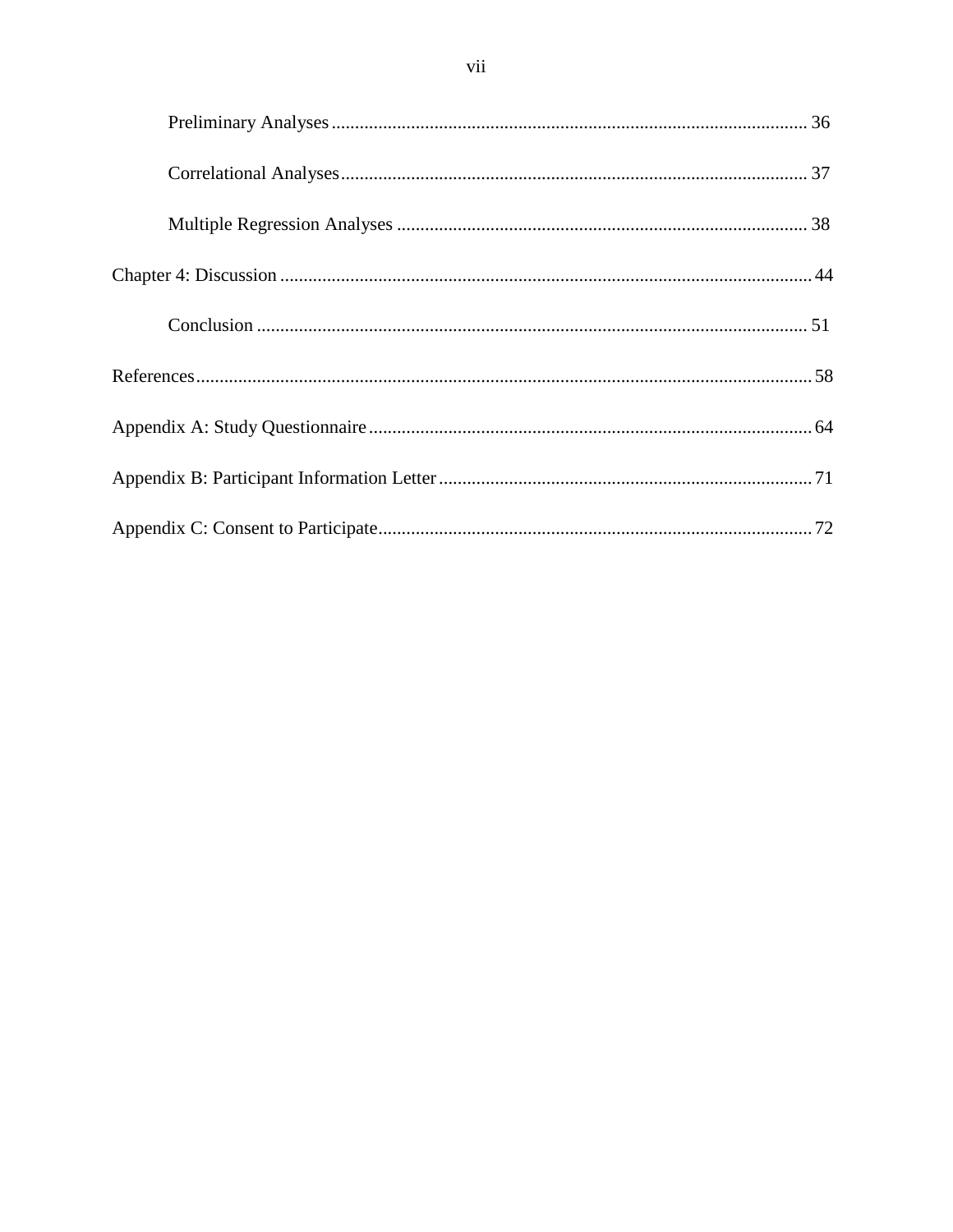## **LIST OF TABLES**

<span id="page-7-0"></span>

| Table 2 Differences in Means Between the High Behavior Problems Group and Low           |  |
|-----------------------------------------------------------------------------------------|--|
|                                                                                         |  |
|                                                                                         |  |
| Table 4 Correlations between Dependant Variables and Demographic Variables76            |  |
|                                                                                         |  |
|                                                                                         |  |
| Table 7 Sanctificaiton of Parenting and Behavior Problems Predicing Parental Stress 79  |  |
| Table 8 Biblical Conservatism and Behavior Problems Predicting Parental Stress  80      |  |
| Table 9 Biblical Conservatism and Behavior Problems Predicting Parental Sense of        |  |
|                                                                                         |  |
| Table 10 Negative Religious Coping and Behavior Problems Predicing Parental Stress 82   |  |
| Table 11 Negative Religious Coping and Behavior Problems Predicting Parental Sense of   |  |
|                                                                                         |  |
| Table 12 Positive Religious Coping and Behavior Problems Predicting Parental Stress  84 |  |
| Table 13 Positive Religious Coping and Behavior Problems Predicting Parental Sense of   |  |
| $Complete nce. 85$                                                                      |  |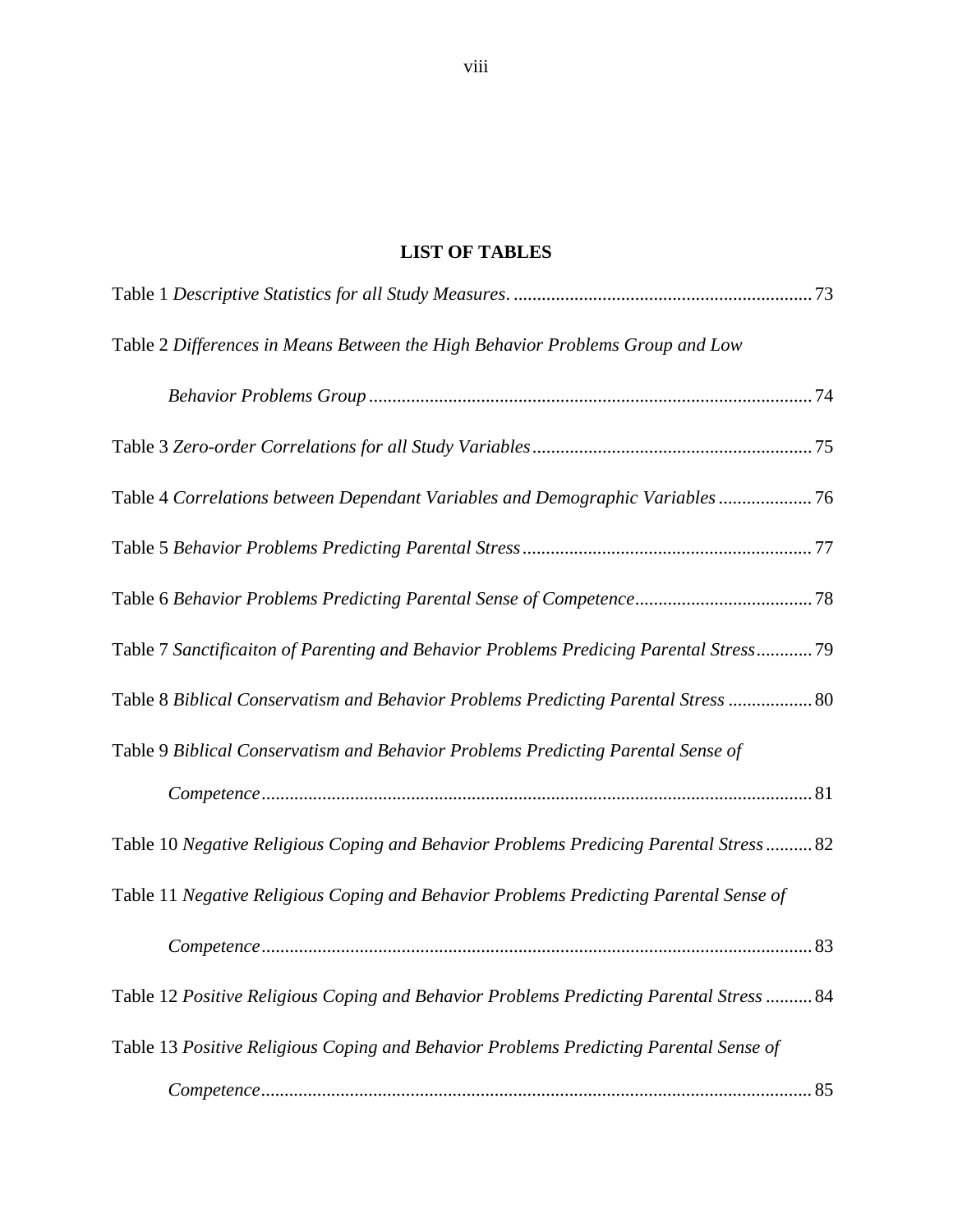| Table 14 Interaction Between Positive Religious Coping, Sanctification of Parenting, and |  |
|------------------------------------------------------------------------------------------|--|
|                                                                                          |  |
| Table 15 Interaction Between Positive Religious Coping, Sanctification of Parenting, and |  |
|                                                                                          |  |
| Table 16 Interaction Between Child Behavior Problems, Biblical Conservatism, and         |  |
|                                                                                          |  |
| Table 17 Interaction Between Child Behavior Problems, Biblical Conservatism, and         |  |
|                                                                                          |  |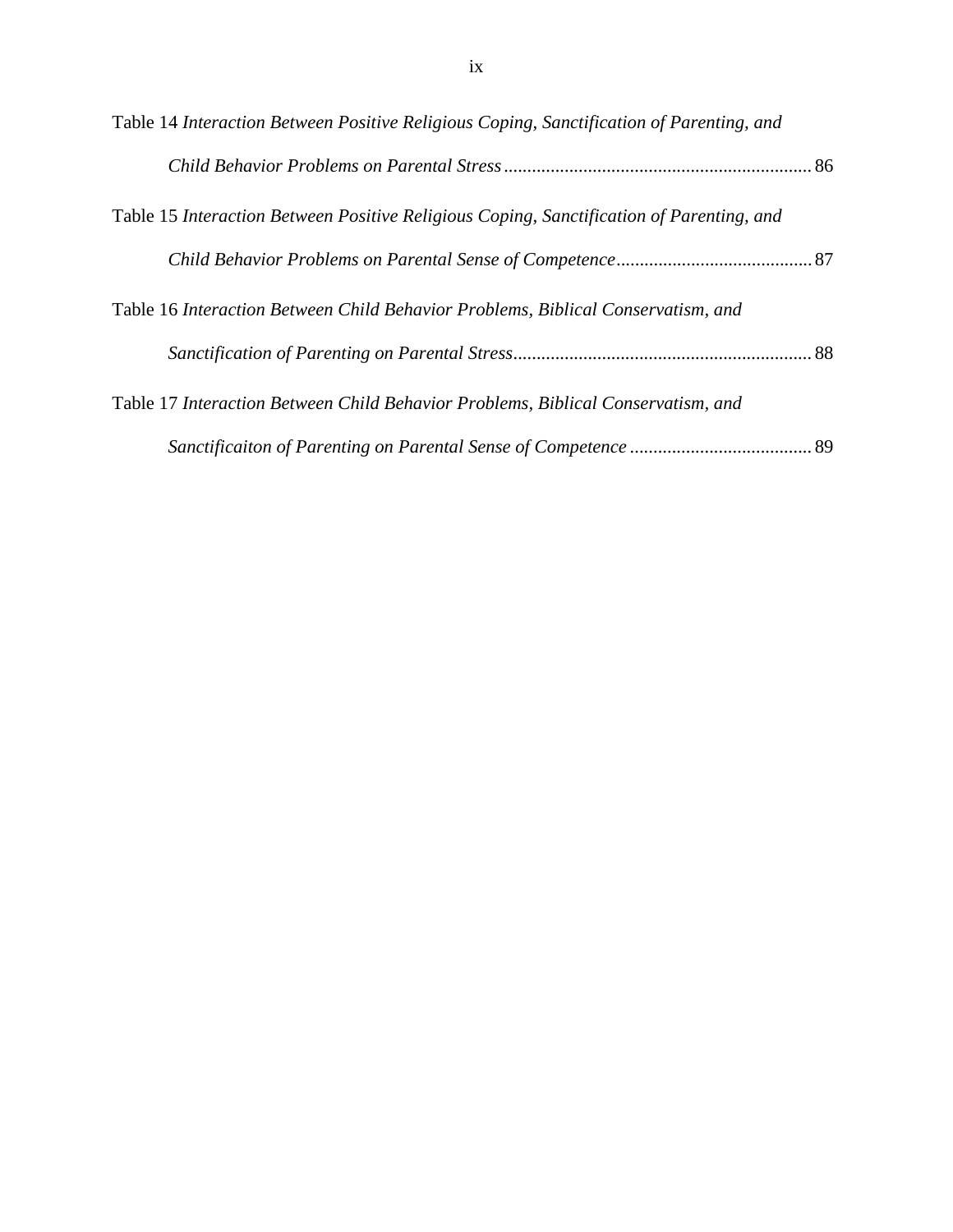## **LIST OF FIGURES**

| Figure 1 Influence of Behavior Problems on Parental Stress Scores as Moderated by    |  |
|--------------------------------------------------------------------------------------|--|
|                                                                                      |  |
| Figure 2 Influence of Behavior Problems on Parental Stress Scores as Moderated by    |  |
|                                                                                      |  |
| Figure 3 Influence of Behavior Problems on Parental Sense of Competence as Moderated |  |
|                                                                                      |  |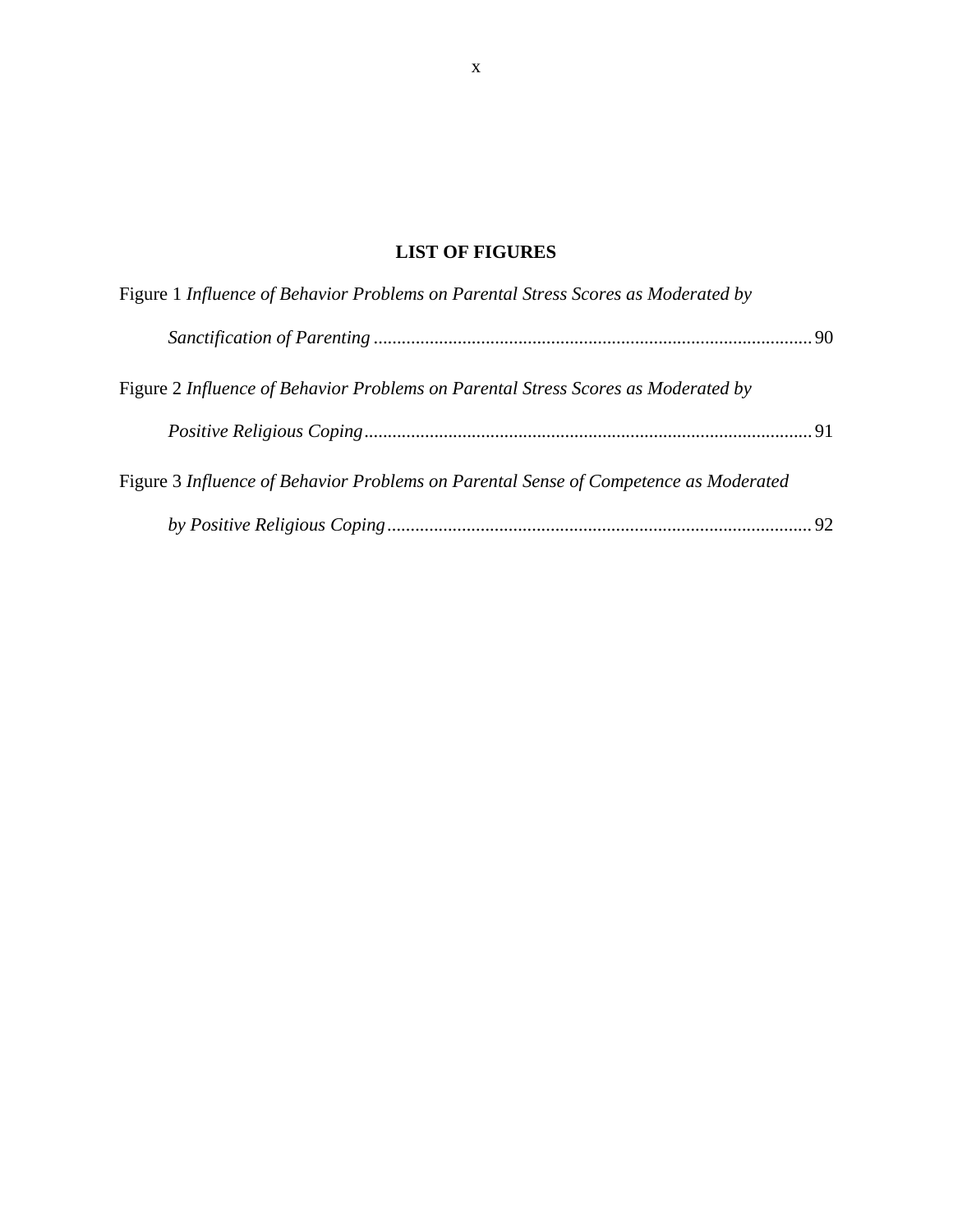#### **Chapter 1**

#### **Introduction**

All parents face the challenge of addressing difficult child behavior on occasion. A smaller percentage of parents find themselves in the position of parenting a child with more extreme and chronic behavior problems. The current edition of the DSM-IV-TR indicates that 4- 6% of children meet criteria for Attention Deficit/Hyperactivity Disorder (ADHD), 2-16% has Oppositional Defiant Disorder, and 1-10% has conduct disorder. In addition, a number of children display levels of behavioral difficulties that contribute to impairment in social, academic or family function, even though they do not meet full criteria for a disruptive behavior disorder (APA, 2000). Despite the prevalence of challenging child behaviors, there is surprisingly little literature that focuses on the impact of childhood behavior problems on family functioning (for a review see Johnston & Mash, 2001). The available literature suggests that parenting a child with behavior problems has a negative impact on a variety of parental and family factors including: decreasing the quality of the marital relationship (Johnston & Mash, 2001); increasing maternal sense of isolation (Podolski & Nigg, 2001); as well as increasing parental stress while decreasing ratings of parental efficacy, role satisfaction and competence (Alizadeh, Applequist, & Coolidge, 2006; Johnson & Reader, 2002).

On the other hand, parental religiosity has been related to an increase in effective parenting techniques such as support, communication, and monitoring (Snider, Clements, Vazsonyi, 2004), along with increased parental investment, competence, and satisfaction (Dumas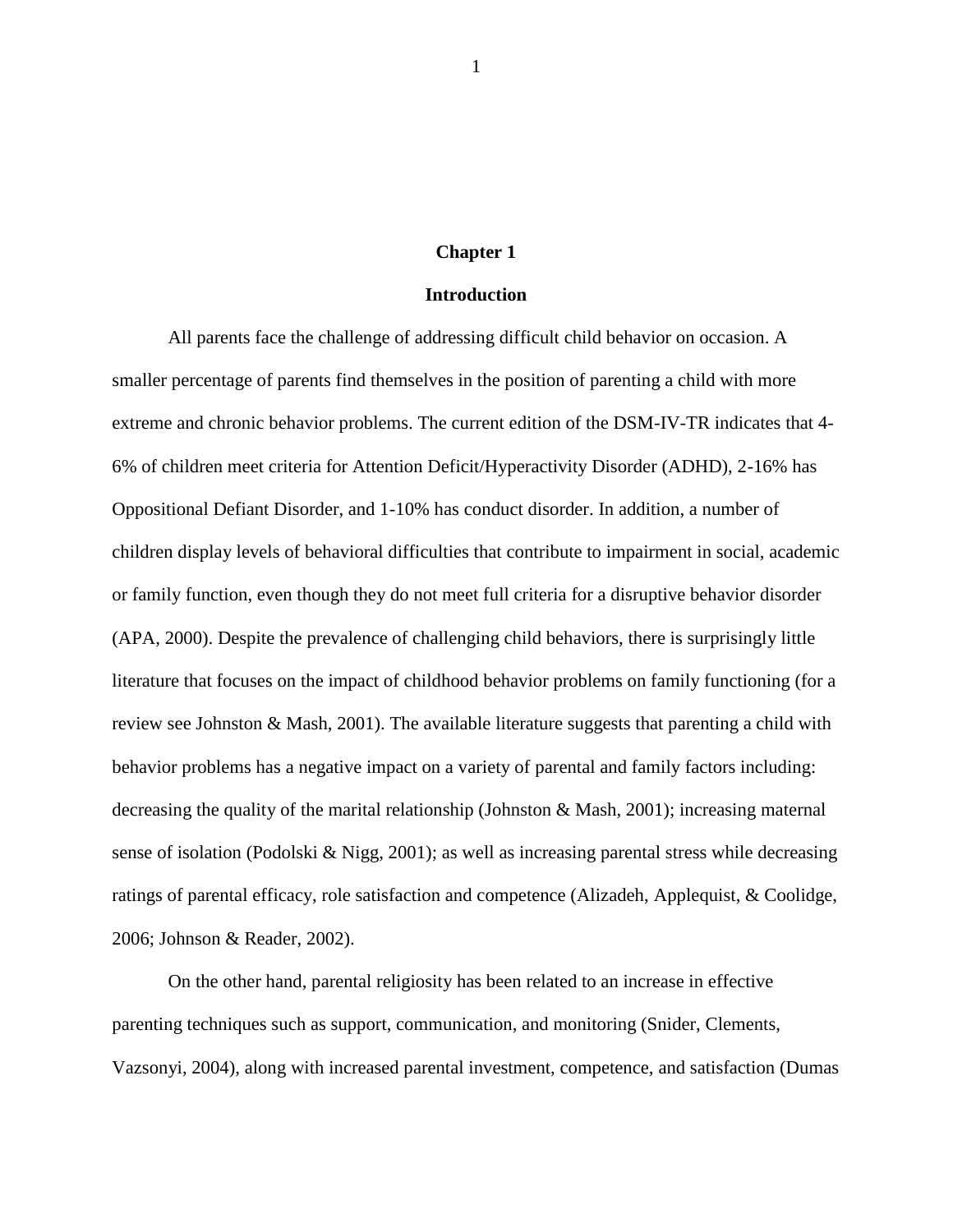& Nissley-Tsiopinis, 2006). Additionally, a parent"s religiousness has been linked to improvements in child functioning, including better overall health, higher academic achievement (Shottenbauer, Spernak, & Hellstrom, 2007), better social skills and decreased impulsive behavior (Bartkowski, Xu, & Levine, 2008), and more advanced moral development (Volling, Mahoney, & Rauer, 2009). While this body of literature has contributed to our understanding of the experience of religious families, the majority of available studies have utilized non-clinical samples and families with relatively little distress. In a review of the literature related to parental religiousness and child and parent functioning, Mahoney and colleagues (2001) point out the lack of research considering the impact of religion on families in distress due to child psychopathology or family dysfunction. Mahoney et al. hypothesize that parental religiousness may be an asset when parenting a child who has a disability perceived to be out of the parents' control (e.g., chronic medical illness, developmental disability). However, when parents have a child whose deviance is perceived to be within parental control (e.g., disruptive behavior disorders), Mahoney et al. suggest that religion might increase stress since parents may attribute child behavior problems to ineffective parenting or even sinfulness.

Two recent studies found a positive correlation between parental religiousness and better child functioning. Shottenbauer, Spernak, and Hellstrom (2007) found parental participation in religious activities to be linked to better general health, academic achievement, and social skills in children. Similarly, Dumas and Nissley-Tsiopinis (2006) found parental religiousness to be linked to greater levels of parental investment and perceptions of child competence. However, both studies also found that in some cases parental religiousness is associated with more negative child and/or parent outcomes. Dumas and Nissley-Tsiopinis suggested that religious parents who utilize negative religious coping when faced with a child who has behavior problems, might find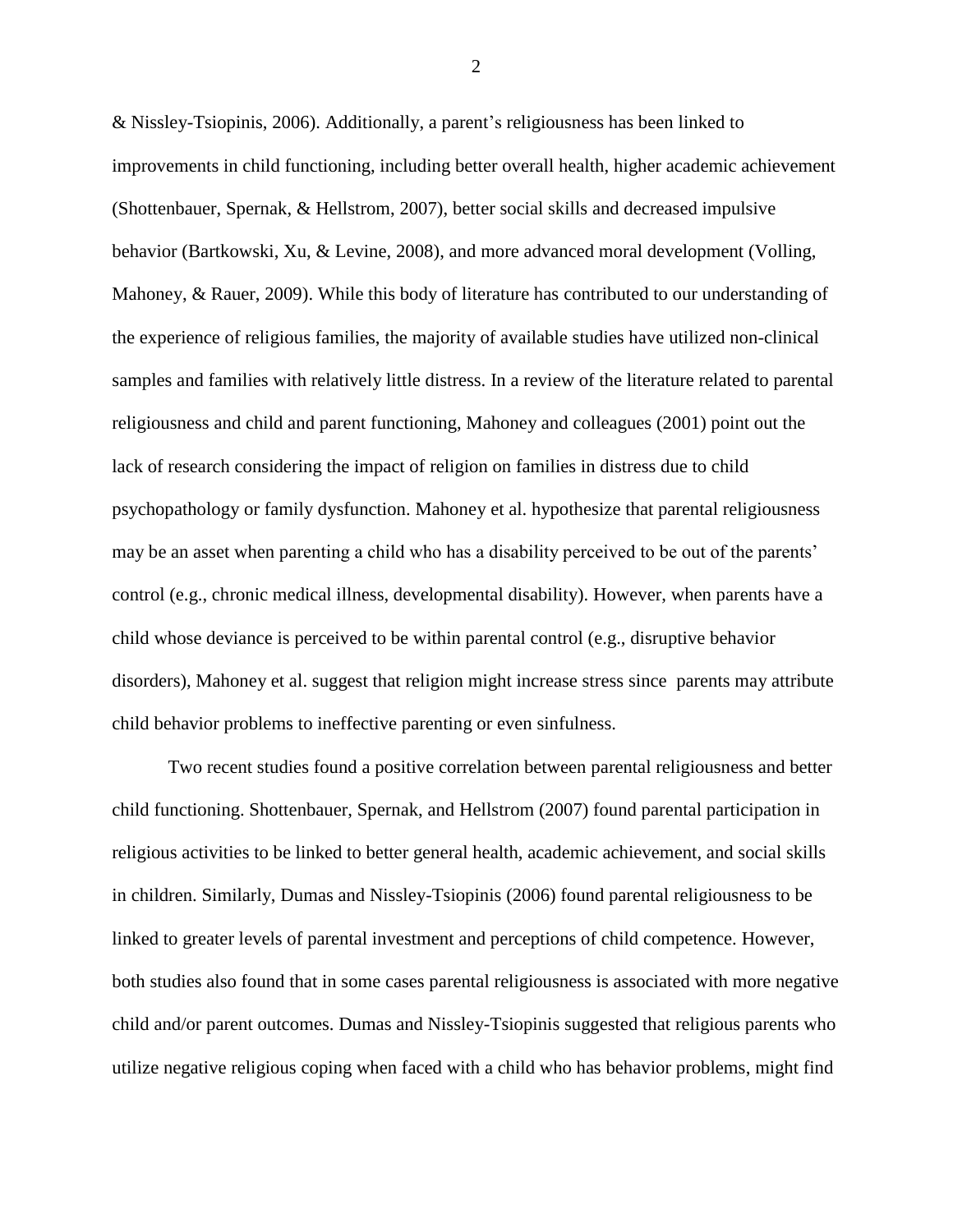that adherence to religious principles and attendance at religious events results in stress-inducing, rather than a stress-buffering effects. In addition, Schottenbauer et al. (2007) found that while parental religious participation was linked to better child functioning outcomes, simply believing in a higher power but not participating in religious activities had a negative impact on child functioning, leading to more behavior problems.

In the past ten years, research has focused on identifying specific dimensions of religiosity and spirituality that might provide a more comprehensive picture of the impact of religiosity, as it is subjectively experienced by each individual. For instance, Pargament, Smith, Koenig, and Perez (1998) have written about the importance of discriminating between positive and negative religious coping when analyzing the stress responses of religious individuals. Similarly, Pargament and Mahoney (2005) introduced the term *sanctification* to describe certain religiously benign aspects of a person"s existence that come to be considered sacred in their significance and importance. Finally, Ellison (1996) has identified differences in the theology and beliefs of biblically liberal and conservative parents and related parenting styles. In the available literature, sanctification of parenting, religious coping, and biblical conservatism have all demonstrated relevance to the experience of parenting and subsequent child and parent functioning (Dumas & Nissley-Tsiopinis, 2006; Ellison, 1996; Mahoney, Pargament, Murray-Swank, & Murray-Swank, 2003; Murray-Swank, Mahoney, & Pargament, 2006; Shautenbauer et al., 2007).

In the following review of research on parental religiousness and its effect on parental functioning, particular emphasis will be placed on religious parenting in difficult circumstances. Various dimensions of religiousness that likely impact parenting and subsequent parental functioning will be explored, including positive and negative religious coping, sanctification of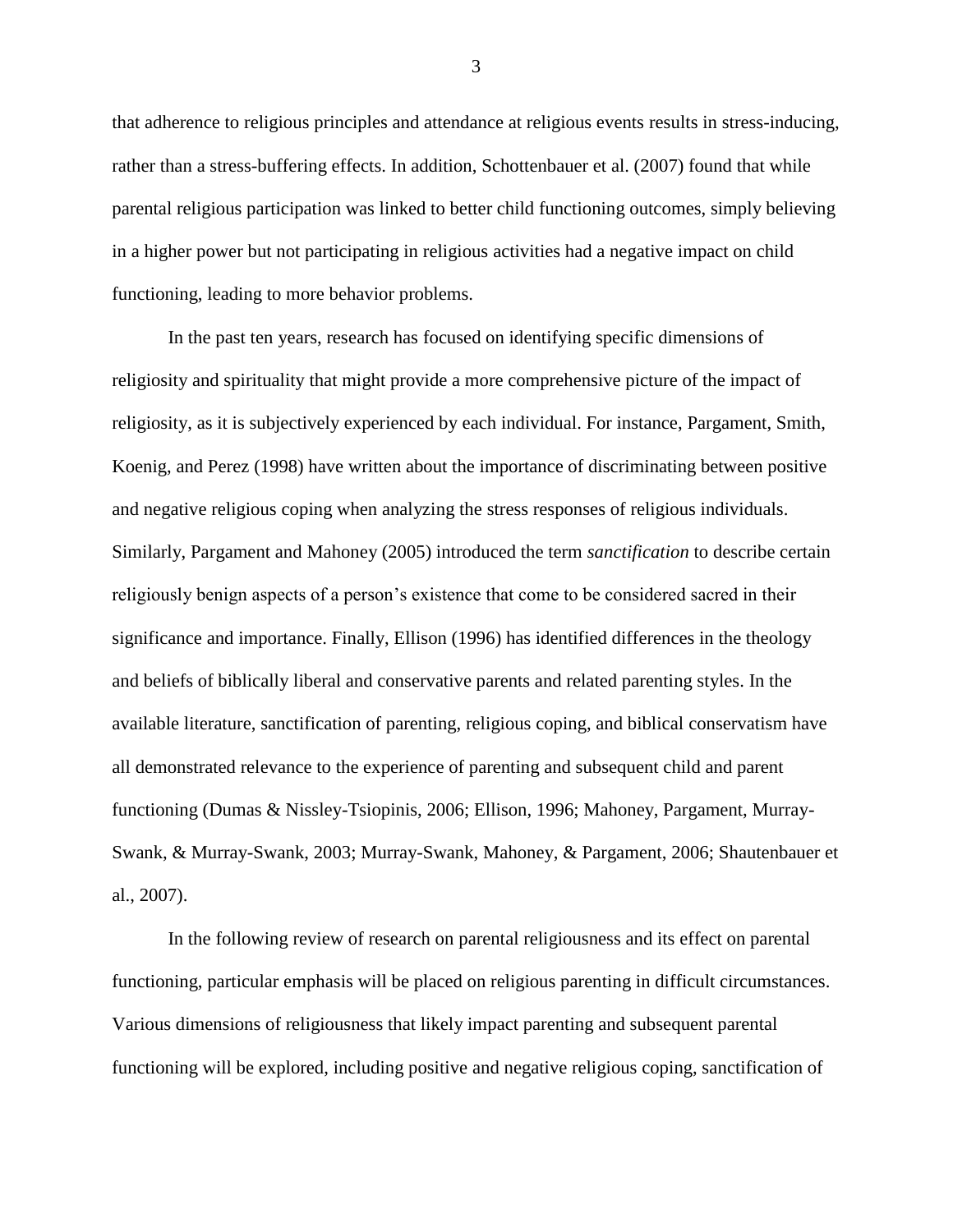parenting, and biblical conservatism. The current study, which focuses on religious factors that moderate the relationship between having a child with behavior problems and increased parental stress and decreased sense of competence, will then be described and discussed.

#### **Parenting a Child with Behavior Problems**

Parenting a child with behavior problems, particularly behavior problems that are severe enough to meet diagnostic criteria for a disruptive behavior disorder, has a negative effect on familial relationships (Johnston & Mash, 2001; Johnson & Reader, 2002, Mash & Johnston, 1990). This section will provide an in-depth overview of the literature that has shaped understanding of the relationship between raising a child with behavior problems and subsequent family functioning.

In a review of the literature on parenting stress in families of hyperactive children, Mash and Johnson (1990) propose a model focusing on determinants of stress in the parent-child relationship. This model attempts to explain the impact of child functioning and environmental characteristics on parent-child interactive stress, as it is moderated by parental characteristics such as parental mental health and perceptions of the problem behavior. This model suggests that parental stress that is experienced in families of children with hyperactivity cannot be attributed solely to the undesirable behavior of the child, but is instead a culmination of the stress associated with the behavior of the child, environmental stressors (e.g., financial strain, death in the family) and parental perceptions of both. Thus, when considering stress in families of a child with behavior problems, it is important to consider parental and environmental characteristics in addition to the characteristics of the child.

Anastopoulos, Guevremont, Shelton, and DuPaul (1992) examined which aspects of the child-parent-environment equation accounted for the most variance in the differential stress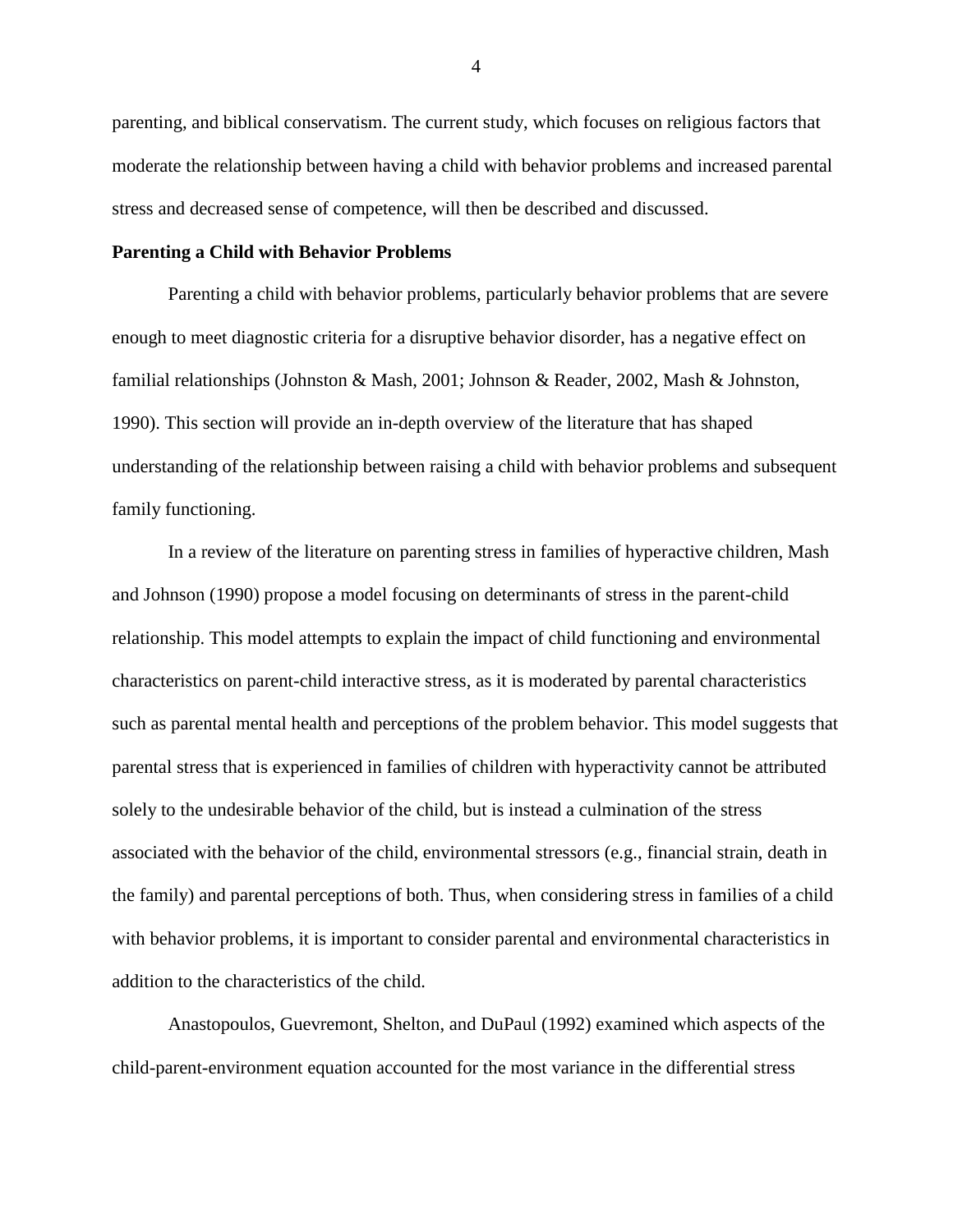levels of parents of children with ADHD compared to control parents. Their results suggested that three child characteristics (presence of health concerns, presence of aggressive behavior, and severity of ADHD symptoms) followed by two mother-focused variables (presence of maternal psychopathology, lack of employment) predicted a higher level of parental stress. The researchers did not find a significant relationship between family-environmental circumstances (e.g., socio-economic status, mother"s marital status, number of children in the family, paternal psychopathology) and parental stress. In a 2001 review, Johnston and Mash concluded that adverse family-environmental circumstances contribute to an increase in aggressive behavior in children with ADHD and might also contribute to a higher incidence of comorbidity with Oppositional Defiant Disorder (ODD) or Conduct Disorder (CD).

Parents of children with diagnosable behavior problems have been found to differ significantly from controls on a number of factors. In fact, research has found higher levels of psychopathology among parents of children with diagnosable behavior problems (Murphy & Barkley, 1996), as well as reduced social functioning and connectedness (Hurt, Hoza, & Pelham, 2007). For instance, parents of children with diagnosable behavior problems tend to have less self-confidence (Alizadeh et al., 2002), lower self-esteem (Mash & Johnston, 1983), display higher base rates of depression and anxiety (Johnston & Mash, 2001; Mash & Johnston, 1983) and have been found to be younger, less educated, of lower SES and report more symptoms of psychological distress (Murphy & Barkley, 1996).

In consideration of parental functioning more specifically, parents of children with behavior problems display higher levels of stress and lower levels of perceived parental competence and satisfaction when compared to control families (Abidin, 1992; Anastopoulos et al., 1992; Johnston & Mash, 2001, Johnson & Reader, 2002). Mash and Johnston (1983) found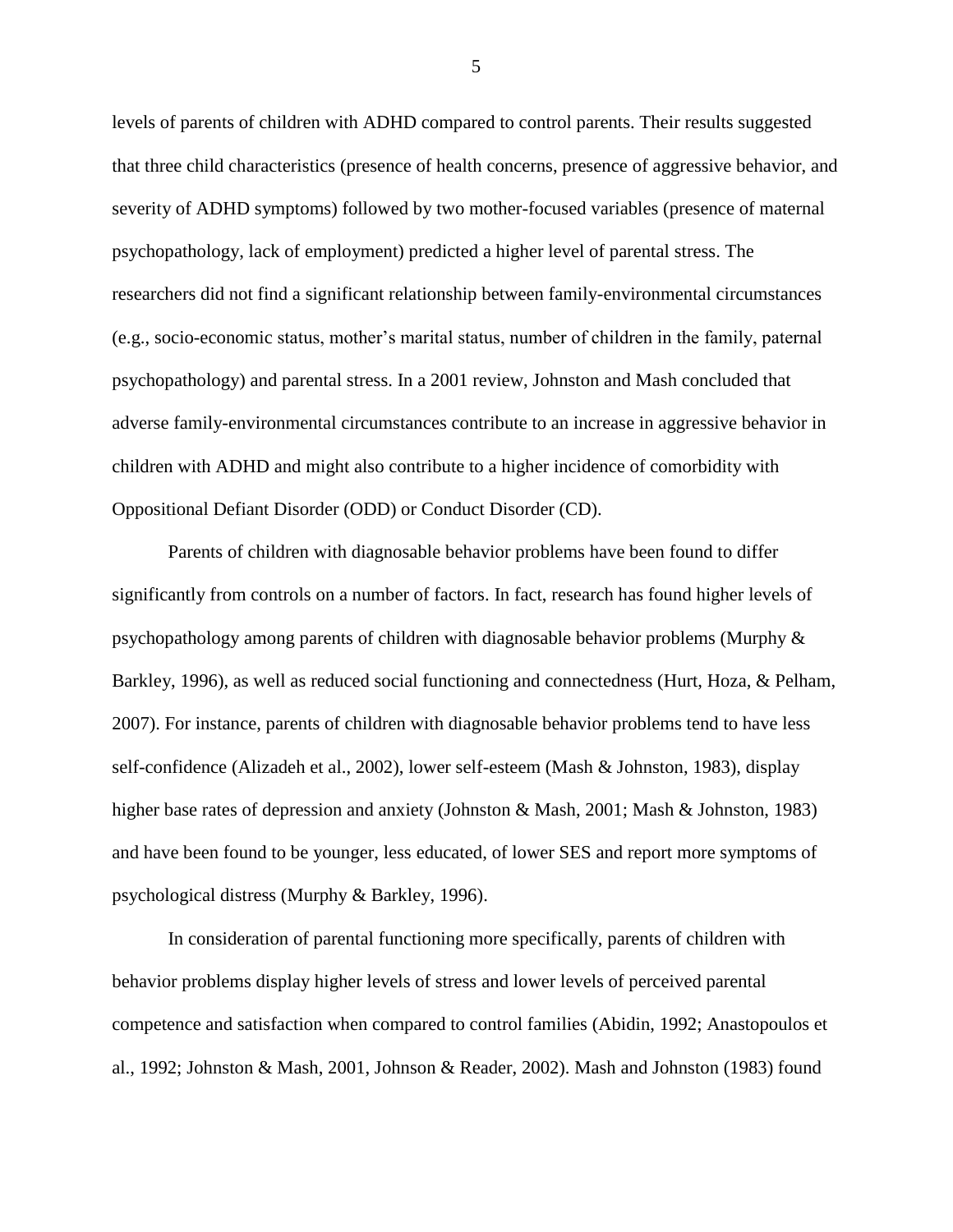that parents of children with behavior problems reported lower levels of competence and felt as if they did not have the skills or knowledge necessary to deal with their children. Similarly, Dumas and Nissley-Tsiopinis (2006) found low levels of parental satisfaction to be associated with having a child with a diagnosis of ADHD and ODD. Perhaps as a result of increased stress and a decrease in perceived effectiveness in parenting, there also seems to be a relationship between having a child with behavior problems and marital dissatisfaction (Murphy & Barkley, 1996) although this relationship is not present in all studies (e.g., Johnston & Mash, 2001).

Research has shown that the presence of more than one disruptive behavior disorder in a single child leads to higher levels of parental stress (Anastopoulos et al., 1992; Podolski & Nigg, 2001); however, more research is needed to address the variability in the severity of childhood behavior problems and subsequent parental stress levels (Johnston & Mash, 2001). For instance, Anastopoulos et al. (1992) found that the presence of ADHD combined with aggressive symptoms predicts greater parental stress. Similarly, Podolski and Nigg (2001) found that for fathers, oppositional and aggressive behaviors in children were associated with greater parental distress than symptoms of ADHD. Mothers of children who displayed inattentive, oppositional, and conduct symptoms, but not hyperactive symptoms, reported higher levels of parenting stress. In both mothers and fathers, parental stress was positively correlated with the severity of the behaviors associated with ADHD or ODD. The same study found that both mothers and fathers were more distressed by behavior problems in girls as compared to boys. Finally, the results of a study by Mash and Johnston (1983) suggested that parents of older children who displayed above average hyperactivity reported significantly higher levels of stress when compared to parents of younger children.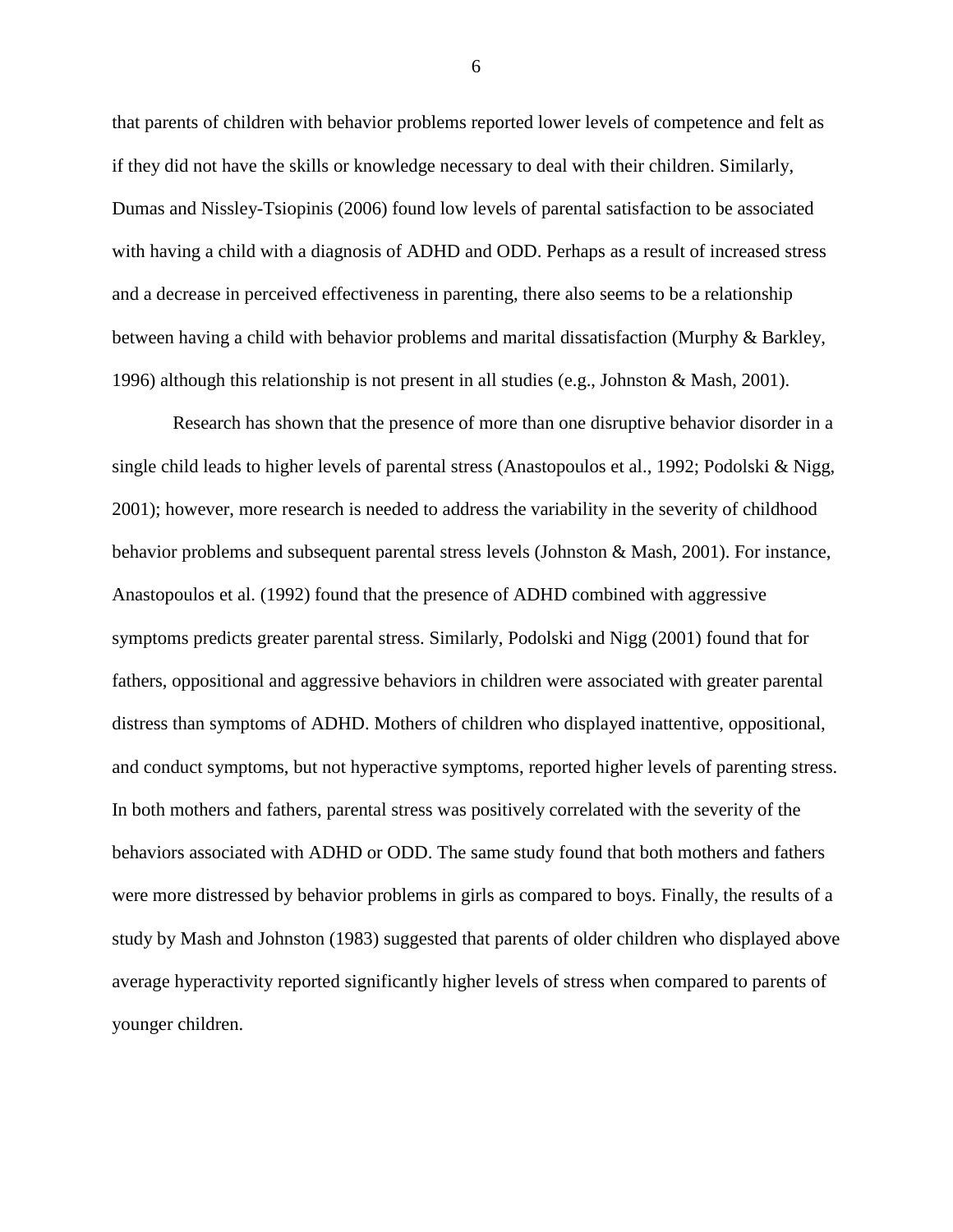In conclusion, it is clear that parenting a child with behavior problems is associated with decreased parental and family functioning. The aforementioned model outlined by Mash and Johnson (1980) suggests that parent variables will moderate the relationship between having a child with behavior problems and parent stress levels. Drawing from this model, the current study assumes that various factors of parental religiousness, which will be explored in the next section, will moderate the level of stress experienced by parents of children with behavior problems.

#### **Parenting and Religion**

Religious affiliation and spiritual connection has a significant place in the lives of many individuals in our society. In fact, the US General Social Survey (2006) found that 88 percent of Americans describe themselves as religious or spiritual while only fifteen percent of Americans indicated that they never attend religious services. Therefore, it is important for researchers to understand how religious or spiritual issues may impact parent functioning, disciplinary practices, and the parent-child relationship. Researchers have identified relationships between parental religiousness and parenting styles (Ellison, 1996; Murray-Swank, Mahoney, & Pargament, 2006; Snider, Clements, Vazsonyi, 2004), parental sense of competence and level of stress (Dumas & Nissley-Tsiopinis, 2006), and various aspects of child functioning including health, academic achievement, presence of behavior problems, and social skill development (Shottenbauer et al., 2007).

A review of the literature completed by Mahoney and colleagues (2001) indicated that parental religiousness was related to better overall parent and child health, less parental and child psychopathology, and more community support. However, the authors criticized the available literature for conceptualizing religion narrowly and measuring it in a manner that provided little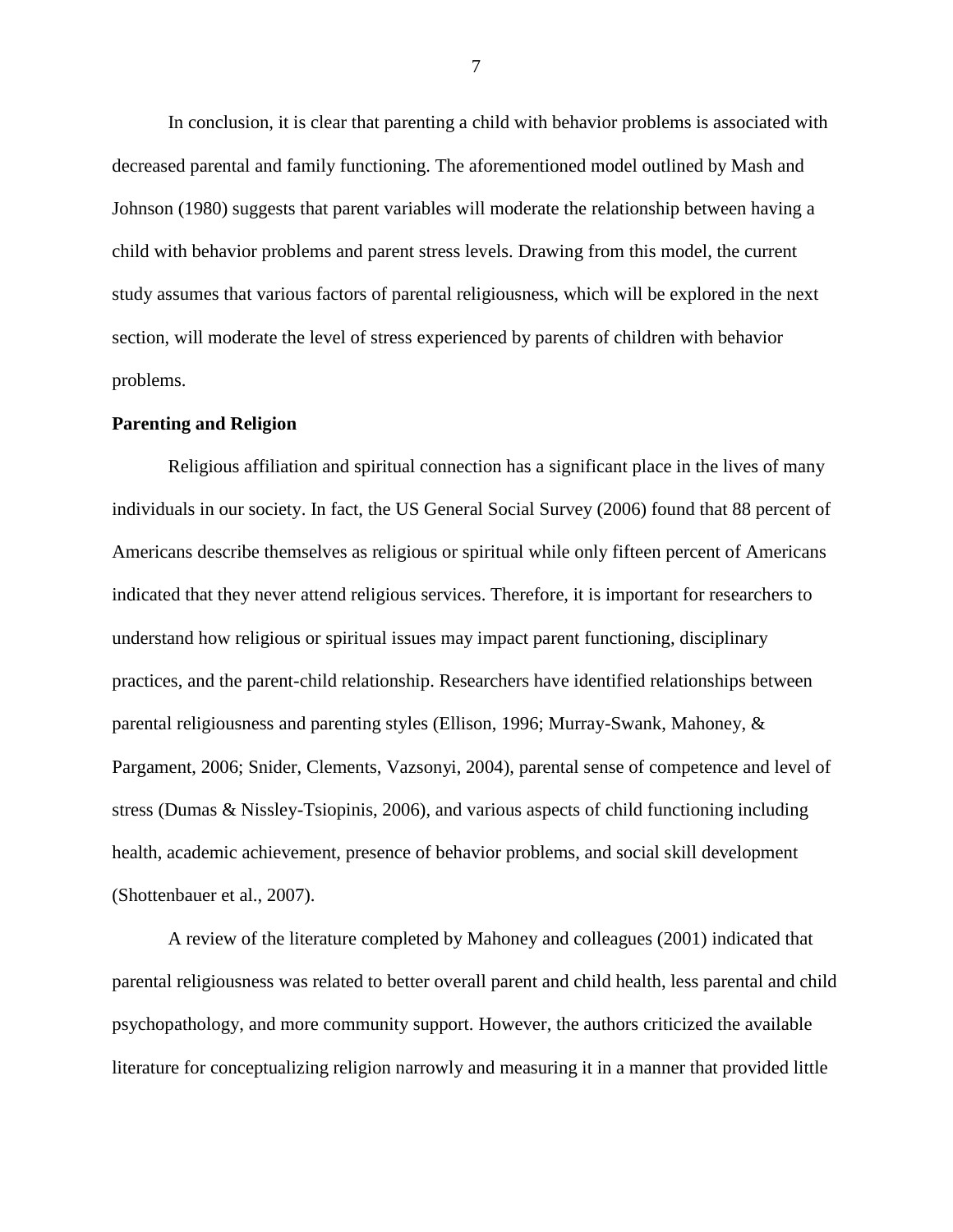room for the acknowledgement of subjective religious experiences. In fact, prior to 2000, many researchers assessed parental religiousness through a single item measure of global religiousness, asking parents to rate their perceived level of religious devotion. It is apparent that a single measure of religiousness fails to account for the differences in individual religiousness or spirituality that exist between the major religions (e.g. Judaism, Christianity, Islam, etc.), different sects within these religions, and even within religious denominations. The authors call for research to develop more extensive and robust measure of religiousness that might better explain the mechanisms that constitute religiousness and spirituality for each individual.

Another major critique of the available literature, as identified by Mahoney and her colleagues (2001), was that many studies have failed to consider the possibility that religious participation or beliefs might cause harm for some families. Mahoney et al. expressed particular interest in situations where parental, child, or environmental characteristics might be considered "sinful" in reference to the values of a particular religious institution. For example, how might parental religiousness influence views of child misbehavior, given the value placed on obedience and self-control in many religions? In order to gain a more complete understanding of the complexity of religious experiences for parents, Mahoney et al. proposed that future research include the identification and validation of different dimensions that comprise religiousness and spirituality which may either be beneficial or detrimental, depending on the specific circumstances of each family. The identification of different dimensions of religion and related parental and child functioning outcomes would also allow for the identification of religious practices or beliefs that might be harmful to families.

In 2008, Bartkowski, Xu, and Levine completed a study examining the positive and negative impacts of parental religiousness on child development. This study provided several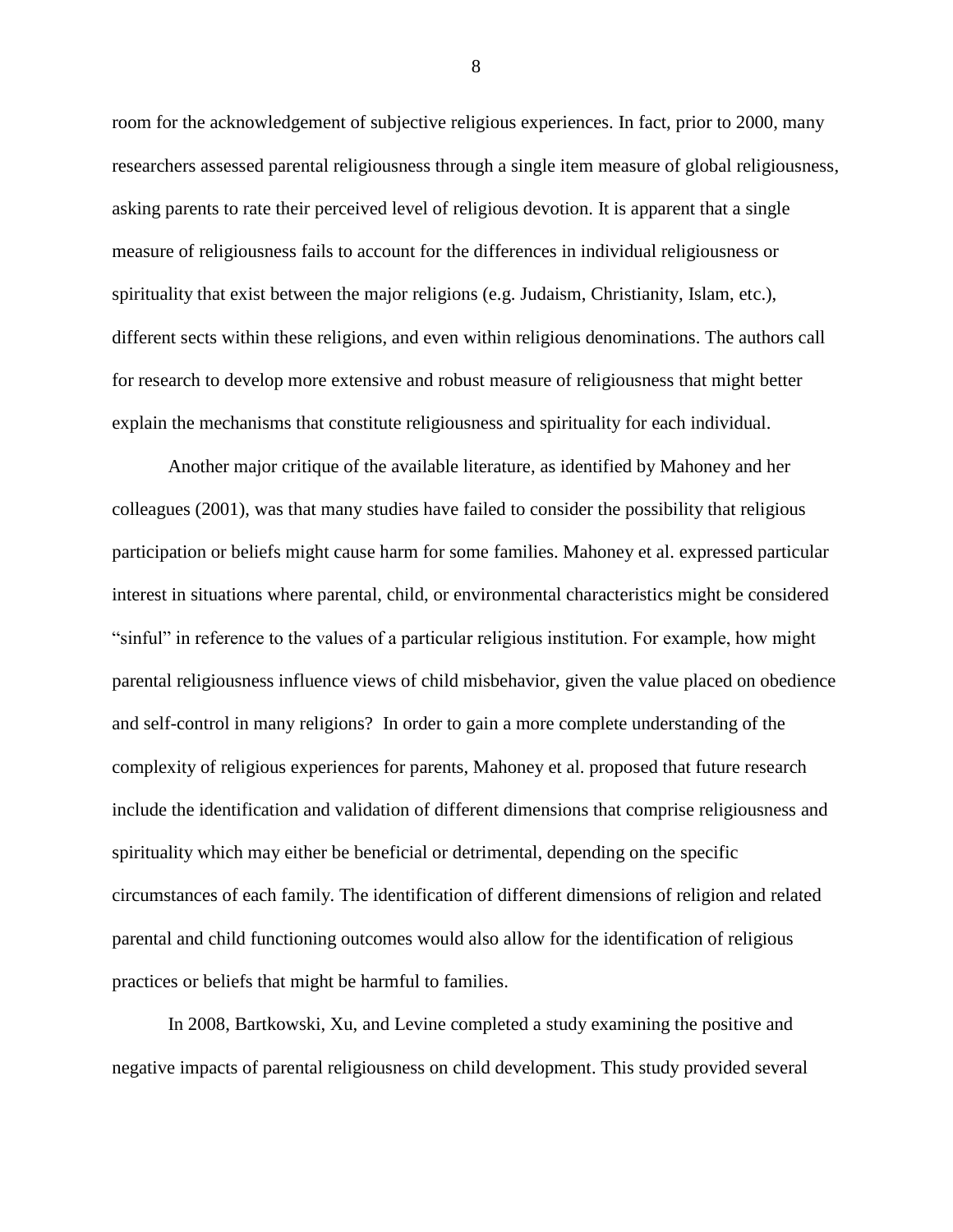important contributions to available research in that the authors considered both the negative and positive aspects of parental religiousness. Furthermore, the authors used a more robust measure of "religiosity" that measured "parental religiousness" by asking parents to report the religious structures that exist within the home (i.e., participation in a religious community, mother actively involved in religious group, etc.). Bartkowski et al. utilized data collected from parents as part of the Early Childhood Longitudinal Study and therefore were able to achieve an impressive sample size of over 15,000 parents that yielded ratios of demographic characteristics very similar to those present in the entire United States population. Results of this study suggest that maternal and paternal religiousness are associated with a decrease in child impulsivity/hyperactivity, problem behaviors, loneliness and sadness, as well as increased interpersonal skills. When parents argued about religion in the home, parental religiousness was not as closely related to positive child outcomes. This study provides evidence to suggest that parental religiousness can be associated with either positive or negative child outcomes, dependent upon the nature of the religious structures in the home.

Previous research has demonstrated that religiousness is best understood from a multidimensional approach (Mahoney et al., 2001). The remainder of this section will provide an overview of the dimensions of religiousness that have demonstrated relevance to parenting, including: sanctification of parenting, religious coping, and biblical conservatism.

**Sanctification of Parenting.** Mahoney, Pargament, Jewell et al. (1999) introduced the term *sanctification* as a way to describe aspects of life that have sacred qualities and religious or spiritual significance. This term was originally applied to the experience of marriage and the spiritual significance that many couples attribute to this institution. In Mahoney et al. (1999), it was found that the majority of participants described their marriage relationship as being related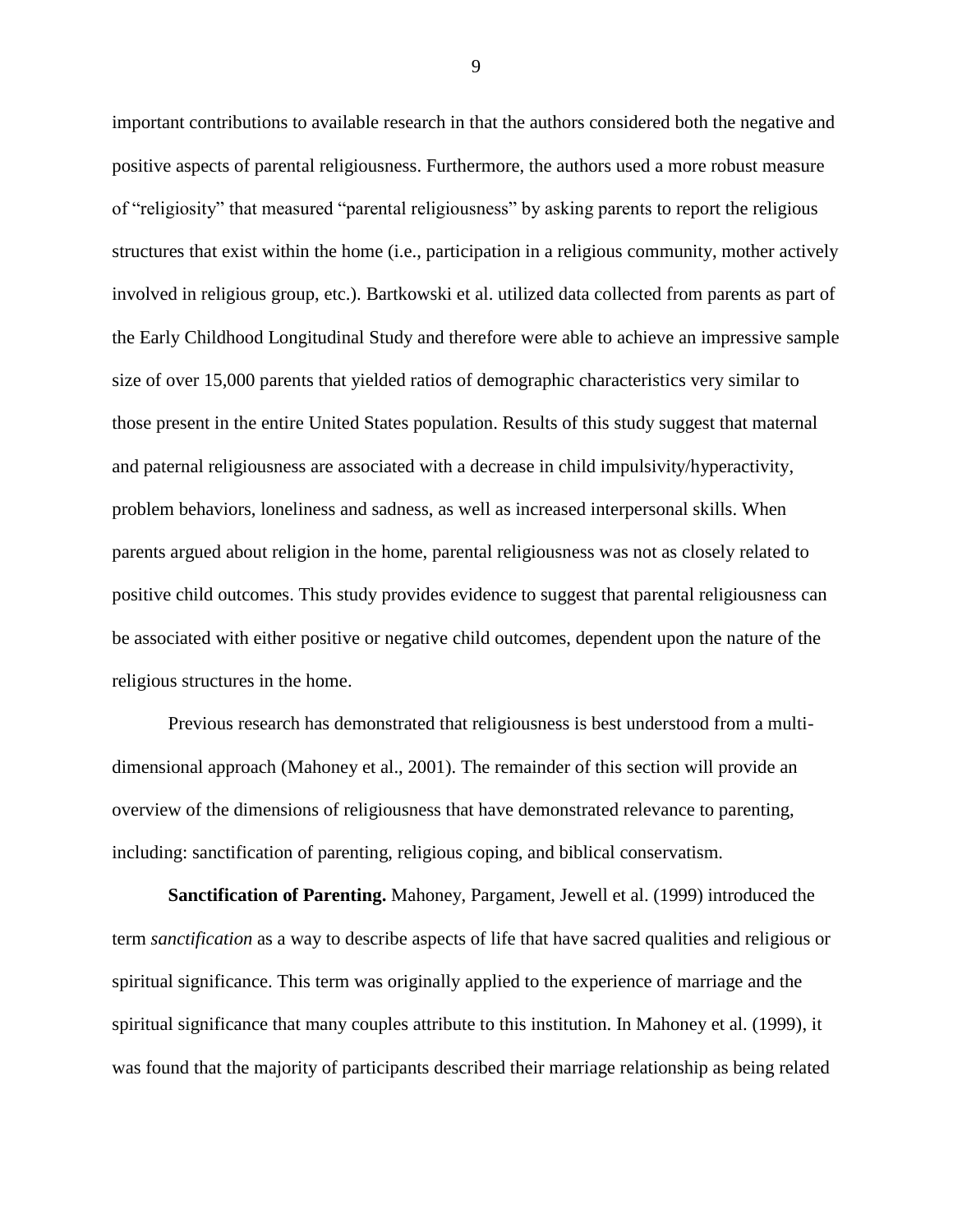to spiritual experiences and being a manifestation of God. Sanctification of the marriage relationship was related to greater global marital satisfaction, more perceived personal benefits, less marital conflict and greater collaboration in the marital relationship. The authors concluded that the term *sanctification* is adequate to explain the ways that individuals attribute spiritual significance to certain aspects of their lives.

Mahoney et al. (2003) suggest that the psychological use of the word sanctification should be viewed as conceptually different from theological meanings of the word. In other words, sanctification from a Christian perspective refers to the mysterious process through which God transforms religiously benign objects into a sacred entity, such as when, through the sacrament of Holy Matrimony, two individuals are entered into a "spiritual union" becoming one before God. Mahoney et al. (2003) defines the psychological concept of sanctification as "a psychological process through which aspects of life are perceived by people as having spiritual character and significance (p.221)." In other words, the psychological view of sanctification focuses on perceptions rather than processes, and is therefore best understood from a social psychological perspective as opposed to a theological one. Sanctification has been suggested to occur in one of two ways. The first involves an individual"s perceptions of an object being a manifestation of one"s images, beliefs or experience of God. This type of sanctification is most commonly utilized by individuals who have a belief in an omnipotent entity such as God. The second method of sanctification involves attributing sacred qualities to an object or relationship that is typically reserved for divine entities. This type of sanctification is often seen in individuals who do not consider themselves to be religious or spiritual, and includes describing the object or relationship as being transcendent, timeless, or having great purpose or value. These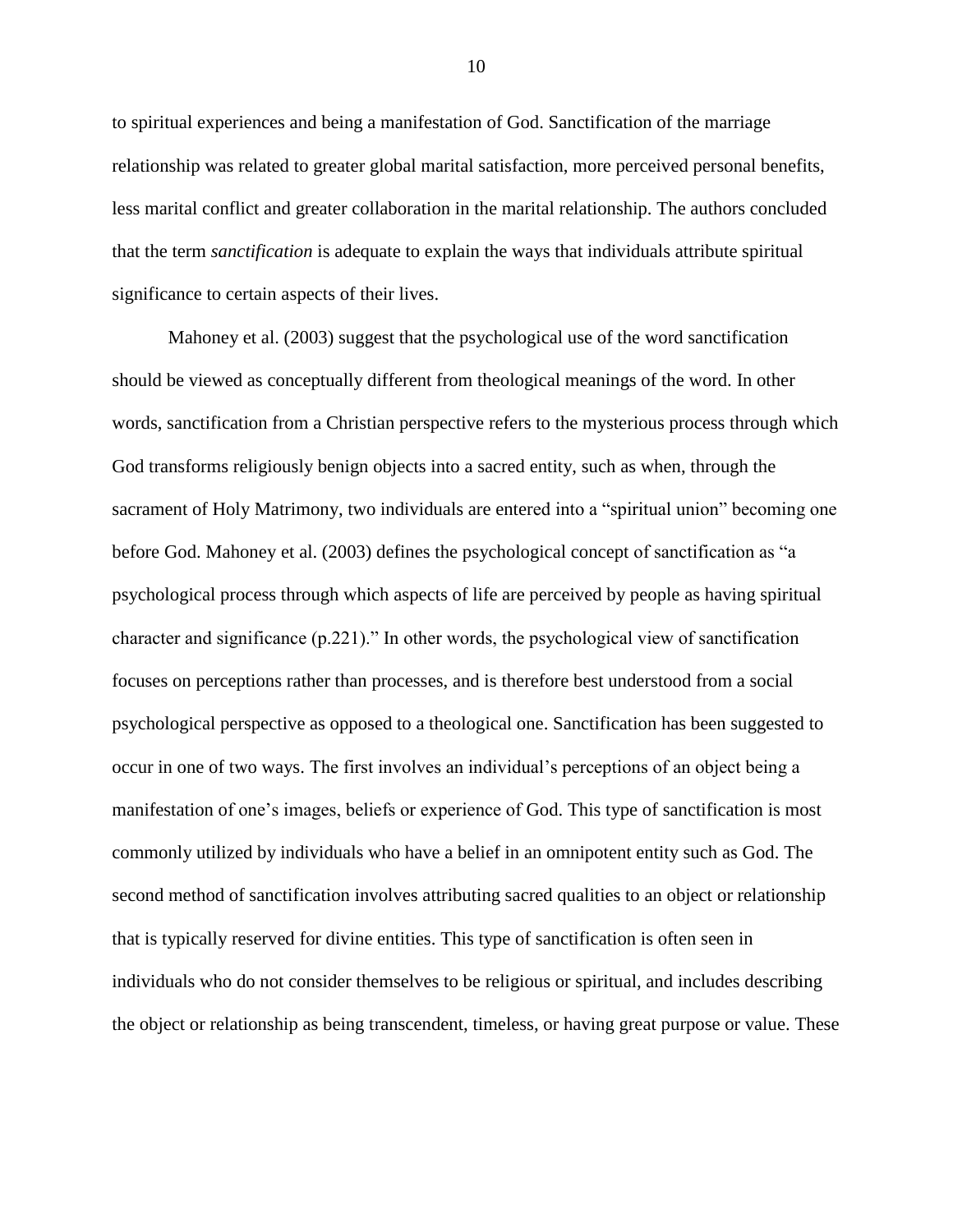two methods of sanctification have been shown to represent distinct constructs (Mahoney et al., 2003).

A review of the literature by Pargament and Mahoney (2005) suggests that sanctification can occur in a wide range of circumstances and is relevant across many of the major religions. Examples of situations which might elicit connections with the sacred include surviving a neardeath experience, helping someone who is less fortunate, or the experience of parenting a child. Furthermore, the authors propose that sanctification has demonstrated significance for individuals who follow a wide range of religions, including Christianity, Islam, Hinduism, and Judaism. In reference to sanctification of the parenting role specifically, Mahoney et al. (2003) suggested that family relationships are frequently sanctified because many people view these relationships as having significance that extends beyond a biological or sociological connection. In reference to the parent-child relationship, sanctification might be even more relevant as the very act of conceiving and giving birth has religious significance in many religious traditions.

Volling, Mahoney, and Rauer (2009) examined the relationship between sanctification of the parenting relationship, parental disciplinary strategy and the development of young children"s conscience in a sample of 58 two-parent families. In this study, sanctification of the parenting relationship was positively associated with the parenting techniques most closely associated with the development of moral consciousness in children. In other words, parents who perceived their relationship with their child to be sacred were more likely to parent the child in a manner that helped them develop a sense of empathy for others and guilt following wrong doing.

This was an important study in that it not only provided evidence to suggest that sanctification of the parenting role leads to enhanced development of moral consciousness in children, but it also provided a more in depth understanding of the parenting practices utilized by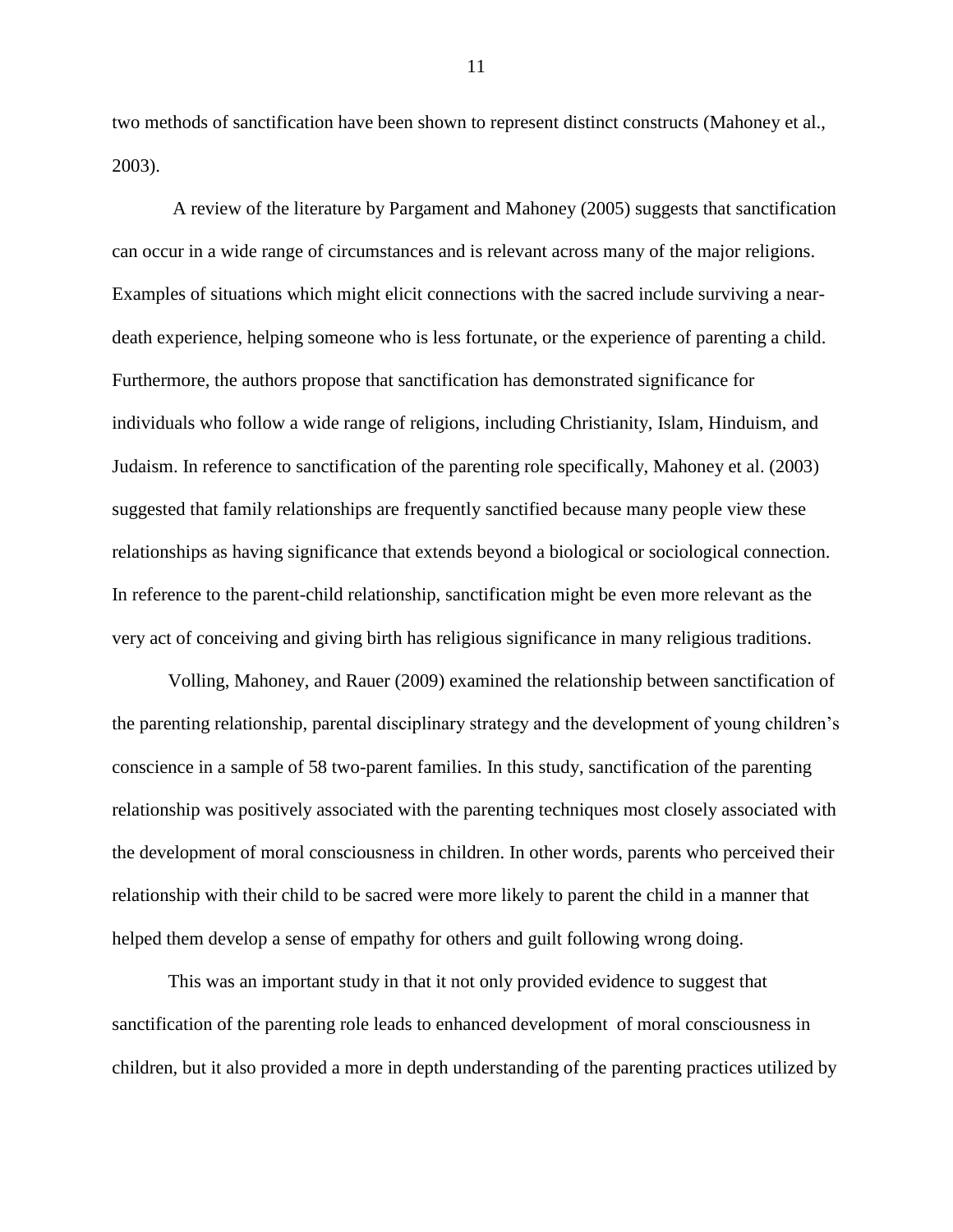religious parents. Conservative Protestantism has often been associated with greater use of corporal or physical punishment for disobedience, which has been linked to poor outcomes in children (Ellison & Sherkat 1993a, 1993b). This study suggests that parental religiosity is also associated with use of positive socialization disciplinary procedures, characterized by a focus on praising positive behavior and conditional approval based on obedience, which is useful in developing moral consciousness in children.

Currently, there are few studies that examine the effect of sanctification of parenting in families facing a high level of stress. It is suggested by Mahoney et al. (2003) that when faced with unavoidable challenges, one may be distressed by the discrepancy that exists between what their family looks like and what the sacred family relationship *should* look like. In other words, it is important to consider the impact of sanctification of the parenting role on parents of children with significant behavior problems as this might be reflective of their perceived inability to fulfill a divine task successfully.

**Biblical Conservatism.** It has been suggested that parents with conservative Protestant beliefs uphold distinct parenting values that have an impact on their parenting styles (Ellison & Sherkat, 1993b). Traditionally, conservative Protestantism has been linked to a greater emphasis on obedience and more emphatic endorsement of corporal punishment (Ellison & Sherkat 1993a, 1993b). There have been a number of reasons proposed for the differences found in parents with conservative Protestant beliefs when compared to members of other religious denominations or members of the general population. A study by Ellison and Sherkat (1993a) found that three common theological beliefs typically found within the conservative Protestant denomination of Christianity contribute to an emphasis on obedience and endorsement of corporal punishment, including the doctrine of biblical literalism, beliefs in original sin, and punitive attitudes towards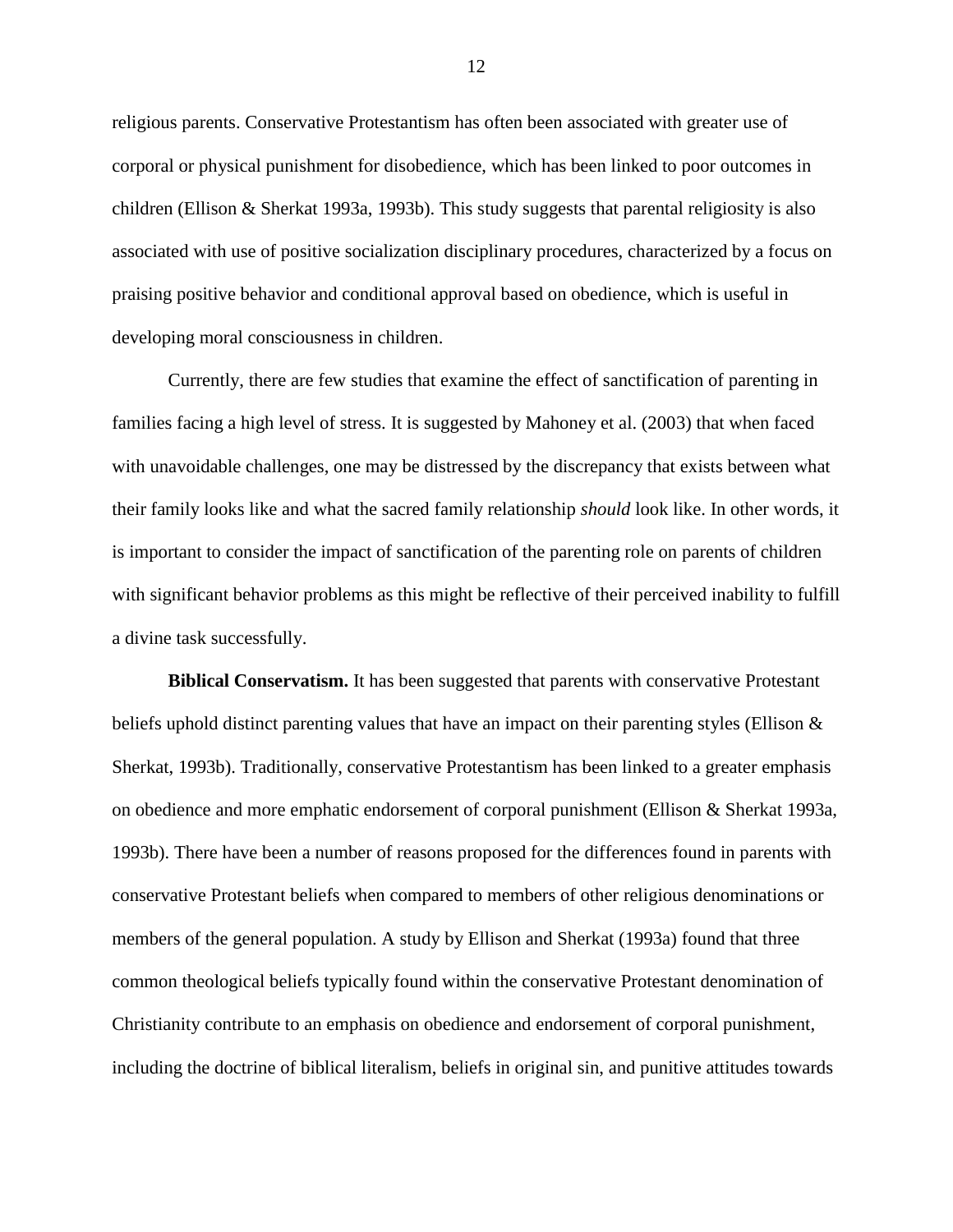sinners. Therefore, it seems that the emphasis placed on punishment of sin, the idea that individuals are born evil and must be taught how to yield to authority, and the rigid adherence to biblical principles distinguishes conservative Protestant theology from other religious theology. When taking these theological beliefs into consideration, it becomes clear that childhood obedience becomes more than a desirable childhood characteristic, but also a clear reflection of the parent"s ability to instill within the child a desire to yield to a greater authority and engage in self-control leading to adherence to God's will (Ellison, 1996).

Current research has failed to consider whether conservative Protestant religious parenting philosophies are successful in decreasing childhood misbehavior. However, it has been suggested that corporal punishment is associated with an increase in childhood aggression, academic failure, and substance abuse (Agnew 1983 as cited in Ellison, 1996). Although not confirmed empirically, it is possible that parental stress may be higher among parents with conservative Protestant beliefs, particularly those having children with behavior difficulties, given beliefs associated with children being obedient and yielding to a higher authority. Finally, a major criticism of the current literature is that it focuses exclusively on conservative Protestant parents and not conservative parents from other religions, such as Islam or Catholicism that also place a major emphasis on obedience. More research is needed in order to understand the impact of religious conservatism (in general) on parenting philosophies.

**Religious Coping.** For many individuals, personal religiousness or spirituality provides a reservoir of coping resources which may be effective in alleviating the distress associated with a given stressor. Religious coping is a common method of handling major life stressors and has been a topic of research since the early sixties (Pargament, Smith, Koenig, & Perez, 1998). Pargament and his colleagues advanced understanding of the concept of religious coping when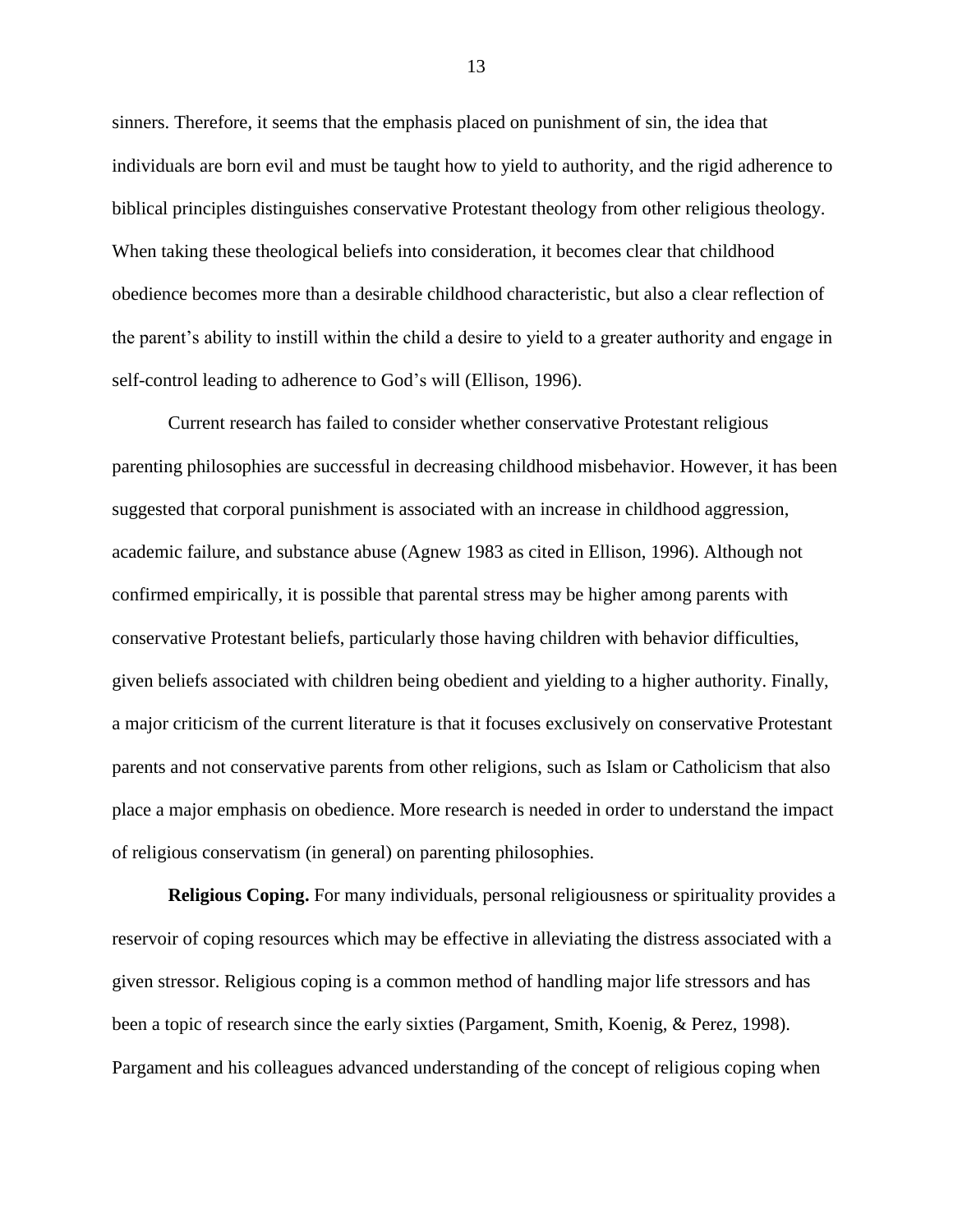they introduced the idea of positive and negative religious coping into the empirical literature in 1998. Pargament first wrote about this concept in his book entitled *Psychology of Religion and Coping: Theory, Research, and Practice,* published in 1997*.* In this book, the author outlined the resources for strength and support inherent in religious practice that have clear implications for better overall mental and physical health and established religious coping as a topic of relevance within mainstream psychology.

The conceptualization of both positive and negative coping strategies assumes that religious coping can be either beneficial or detrimental, depending largely upon an individual"s concept of God and religion. Positive religious coping has been characterized as "a sense of spirituality, a secure relationship with God, belief that there is meaning to be found in life and a sense of spiritual connectedness with others" (Pargament et al., 1998, p. 712). Behaviors associated with positive religious coping include seeking social support, having a spiritual connection, forgiveness, helping others, and actively seeking help from religious leaders. Individuals who display negative religious coping can be described as having an insecure relationship with God and a tenuous or ominous view of the world. Behavioral definitions of negative religious coping include expressing discontentment with spirituality and one"s relationship with others of the same religion, losing faith in God"s powers, and engaging in religious coping in isolation.

More recently, the term negative religious coping has been used interchangeably with the term *spiritual struggles.* As understanding of negative religious coping has increased, researchers have suggested that negative religious coping strategies emerge when a stressor causes a person to question God, faith, or their religious community (McConnell, Pargament, Ellison,  $\&$ Flannelly, 2006). Therefore, research has suggested that perhaps the term spiritual struggles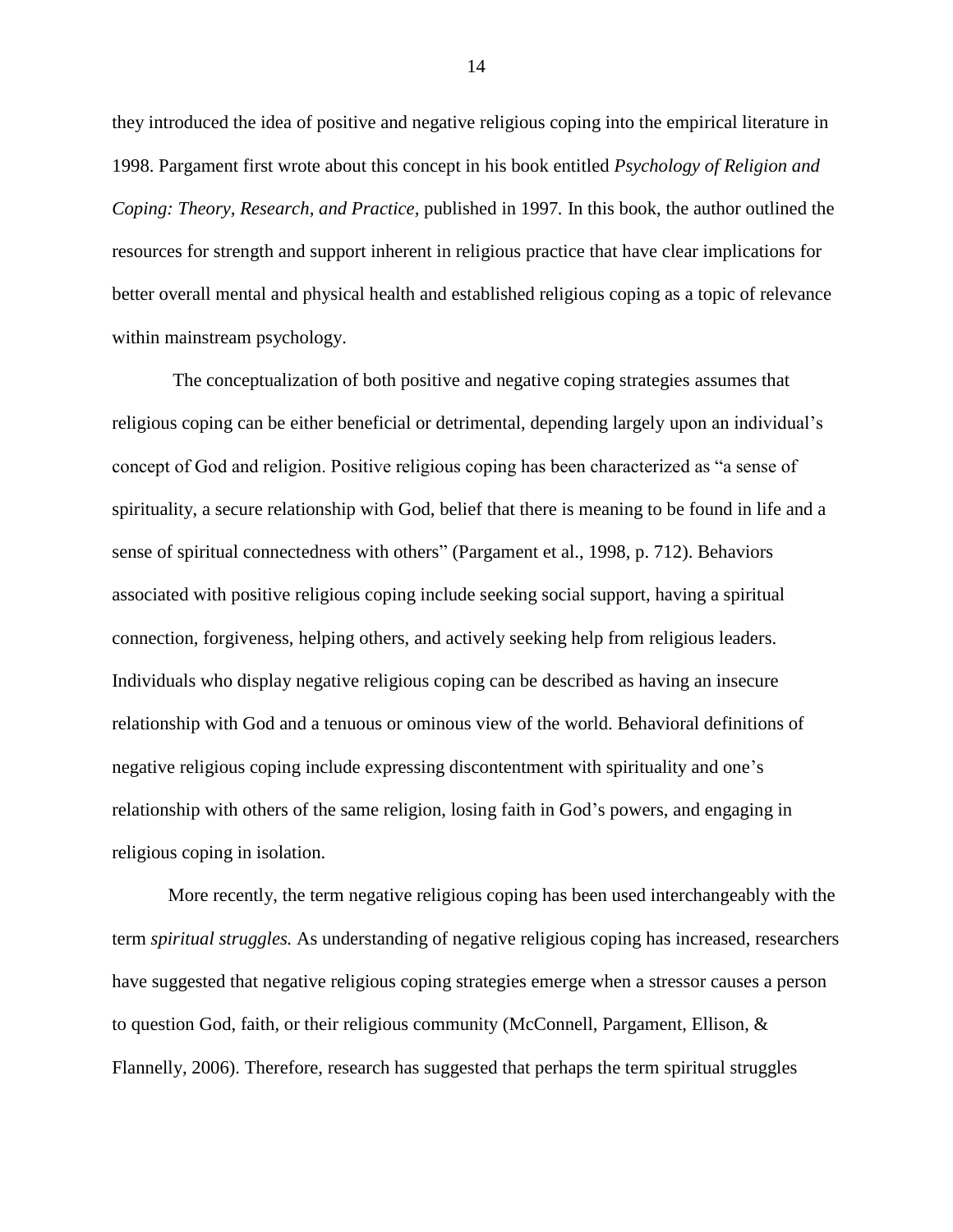better describes a person"s tendency to react to a stressor by having a crisis of faith. A study by Krumrel, Mahoney and Pargament (2009) found that amongst individuals who were recently divorced, spiritual struggles were related to an increase in symptoms of depression, while more adaptive spiritual coping was related to fewer depressive symptoms. In the current study, the term negative religious coping will be used in order to more clearly illustrate the relationship between positive and negative religious coping.

Pargament and colleagues (1998) developed a scale called the R-COPE in order to measure an individual"s tendency to utilize positive or negative religious coping strategies. It should be noted that this same scale is used to identify the presence of spiritual struggles in more recent research (McConnell et al., 2006; Krumrel et al., 2009). The scale includes five subscales addressing behaviors associated with reasons to utilize religious coping including: to find meaning, gain control, gain comfort and closeness to God, gain intimacy with others and God, and to achieve a life transformation. These five subscales were designed to reflect the strivings of individuals as they attempt to identify a coping resource that will be successful in alleviating stress or suffering. In a validation study of positive and negative religious coping, Pargament et al. (1998) considered three groups of individuals that were experiencing or had experienced a major life stressor: survivors of the Oklahoma City bombings, patients in a hospital who were coping with medical illness, and college students who had experienced a serious negative event during the last three years. The results of this study showed that positive and negative religious coping represent two distinctly different methods of dealing with a major life stressor. Those who engaged in a higher level of positive religious coping displayed fewer symptoms of psychological distress including fewer depressive symptoms, a decrease in callousness towards others and an increase in quality of life. Individuals utilizing negative religious coping strategies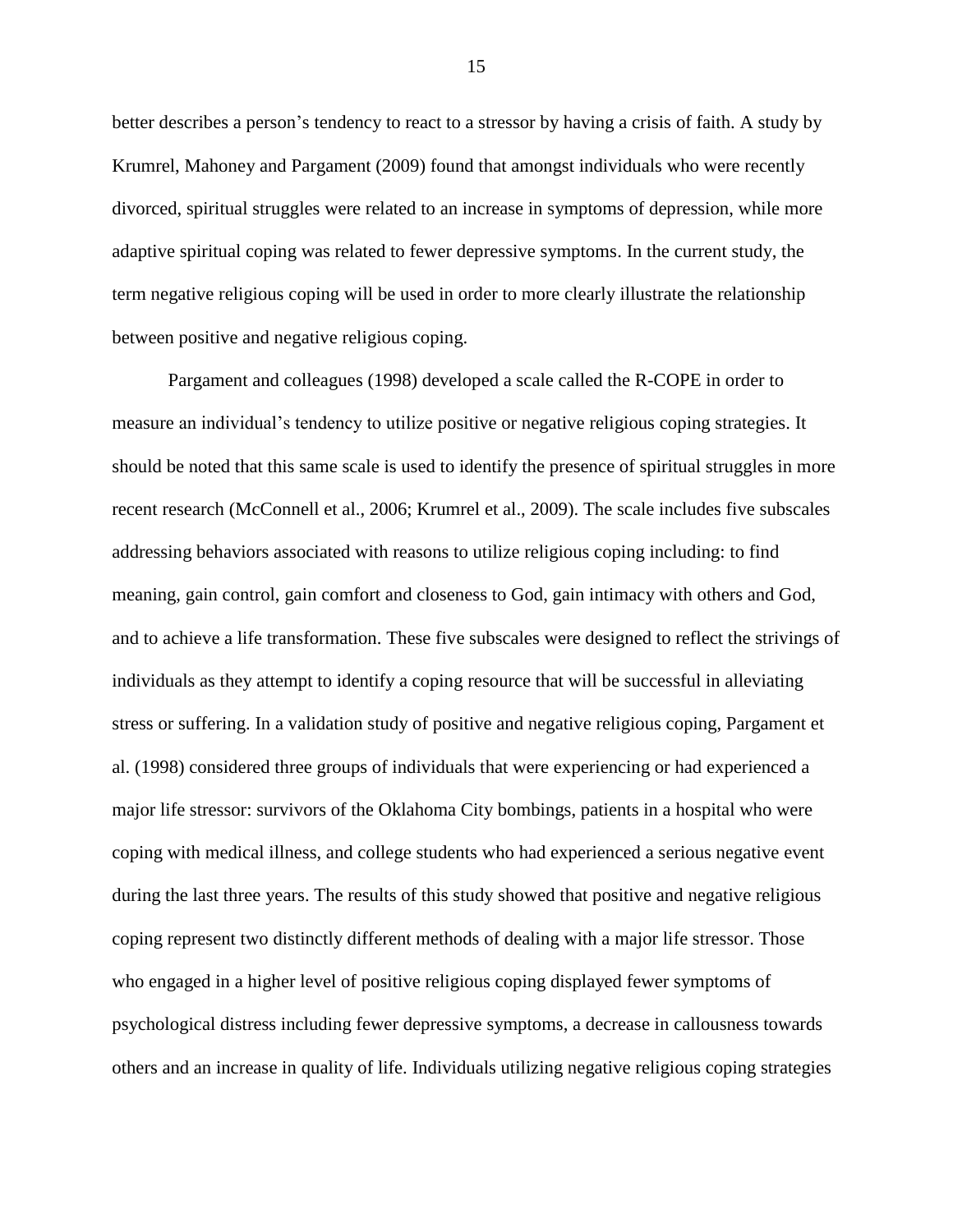displayed signs of emotional distress, had a poorer quality of life, and displayed greater callousness toward others. Results suggest that religious beliefs can affect a person positively or negatively in a time of crisis depending on what coping methods are utilized.

A review of the literature on religious coping by Harrison, Koenig, Hays, Eme-Akwari and Pargament (2001) encouraged both clinicians and researchers to assess for use of religious coping in populations experiencing a wide range of stressors and/or psychological issues. Subsequent research has found that, after controlling for demographic and religious variables, a strong relationship exists between negative religious coping and a number of symptoms of psychopathology including anxiety, phobic anxiety, depression, paranoid ideation, obsessivecompulsiveness, and somatization (McConnell, Pargament, Ellison, & Flannelly, 2006). In summary, research strongly supports the existence of both positive and negative religious coping and the associated benefits as well as harmful effects of each coping strategy.

**Interactions between Religious Factors.** The majority of literature focusing on parental religiousness and subsequent parent and child functioning examines multiple factors of parental religiousness, including sanctification of parenting, positive and negative religious coping, and biblical conservatism. Of particular interest is the ways in which these factors interact with each other. For instance, Murray-Swank and Mahoney (2006) studied biblical conservatism and sanctification of parenting in a sample of 85 mothers of children between the age of four and six in order to determine if these religious factors were related to more positive parent-child interaction and use of corporal punishment. Mothers who displayed higher levels of sanctification of the parenting role reported greater perceived control of child behavior and more positive parent-child interactions. The authors did not find a significant relationship between biblical conservatism and positive parent child interactions or use of corporal punishment.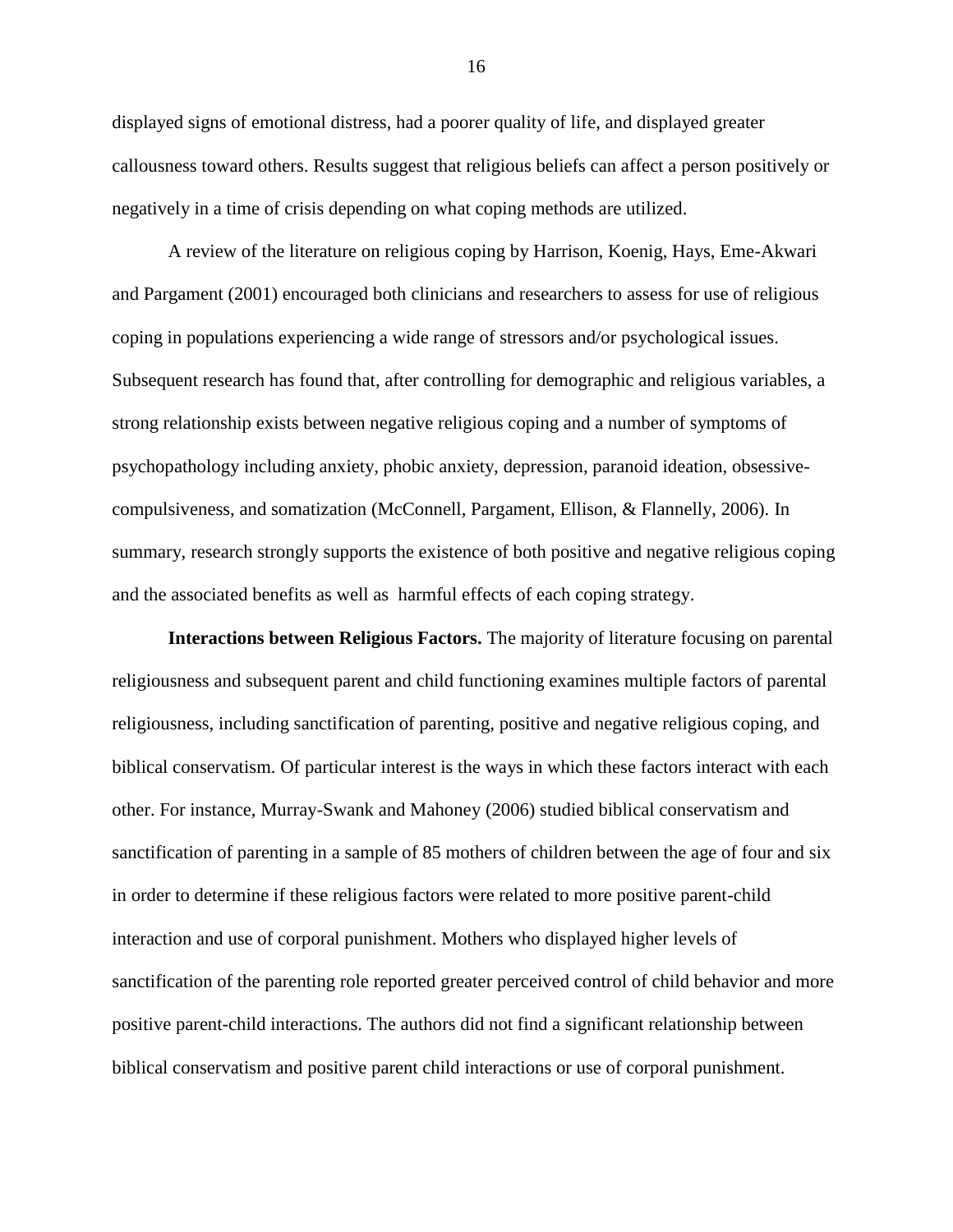However, it was determined that biblical conservatism moderated the relationship between sanctification of parenting and use of corporal punishment and positive parent-child interactions. In other words, their results suggested that greater sanctification of parenting was associated with greater use of corporal punishment in biblically conservative mothers, but was related to less use of corporal punishment in biblically liberal mothers. Also, in biblically conservative parents, increasing degrees of sanctification of the parenting role led to more positive parent-child interactions. The same was not true for parents low in biblical conservatism, as these parents tended to have positive parent-child interactions regardless of level of sanctification. Although this study contributed to the understanding of biblical conservatism and sanctification of parenting, the sample was predominately Caucasian Christian mothers, therefore the authors suggest that these religious factors should be examined in a more diverse population, something that was only partially accomplished by the current study.

Dumas and Nissley-Tsiopinis (2006) examined levels of sanctification of parenting, global religiousness, and positive and negative religious coping in an ethnically and economically diverse sample of 149 preschool parents. The authors were particularly interested in utilization of these religious factors and their impact on three factors of parental functioning (satisfaction, efficacy, investment) plus two factors of child functioning (behavior problems, coping competence). The authors found that higher levels of negative religious coping and global religiousness were individually related to increased parental report of ADHD symptoms. Also, higher levels of sanctification of parenting and positive religious coping were both individually related to increased parental investment while positive religious coping was related to increased perceived child coping competence (parent report). The most interesting interaction effect found in this study was between global religiousness and negative religious coping on parental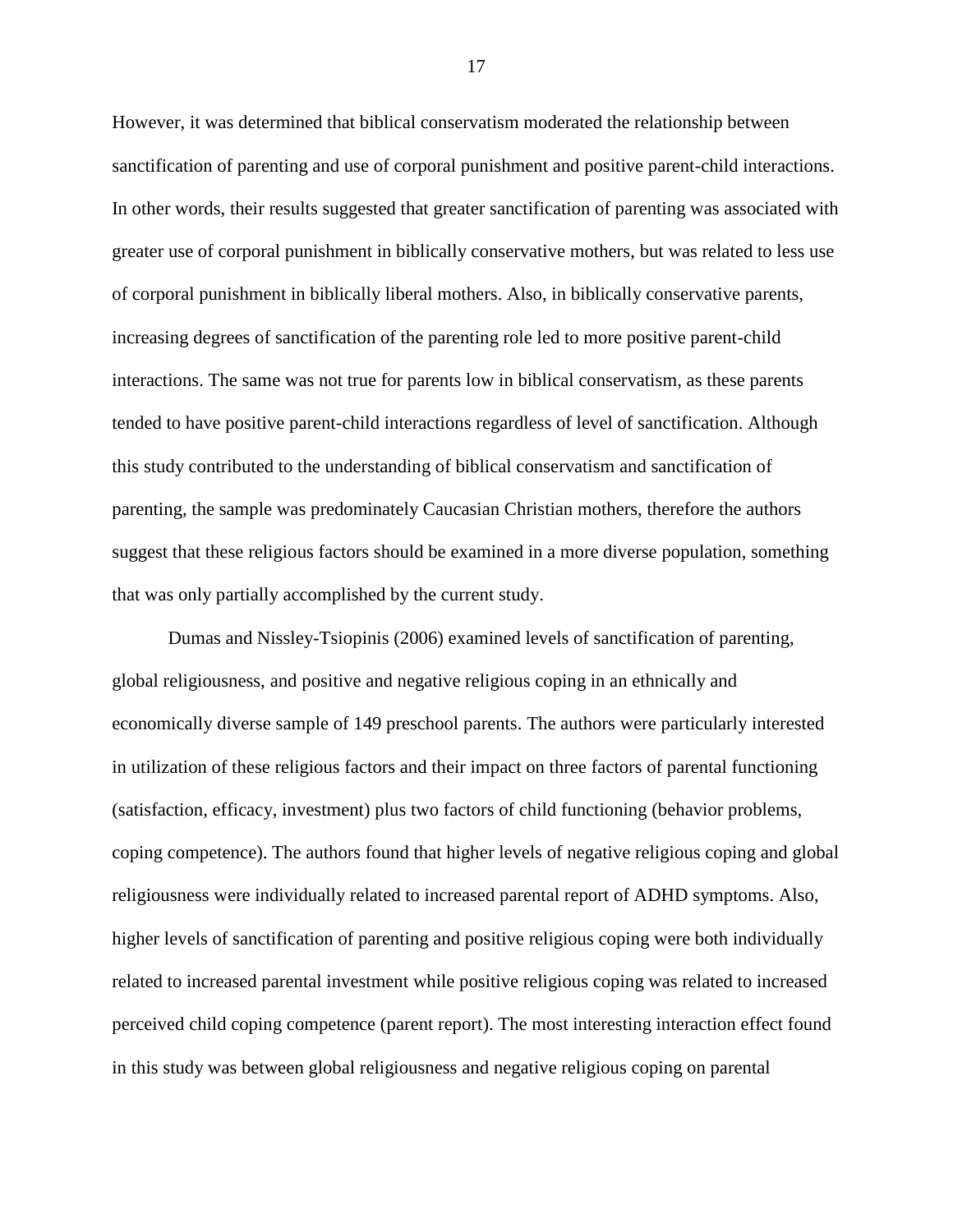investment. The authors found that among participants who reported higher levels of negative religious coping, global religiousness was negatively correlated with parental investment. In other words, parents who considered themselves to be very religious, and utilized negative religious coping strategies, reported lower scores on a self-report measure of parental investment. The results of this study represent one of the only studies that considered circumstances when parental religiousness was related to poorer parental and child functioning.

The results of these studies support the use of a multi-dimensional approach to religion in order to gain a more accurate understanding of the types of religious experiences that either enhance or suppress parental and child functioning. As will be explored further in the next section, researchers have examined the influence of religion among parents of children with physical and developmental problems, but very little research has addressed the potential moderating influence of religion on parental functioning among parents of children with behavior problems.

#### **The Effect of Religiousness on Parenting in Difficult Circumstances**

Intuitively, it seems that religiousness would be an asset for individuals facing a difficult circumstance. Religiousness offers the opportunity to feel connected to and loved by an omnipotent being, and also offers direct access to a community of individuals with similar beliefs. In fact, multiple studies have found a direct link between religiousness and psychological well-being (e.g., Lewis, Maltby, & Day, 2003). Similarly, Schieman, Nguyen, and Elliott (2003) found that among individuals of higher socioeconomic status, religiousness can increase a perceived sense of mastery, or the perception that events are within a person"s control. Given the results of these studies, it seems reasonable to assume that when faced with difficult parenting situations, parents may use religiousness in order to decrease distress or increase perceived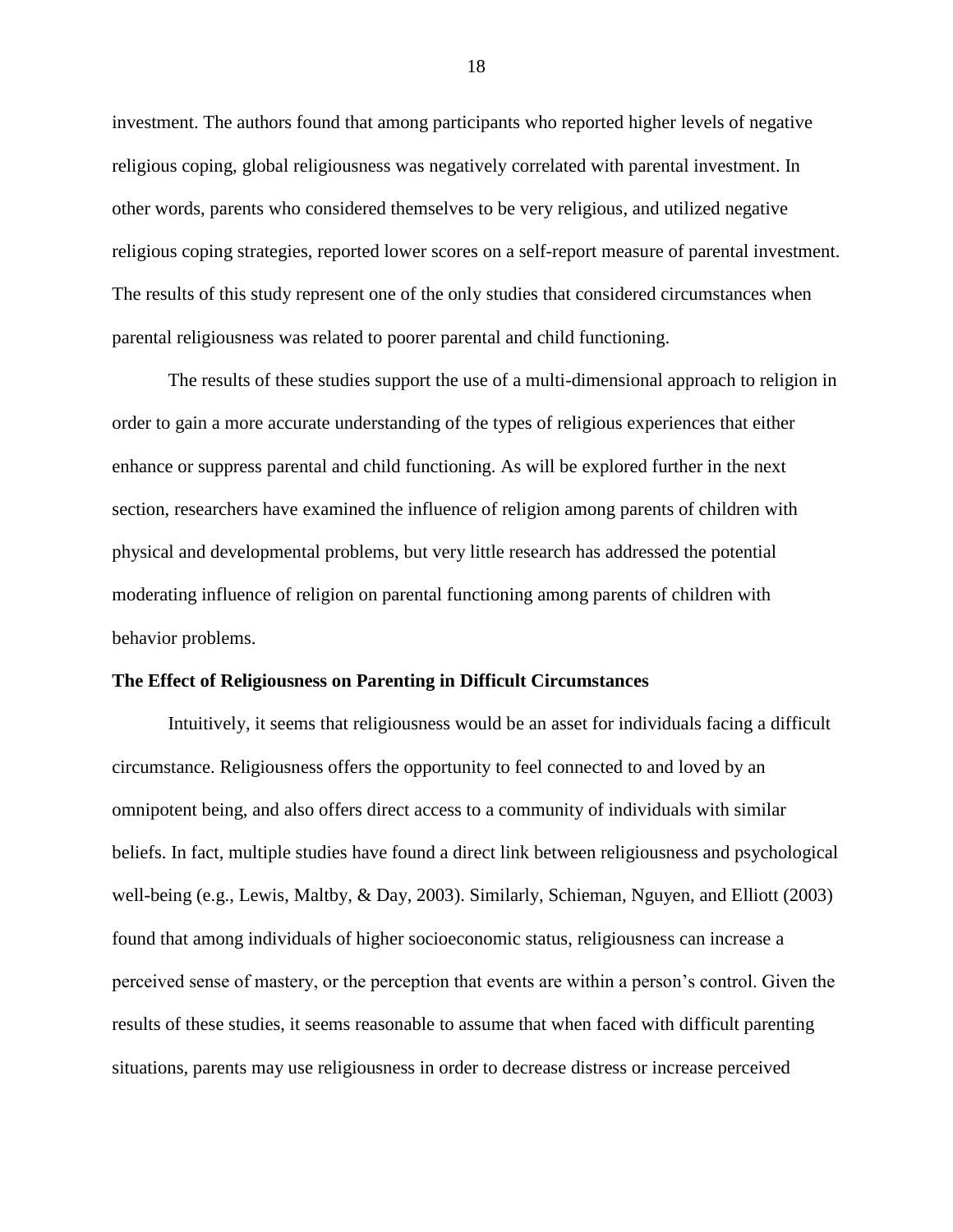control. Research to date has tended to focus on parental religiousness and coping with child or family related problems that are perceived to be out of parental control such as developmental disabilities (Poston & Turnbull, 2004; Rogers-Dulan & Blacher, 1995; Tarakeshwar & Pargament, 2001) and chronic or severe medical illness (Cardella & Friedlander, 2004; Rutledge, Levin, Larson, & Lyons, 1995).

Research to date has not addressed the potential connection between religious belief and coping with situations that may be perceived as being within the realm of parent control, such as child misbehavior (including disruptive behavior disorders), or chronic parent-child conflict (Mahoney et al., 2001). If parents view stressors such as child misbehavior or marital dysfunction to be within their control, then these stressors could be associated with shame and guilt. The additional stress associated with shame and guilt may mean that religious belief or participation would have a negative effect on the parents" ability to cope with the stressor. It is important that research begin to examine the effect of religiousness on child stressors that are perceived to be within the parent"s control in order to provide information as to how to best make use of religious and spiritual beliefs in a way that is helpful and not potentially harmful. The subsequent sections of this paper will include an overview of the available literature on parenting in difficult circumstances.

**Parenting a Child with Chronic or Severe Medical Illness.** Despite the significant stress placed upon parents coping with the illness of a child, there are very few studies that that examine religious coping methods in parents of a child with a chronic medical illness (Cardella & Friedlander, 2004; Rutledge et al., 1995). In general, research suggests that the use of religious coping has a stress buffering effect for this population. Rutledge et al. examined changes that occur in coping strategies during the course of a variety of childhood chronic illness including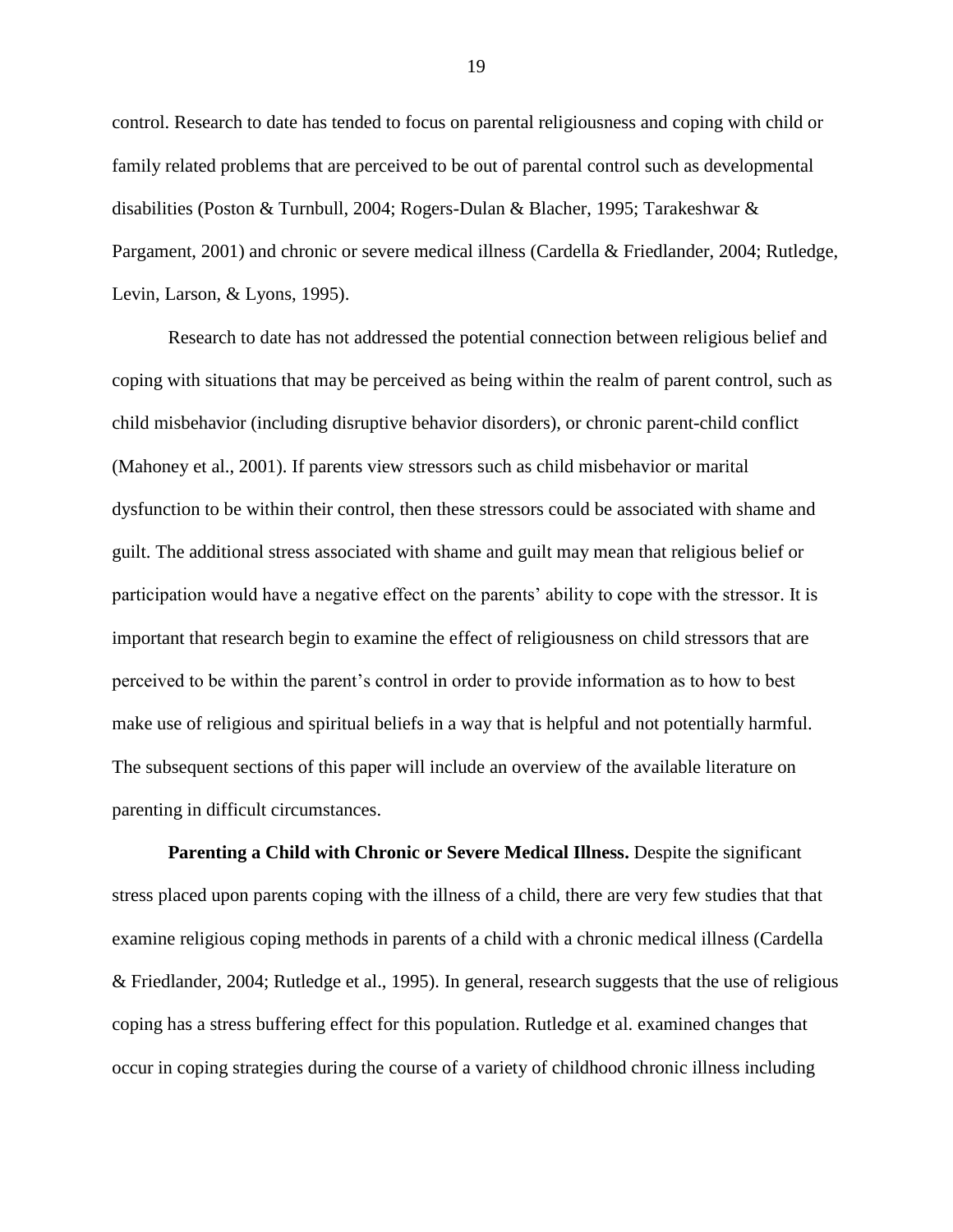juvenile diabetes, juvenile rheumatoid arthritis, cystic fibrosis, epilepsy, and spina bifida. In general, as the severity of the illness increased, parents who considered religious coping to be effective in alleviating stress, do not perceive a change in use of religious, social, or financial coping resources to be neccessary. However, for parents whose religious coping resources were not meeting their emotional needs, additional social, family, and financial support was needed. This suggests that while religious coping may be sufficient for some, families who are under a good deal of stress may require support from additional sources, other than their religious community, in order to cope.

Cardella and Friedlander (2004) examined the degree of psychological distress experienced by parents dealing with a child with cancer in relationship to scores on the Religious Coping Methods to Gain Control subscale of the R-COPE (Pargament et al., 2000). This subscale measures utilization of religious behaviors including: collaborative religious coping, active religious surrender, pleading for direct intercession, passive religious deferral, and selfdirected religious coping. Results of this study suggested that Protestants, Roman Catholics, and parents with other Christian religious affiliations reported more collaborative religious coping than Jewish and Greek/Eastern Orthodox participants. Roman Catholics were the most likely to engage in pleading for direct intercession, which was also positively related to the amount of parental distress. These results suggest that religious coping behaviors might differ depending on the religious affiliation of the parents. Type of religious coping was also predicted by the severity of the child"s illness. As the severity of the child"s illness intensified, parental pleading for direct intersession was increased, leading to an increase in parental stress. The results of this study suggest that religious coping is utilized by many parents who are faced with a child who has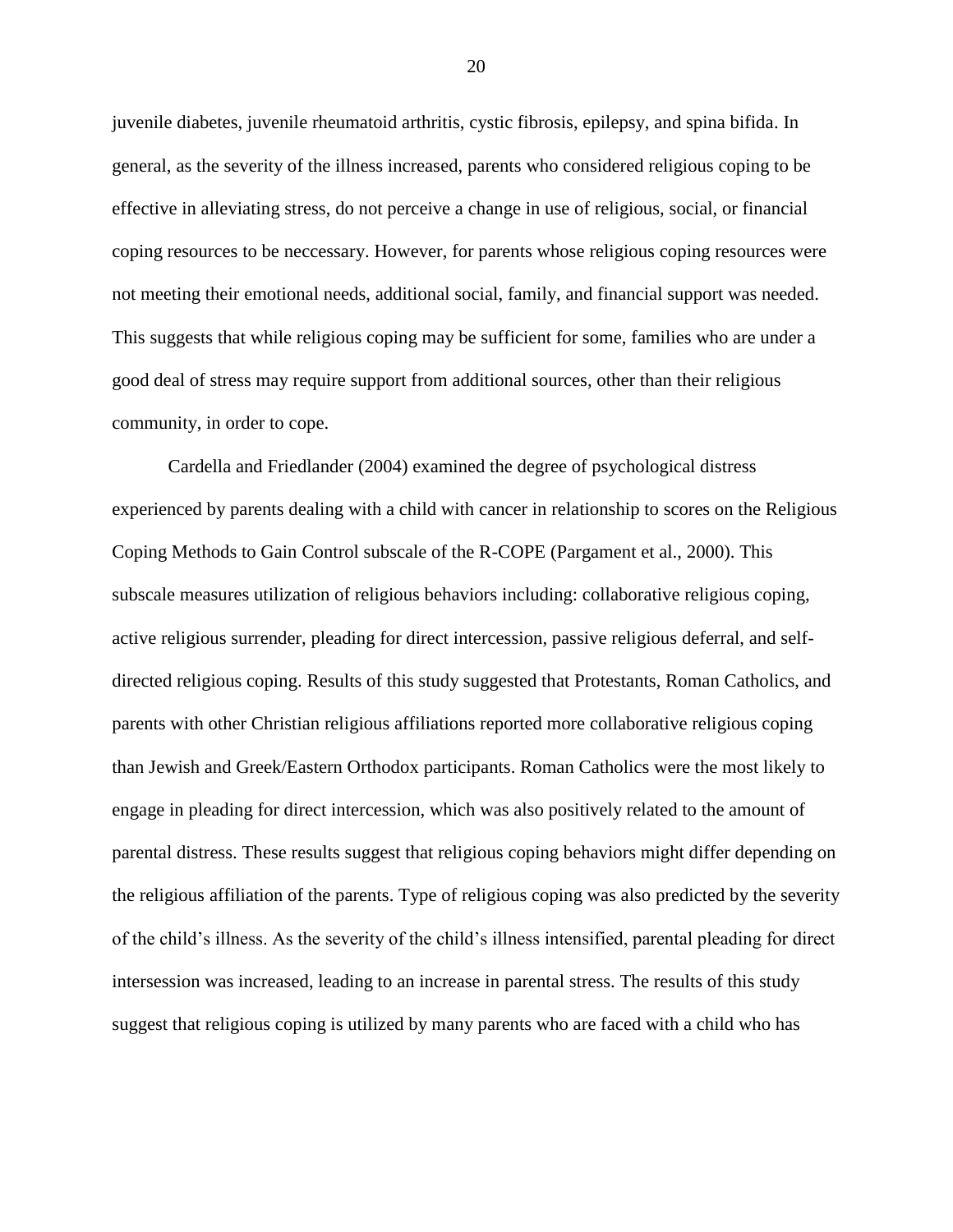cancer and therefore more research is needed in order to better understand the positive and negative effect of religious coping behavior in this population.

**Parenting a Child with a Disability.** Several studies on parental religiousness and parenting a child in difficult circumstances have included a sample of parents of a child with a learning or developmental disability. A review of the literature pertaining to religious factors in African American families of children with disabilities completed by Rogers-Dulan and Blacher (1995) suggested that religious coping may be particularly relevant for African American families as the members of this particular religious community understand their unique cultural needs and values. The authors suggest that service providers should consider forming alliances with African American religious communities in order to provide services that augment, and not replace, the support already provided by these groups. In general, results of this review suggested that religious belief systems are viewed as having a positive impact on African American parents raising a child with disabilities given that these parents use religion to ascribe greater meaning to the disability and also as a mechanism for social support and integration into a community.

Tarakeshwar and Pargament (2001) examined religious coping in parents of children with autism. Parents who reported greater use of positive religious coping since having a child with autism reported an increase in spiritual growth and feeling closer to God and their church. Similarly, parents who utilized positive religious coping also indicated that they had experienced positive changes in their social relationships and coping skills since having a child with autism. On the other hand, negative religious coping strategies predicted perceptions of distance in the parent"s relationship to God or the church and were related to an increase in depressive symptomlogy. Overall, the results of this study suggest that religiousness can have either a positive or negative effect on coping efforts among parents of a child with autism, depending on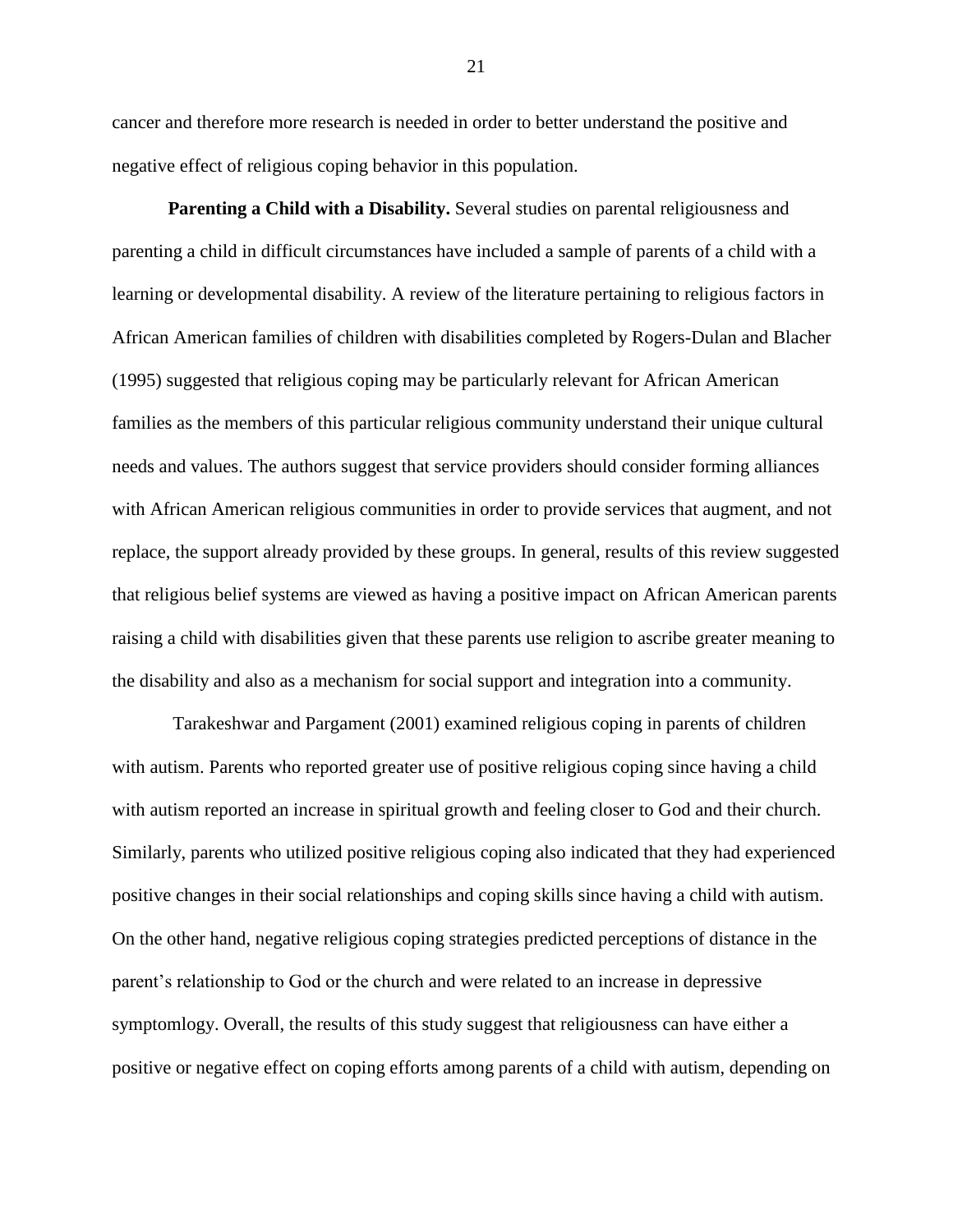the coping strategies utilized by the parents. A more recent study completed by White (2009) found that parental religiosity was positively correlated with parental well-being and acceptance of their child"s autistic disorder. This study also found that amongst parents who were highly religious, increased stress was positively related to well being. In other words, amongst parents who were religious, experiencing the inevitable stress associated with parenting a child with autism did not have a negative impact on their overall sense of well-being.

Poston and Turnbull (2004) collected qualitative data regarding family quality of life, factors that help the family run more smoothly, and factors that cause periods of great difficulty from parents of children with mental retardation or a developmental disability (MR/DD). The qualitative design of this study differed significantly from the other studies reviewed thus far and contributes a very rich understanding of the relationship between challenging life circumstances and religiousness. Without being specifically prompted to discuss religious issues, many parents discussed the importance of having faith, praying, and having an active spiritual life on the resulting quality of life of their family. The parents also indicated that religious beliefs helped them attribute meaning to the difficult situations their family faced as a result of their child"s disability. By utilizing an open-ended interviewing method to collect data, parents were not primed to discuss religious beliefs, thus providing further support for the consideration of the relevance of religiousness within parents with children with MR or DD.

**Parenting a Child with Behavior Problems.** Religiousness plays a significant role in the lives of many parents of children who have a chronic or severe medical illness or disabilities. However, parents of children with behavior problems also face a great deal of stress in their daily lives and religious participation is likely to also be relevant to their experiences. Given that obedience to authority is a highly regarded value in many organized religions, it is easy to see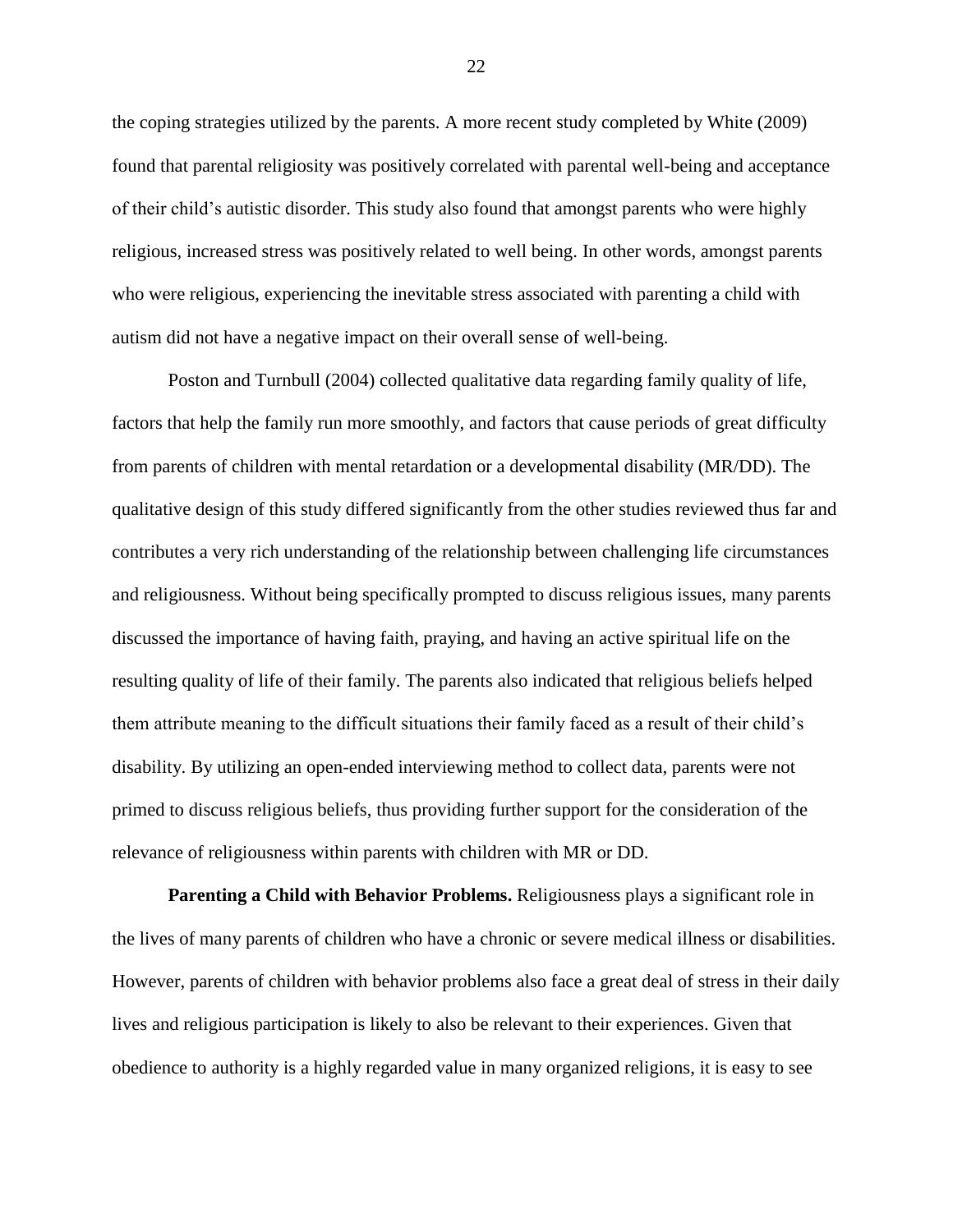how a disobedient or disrespectful child may contribute to stress for parents who are religious. A study by Hathaway, Douglas, and Grabowski (2003) is one of the only studies to examine religiousness in children with behavior problems and found that children with ADHD demonstrated greater difficulty in faith-situations (i.e., sitting through church) as compared to children without ADHD. The most difficult type of faith situation identified was when children were expected to remain quiet during silent portions of a worship service. This study provides preliminary evidence to suggest that parents of children with behavior problems, in this case related to ADHD, may experience greater stress in faith-related situations as compared to parents of less challenging children.

The influence of religious participation on parents who are raising a child with behavior problems is important to consider as these parents often experience a great deal of stress and are, therefore, in need of support. Other studies have analyzed parental religiousness and its effect on parental and child functioning and unintentionally discovered interesting relationships between parental religiousness and the presence of behavior problems in children. For example Schottenbauer et al. (2007) found that parental ratings of the presence of behavior problems increased with parental belief in a higher power. Dumas and Nissley-Tsiopinis (2006) found that the presence of oppositional and ADHD-related behaviors was related to parents" use of negative religious coping. It is clear that more research is needed to understand the relationship between these variables. It is possible that parents engaging in religious activities as a way to gain social and religious support may experience even greater stress related to managing child behavior in the religious setting or sensitivity to perceived criticism in regard to their parenting, resulting in greater feelings of isolation and hopelessness. However, it may also be the case that religious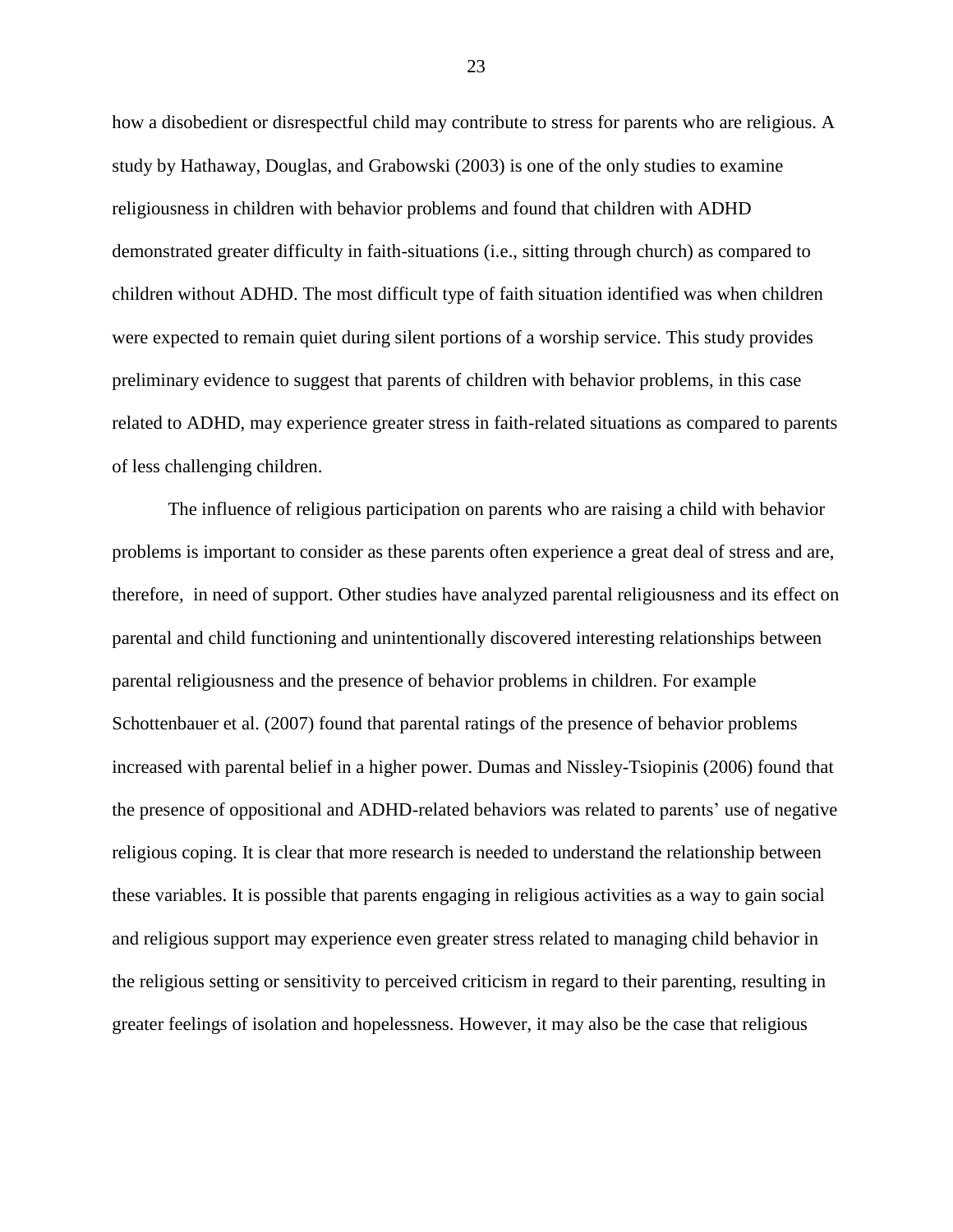participation provides parents with the community support needed to manage the stress related to parenting a child with behavior problems.

#### **The Current Study**

A summary of the available research shows that parents of children with behavior problems tend to report a significantly elevated level of stress. On the other hand, religious belief and participation has been linked to higher levels of parental competence and decreased levels of distress. While religious coping has been shown to be a beneficial resource for parents of a child suffering from a chronic or severe medical illness as well as children who have a developmental disability, research has failed to examine the effect of parental religiousness on coping with child behavior problems. Previous research has found that dimensions of religiousness, such as religious coping methods, sanctification, and conservatism interact so that religious beliefs have a different impact on each individual, depending on the significance of each dimension to their personal religiosity. In other words, it is possible that religiousness might have a positive or negative impact on an individual depending on the way that individual subjectively views God and religion and utilizes these sacred concepts in their everyday life. Most research up to this point, however, has examined religiousness only as it relates to the benefits that it provides an individual and has failed to take into consideration the negative impact that it might have on a person"s ability to cope.

It has been suggested that certain aspects of religious participation and belief might have the effect of increasing stress in families facing greater than typical challenges (Mahoney et al., 2001). However, there is no research currently available to validate this idea. Furthermore, there is no current research that examines religious variables that may influence parental functioning among parents of children with behavior problems. Because children with behavior problems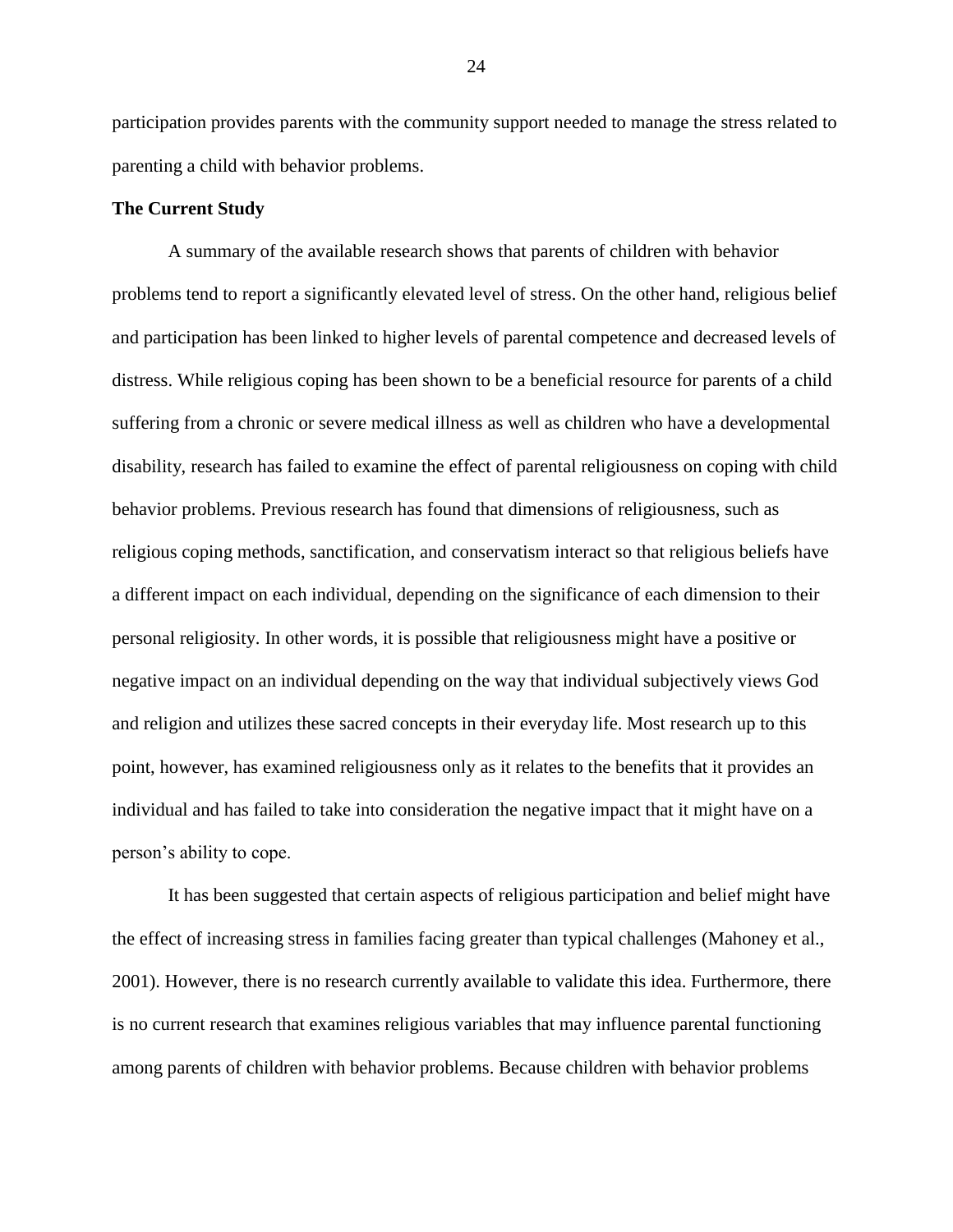often act in a way that can be perceived as disobedient or disrespectful, parents of children who are religious might have particular difficulty accepting their child"s misbehavior in light of their own values and beliefs. These parents might even feel hesitant to actively participate in organized religious activities due to the embarrassment associated with their child"s behavior. Because individuals who volunteer to work in children ministries at many religious institutions have little formal training in dealing with children who have behavior problems, it is possible that parents may feel that their children are not welcome to participate in activities geared towards children in a religious setting. Given concerns about others" ability to manage their child"s behavior, parents might find religiousness and church attendance to be a source of stress as opposed to a source of support or a coping resource.

The current study examines the moderating influence of specific religious factors on the relationship between level of child behavior difficulties and parental stress as well as parental competence. This study differs from previous research in that it considers both positive and negative influences of parental religion on parental functioning. The religious factors that were examined in this study as potential moderators of the relationship between parenting a child with perceived behavior problems and parental stress and competence include sanctification of parenting, religious coping, and biblical conservatism as these are the religious factors that have demonstrated relevance to parenting (Dumas & Nissley-Tsiopinis, 2006; Murray-Swank & Mahoney, 2006). The following hypotheses were developed to examine the association between level of child behavior difficulty and parental levels of stress and competence as moderated by levels of religious coping, sanctification of parenting, and conservatism.

1. Higher levels of perceived child behavior problems will be associated with an increase in parental stress and a decrease in parental competence. Thus, there will be a main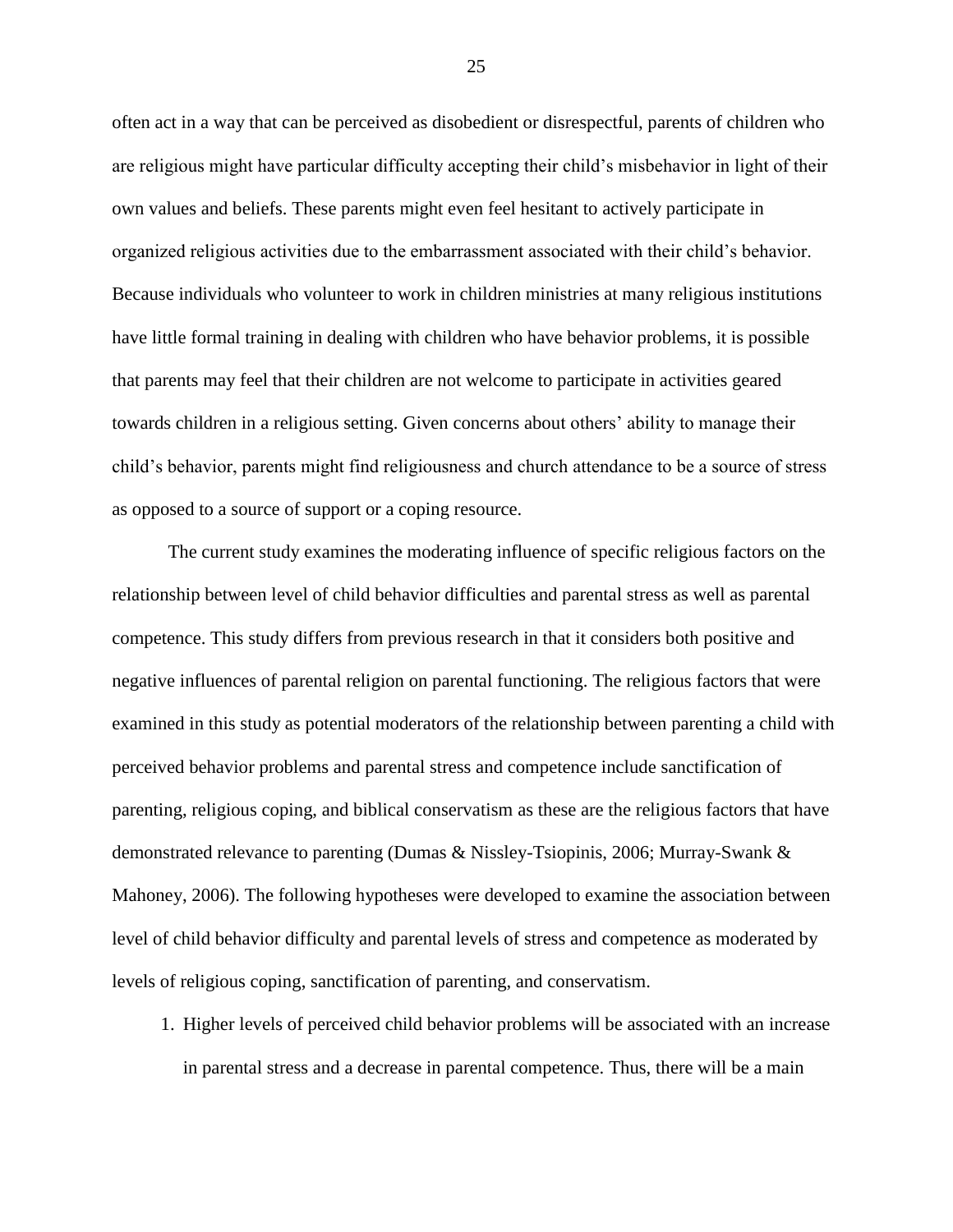effect between degree of child behavior problems and parental stress and competence levels.

- 2. Sanctification of parenting will moderate the relationship between child behavior problems and stress, leading to increased stress. This hypothesis is somewhat exploratory in nature but is based upon the suggestion of Mahoney et al. (2003) that sanctification of a relationship that triggers the feeling of inadequacy or failure might exacerbate individual or relationship maladjustment.
- 3. Based on the findings of Murray-Swank et al. (2006) it is suggested that biblical conservatism will moderate the relationship between behavior problems and stress, leading to increased stress. It is also hypothesized that biblical conservatism will moderate the relationship between behavior problems and parent sense of competence, leading to decreased competence.
- 4. Drawing from research on parenting in difficult circumstances (Cardella & Friedlander, 2004; Tarakeshwar & Pargament, 2001), it is also proposed that negative religious coping will moderate the relationship between behavior problems and parental stress and competence, leading to greater stress and less competence. On the other hand, positive religious coping will moderate the relationship in the opposition direction, leading to decreased stress and increased competence.
- 5. In reference to the results of Dumas and Nissley-Tsiopinis (2006), it is hypothesized that sanctification of parenting and positive religious coping will interact and moderate the relationship between behavior problems and parental stress and competence, leading to decreased stress and increased competence.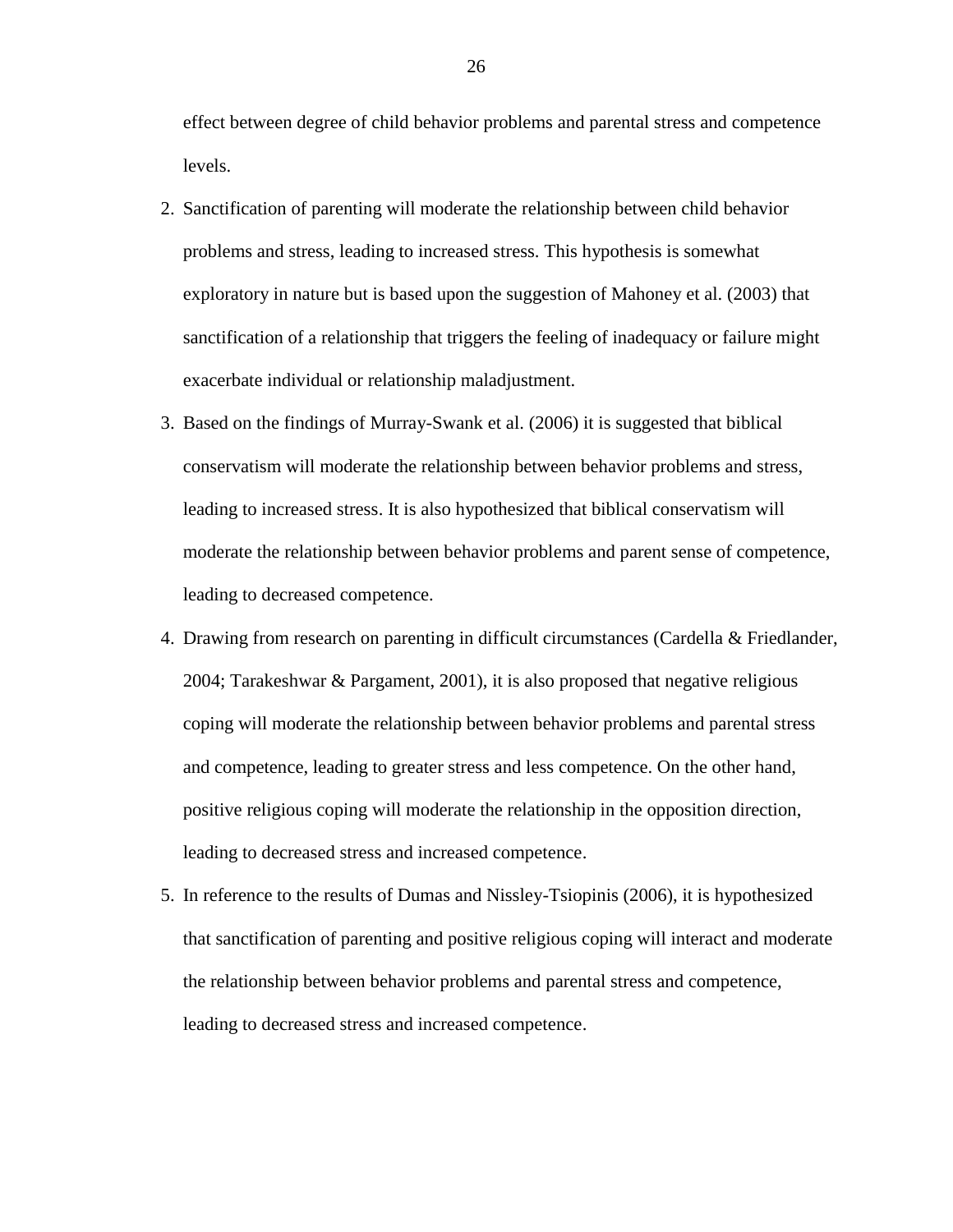6. It is hypothesized that sanctification of parenting and biblical conservatism will interact and moderate the relationship between behavior problems and parental stress and competence, so that parents who are high on both sanctification of parenting and biblical conservatism will display higher levels of parental stress and decreased parental competence.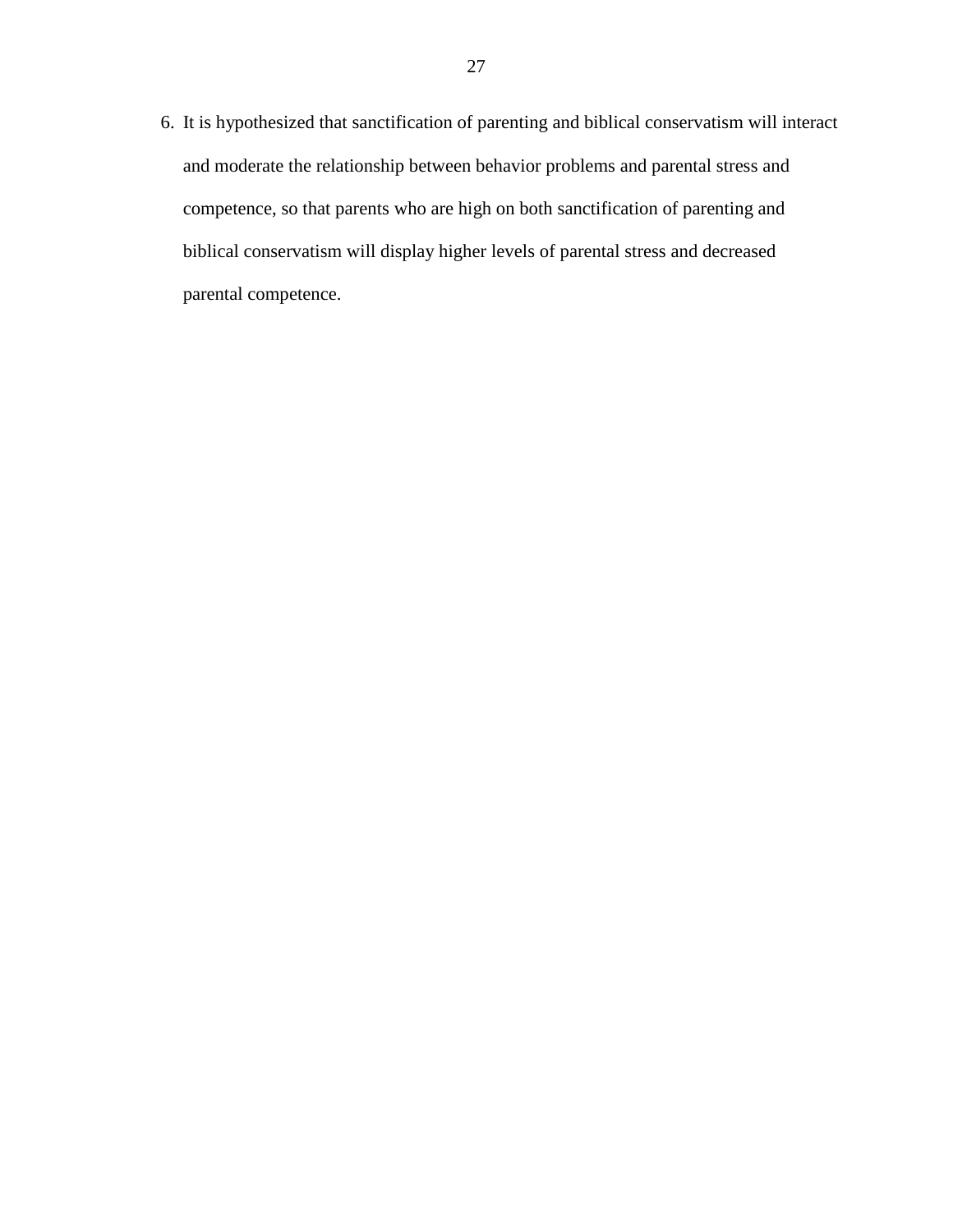# **Chapter 2**

### **Methods**

### **Design**

The current study utilized a correlational design with one independent variable (degree of parental-perceived childhood behavior problems), two dependent variables (level of parental stress, level of parental competence), and four variables (degree of positive religious coping, degree of negative religious coping, degree of sanctification of parenting, degree of Biblical conservatism) that were hypothesized to have a moderating effect on the relationship between the independent variables and dependent variables.

#### **Participants**

Participants were recruited from two mental health facilities, local churches, preschools, and from the students, faculty, and staff of a mid-sized state university in a medium-sized midwestern city. Participants were recruited in this manner to facilitate a range of child behavior difficulty as well as religiosity. Parents/guardians of a child between the ages of three and twelve years old were invited to participate. In general, only one parent from each family was permitted to participate, unless the family included more than one child between the ages of three and twelve years old. Parents were entered to win one of two \$75 gift cards to Wal-Mart in exchange for participation. If the parent was a student at the university, the participant was also offered extra credit in exchange for participation. Approximately five hundred questionnaires were distributed and 139 completed questionnaires were returned for a response rate of 28%.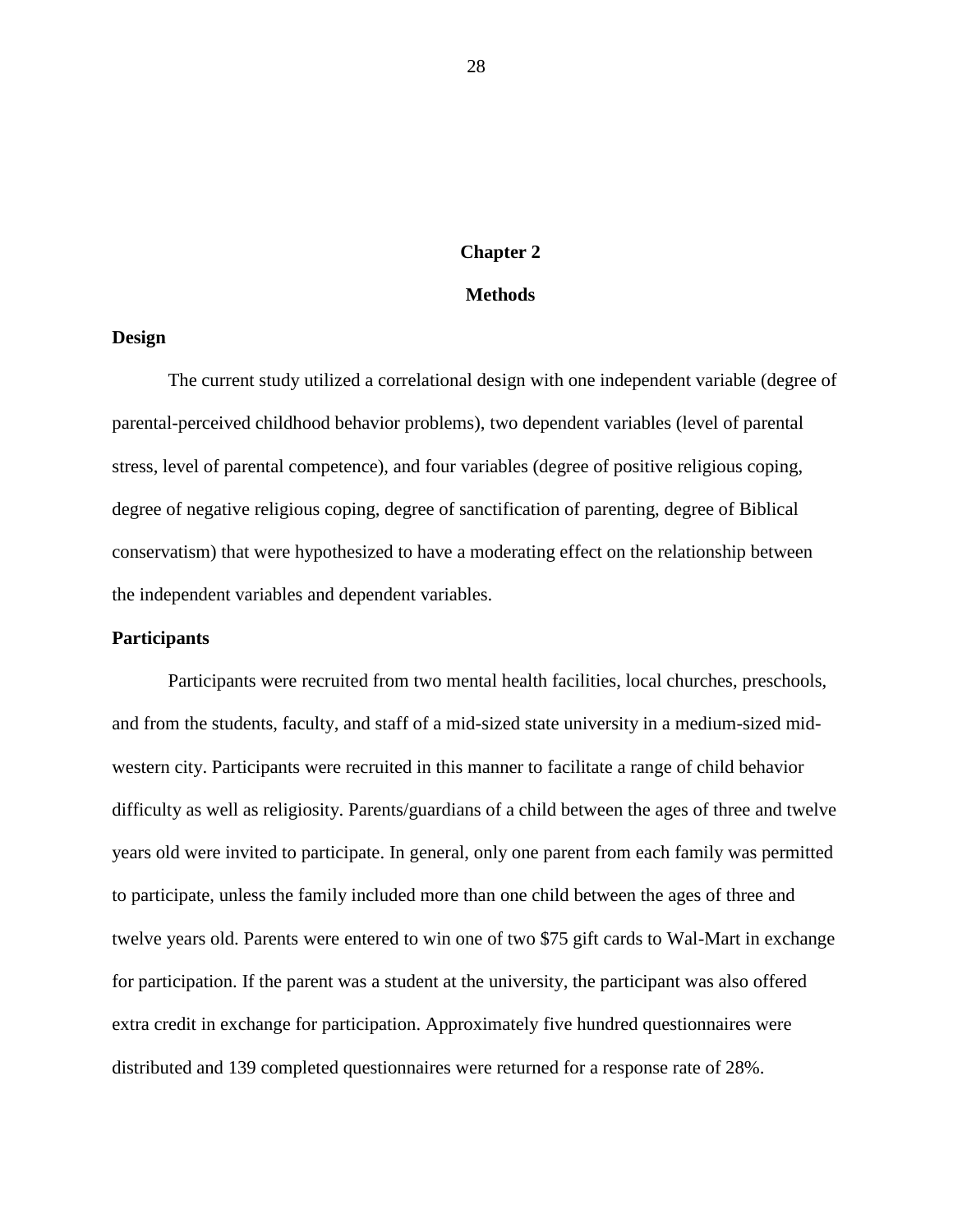However, it should be noted that some agencies opted to hand out questionnaires to all parents without soliciting agreement to participate first, thus contributing to the low return rate.

Participants in this study were 139 parents (120 female, 17 male, 2 sex unknown) of children between the ages of 3 and 12 years old ( $M = 7.4$ ,  $SD = 2.83$ ). Respondents were between the ages of 21 and 58 years old, with a mean age of 35.9 years old (*SD* = 7.7). The majority of participants (90.6%) described themselves as White/Caucasian, whereas 3.6 % of participants described themselves as multi-racial, 2.9% described themselves as African American, and 2.2% participants described themselves as Asian/Pacific Islander. The majority of the sample (46%) described themselves as being Protestant-Christian. Other reported religious affiliations included Catholic (18%), Christian-LDS (3.6%), Muslim (2.9%), and atheist or agnostic (2.1%).

The majority of participants described themselves as moderately religious (52%) and very spiritual (49%). Sixty-nine percent of participants reported a belief that God exists, while 4.3% indicated that they are pretty confident that God does not exist. These results are very similar to the 2008 Gallup poll data which indicated that in America, 78% of people believe that God exists compared to 6% who do not. Approximately a quarter of participants (26.6%) indicated that they attended religious services once a week, while 13.7% indicated that they never attended religious services. Again, the 2008 Gallup poll indicated that 30% of Americans attend religious services once a week while 16% never attend, which is very similar to our sample. Reported household income ranged from less than \$15,000 to more than \$100,000, with 37 percent reporting an income less than \$35,000 (low income). Another 28.1% percent reported a family income between \$36,000 and \$75,000 (middle income) with 15.8% reporting a family income above \$75,000 (upper income group). Considering education level of participants, 16.5%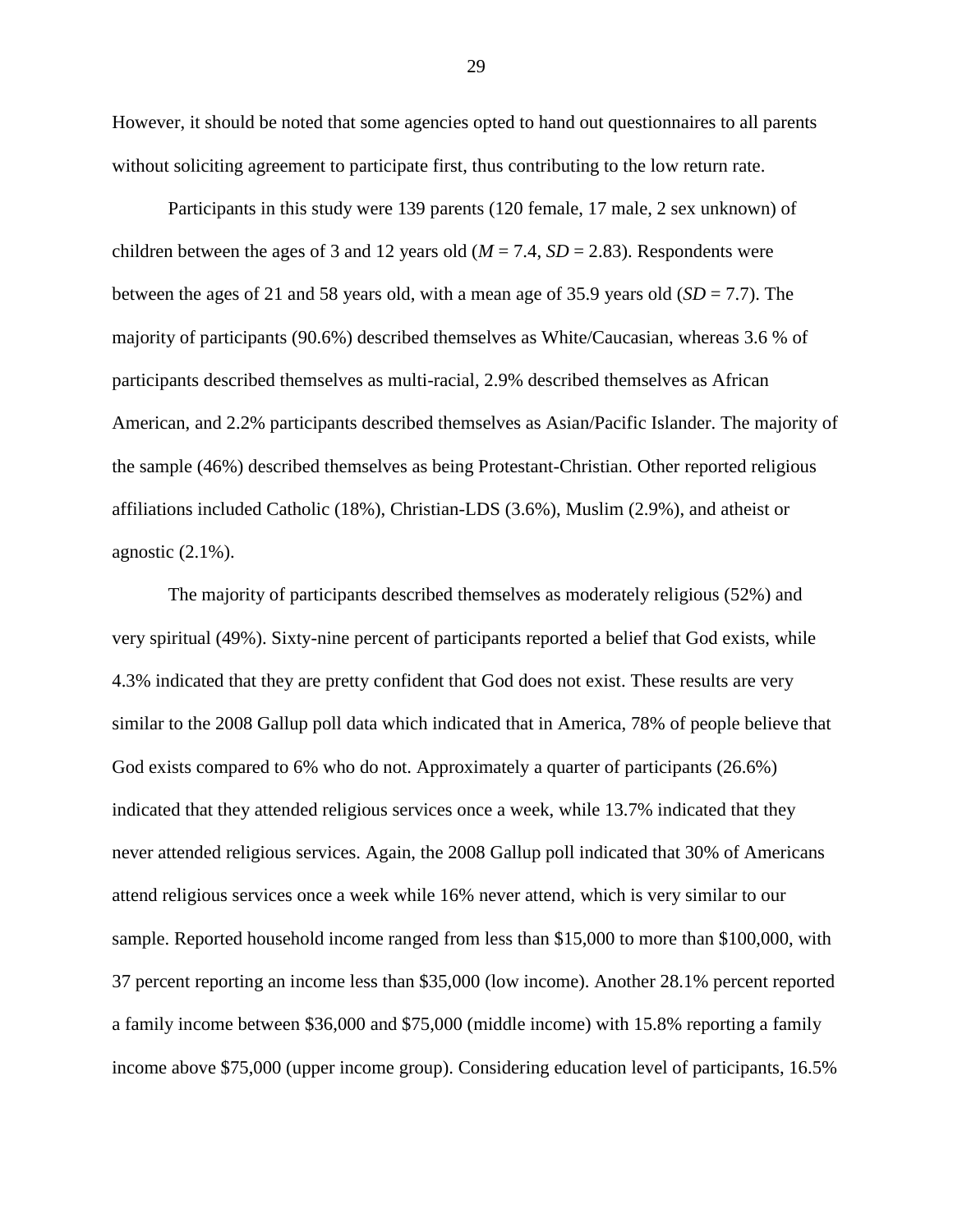percent reported a high school education only, 15.1% reported some college, 26% reported a college degree, and 22.3 % reported post-bachelor"s level education.

### **Measures**

**Demographics***.* Parents were asked to provide basic demographic information including parent age, gender, number of adults in the home who care for the child, marital status of parent, parent and child ethnicity, parental educational level, religious affiliation and participation, household income, number of children in family, number of children in family who the parent perceives to have behavior problems, and gender and age of child of interest (See Appendix A).

**Child Behavior Problems***.* The extent to which a child is displaying behavior problems was measured using the CHAOS (Conduct-Hyperactive-Attention Problems-Oppositional Scale; Kronenberger, Dunn, Giauque, 2007) which is a 22-item measure of child externalizing behaviors. Parents were asked to indicate the frequency of each problem behavior using a four point scale, 0 (never) to 3 (very often). The CHAOS includes four sub-scales (Attention-Problems, Hyperactivity-Impulsivity, Conduct Problems, Oppositional Behavior) with five questions each. The final two questions are designed to detect parental under-reporting and include two very common childhood behaviors (being unhappy when denied own way, complaining when asked to do something undesirable). In previous research this scale has demonstrated excellent internal consistency with alphas of .91, .88, .88, and .80 for the items composing the Attention-Problems, Hyperactivity-impulsivity, Oppositional Behavior, and Conduct Problem Scales (Kronenberger et al., 2007). Test-retest reliability was also high, with correlations ranging between .70 and .87 for all scales when parents completed the measure 10- 26 weeks following initial administration. The CHAOS was found to be highly correlated with lengthier child behavior measures, with correlations ranging between .71-.82 for all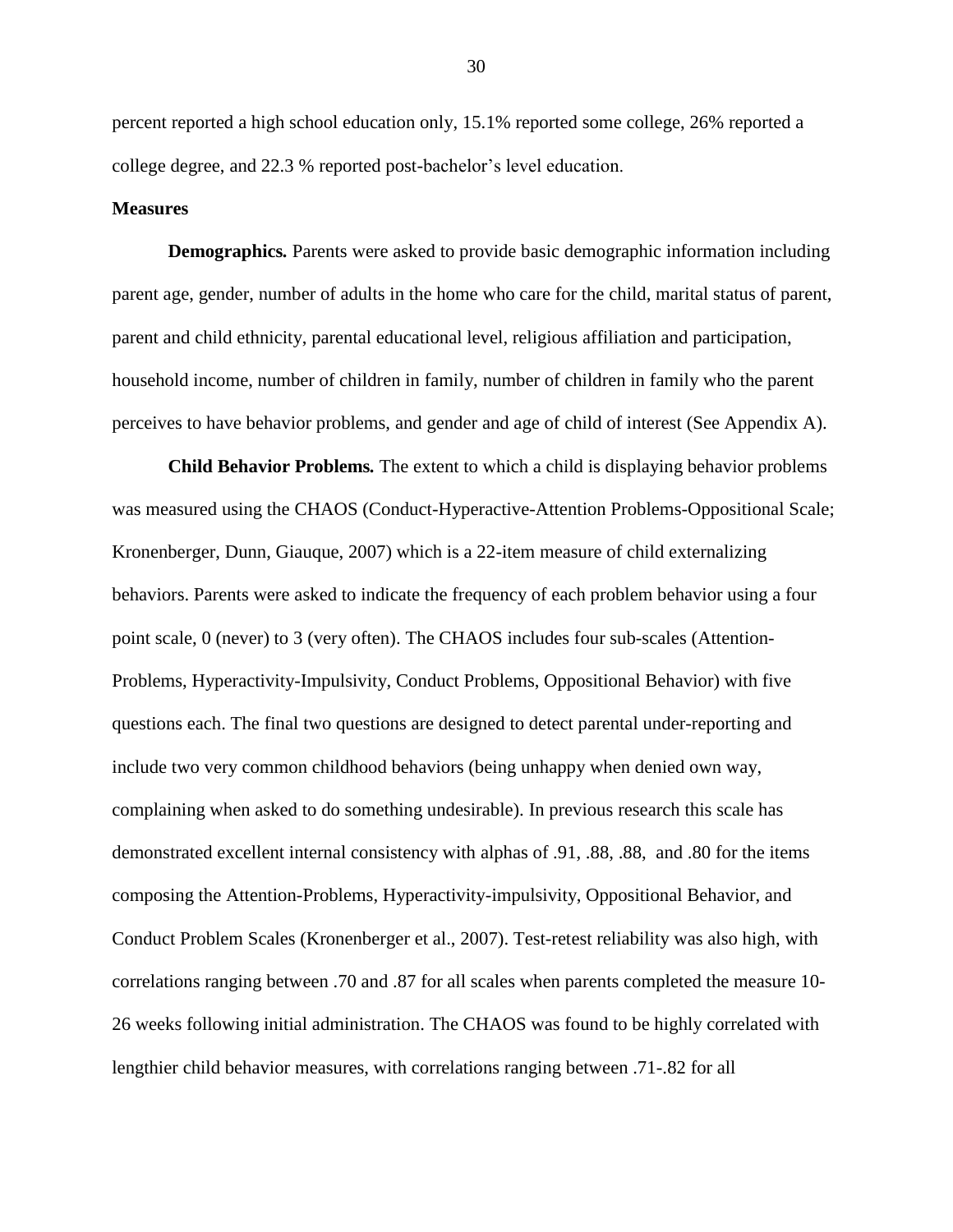corresponding clinical scales with the exception of the conduct disorder scale, which correlated at .58.

Additionally, seven questions from the Conners" Global Index-Parent Version (Conner, 2003) were modified and included in the measure of child behavior problems. The Conners" Global Index was designed to provide a measure of behavior problems commonly experienced by parents. The original index includes 10 items that are rated on a 4-point scale from 0 (never, not true) to 3 (Very Much True or Very Often). Three items on the original index were excluded because they closely resembled a question that was already included on the CHAOS. These seven items were included in order to provide a more robust measurement of child behavior problems, including the more commonly occurring challenging behaviors that are not necessarily indicative of a diagnosable behavior disorder. A total score across all 29 items (range of 0 to 87) was calculated to determine an overall level of parental-perceived behavior problems in the child of interest.

**Religious Coping.** The degree to which each participant utilizes positive and negative religious coping strategies was measured using the Brief R-COPE (Pargament, Smith, Koenig, & Perez, 1998). The Brief R-COPE is a 14-item measure of religious coping that was created by Pargament et al., (1998) to measure religious coping strategies utilized by individuals facing a major adverse life event. This scale has two subscales, one which measures positive religious coping and one which measures negative religious coping. Both dispositional and situational versions of the Brief R-COPE exist, and for the purpose of this study, a version that is specific to parenting was used. The parenting version of the Brief R-COPE has been utilized in previous research on parenting and religiosity. Respondents are asked to indicate their level of agreement to a given statement on a four-point Likert type scale, 0 (*not at all*) to 3 (*a great deal*). Internal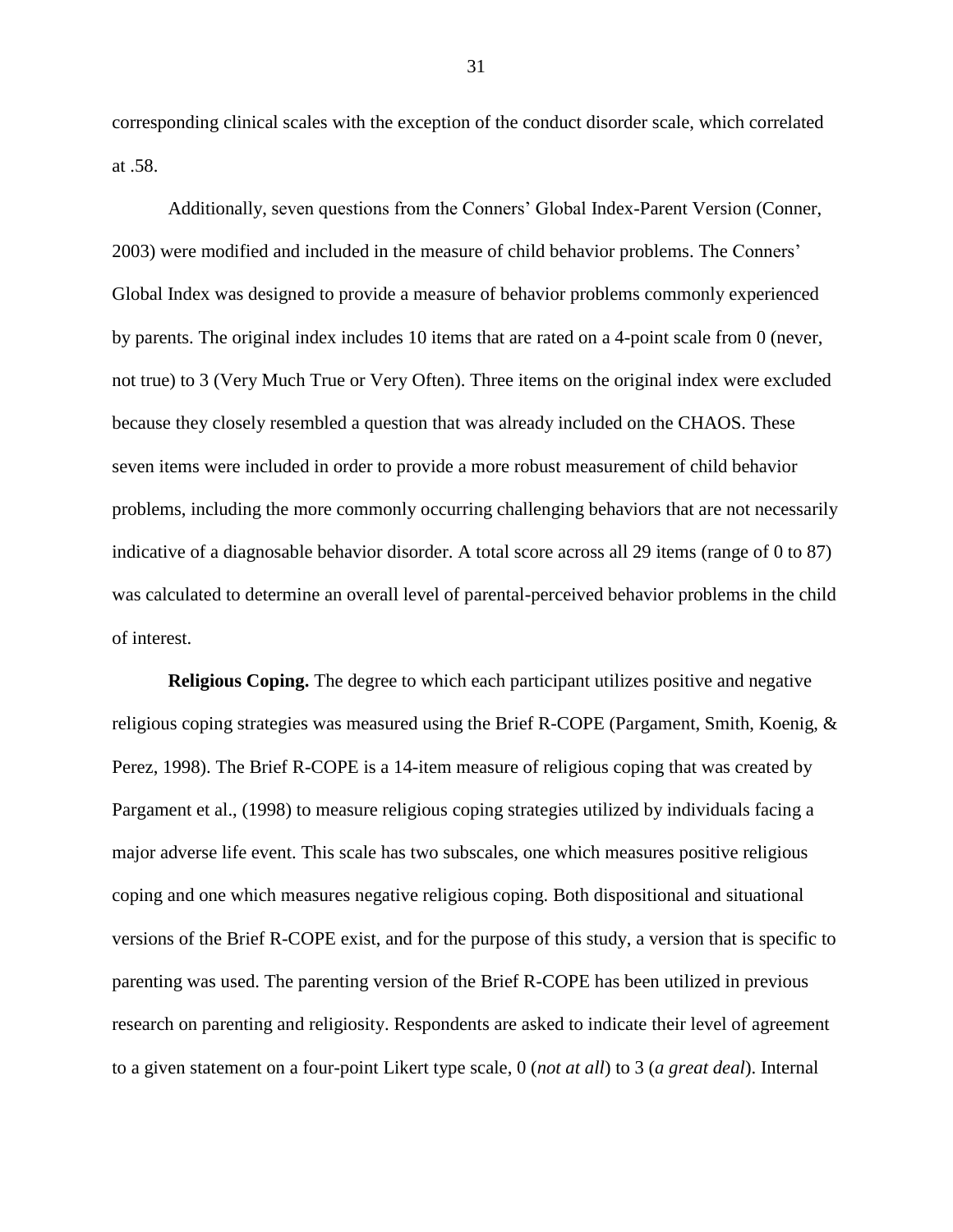consistency for the parenting version of this measure has been shown to be .85 and .83 for positive and negative religious coping subscales respectively, and correlations between the two scales is minimal  $(r = .10;$  Dumas & Nissley-Tsiopinis). In this study, items were totaled separately for each scale in order to determine a total score of both positive and negative coping strategies for each participant.

**Sanctification of Parenting.** The degree to which parents view their care giving role as sacred was measured using two scales, *The Sacred Qualities of Parenting Scale* and the *Manifestation of God in Parenting Scale* (Murray-Swank, Mahoney, Pargament, 2006; Mahoney et al., 1999). *The Sacred Qualities of Parenting Scale* was designed to measure the degree to which a parent considers their relationship with their child as related to divine or transcendent phenomena. This scale asks respondents to describe how closely a list of ten adjectives (e.g., blessed, heavenly, awesome) describes their relationship with their child using a 7-point Likerttype scale, 1 (does not describe at all) to 7 (very closely describes). The *Manifestation of God in Parenting Scale* is designed to assess the degree to which the parent views their role as a parent to be related to their experiences with God. It is comprised of fourteen items which ask the participant to rate their level of agreement to statements, such as "God is present in my role as a parent", on a 7-point Likert-type scale, 1 (strongly disagree) to 7 (strongly agree). Both scales have demonstrated good internal consistency with alpha levels of .74 and .94 for the *Sacred Qualities of Parenting Scale* and the *Manifestation of God in Parenting Scale* respectively (Murray-Swank et al., 2006). Ratings on both scales were totaled to obtain an overall score of sanctification of parenting for each participant.

**Biblical Conservatism.** Biblical conservatism was measured using a four-item index. Two of the questions have been used in previous research on the topic (Ellison & Sherkat, 1993;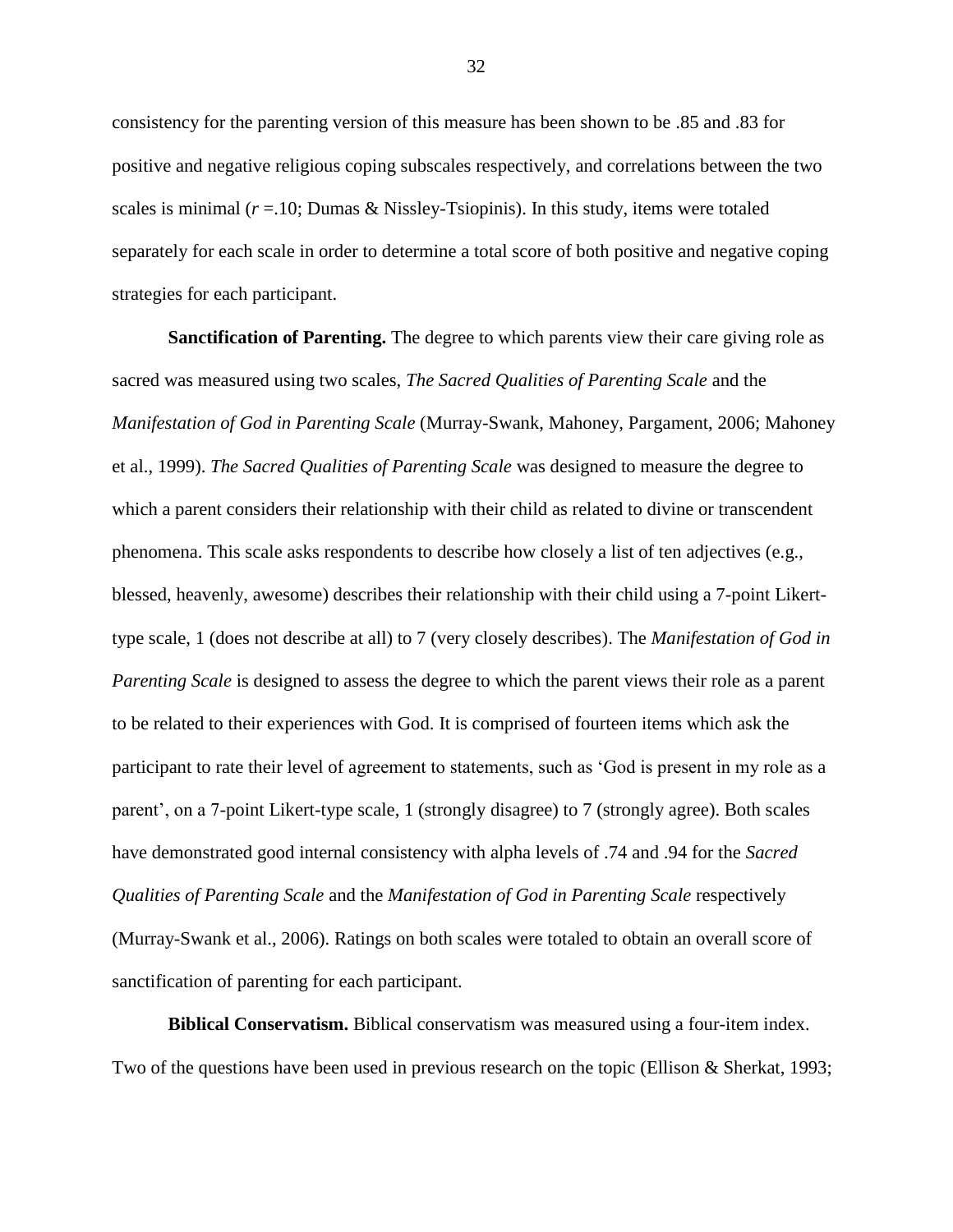Murray-Swank et al., 2006), and two were created for this study in order to increase the range of possible scores on this measure. Participants were asked to indicate their level of agreement to the four items on a 4-point Likert-type scale, 1 (*strongly disagree),* 4 (*strongly agree)*. The two items which have been used in previous research are: "The Bible/Koran/Torah/other religious text is God"s word and everything will happen exactly as it says", and "The Bible/Koran/Torah/other religious text is the answer to all important human problems." The two

items created for this study are: "I believe that people are born sinful" and "I believe that my religion, which is informed by the Bible/Koran/Torah/other religious text, provides clear instructions about how we are to behave." These items were chosen based upon Ellison and Sherkat"s (1993) discussion of the theological beliefs that are common in parents who are high in biblical conservatism. These authors suggest that conservative protestant parents often adhere to a literal interpretation of the bible and believe that all humans--even very small children--have a propensity towards sinful behavior, because of the fall of humanity that occurs in the story of Adam and Eve. Among participants in the current study, all four items were significantly correlated with one another  $(r = .256$  to .722). It should be noted that although this variable is called biblical conservatism, the wording of these items has been altered to include other religious texts. Ratings on each item were summed in order to provide an overall score of biblical conservatism.

**Parental Functioning***.* Parental functioning was measured on two dimensions including parenting stress and parental competency. Parenting stress was measured using the Parental Stress Scale (Berry & Jones, 1995). This scale has demonstrated usefulness in clinical and nonclinical populations and has been shown to discriminate between parents who are under a good deal of stress and those who are not. The scale includes 18 items which require the respondent to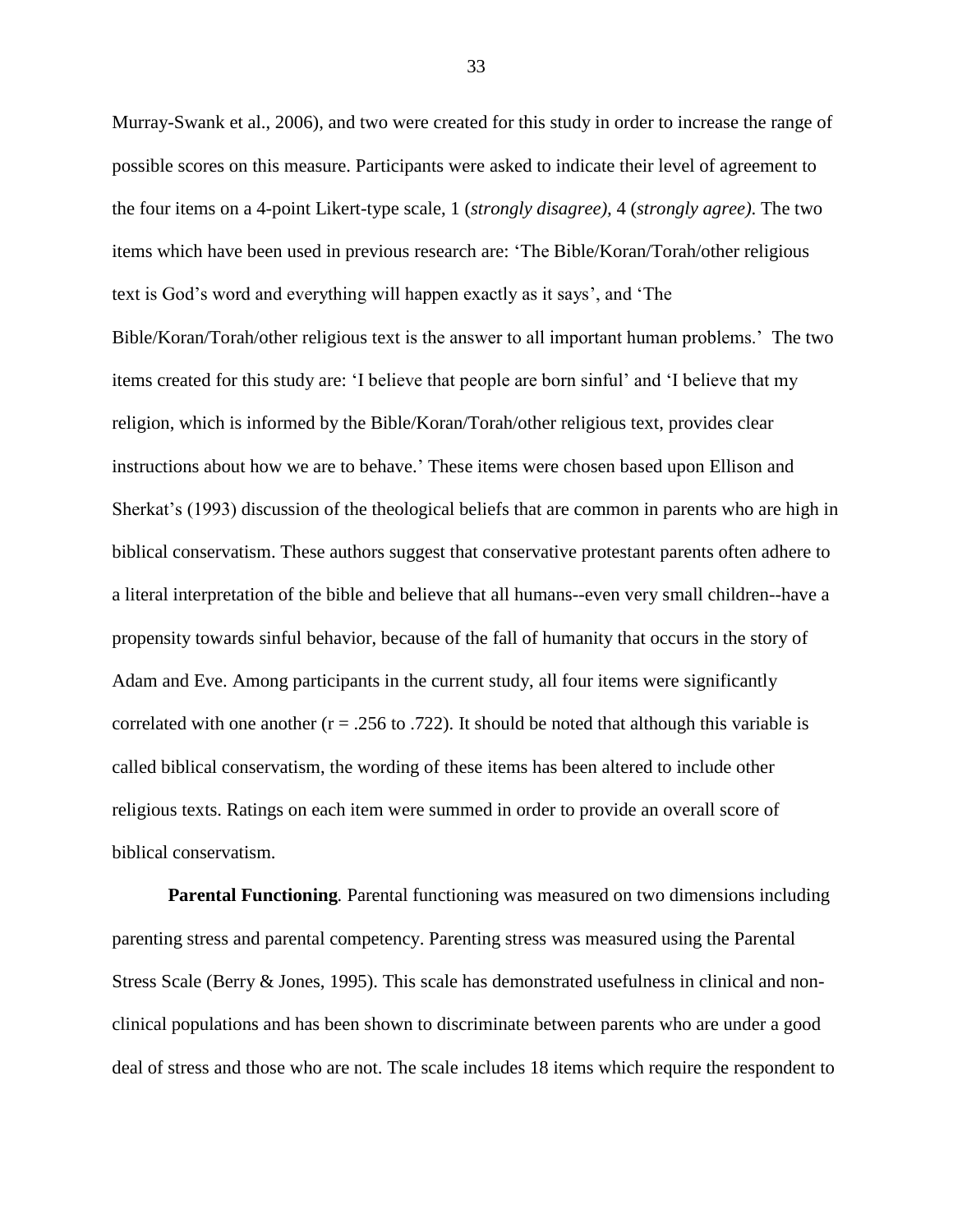indicate the extent to which they agree with each statement from one to five on a Likert-type scale (1= strongly disagree, 5= strongly agree). Degree of parental stress was calculated by totaling the participant"s ratings on all items of this measure. This measure has demonstrated good reliability with an alpha level of .83.

Parental sense of competence was measured using the Parenting Sense of Competency Scale which is a 17-item scale with two subscales measuring parental efficacy and satisfaction (Johnston & Mash, 1989). On the original scale, participants were asked to rate, on a scale from 6 (strongly disagree) to 1 (strongly agree) how closely they agreed with each item. For this study, the Likert type scale was reversed  $(1 = \text{strongly disagree}, 6 = \text{strongly agree})$  to avoid confusion on the part of the participants as all other measures are anchored in this manner. In previous research, this scale has demonstrated good internal consistency levels with an overall alpha level of .79, and alpha levels of .75, and .76 for the parental satisfaction and parental efficacy subscales, respectively (Johnston & Mash, 1989). Parent ratings on all items were totaled in order to achieve an overall rating of sense of parenting competency for each participant.

# **Procedure**

Participants were recruited from various locations in a medium-sized community in the Midwest, including places of worship, preschool facilities, at a local university, and a private secondary school. In most cases, the lead investigator contacted the director of the facility directly and provided information about the study. The director of each facility determined if they preferred to recruit participants from their facility themselves or whether they preferred that the lead investigator recruit in person at their facility. Potential participants were provided with a flyer which provided information about the study (See Appendix B). If a parent expressed interest in participating in the study, they were provided with a copy of the questionnaire, a cover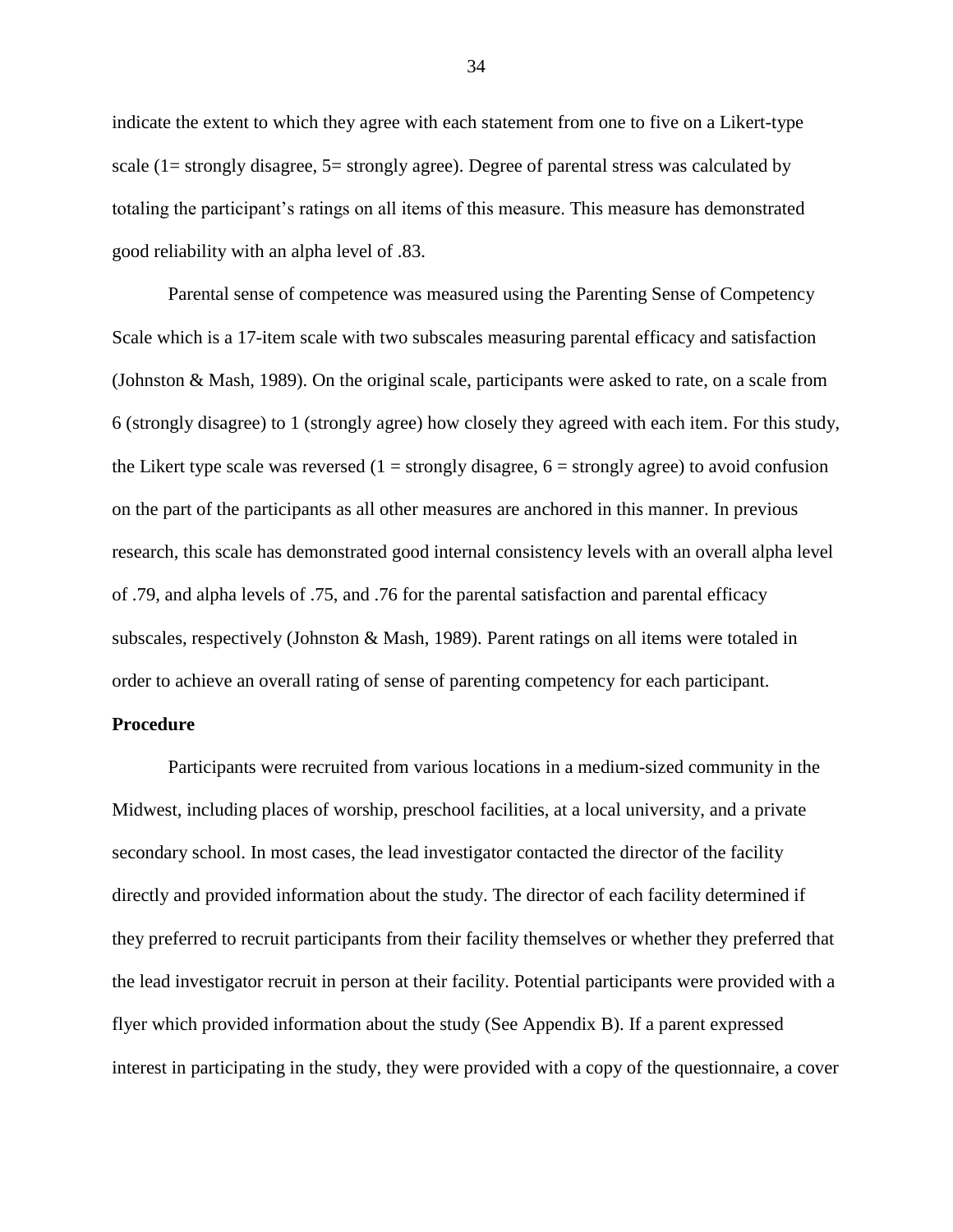letter explaining the study (Appendix C), a consent form, an entry form for the drawing, and a self-addressed stamped envelope to return the questionnaire. On average, parents took 15-20 minutes to complete the questionnaire packet.

Parents who had more than one child between the ages of 3-12 years old were instructed to choose the child who demonstrated the most challenging behavior problems and to respond to questionnaire items based on this child. Parents were also provided with contact information for two local mental health centers in the event that they became concerned about their child"s behavior, or their ability to parent as a result of participation in the study. Participants were also provided with the contact information of the primary investigator in case they had any concerns or questions about the study.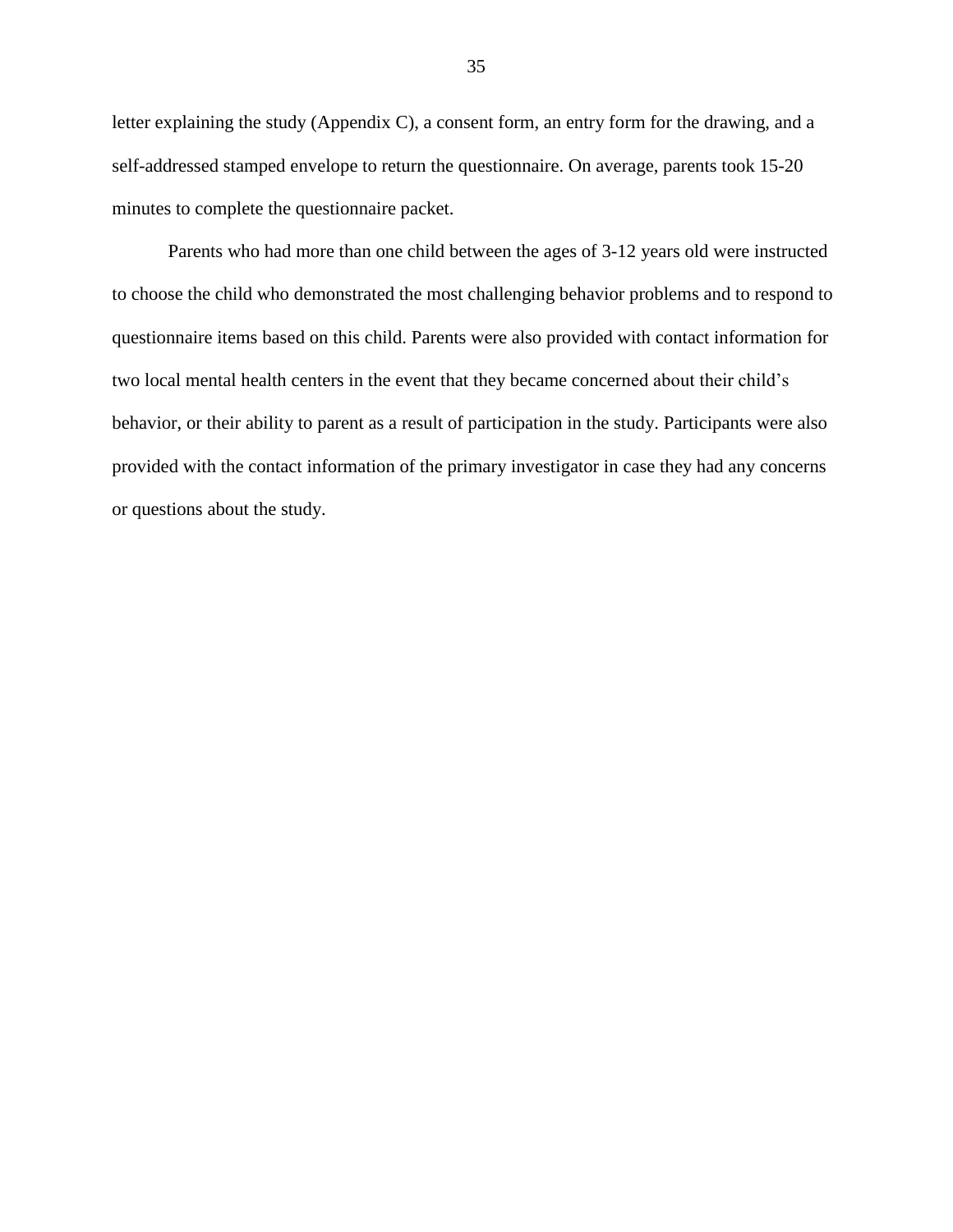# **Chapter 3**

### **Results**

# **Preliminary Analyses**

 Table 1 presents mean scores, standard deviation and range for parenting variables as well as measure of religiousness and spirituality. As described earlier, extent of religious participation, religious and spiritual belief and belief in God within this sample are very similar to those reported by the National Gallup Poll in 2008. In general, the sample can be described as moderately religious and spiritual, with the majority believing in God and approximately one quarter reporting regular attendance at worship services. Considering parent ratings of child behavior difficulty, the mean score on the adapted CHAOS ( $M = 30.42$ ) suggests that most parents endorsed moderate behavior difficulties. The adapted CHAOS had 29 items, thus if parents endorsed the majority of the items (e.g. 16 items) as occurring at least "often"(rating of 2 on 0-3 scale), a total score of 32 would indicate moderate report of child behavior difficulty. While the majority of participants endorsed only moderate behavior problems, the sample also included parents reporting child behavior problems in the moderate to severe range. More specifically, approximately 6% of the sample endorsed behavior problems that were two standard deviations above the mean for the sample, while 17% endorsed behavior problems one standard deviation above the sample mean.

Inherent in the current study is the idea that parental religiousness will have a significantly different effect on parents of children with higher behavior problems when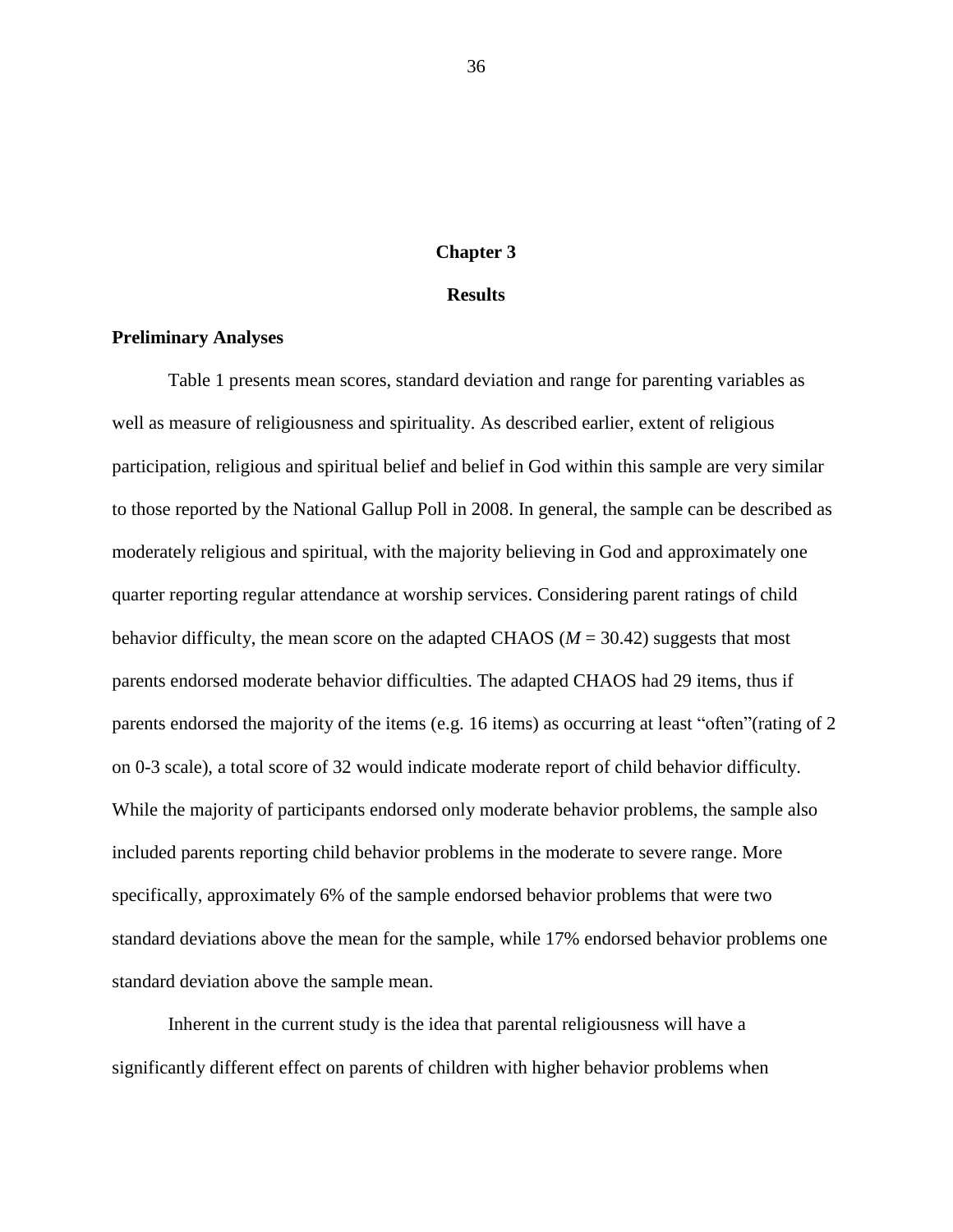compared to parents of children with lesser behavior problems. In order to test this hypothesis, a median split based on parent rating of child difficulty (CHAOS) was used to group parents reporting greater/lesser levels of child difficulty. A series of independent t-tests revealed that parents of children in the high behavior problems group (*n* = 51) differed from those reporting lower behavior problems (*n* = 86) in scores on the PSS, PSOCS, Sanctification of Parenting scores, and positive religious coping scores (see Table 2). Means for biblical conservatism and negative religious coping were not significantly different for the high/low behavior difficulty groups. As seen in Table 2, means for the parenting stress scores were greater for the higher behavior problems group as compared to the lower behavior difficulty group. Likewise, parenting sense of competence was higher among parents in the low behavior difficulty group as compared to the high behavior difficulty group. Parents of children with lesser behavior problems reported higher scores on the positive religious coping scale when compared to the mean scores of parents with greater behavior problems. Finally, parents of children with lesser behavior problems had a significantly higher mean on the Sanctification of Parenting scale as compared to parents of children with greater behavior problems.

### **Correlational Analyses**

Table 3 presents the zero order correlations between the religious and parenting variables. As predicted in the first hypothesis, parent report of child behavior problems (CHAOS) was positively associated with Parenting Stress (PSS) and negatively associated with scores on the Parenting Sense of Competence Scale (PSOC). As suggested by Cohen (2001) a correlation of .75 or greater between independent or modifying variables would indicate an issue with multicollinearity. Although no modifying or independent variables were correlated with one another at a level greater than .75, there appears to be a strong correlation between positive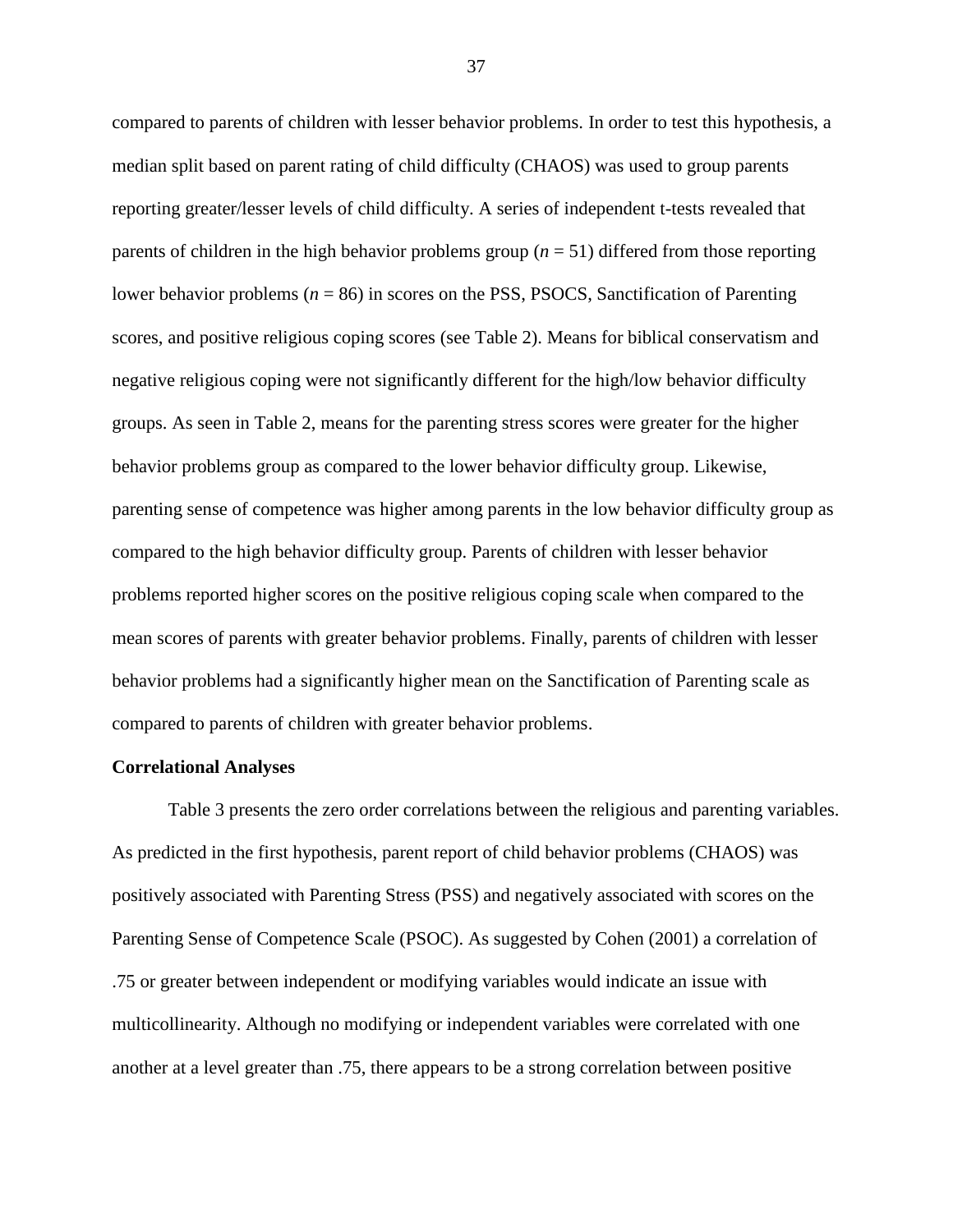religious coping and sanctification of parenting  $(r = .71)$ . Since no demographic variables were significantly related to PSS or PSOC scores (see Table 4), initial analysis revealed no confounding demographic variables. In order to provide further support for this, two correlational analyses were completed, one predicting parental stress and the second predicting parental sense of competence. In both regression analyses, biblical conservatism, positive religious coping, negative religious coping, sanctification of parenting and the demographics that were predicted to be associated with the outcome variables (i.e., participant educational level, socio-economic status, gender, and age) were entered simultaneously. None of the demographic variables were significantly associated with either parental stress or sense of competence, therefore no demographic variables were included in the regression analyses.

#### **Multiple Regression Analyses**

A series of multiple regression analyses were completed in order to test each hypothesis. The following statistical procedures and results will be discussed as they relate to each individual hypothesis. Please note that the means for all study variables that were included in interactions were centered prior to being entered into the regression.

**Hypothesis 1.** Hypothesis 1 suggested that behavior problems would be positively associated with parental stress and negatively associated with parental sense of competence. Two regression analyses were conducted in order to test this hypothesis The first regression model, which predicted stress, was significant and accounted for 19.3% of the variance,  $p = .000$ . See Table 5 for details regarding this model. The second model predicted parental sense of competence and was also significant, accounting for 24% of the variance,  $p = .000$  (Table 6).

**Hypothesis 2.** Hypothesis 2 assumed that sanctification of parenting would have a moderating influence on parent perceived behavior problems, leading to increased stress. In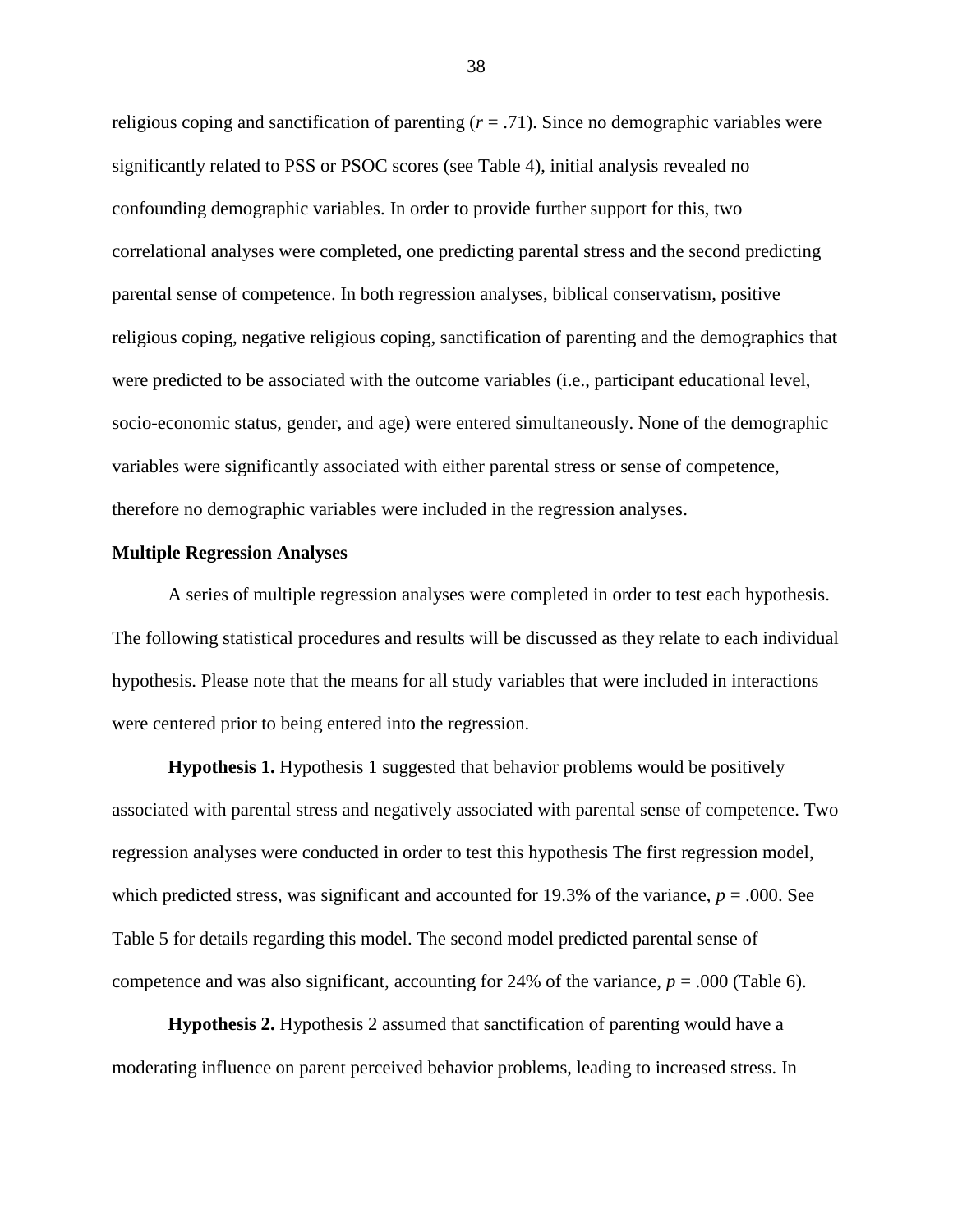order to test this hypothesis, a regression analysis was conducted with PSS scores as the predictor variable and CHAOS scores, sanctification scores, and the interaction between the two entered in one step. The final model was significant and accounted for  $25\%$  of the variance,  $p =$ .000. The interaction between sanctification of parenting and CHAOS scores was significant,  $B =$ .004, *p* = .005 (see Table 7). Using a method for post hoc probing of interactions suggested by Aiken and West (1991), the relationship between variables in the interaction term was further explored. As seen in Figure 1, which depicts the relationship of these variables based on results of the post-hoc analysis, the strongest relationship between behavior problems and increased stress was seen in the group of parents reporting the least level of sanctification of parenting. Among parents of children who reported high levels of sanctification of parenting, the positive relationship between stress and behavior problems was less pronounced, suggesting that sanctification of parenting moderated this relationship, but not in the expected direction.

**Hypothesis 3.** In the first part of Hypothesis 3, it was suggested that biblical conservatism would moderate the influence of behavior problems on parental stress, leading to increased stress. In order to test this hypothesis, biblical conservatism scores, CHAOS scores, and the interaction between the two were entered simultaneously. The final model was significant and accounted for 20% of the variance,  $p = .000$ . However, the interaction between biblical conservatism and CHAOS scores was not significant, *p* =.528, suggesting that biblical conservatism did not significantly moderate stress in this sample (See Table 8).

Hypothesis 3 also suggested that biblical conservatism would moderate the influence of behavior problems on sense of competence, leading to less competence. In order to test this hypothesis, biblical conservatism scores, CHAOS scores, and the interaction between the two were entered simultaneously. The final model was significant and accounted for 25% of the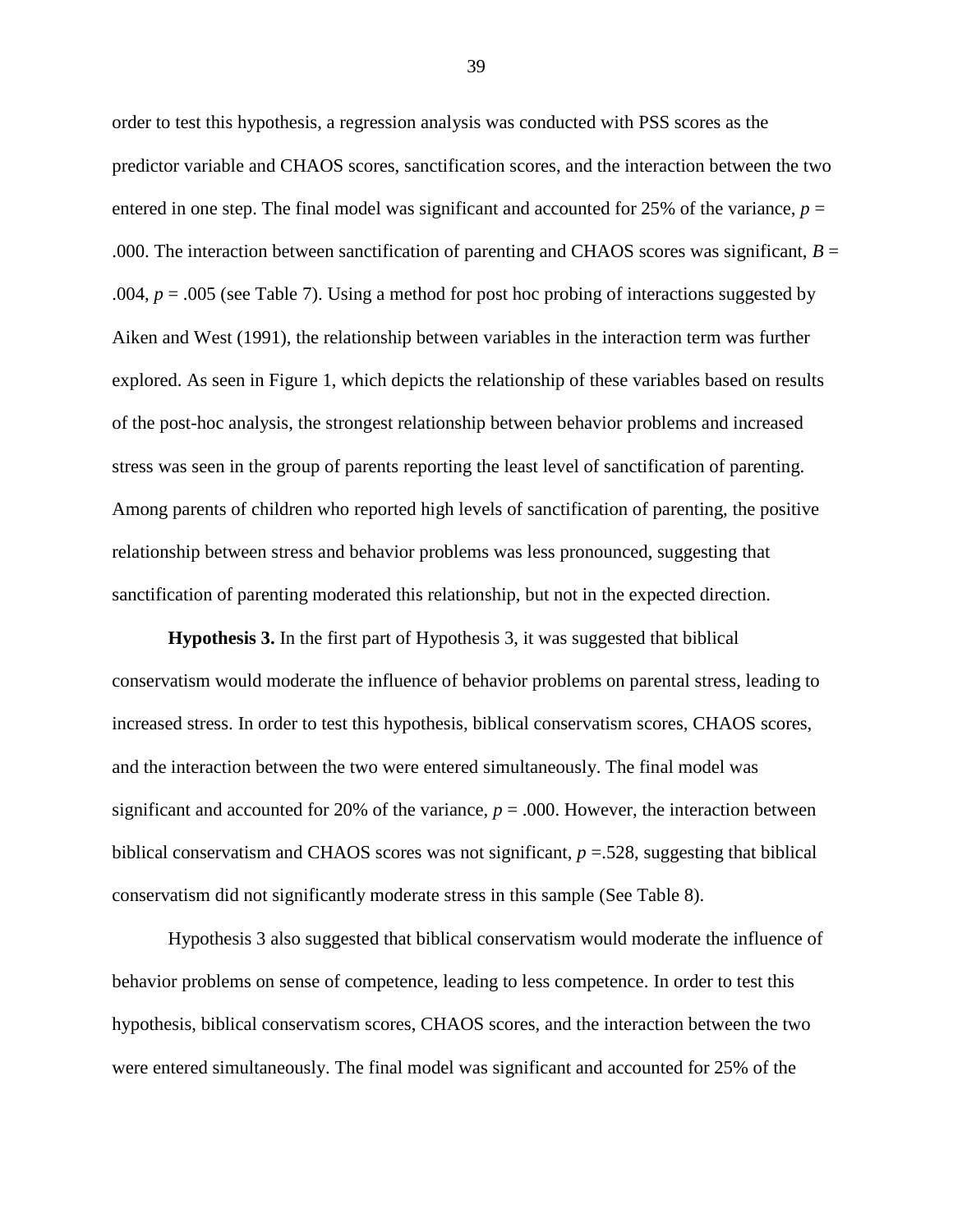variance,  $p = .000$ . The interaction between biblical conservatism and CHAOS scores was not significant, therefore the interaction between the two variables was not explored further (See Table 9).

**Hypothesis 4**. In order to determine if negative religious coping moderated the relationship between behavior problems and parental stress scores, a regression was conducted entering CHAOS scores, negative religious coping scores, and the interaction between the two simultaneously. The final model was significant and accounted for approximately 20% of the variance,  $p = 0.00$ . However, the interaction between negative religious coping and CHAOS scores was not significant, therefore the interaction between these two variables was not explored further (See Table 10). A similar regression model was conducted which predicted parental sense of coping by entering CHAOS and negative religious coping scores, and the interaction between the two, simultaneously. Again, the final model was significant and accounted for approximately 26% of the variance (See Table 11). Again, the interaction between negative religious coping scores and CHAOS scores was not significant; therefore the interaction between the two was not explored further.

For the second part of hypothesis 4, two regression analyses were conducted entering CHAOS scores, positive religious coping and the interaction between the two as predictors of parental stress and parent sense of competence, respectively. As seen in Table 12, the model was significant and accounted for 24% of the variance,  $p = .000$ . The interaction between positive religious coping and CHAOS scores approached significance, *B* = -.009, *p* = .051. Post hoc analyses of the interaction was completed in order to better understand the relationship between these variables. Figure 2 presents the results of these analyses and shows that stress levels are greatest in parents who utilize the most positive religious coping, regardless of the level of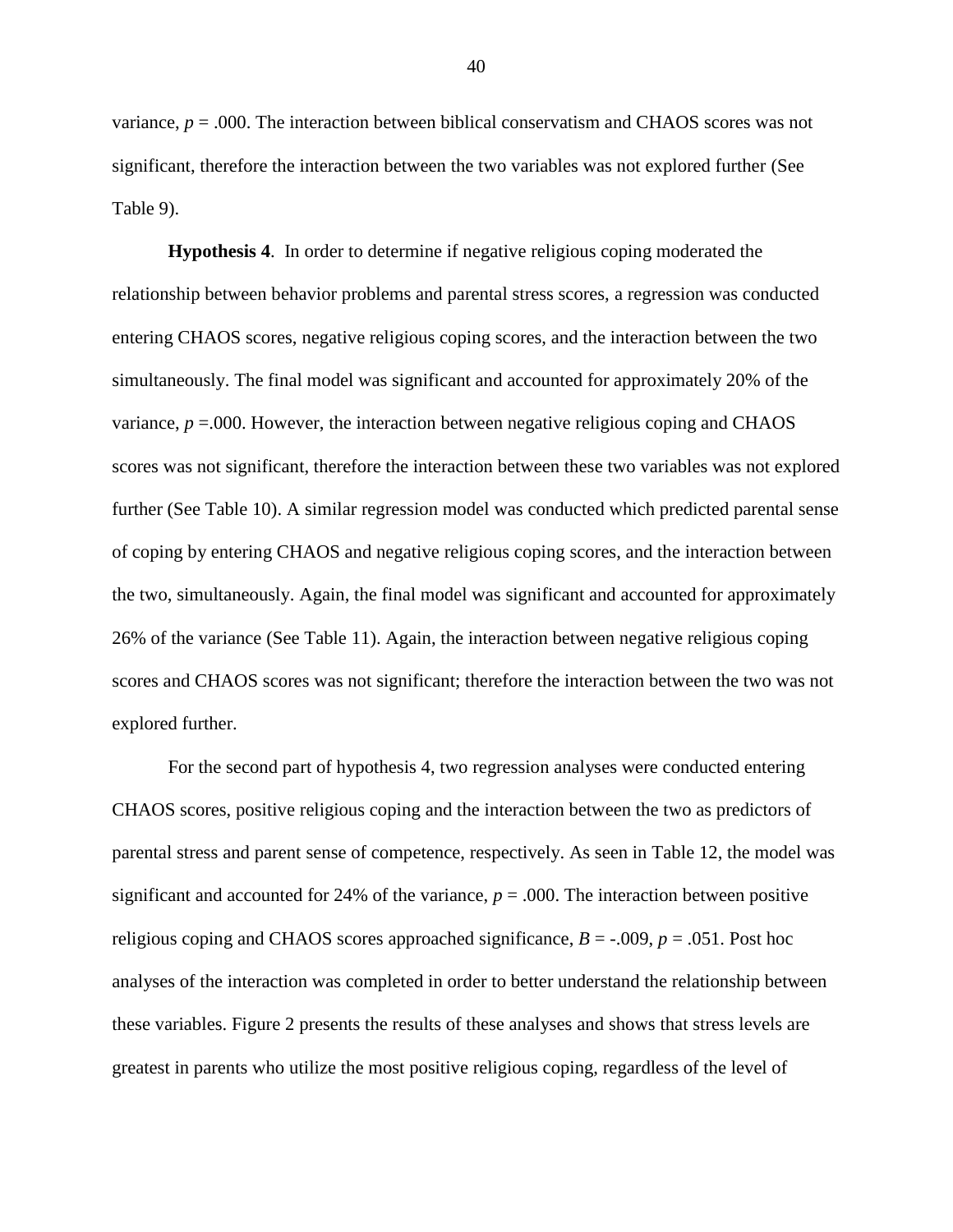behavior problems. However, the relationship between behavior problems and stress seems to be the greatest in parents who utilize the least amount of positive religious coping.

When predicting parenting sense of competence in hypothesis 4, CHAOS scores, positive religious coping scores, and the interaction between the two were entered simultaneously. Again, the final model was significant, accounting for 28% of the variance, *p* = .000 (See Table 13). The interaction between positive religious coping scores and CHAOS scores was significant,  $B =$ .017,  $p = .006$ . Post hoc analysis was completed in order to better understand the relationship between these variables and the results of this analysis is presented in Figure 3. PSOC scores were the lowest amongst parents of children with low positive religious coping and high behavior problems, and PSOC scores were highest amongst parents with low behavior problems and low positive religious coping. Parents of children who displayed the greatest amount of positive religious coping displayed the least amount of change in PSOC scores, regardless of behavior problems.

**Hypothesis 5.** It was hypothesized that an interaction between positive religious coping and sanctification of parenting would moderate the relationship between child behavior problems and stress and competence. In order to test this hypothesis, two regression analyses were performed, the first predicting parenting stress and the second predicting parenting competence. In both models, CHAOS scores, positive religious coping scores, sanctification of parenting, the interaction between sanctification of parenting and behavior problems, the interaction between positive religious coping and behavior problems, the interaction between sanctification of parenting and positive religious coping, and the three-way interaction between positive religious coping, sanctification of parenting, and child behavior problems were entered simultaneously. In the first regression predicting parenting stress, the final model was significant and accounted for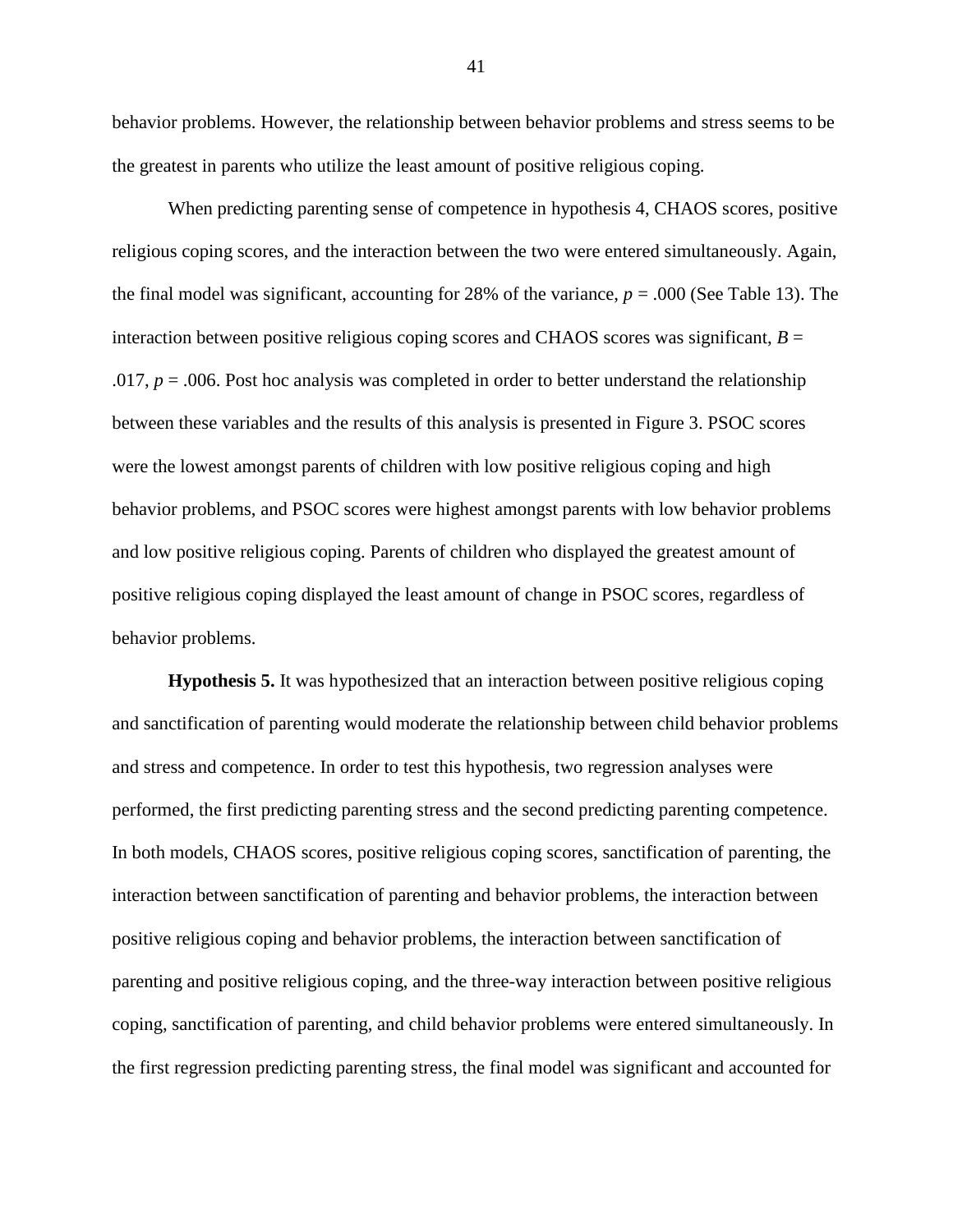31% of the variance,  $p = 0.000$ . The three way interaction between positive religious coping, sanctification of parenting, and child behavior problems was not significant therefore the relationship between these variables was not explored further, *p* =. 595. See Table 14 for details regarding this regression model.

Predicting parenting competence, the final model was also significant and accounted for 34% of the variance,  $p = .000$ . The three way interaction term was not significant, therefore the relationship between these variables was not explored further,  $p = .621$ . See Table 15 for details regarding this regression model.

**Hypothesis 6.** It was hypothesized that the interaction of sanctification of parenting and biblical conservatism would moderate the relationships between child behavior problems and parental stress and sense of competence. In order to test this hypothesis, two separate regression analyses were completed: the first predicting parenting stress (PSS) and the second predicting parenting competence (PSOC). In both models, CHAOS scores, biblical conservatism, sanctification of parenting scores, the interaction between CHAOS scores and sanctification of parenting, the interaction between biblical conservatism and parenting, the interaction between sanctification of parenting and biblical conservatism, and the three way interaction between CHAOS scores, biblical conservatism, and sanctification of parenting were entered simultaneously. Predicting parenting stress, the final model was significant and accounted for 26% of the variance,  $p = .000$ . However, the interaction between CHAOS scores, biblical conservatism, and sanctification of parenting was not significant, therefore the relationship between these variables was not explored further,  $p = .780$  (See Table 16). When predicting parenting competence (see Table 17), the model accounted for 29% of the variance and was significant,  $p = .000$ . The interaction between CHAOS scores, sanctification of parenting, and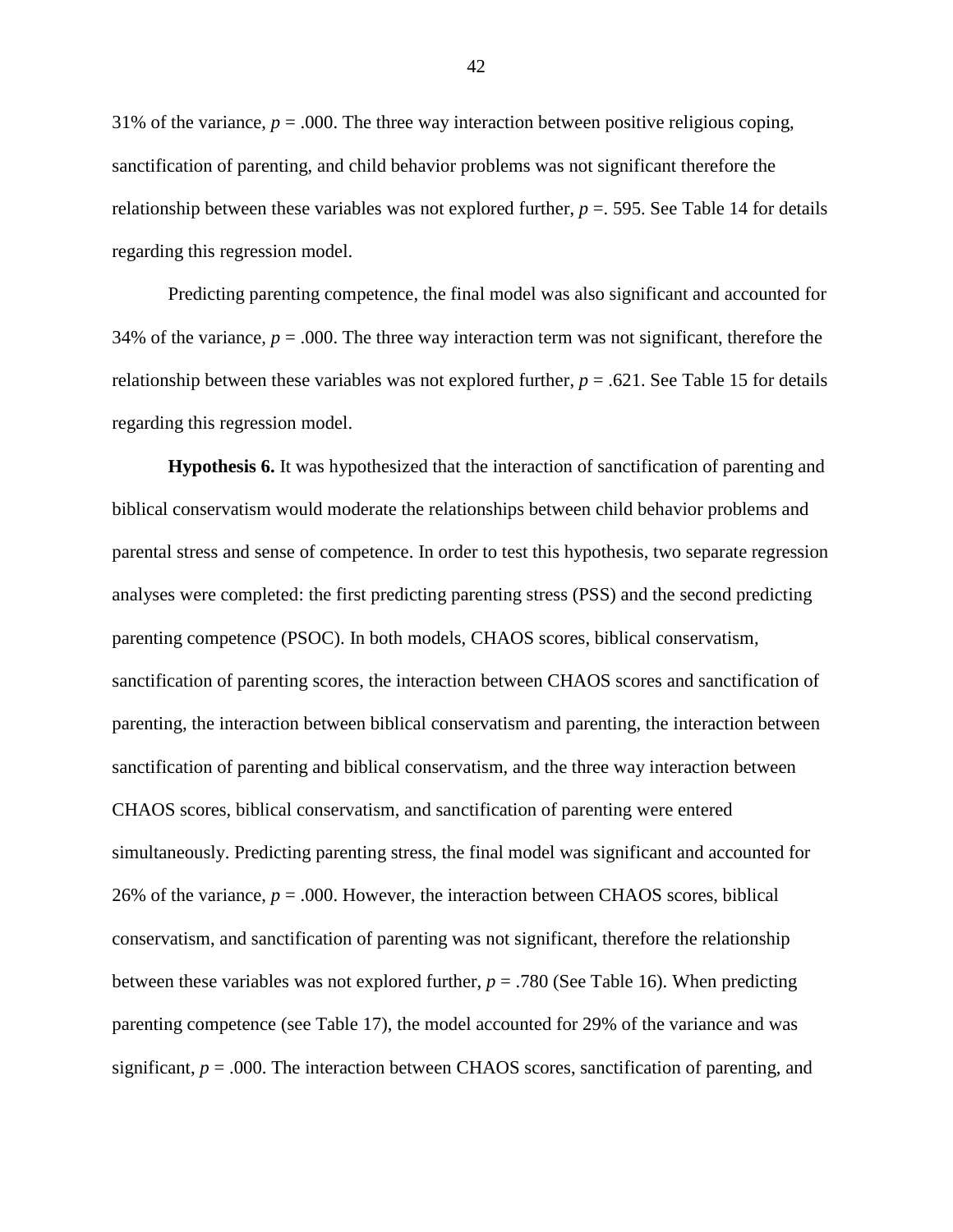biblical conservatism was not significant,  $p = .802$ . Therefore, the relationship between these variables was not explored further.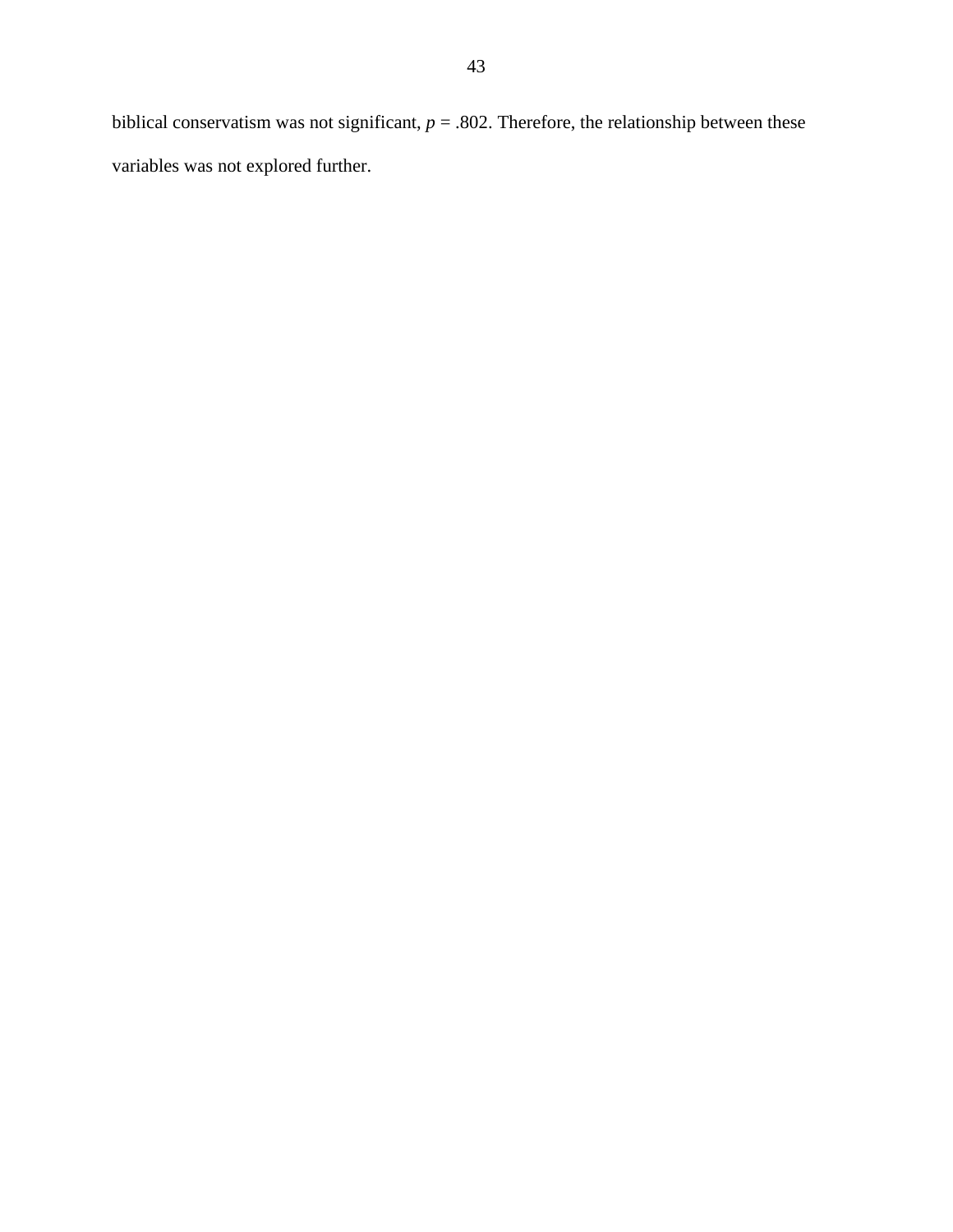## **Chapter 4**

### **Discussion**

The focus of the current study was to examine the moderating influence of various dimensions of religiousness on the relationship between parental stress, sense of competence and level of child behavior problems. In general, parenting a child with behavior problems has been associated with decreased parental functioning (Alizadeh et al., 2006; Johnson & Reader, 2002). On the other hand, parental religiousness has been associated with increased parental satisfaction, competence and investment (Dumas & Nissley-Tsiopinis, 2006). Furthermore, research suggests that when a parent is faced with the challenge of parenting a child with a severe developmental disorder or chronic medical illness, religious beliefs and participation are often associated with improved parental functioning (Poston & Turnbull, 2004; Rogers-Dulan & Blacher, 1995; Tarakeshwar & Pargament, 2001). However, prior to this study, research had not considered the impact of religiousness on parents dealing with a stressor that may be perceived to be within their control (i.e., child behavior problems). Consistent with previous research (Abidin, 1992; Anastopoulos et al., 1992), current results suggest that the experience of parenting is different (i.e. greater stress, lower feelings of competence) for parents who perceive their child to have greater behavior problems, when compared to those parents who perceive lesser behavior difficulties. Secondly, results suggest that parental religiousness can have a positive or negative impact on parental functioning depending on degree of parental perceived behavior problems, as well as personal beliefs about God, religion, and spirituality.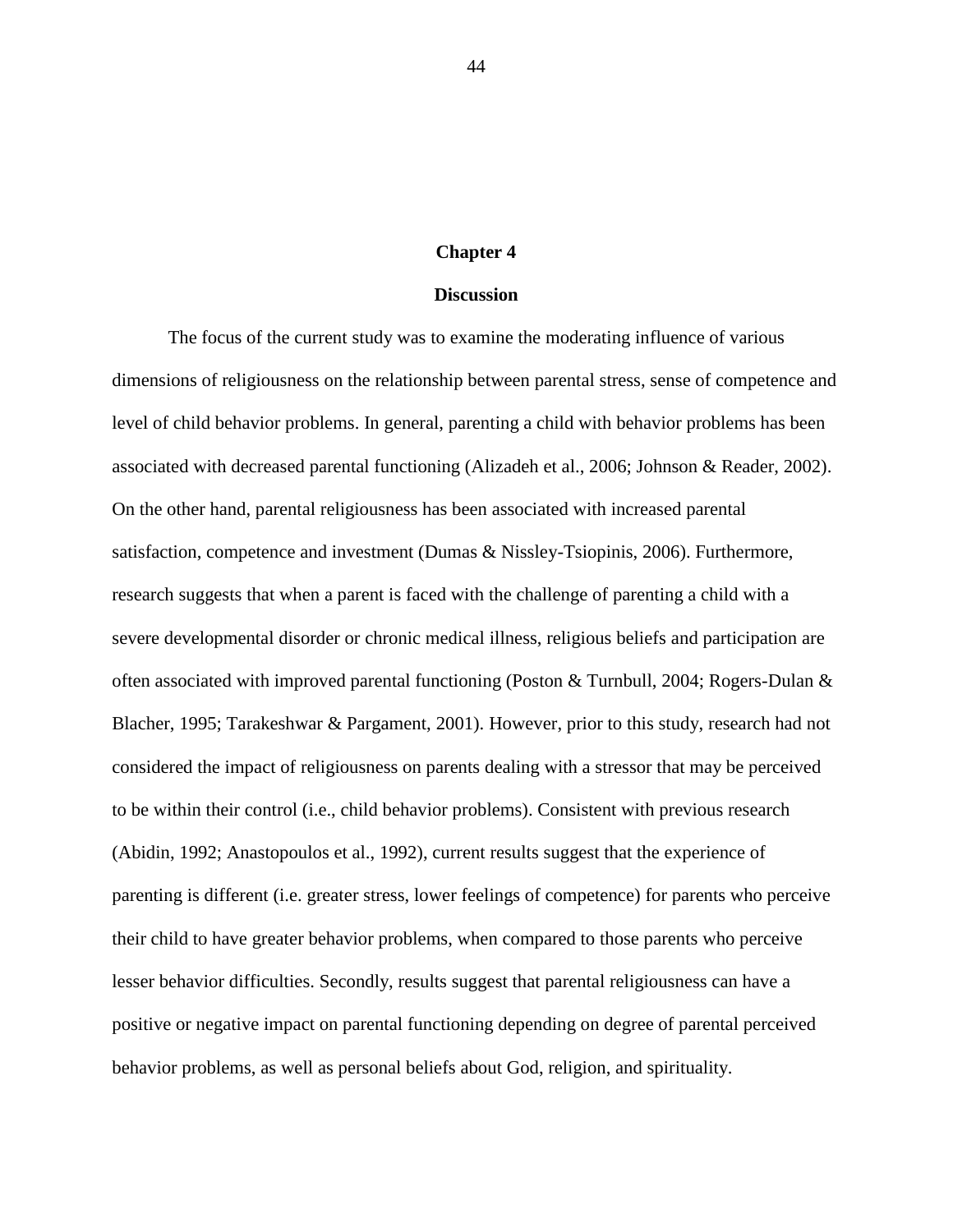Considering the relationship between level of child difficulty and religious variables, parents of children with greater behavior problems displayed lower mean ratings of positive religious coping and higher ratings of sanctification of parenting when compared to the group of parents who endorsed less severe behavior problems. One explanation for this finding is that parents of children with more significant behavior problems use strategies, in addition to positive religious coping strategies that may seem to be more appropriate for the this specific stressor, such as seeking out help from a mental health professional. It is unclear why parents reporting greater child behavior problems displayed higher mean ratings of sanctification of parenting when compared to parents of children with less behavior difficulty. It is possible that as parents face frequent challenges because of their child"s behavior problems, they have begun to make meaning of their experience by relating it to transcendent phenomenon. In other words, if a relationship is not particularly challenging, a person may not be as motivated to relate their experiences within the relationship to transcendent, religious, or spiritual phenomenon.

The first research hypothesis suggested that there would be a positive association between child behavior problems and parental stress and a negative association between child behavior problems and parental sense of competence. Results of the current study support this hypothesis. This finding is not surprising, and is consistent with previous research linking parental perceived child behavior problems and increased stress (Abidin, 1992; Anastopoulos et al., 1992), decreased competence (Johnston & Mash, 2001; Johnson & Reader, 2002), and decreased parental satisfaction (Dumas & Nissley-Tsiopinis, 2006). Therefore, the results of the current study support the idea that parenting a child with behavior problems is a significant stressor that can have a profound effect on parental and family functioning. This hypothesis was very important to consider prior to exploring the additional five hypotheses, because it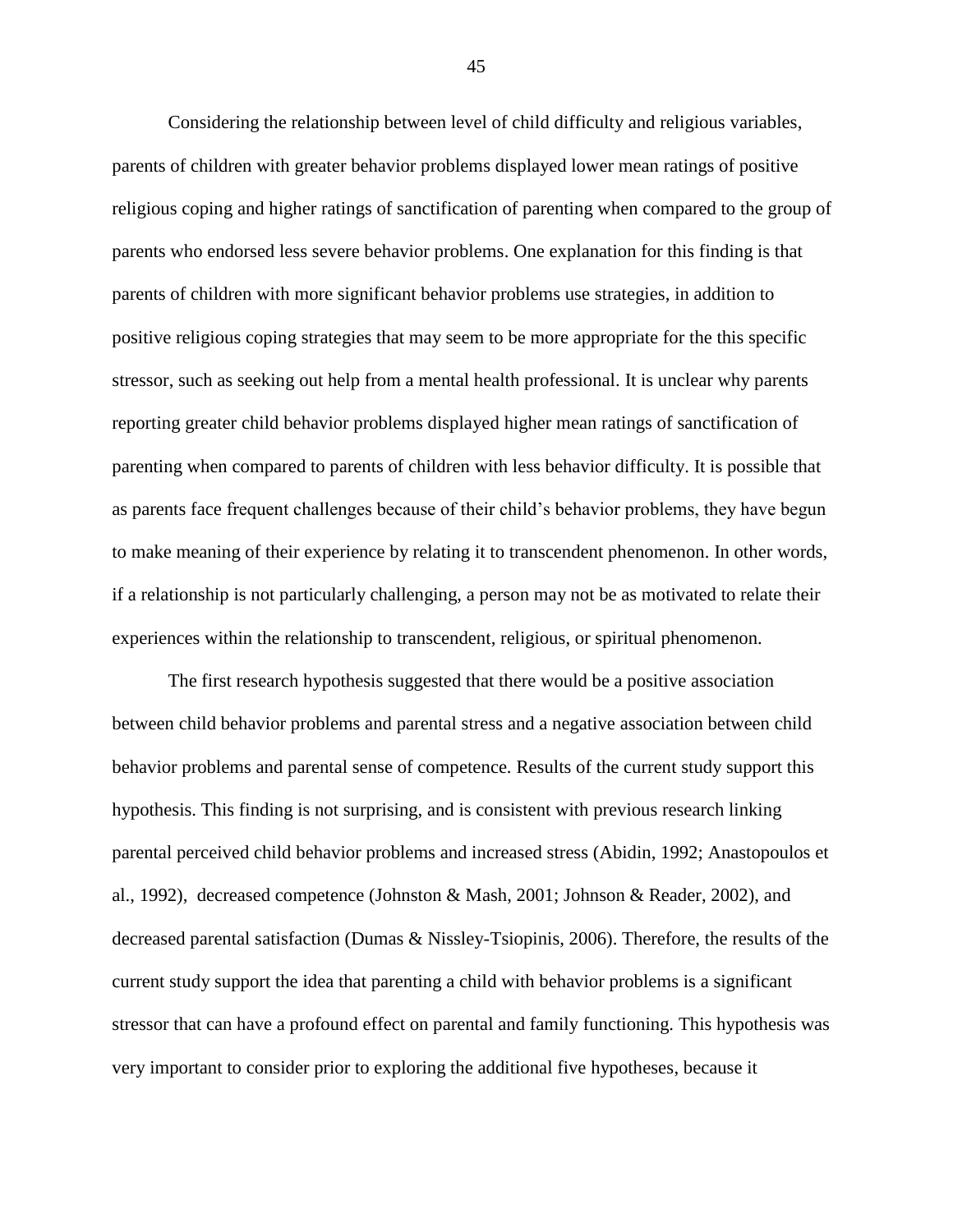establishes a relationship between the independent and dependent variable prior to considering religious variables that may moderate this relationship.

The second hypothesis suggested that sanctification of parenting would moderate the relationship between parent perceived child behavior problems and parental stress, leading to increased stress. Results of the current study revealed that sanctification of parenting moderated the relationship between child behavior problems, but in the opposite direction as was expected. In other words, the present results suggest that sanctification of parenting may protect parents against the stress associated with parenting children with behavior problems..Interestingly, parents who reported the highest levels of sanctification of parenting and lesser levels of child behavior difficulty, reported more stress when compared to parents who reported lower scores on the sanctification of parenting scale. It is important to note that the relationship between child behavior problems and parental stress was the most consistent in parents of children with high sanctification of parenting, regardless of the degree of behavior problems faced by the parents. Therefore, despite the fact that sanctification of parenting may contribute to increased stress in parents of children with fewer behavior problems, when more challenging behavior problems arise, parental functioning is likely to be less impacted in parents who sanctify the relationship they have with their child. This finding perhaps provides further clarification of previous research that has linked sanctification of a family relationship to improved parental and child functioning (Dumas & Nissley-Tsiopinis, 2006; Murray-Swank & Mahoney, 2006).

Our prediction of increased stress in hypothesis two was based on Mahoney et al., (2003) who suggested that sanctification of a family relationship that deviated from perceptions of what the *typical* religious family *should* look like may contribute to increased parental stress. Clearly, parenting a child with significant behavior problems may represent one instance when a family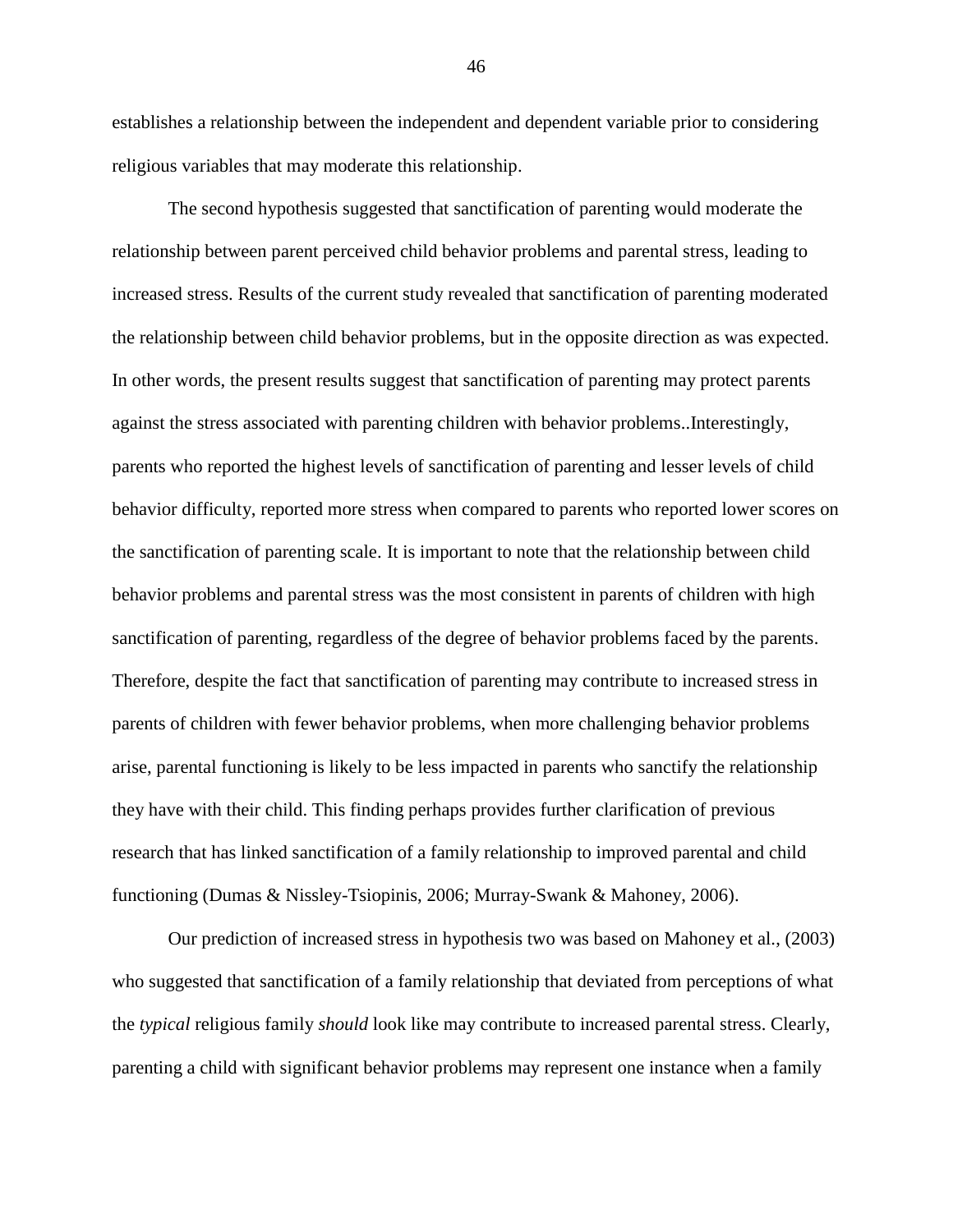relationship deviates from what may be considered "ideal" in a religious community. However, results of the current study suggest that sanctification of the parenting roles has a positive influence on parental functioning, especially when parents are faced with parenting a child with challenging behavior problems.

Hypothesis three suggested that biblical conservatism would moderate the relationship between parent perceived child behavior problems and stress and sense of competence, leading to increased stress and decreased competence. Results of the current study did not support this hypothesis, as the interaction between biblical conservatism and behavior problems did not significantly predict either stress or competence. This hypothesis was largely exploratory in nature, as there are no available studies which have examined parent stress and sense of competence as related to biblical conservatism amongst parents of children with behavior problems.

Ellison and Sherkat (1993) suggest that biblically conservative protestant denominations place great emphasis on obedience. These authors indicate that from a theological perspective, conservative Protestant parents may perceive a direct link between obedience toward parental authority, adherence to biblical principles, and submission to God"s will in adulthood. For these reasons, parenting a child with challenging behavior problems may be particularly stressful for biblically conservative parents. Therefore, the finding that biblical conservatism did not predict parental stress or sense of competence in our sample was surprising. Previous studies that considered the impact of biblical conservatism on parenting outcomes included only parents from a protestant Christian background, whereas the current study included parents from a variety of religious backgrounds. While a significant portion of the sample identified themselves as Protestant-Christian (46%), an additional 24.5% identified themselves as Catholic, Christian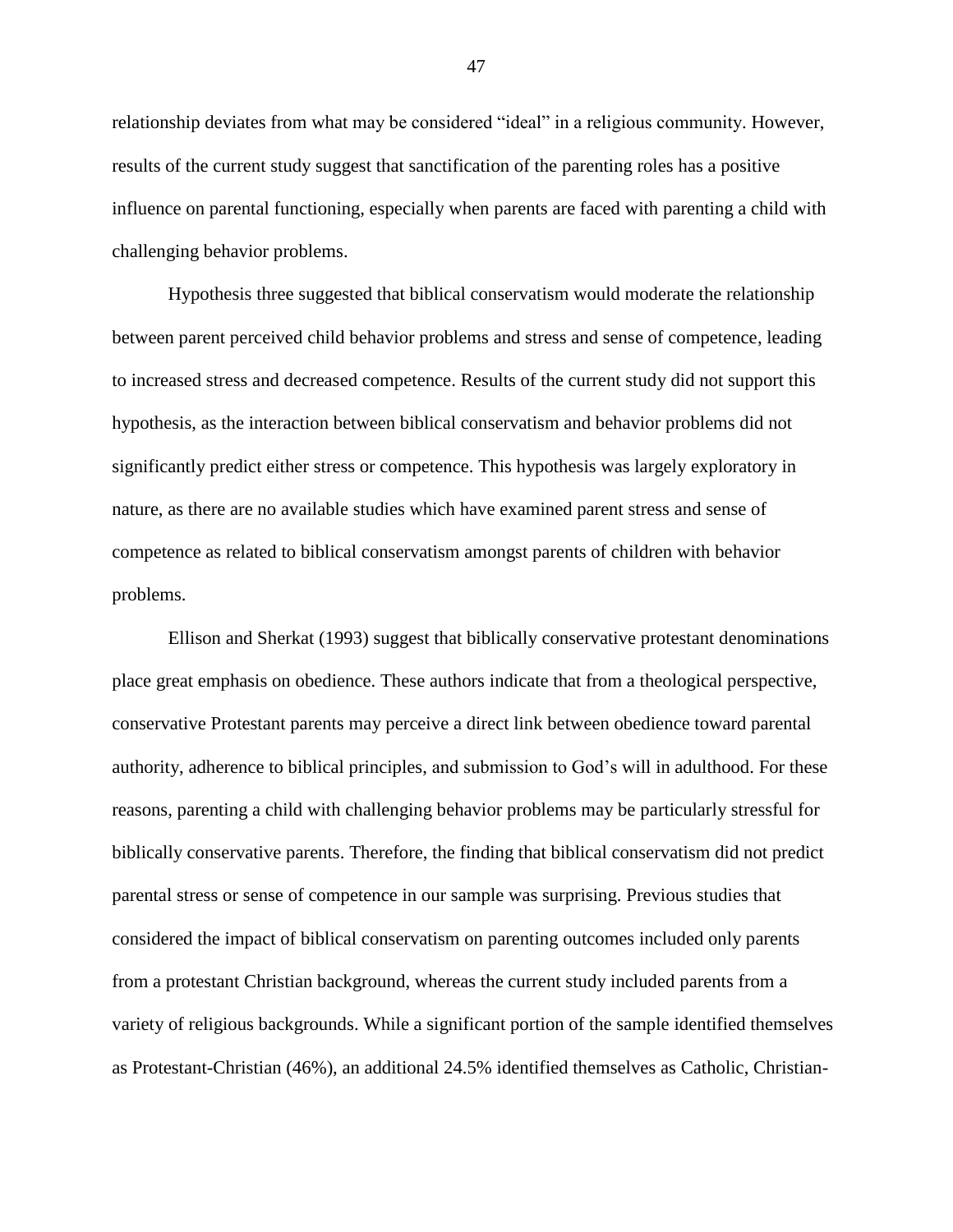LDS, and Muslim. Therefore, it is possible that conservatism may have less impact on the parenting practices of individuals who are not Protestant-Christian.

Hypothesis four suggested that negative religious coping would moderate the relationship between parent perceived child behavior problems and parental stress and sense of competence, leading to increased stress and decreased competence. Results of regression analyses found that the interaction between negative religious coping and child behavior problems was not associated with either parental functioning variable. This is inconsistent with previous research which found use of negative religious coping to be associated with increased stress among those who are parenting in difficult circumstances (e.g.,Cardella and Friedlander, 2004; Tarakeshawar & Pargament, 2001). As has been mentioned before, the presence of child behavior problems is a stressor that differs from parenting a child with a developmental disability or a chronic medical illness as it could be considered a stressor that is under the parent"s control. Parents may be less likely to associate child behavior problems with religious beliefs, leading to lower scores on negative religious coping items such as "Question the power of God" and "Feel as if God has abandoned me."

The second part of hypothesis four suggested that positive religious coping would moderate the relationship between child behavior problems and parental stress and sense of competence, leading to decreased stress and increased competence. The interaction between positive religious coping and parent perceived child behavior problems significantly predicted both parental stress and sense of competence. Considering parenting stress, parents reporting higher levels of positive religious coping also reported higher levels of parenting stress in parents of children with medium to low behavior problems, while parents who faced with the greatest behavior problems displayed similar amounts of stress, regardless of whether they utilized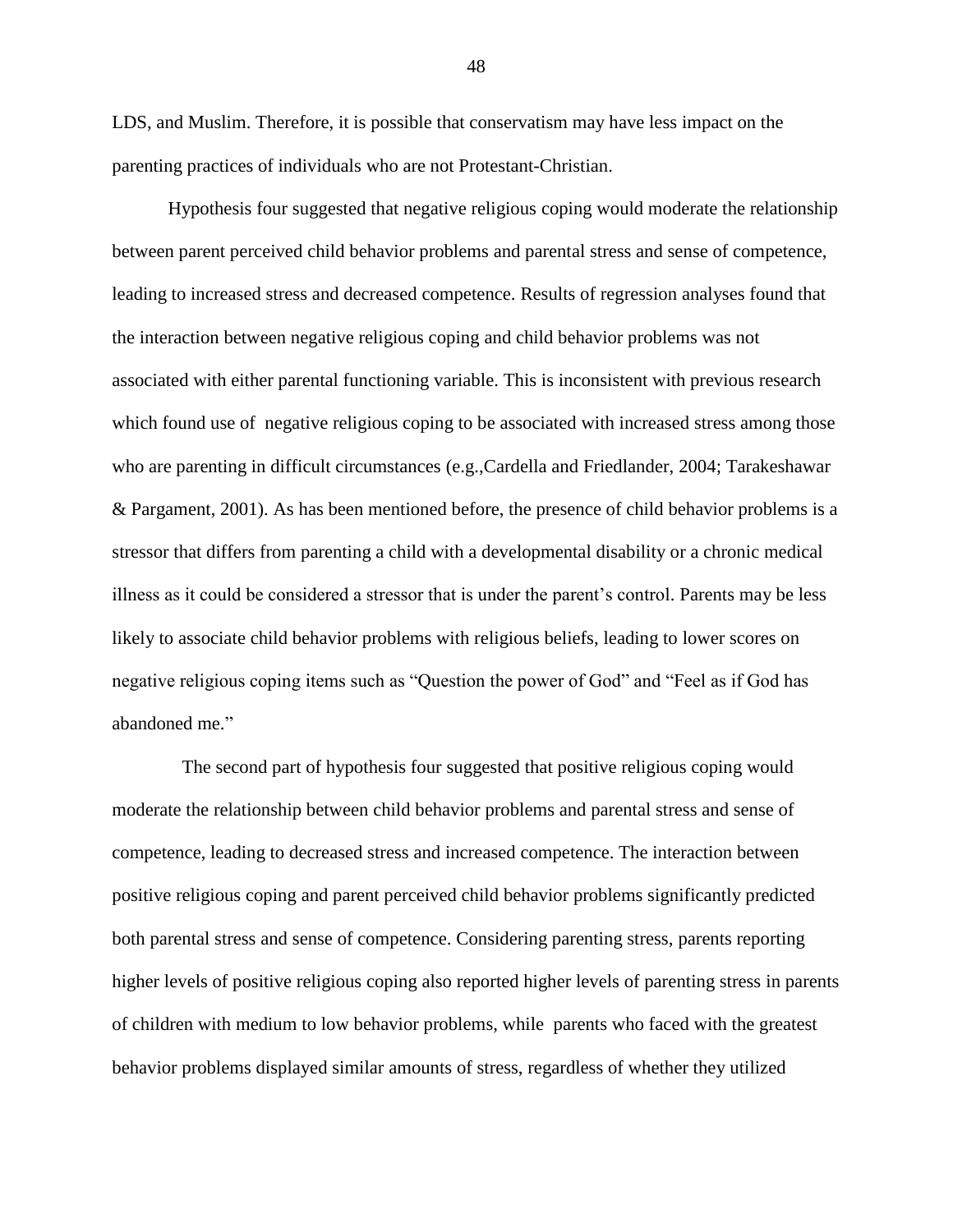positive religious coping strategies or not. Exploration of the interaction between positive religious coping and child behavior difficulty also revealed that the relationship between child behavior problems and parenting stress was greatest (e.g. increase in behavior problems associated with the greatest increase in stress) for parents reporting lower levels of positive religious coping. Thus, there does appear to be some support for the effectiveness of positive religious coping in moderating the relationship between parenting stress and behavior problems. Further exploration of this interaction in a clinical sample (e.g. parents of children with externalizing diagnoses) may better reveal the moderating influence of positive religions coping on parenting stress.

In regards to parental sense of competence, results suggest that amongst parents of children with the least behavior difficulty, use of positive religious coping is related to the lowest ratings of parental sense of competence. However, in the higher behavior problems group, greater use of positive religious coping strategies was related to higher ratings of parental sense of competence. Overall, the presence of behavior problems had the least amount of impact on a parent"s sense of competence in parents who utilize positive religious coping strategies. This, again, suggests that parental use of positive religious coping can be beneficial, particularly when coping with higher levels of child behavior difficulty.

Tarkeshwar and Pargament (2001) found positive religious coping to be related to spiritual growth and positive changes in social relationships amongst parents of children with autism. Results of the current study suggest that when considering child behavior problems, the influence of positive religious coping may be somewhat complex. Higher use of positive religious coping is not associated with decreased stress; however less use of positive religious coping may lead to greater stress for parents of child with greater behavior difficulty. Positive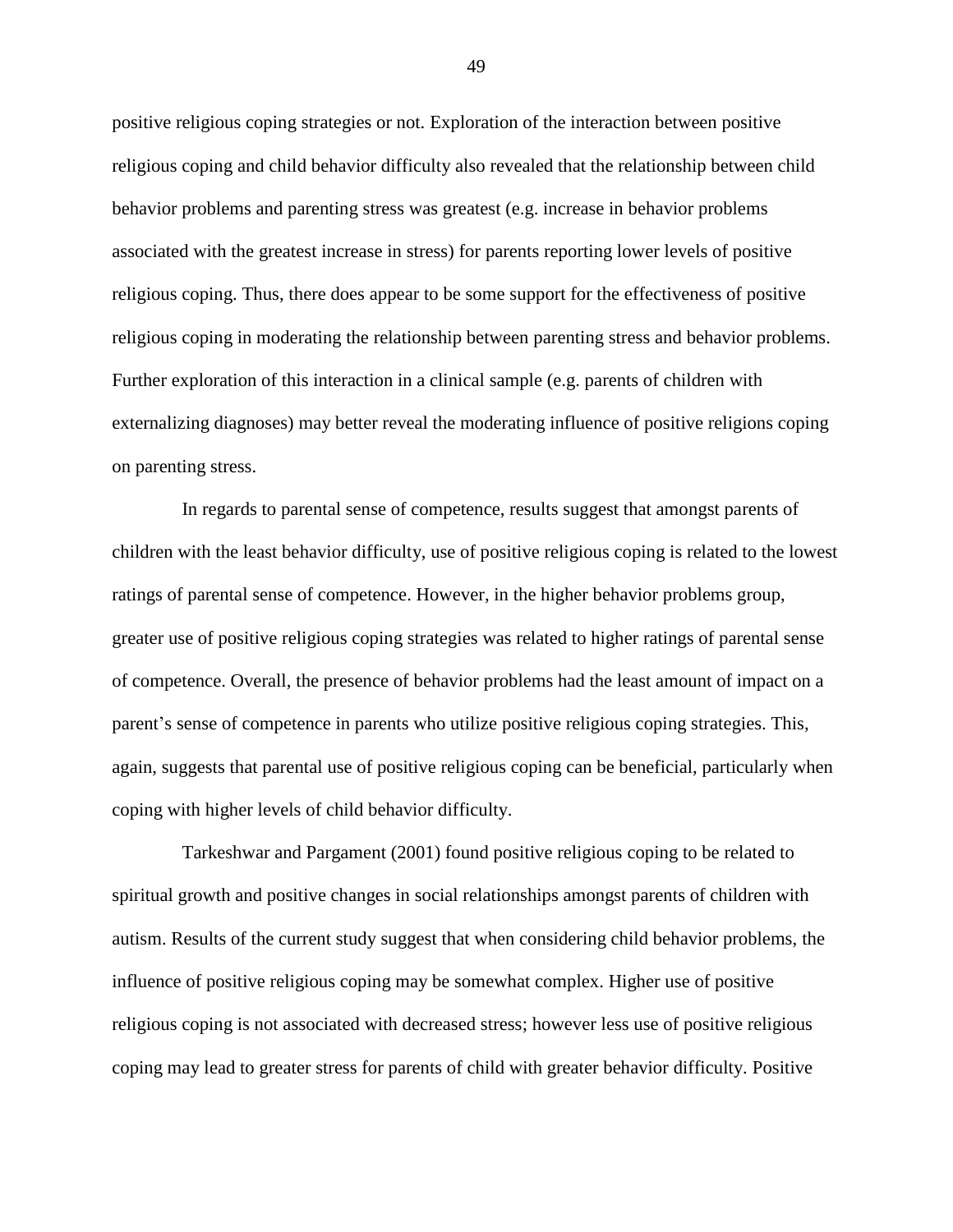religious coping also appears to lessen the impact of child behavior problems on a parent's sense of competence. It is possible that parents who utilize greater positive religious coping strategies may take a more active role in controlling their child"s behavior problems, leading to an increase in stress, but also an increase in their perceived ability to manage these behavior problems. Unfortunately, the current study did not examine parental strategies for managing child misbehavior; therefore future research should consider this variable in order to better understand the relationship between positive religious coping and parental functioning in parents of children with behavior problems.

In hypothesis five, it was conjectured that the interaction between sanctification of parenting and positive religious coping would moderate the relationship between child behavior problems leading to decreased stress and increased competence. It was assumed that sanctification of parenting and positive religious coping would interact to create the most benefit for parents of children with behavior problems because they are both considered to be adaptive ways of managing stress. Furthermore, a study by Dumas and Nissley-Tsiopinis (2006) found that positive religious coping and sanctification of parenting were each individually associated with increased parental investment. Surprisingly, results of the current study found that the interaction between positive religious coping and sanctification of parenting had very little impact on the models predicting parenting stress or sense of competence. The interaction effect did not even approach significance in either model, thereforeit is unlikely that a larger sample size would have resulted in a significant relationship. One possible explanation for these results is that sanctification of parenting and positive religious coping were strongly correlated  $(r = .71)$ in the present sample. Although these concepts have been found to individually predict parenting behaviors in the current study and past studies (Dumas & Nissley-Tsiopinis, 2006), parents in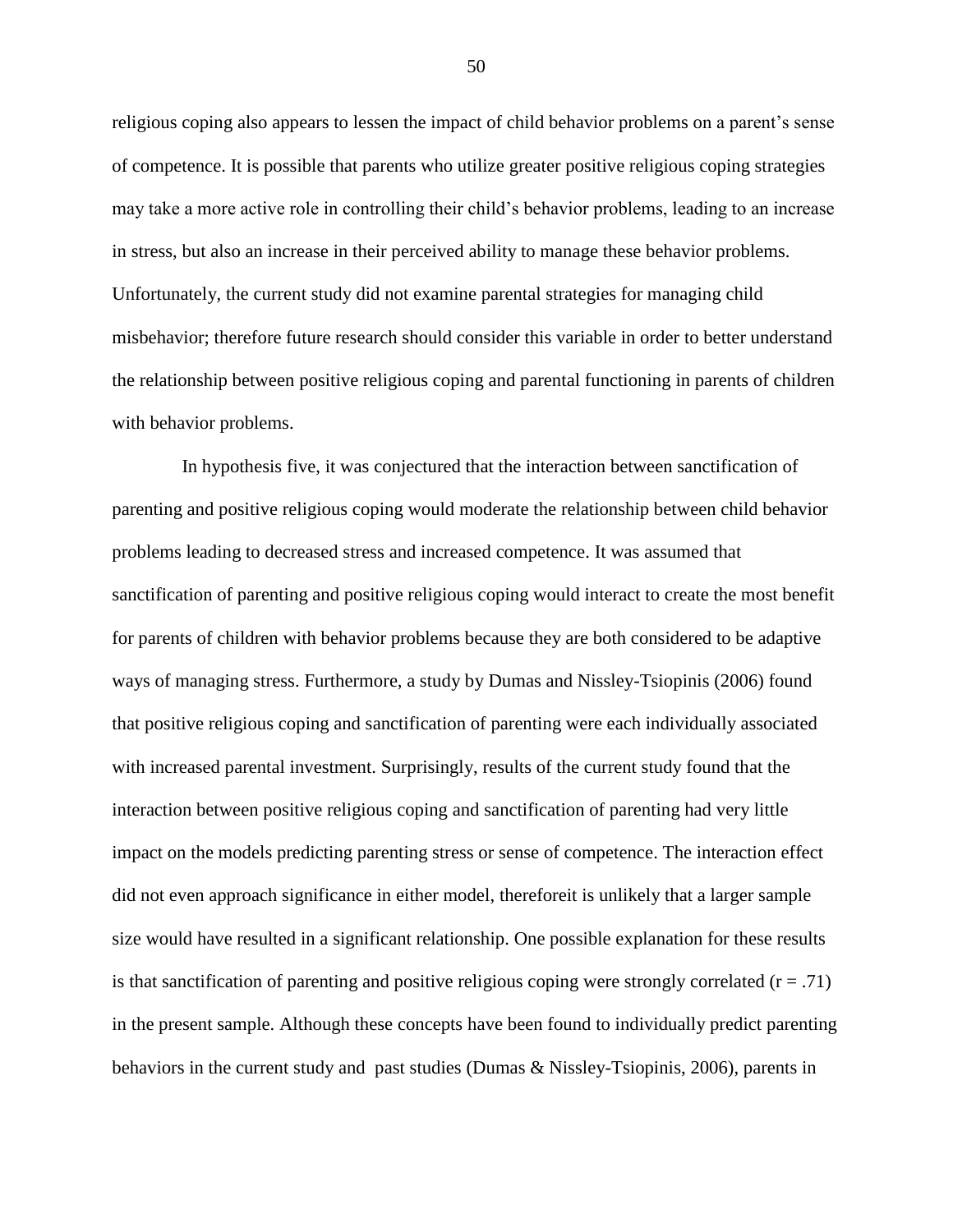the present study tended to respond to items on the two scales very similarly, thus making it unlikely that the interaction between the terms would emerge as significant.

In the final hypothesis it was suggested that biblical conservatism and sanctification of parenting would interact and moderate the relationship between child behavior problems and parental stress and sense of competence, leading to increased stress and decreased competence. Contrary to this hypothesis, neither sanctification of parenting, biblical conservatism, nor the interaction of these variables with child behavior problems was significantly associated with parent stress or sense of competence. This hypothesis was created based on the idea that parents who are biblically conservative tend to place emphasis on obedience and submission to parental power (Ellison & Sherkat 1993a, 1993b). Sanctification of parenting measures the degree to which parents associate spiritual significance to the relationship with their child. Therefore, it was hypothesized that parents who attributed the most spiritual significance to their relationship with their child and who also emphasized obedience and submission would experience the most stress, particularly as child behavior problems increased. However, current results do not provide support for this idea. Biblical conservatism was not significantly related to either parenting variable in any of the analyses competed for the current study. Therefore, it is possible that biblical conservatism is irrelevant to the experience of parenting a child with behavior problems, and that other variables, such as parental attribution of behavior problems plays a more significant role in parental functioning in this population.

### **Conclusion**

Results of the current study provide helpful information regarding the relative influence of dimensions of religiousness on the association between child difficulty and parent stress and sense of competence. Overall, results of the current study suggest that certain dimensions of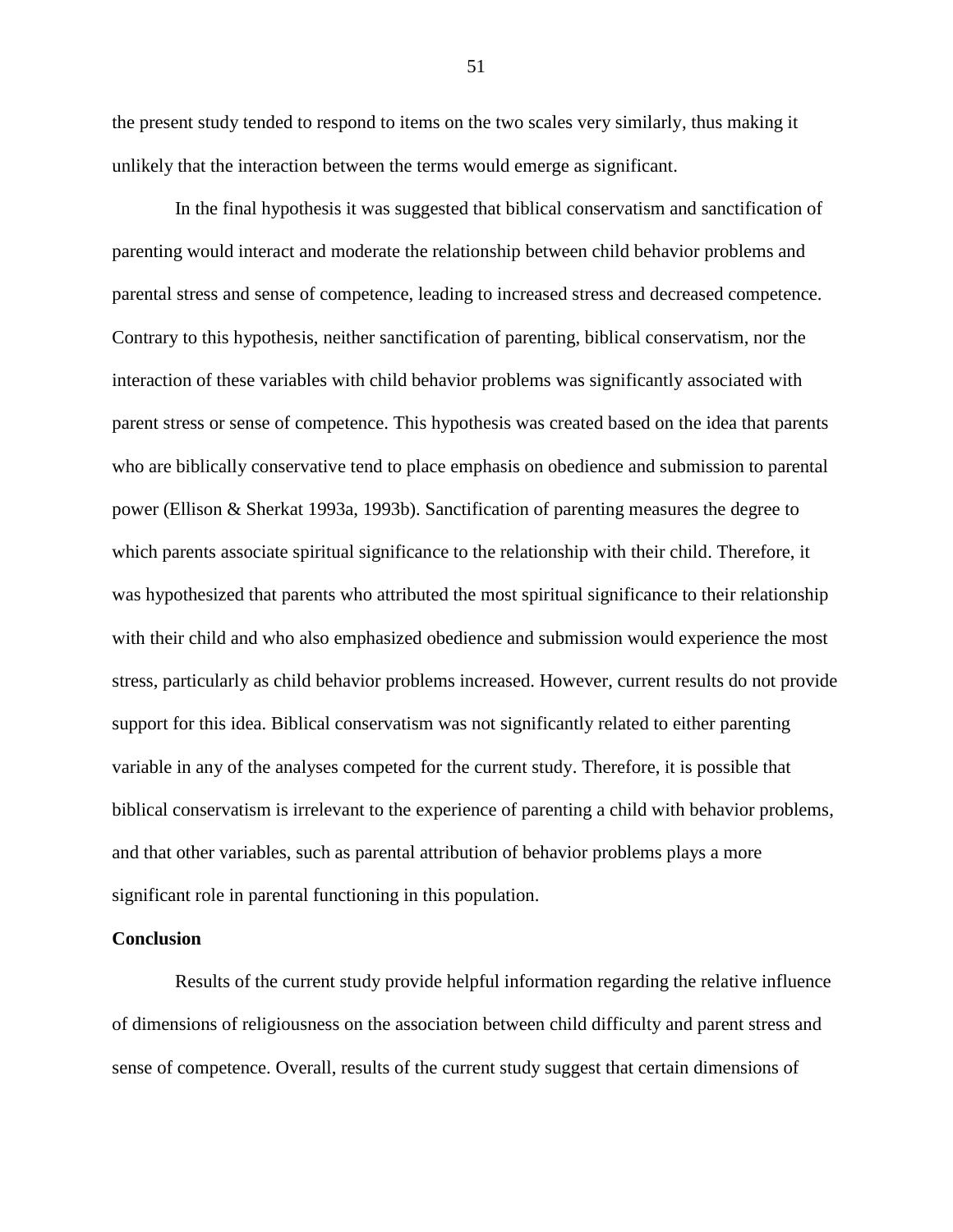religiousness, such as positive religious coping and sanctification of parenting can contribute to slightly lower sense of competence and slightly higher stress, respectively, in parents of children with lesser behavior problems. However, when examining the group of parents who displayed the greatest degree of sanctification of the parenting role, there was very little change in stress levels amongst parents of children with lesser behavior problems when compared to parents of children with the most significant behavior problems. Similarly, when examining parents who displayed the greatest amount of positive coping strategies, there was very little difference between parental sense of competence when comparing parents of children with few behavior problems and parents of children with the most behavior problems. It therefore seems that sanctification of parenting and positive religious coping are protective factors, because parents who are high in each dimension experience very little change in their functioning even when faced with challenging behavior problems.

This is good news for parents of children who have a diagnosable behavior problem, as these parents have been found to have less self-confidence (Alizadeh et al., 2002), lower self-esteem (Mash & Johnston, 1983), and display higher base rates of depression and anxiety (Johnston & Mash, 2001; Mash & Johnston, 1983). If sanctification of the parenting role and positive religious coping strategies can help to reduce stress and increase sense of competence in this population, it is possible that they would also prevent the development of further decline in parental functioning. This is also good news for most parents whose children are generally well-behaved, but who are inevitably faced with challenging behavior problems at some point in their child"s development. Parents who sanctify the parenting role and who use positive religious coping strategies may experience very little change in their functioning when faced with challenging behaviors, which in turn may allow them to manage these challenges in a more effective and efficient manner. These results are consistent with previous research which found that sanctification of parenting to be related to more positive parent-child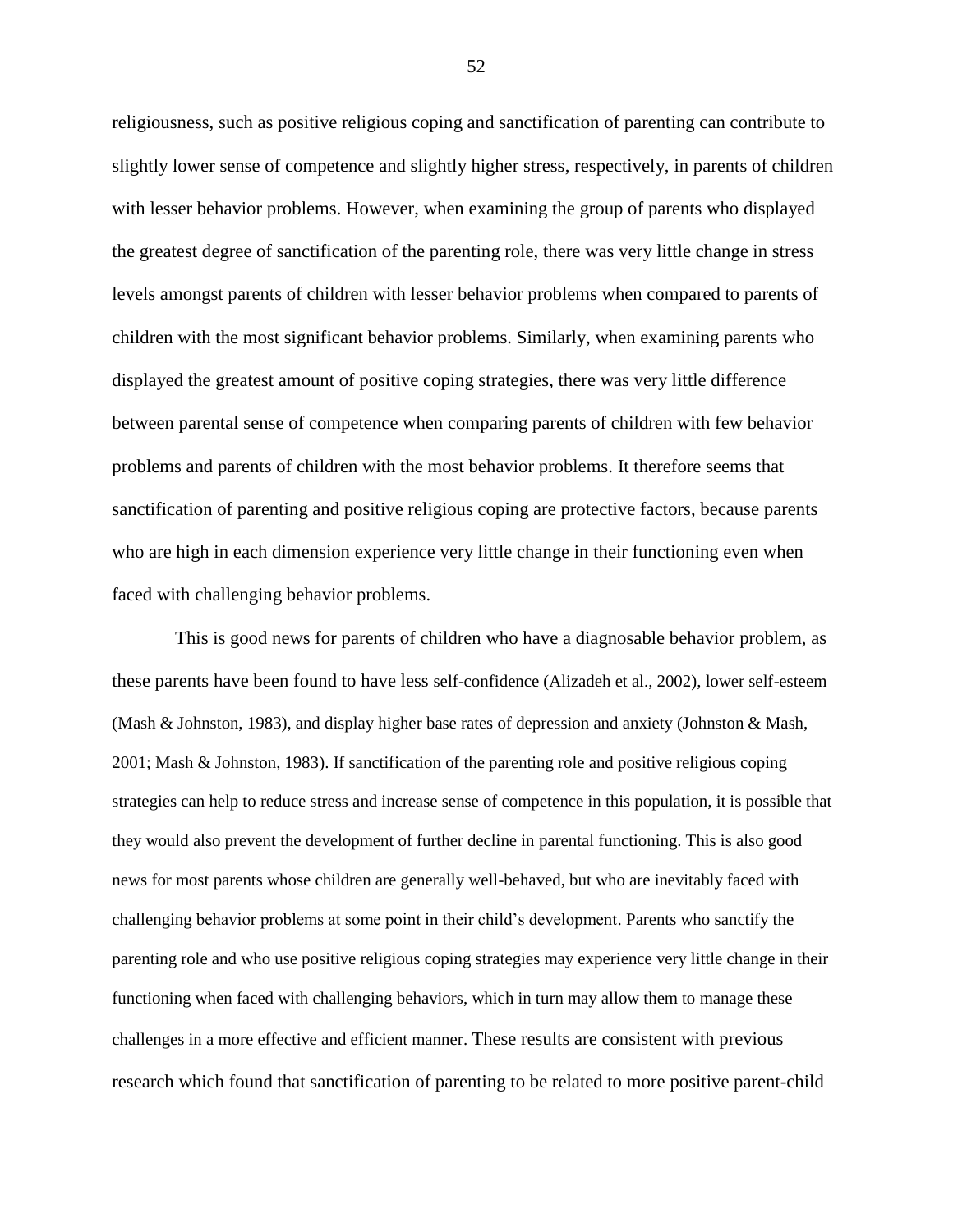interactions and a greater perceived control over a child"s behavior (Murray-Swank & Mahoney, 2006). However, future research should continue to explore the hypothesis that sanctification of a relationship is stressful in nature or deviates from the expectations of one"s religion (i.e., having a disobedient or sinful child) may contribute to increased stress levels (Mahoney et al., 2003). Use of a larger sample that includes parents facing more significant child behavior problems as well as higher levels of parenting stress may reveal a different relationship between sanctification of parenting and parenting stress. It may also be interesting to examine stress levels in parents of children with severe emotional or thought disorders and the moderating impact of dimensions of religiousness in this population.

Future research should also re-examine the influence of positive religious coping on stress levels, as the aforementioned was associated with increased stress in parents of children with few behavior problems and had no effect on parent of children with greater behavior problems. Therefore, while positive religious coping was associated with increased sense of competence, it was related to increased stress in parents of children with behavior problems below the mean, at the mean, yet had no effect on stress levels in parents of children with the greatest behavioral difficulty. When examining these results intuitively, it is possible that religious parents take a more active role in managing behavior problems, leading to increased stress, but improvement in their perceived ability to manage these problems effectively. Complicating this interpretation is the fact that positive religious coping did moderate the relationship between parental stress and behavior problems, despite the fact that stress levels were highest amongst parents who utilized the most positive religious coping. Future research should focus on further clarifying the relationship between positive religious coping and stress and sense of competence. If these results are replicated in future research, it may suggest that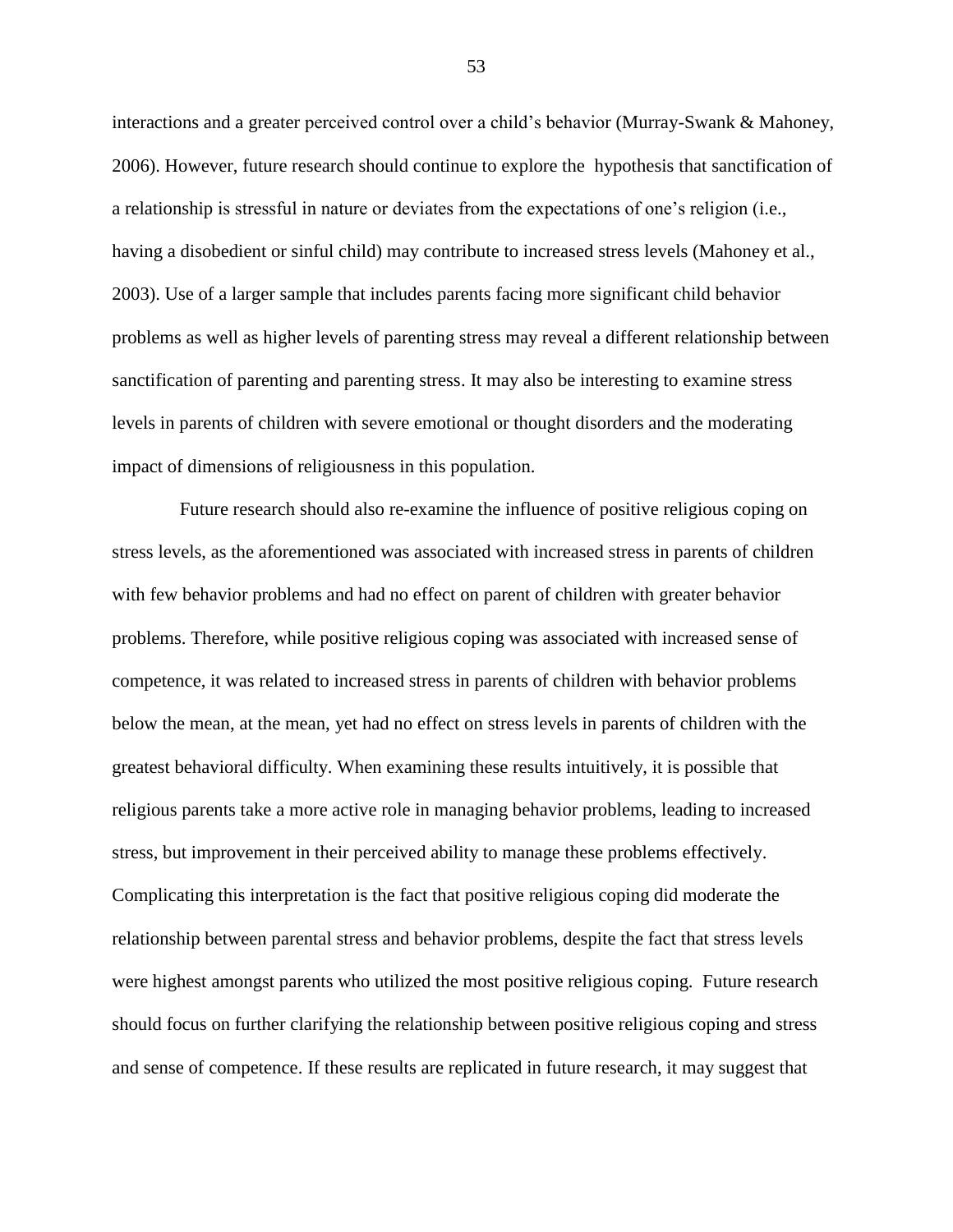religious coping strategies are ineffective in decreasing stress in this population. Thus, providing support for the idea that parental religiousness can have either a positive or negative impact on parental functioning depending on parental views of God, religion, and spirituality. In any case, this study provides support for the idea that parents of children with behavior problems should be encouraged to utilize additional methods of coping, such as seeking help from a mental health professional, in addition to seeking support from their religious community.

Although several significant relationships emerged between dimensions of religiousness, parent perceived behavior problems and parental stress and competence, the predictor variables included in the study accounted for little more than 30% of the variance found in ratings of parental stress and sense of competence. Therefore, it is likely that there are other variables, not included in this study, that better predict levels of parental stress and competence. It may be interesting, for example, to consider the interaction between parental attributions of child behavior problems, the use of religious coping strategies and associated levels of parental stress and competence. Attribution theory explains a person"s tendency to assign causes to behavior as a way to explain it (Heider, 1958). Attributions can be either external or internal. External attributions are characterized by perceiving behavior to be caused by an outside force, while internal attribution includes the feeling that one is in control, or able to influence behavior or the outcome of a situation. The belief that child behavior problems are a result of the child"s decision to be disobedient due to temperament or poor judgment is an external attribution for parents. The belief that the child is disobedient due to parental failure is an internal attribution for the parent. It may be helpful to examine the interactions between parental attribution of behavior problems and sanctification of parenting and biblical conservatism, as each of these variables could be predicted to increase or decrease parental stress, depending on whether the parents considers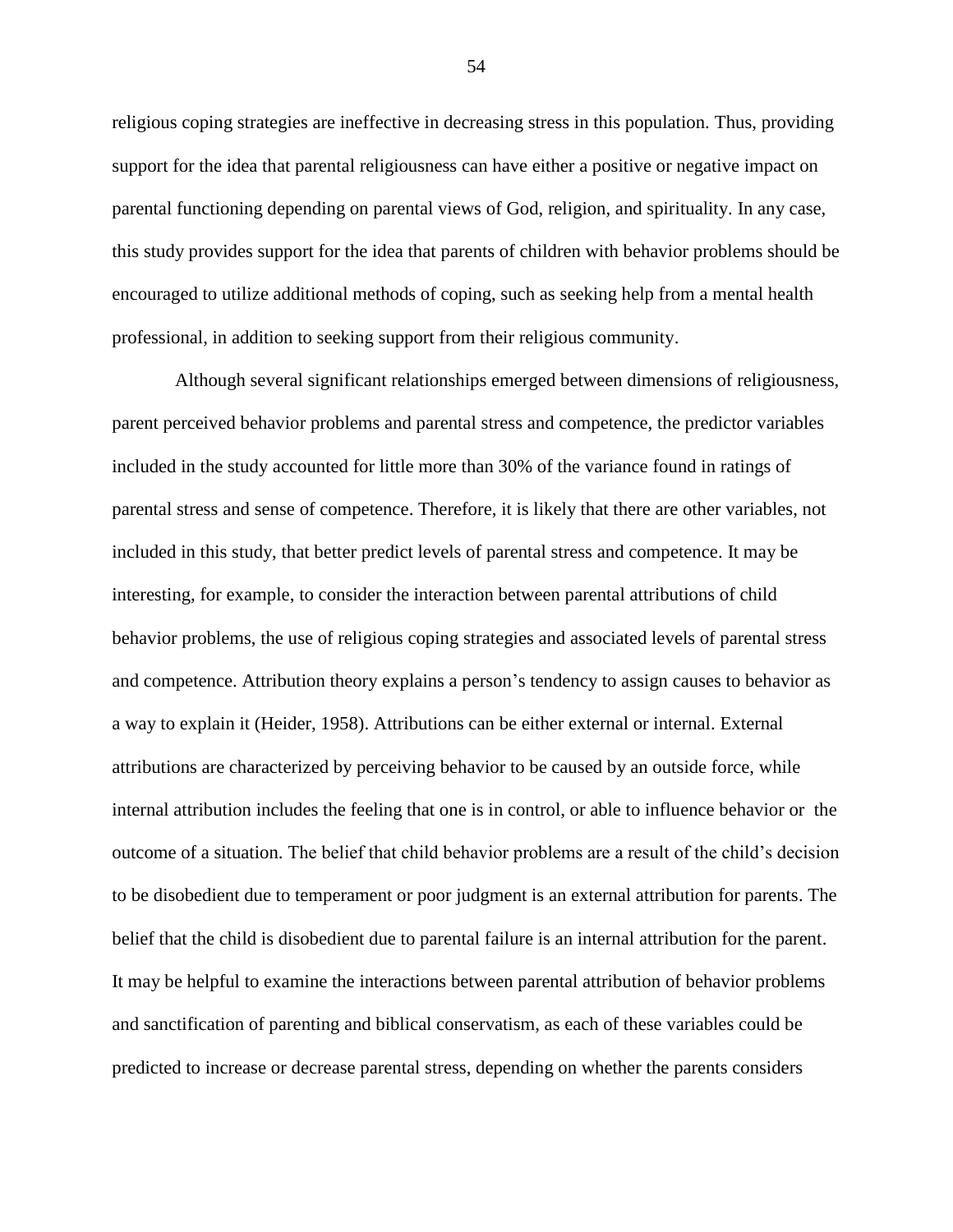child misbehavior to be related to their child"s temperament or their own parenting style. For example, if parents have internal attributions for their child"s misbehavior, and are also high on sanctification of parenting, they may be disappointed in their perceived inability to control their child"s behavior, leading to increased stress and decreased competence.

**Limitations.** Although this study provided helpful insight into the experience of parents of children with behavior problems, there were several limitations to the study that are important to discuss. First and foremost, this study was limited by the relatively small sample size. Several parents expressed interest in the study and took a questionnaire packet home but did not return it. This might suggest that the content of the questionnaire was perceived too long or perhaps too difficult by some parents. It is also possible that some parents elected not to share personal information (i.e. religious views) after reading over the questionnaire items. Future research should consider alternative methods of collecting data that may lead to a better return rate, perhaps having a research assistant available to answer questions about specific items and/or to alleviate any concerns about confidentiality. A second limitation involves the relative homogeneity of the present sample, particularly in terms of ethnic/cultural diversity. Future research would ideally include a wider range of gender, religious, racial, and socio-economic diversity.

Many participants included qualitative remarks on their questionnaire that expressed frustration regarding the objective nature in which the researchers were attempting to measure religious experiences. Participants reported feeling as if the questionnaire did not allow them to report their individual views regarding religion and its relationship to parenting and chose not to respond to some of the items related to religious views. In the future, it may be helpful to include a statement recognizing the limitations of the religious measures to capture the unique way that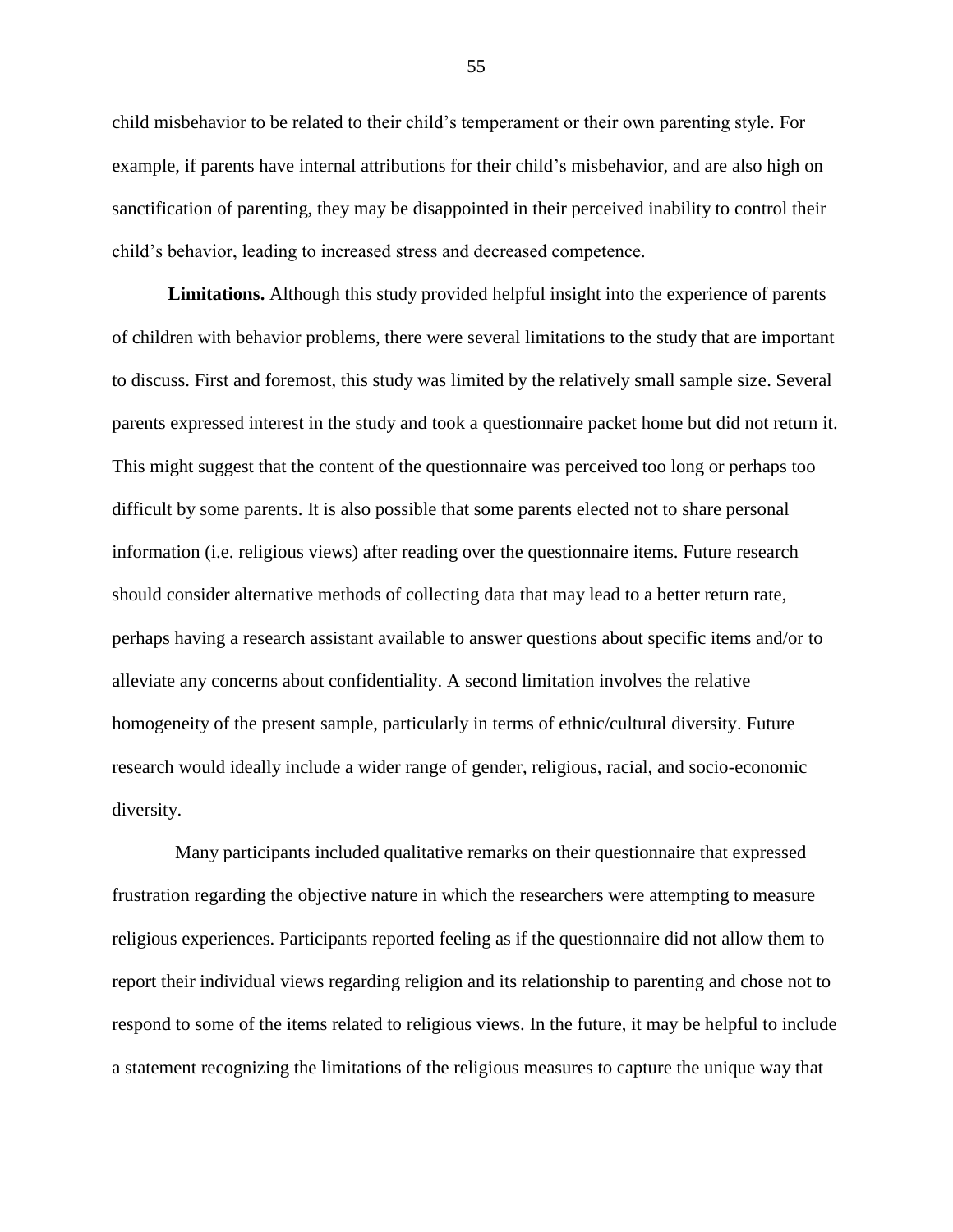each individual views religion and its relevance to the parenting role in the instructions letter provided with the packet of questionnaires. Parents would be encouraged to provide the answer that "best describes" their experience. It may also be helpful to include a space for qualitative comments, as this may be both interesting and may improve participant response rates.

Some parents who were recruited from mental health clinics expressed confusion regarding whether they should rate their child"s behavior on or off medication. This was a question that was unfortunately not considered prior to data collection. Therefore, participants were encouraged to make their own choice and to then be consistent throughout the questionnaire when completing both the questions regarding their parenting experiences and their child"s behavior. Future research may wish to include use of medication as a variable of interest to explore the relationship between use of medication for a child and religious beliefs.

Research regarding the relationship between religiosity or spirituality and well-being is rapidly expanding and changing. The Sacred Loss and Desecratation Scale (Pargament, Magyar, Benore, & Mahoney, 2005) has been created to measure the degree to which a person considers the stressor to be a desecration or loss of something they considered to be sacred. Future research that focuses on the impact of religiousness on parental functioning in parents of children with behavior problems may include this scale in order to determine if a parent perceives having a child with behavior problems as a sacred loss. While many parents attribute spiritual significance to their relationship with their child, it is unclear whether the presence of challenging behaviors would contribute to the development of a sacred loss or whether this is more accurately defined as a stressor.

Overall, the current study lays the groundwork for future studies on the impact of dimensions of religiousness on parents of children with behavior problems. Results of the current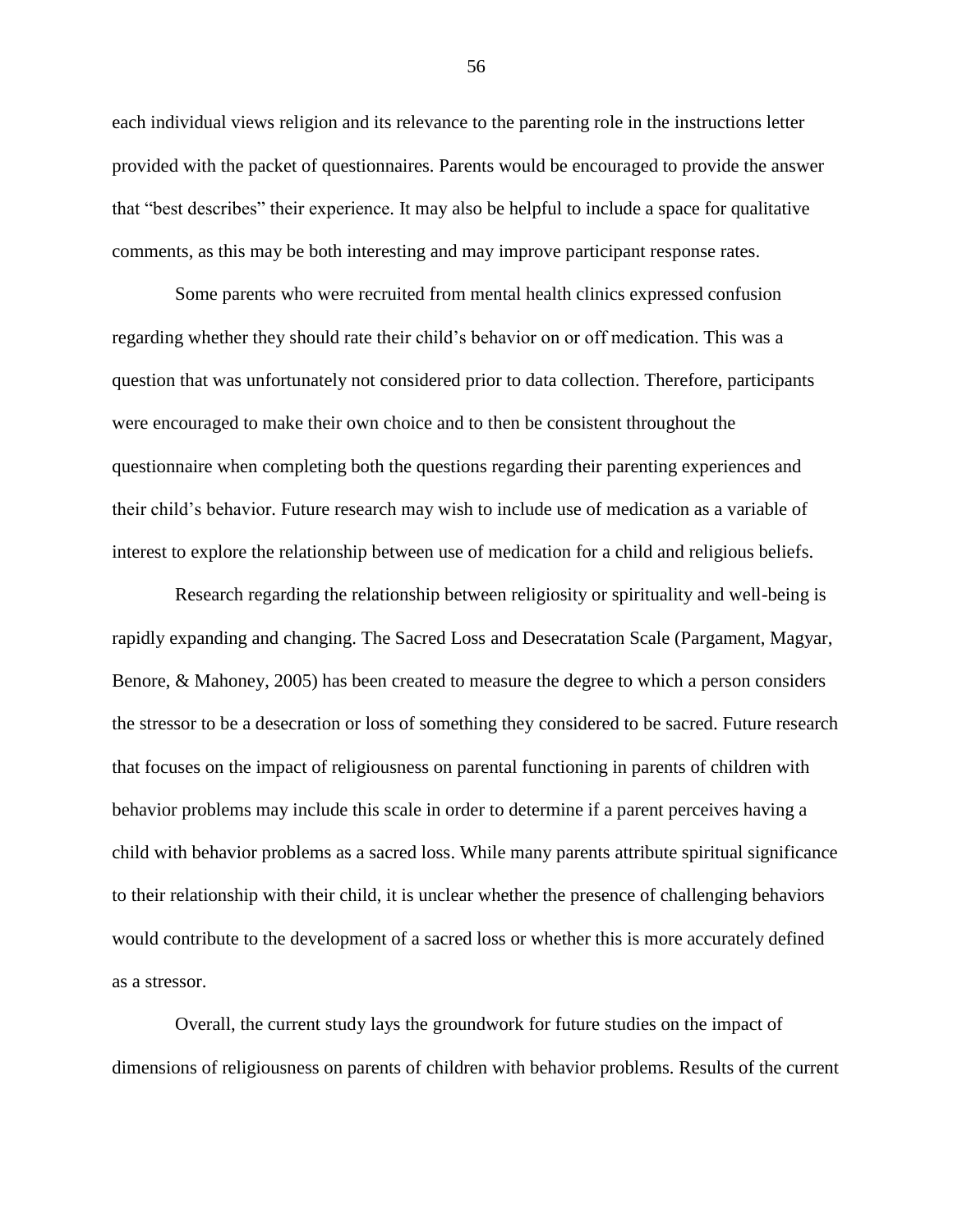study provide support for the idea that parents of children with greater behavior problems experience the connection between parenting and religion in a manner that differs from parents of children with lesser behavior problems. The results also indicate that religion can have either a positive or negative impact on parental functioning depending on personal views of God, religion, and spirituality. Furthermore, this study provided evidence to suggest that the influence of religion is different for parents coping with child behavior difficulties as compared to parents of children with a developmental disorder or a chronic medical illness; however this should be examined more closely in future studies. Future studies should examine the relationship between religiousness and parental functioning in parents of children with behavior problems with a focus on families with more diverse religious and ethnic backgrounds. Those studies should also examine more severe behavior problems in order to contribute to a more complete understanding of the experience of these parents and the most effective ways to help them cope.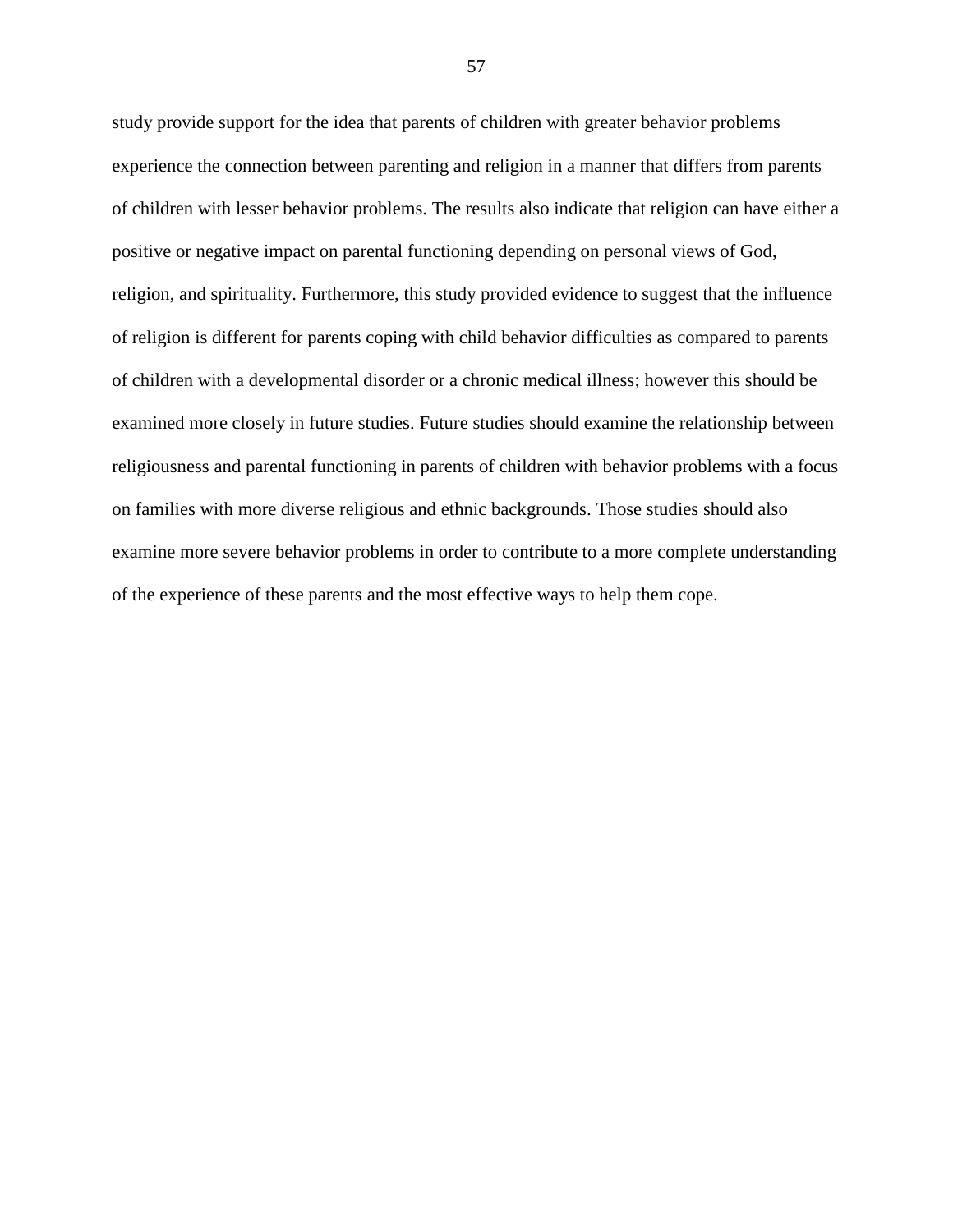# **References**

- Abidin, R. R. (1992). The determinants of parenting behavior. *Journal of Clinical Child Psychology, 21,* 407-412.
- Aiken, L. S., & West, S. G. (1991). *Multiple regression: Testing and interpreting interactions.*  Thousand Oaks, California: Sage Publications.
- Alizadeh, H., Applequist, K. F., & Collidge, F. L. (2002). Parental self-confidence, parenting styles, and corporal punishment in families of adhd children in Iran. *Child Abuse & Neglect, 31,* 567-572.
- American Psychiatric Association. (2000). *Diagnostic and statistical manual of mental disorders*   $(4<sup>th</sup>$  ed. TR.). Washington, DC: Author.
- Anastopoulos, A. D., Guevremont, D. C., Shelton, T. L., & DuPaul, G. J. (1992) Parenting stress among families of children with Attention Deficit Hyperactivity Disorder. *Journal of Abnormal Child Psychology, 20,* 503-520.
- Bartkowski, J. P., Xu, X., & Levin, M. L. (2008). Religion and child development: Evidence from the early childhood longitudinal study. *Social Science Research, 37,* 18-36.
- Berry, J., & Jones, W. H. (1995). The Parental Stress Scale: Initial Psychometric Evidence. *The Journal of Social and Personal Relationships, 12*, 463-472.
- Cardella, L. A., & Friedlander, M. L. (2004). The relationships between religious coping and psychological distress in parents of children with cancer. *Journal of Psychosocial Oncology, 22,* 19-37.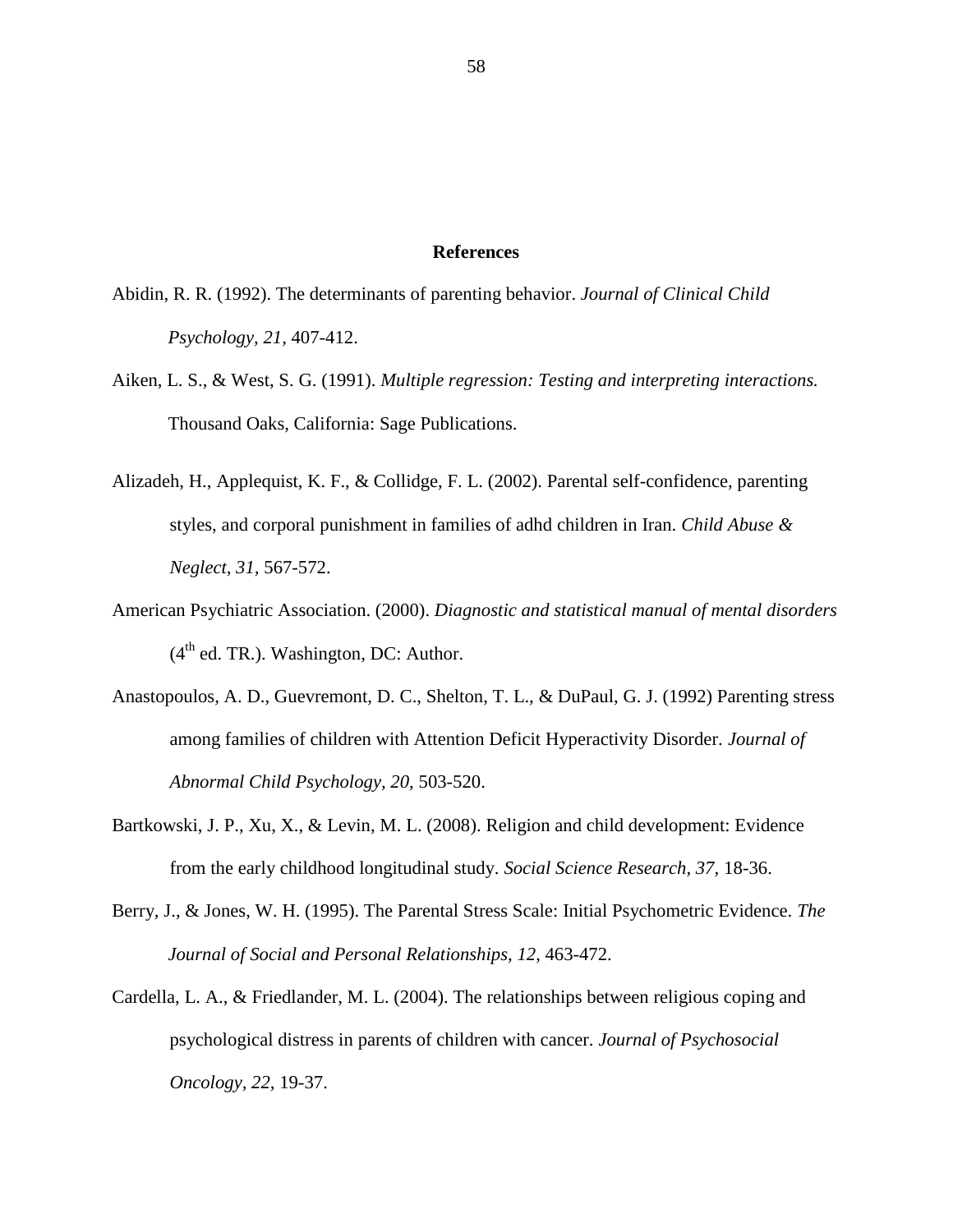- Cohen, B. H. (2001). *Explaining Psychological Statistics* (2<sup>nd</sup> ed.). New York: John Wiley & Sons.
- Conners, C. K. (2003) *Global Index-Parents.* North Noranda, New York: Multihealth Systems.
- Dumas, J. E. & Nissley-Tsiopinis, J. (2006). Parental global religiousness, sanctification of parenting, and positive and negative religious coping as predictors of parental and child functioning. *The International Journal for the Psychology of Religion, 16, 289-310.*
- Ellison, C. G. (1996). Conservative Protestantism and the corporal punishment of children: Clarifying the issues. *Journal for the Scientific Study of Religion, 35,* 1-16.
- Ellison, C. G., & Sherkat, D. E. (1993a). Obedience and autonomy: Religion and parental values reconsidered. *Journal for the Scientific Study of Religion, 32,* 313-329.
- Ellison, C. & Sherkat, D. (1993b). Conservative Protestantism and support for corporal punishment. *American Sociological Review, 58,* 131-144.
- General Social Survey. (2006). General social survey data analysis: Official website (online), November 2005. Available http://gss.norc.org/
- Harrison, M. O., Koenig, H. G., Hays, J. C., Eme-Akwari, A. G., Pargament, K. I. (2001). The epidemiology of religious coping: A Review of recent literature. *International Review of Psychiatry, 13,* 86-93.
- Hathaway, W. L., Douglas, D., & Grabowski, K. (2003). Faith Situations Questionnaire: Childhood normative data. *Journal of Psychology and Christianity, 22,* 141-154.
- Heider, F. (1958). *The psychology of interpersonal relations.* New York: Wiley.
- Hurt, E. A., Hoza, B., & Pelham, E. W. (2007). Parenting, family loneliness, and peer functioning in boys with Attention-Deficit/Hyperactivity Disorder. *Journal of Abnormal Child Psychology, 35,* 543-555.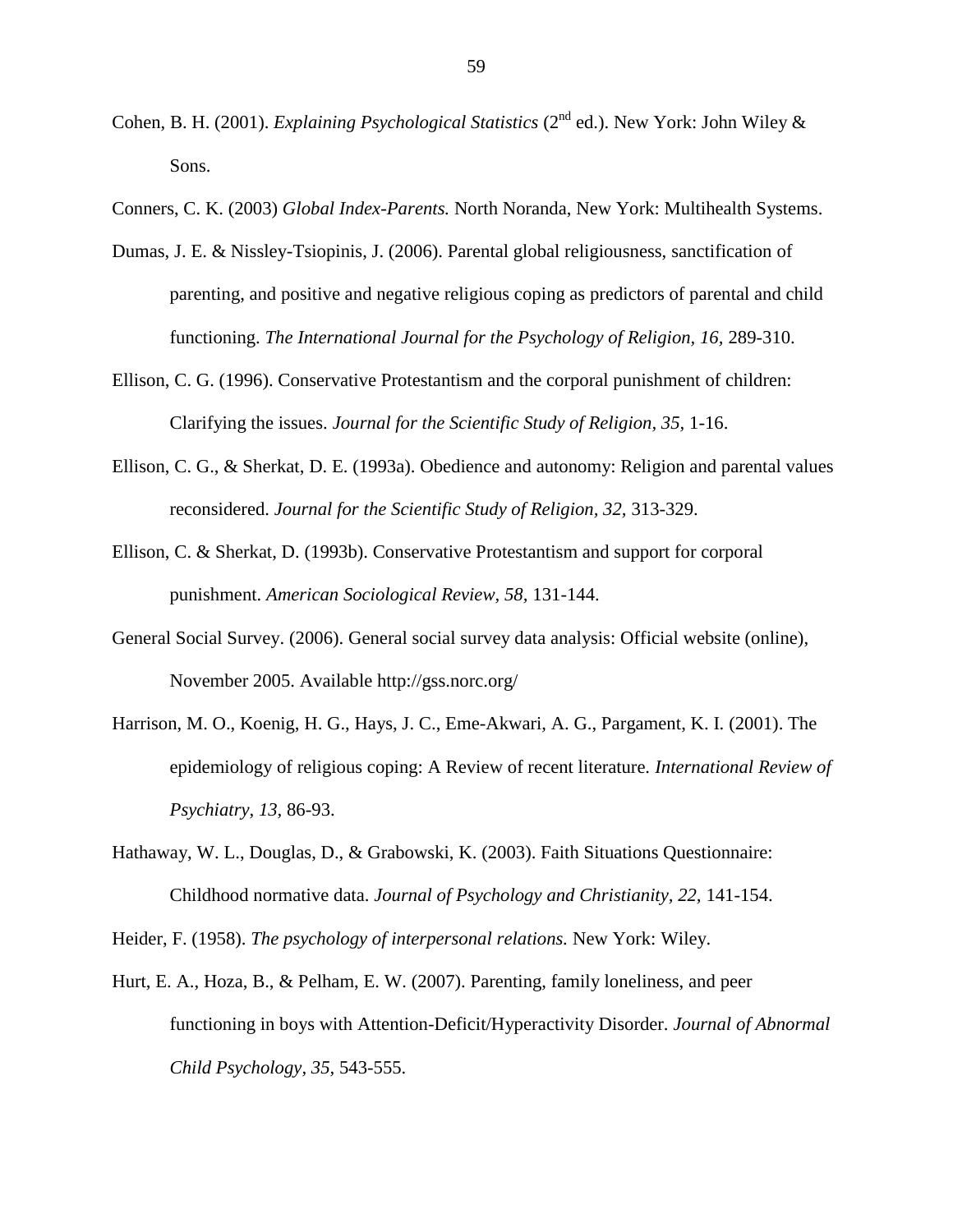Johnson, J. H., & Reader, S. K. (2002). Assessing stress in families of children with ADHD: Preliminary development of the Disruptive Behavior Stress Inventory (DBSI). *Journal of Clinical Psychology in Medical Settings, 9,* 51-61.

Johnston, C., & Mash, E. J. (1989). A measure of parenting satisfaction and efficacy. *Journal of Clinical Child Psychology, 18,* 167-175.

Johnston, C., & Mash, E. J. (2001). Families of children with Attention-Deficit/Hyperactivity Disorder: Review and recommendations for future research. *Clinical Child and Family Psychology Review, 4,* 183-207. Kronenberger, W. J., Dunn, D. W., & Giaque, A. L. (2007). *Conduct-Hyperactive-Attention-Oppositional-Scale (CHAOS): Preliminary manual-draft form.* 

- Krumrel, E. J., Mahoney, A., & Pargament, K. I. (2009). Divorce and the divine: The role of spirituality in adjustment to divorce. *Journal of Marriage and Family,* 71, 373-383.
- Lewis, C. A., Maltby, J., & Day, L. (2005). Religious orientation, religious coping and happiness among UK adults. *Personality and Individual Differences, 38,* 1193-1202.
- Mahoney, A., Pargament, K. I., Jewell, T., Swank, A. B., Scott, E., Emery, E., et al. (1999). Marriage and the spiritual realm: The role of proximal and distal religious constructs in marital functioning. *Journal of Family Psychology, 13,* 321-338.
- Mahoney, A., Pargament, K. I., Murray-Swank, A., & Murray-Swank, N. (2003). Religion and the sanctification of family relationships. *Review of Religious Research, 44,* 220-236.
- Mahoney, A., Pargament, K. I., Tarakeshwar, N., & Swank, A. B. (2001). Religion in the home in the 1980s and 1990s: A Meta-analytic review and conceptual analysis of links between religion, marriage, and parenting. *Journal of Family Psychology, 15,* 559-596.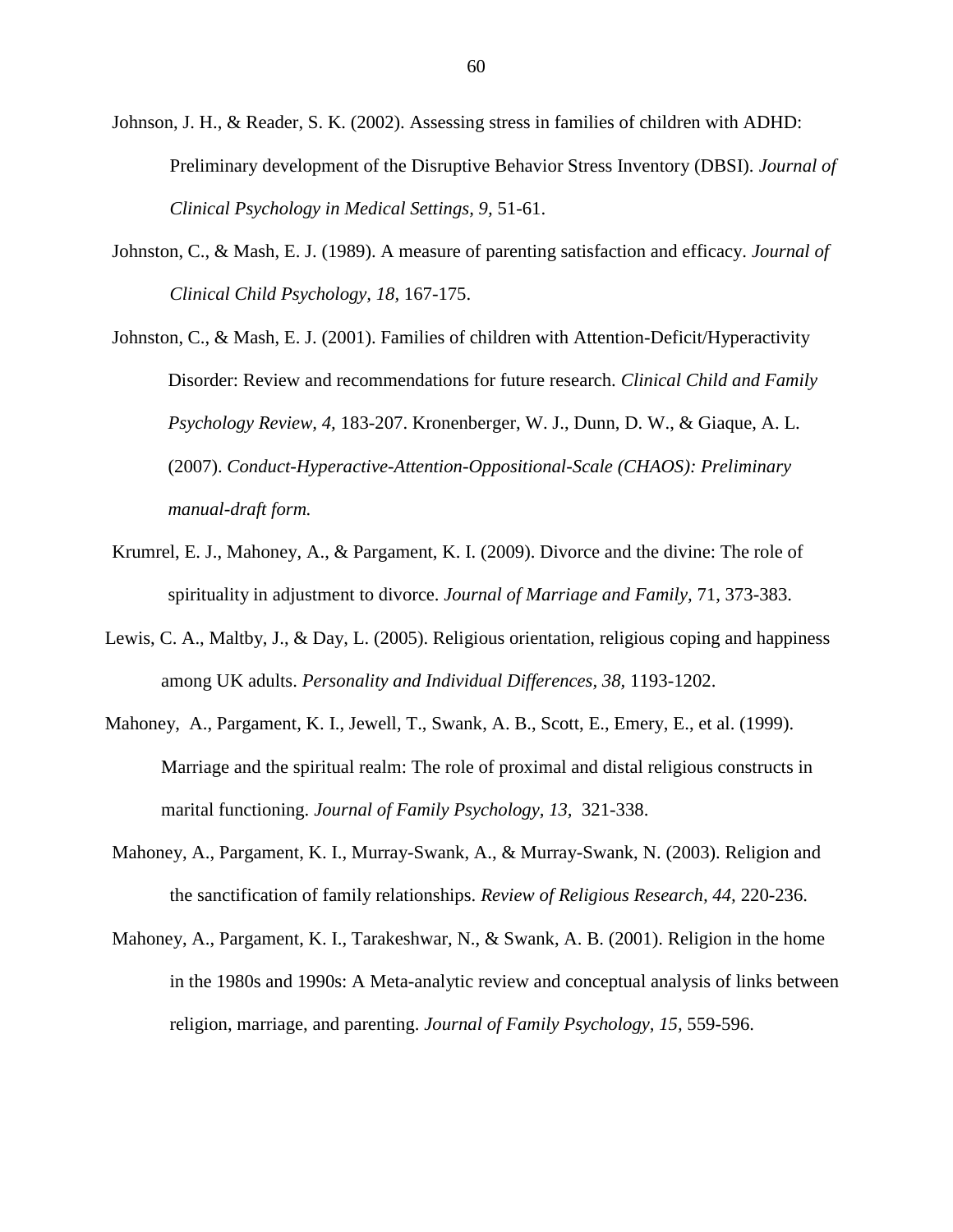- Mash, E. J., & Johnston, C. (1983). Parental perceptions of child behavior problems, parenting self-esteem, and mother"s reported stress in younger and older hyperactive and normal children. *Journal of Consulting and Clinical Psychology, 51,* 86-99.
- Mash, E. J., & Johnston, C. (1990). Determinants of parenting stress: Illustrations from families of hyperactive children and families of physically abused children. *Journal of Clinical Child Psychology, 19,* 313-328.
- McConnell, K. M., Pargament, K. I, Ellison, C. G., & Flannelly, K. J. (2006). Examining the links between spiritual struggles and symptoms of psychopathology in a national sample. *Journal of Clinical Psychology, 62,* 1469-1484.
- Murphy, K. R., & Barkley, R. A. (1996). Parents of children with ADHD: Psychological and attentional impairment. *American Journal of Orthopsychiatry, 66,* 93-102.
- Murray-Swank, A., Mahoney, A., & Pargament, K. I. (2006). Sanctification of parenting: Links to corporal punishment and parental warmth among Biblically conservative and liberal mothers. *The International Journal for the Psychology of Religion, 16, 271-287.*
- Pargament, K. (1997). *Psychology of religion and coping: Theory, research, practice.* New York: Guilford.
- Pargament, K. I., Smith, B. W., Koenig, H.G., & Perez, L. (1998). Patterns of positive and negative coping with life"s stressors. *Journal for the Scientific Study of Religion, 37,* 710- 724.
- Pargament, K. I., Koenig, H. G., & Perez, L. M. (2000). The many methods of religious coping: Development and initial validation of the RCOPE, *Journal of Clinical Psychology, 56,*  519-543.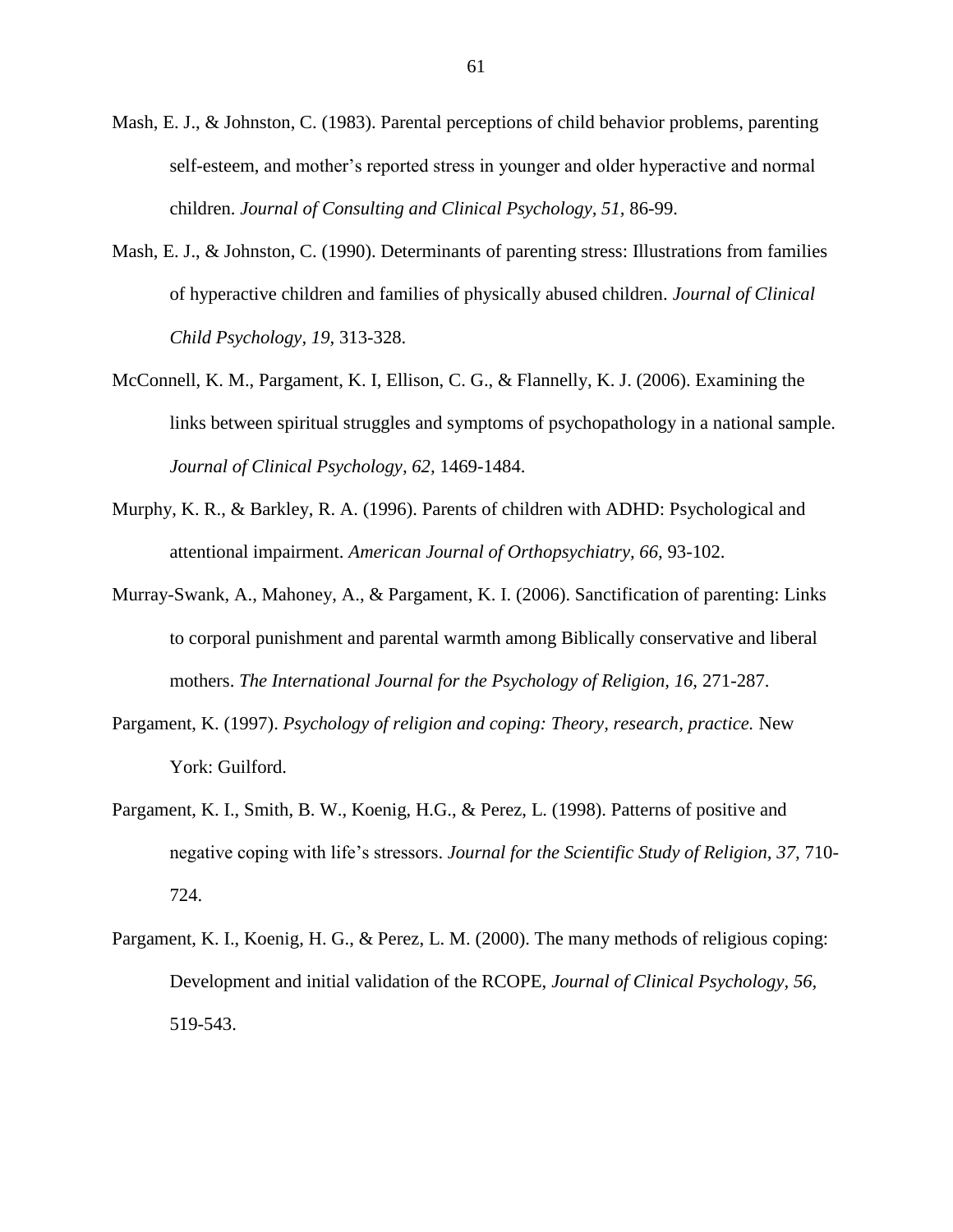- Pargament, K. I., Magyar, G. M., Benore, E., & Mahoney, A. (2005). Sacrilege: A study of sacred loss and desecration and their implications for health and well-being in a community sample. *Journal for the Scientific Study of Religion,* 44, 59-78.
- Pargament, K. I. & Mahoney, A. (2005). Sacred matters: Sanctification as a vital topic for the psychology of religion. *The International Journal for the Psychology of Religion, 15,*  179-198.
- Podolski, C. L. & Nigg, J. T. (2001). Parent stress and coping in relation to child adhd severity and associated child disruptive behavior problems. *Journal of Clinical Child Psychology, 30,* 503-513.
- Poston, D. J., & Turnbull, A. P. (2004). Role of spirituality and religion in family quality of life for families of children with disabilities. *Education and Training in Developmental Disabilities, 39,* 95-108.
- Rogers-Dulan, J., & Blacher, J. (1995). African American families, religion, and disability: A conceptual framework. *Mental Retardation, 33,* 226-238.
- Rutledge, C. M., Levin, J. S., Larson, D. B., & Lyons, J. S. (1995). The importance of religion for parents coping with a chronically ill child. *Journal of Psychology and Christianity, 14,* 50-57.
- Schieman, S., Nguyen, K., & Elliot, D. (2003). Religiosity, socioeconomic status, and the sense of mastery. *Social Psychology Quarterly, 66*(3), 202-221.
- Schottenbauer, M. A., Spernak, S. M., & Hellstrom, I. (2007). Relationship between family religious behavior and child well-being among third-grade children. *Mental Health, Religion, & Culture, 10,* 191-198.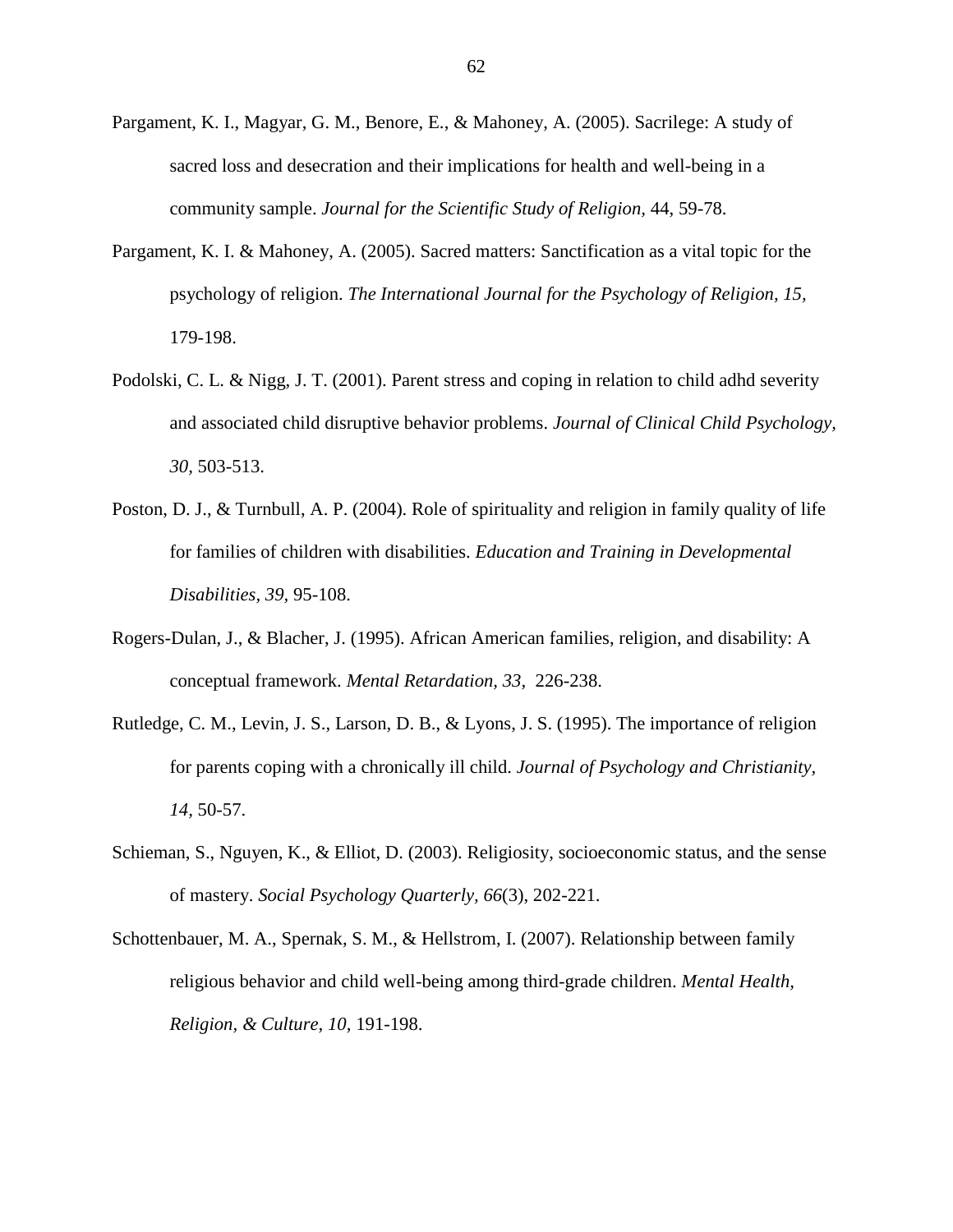- Snider, J. B., Clements, A., & Vazsonyl, A. T. (2004). Late adolescent perceptions of parent religiosity and parenting processes. *Family Process, 43,* 489-502.
- Tarakeshwar, N. & Pargament, K. I. (2001). Religious coping in families of children with autism. *Focus on Autism and Other Developmental Disabilities, 16*(4), 247-261.
- Volling, B. L., Mahoney, A., & Rauer, A. J. (2009). Sanctification of parenting, moral socialization, and young children"s conscience development. *Psychology of Religion and Spirituality, 1,* 53-68.
- White, S. E. (2009). The influence of religiosity on well-being and acceptance in parents of children with autism spectrum disorder. *Journal of Religion, Disability, and Health, 13,* 104-113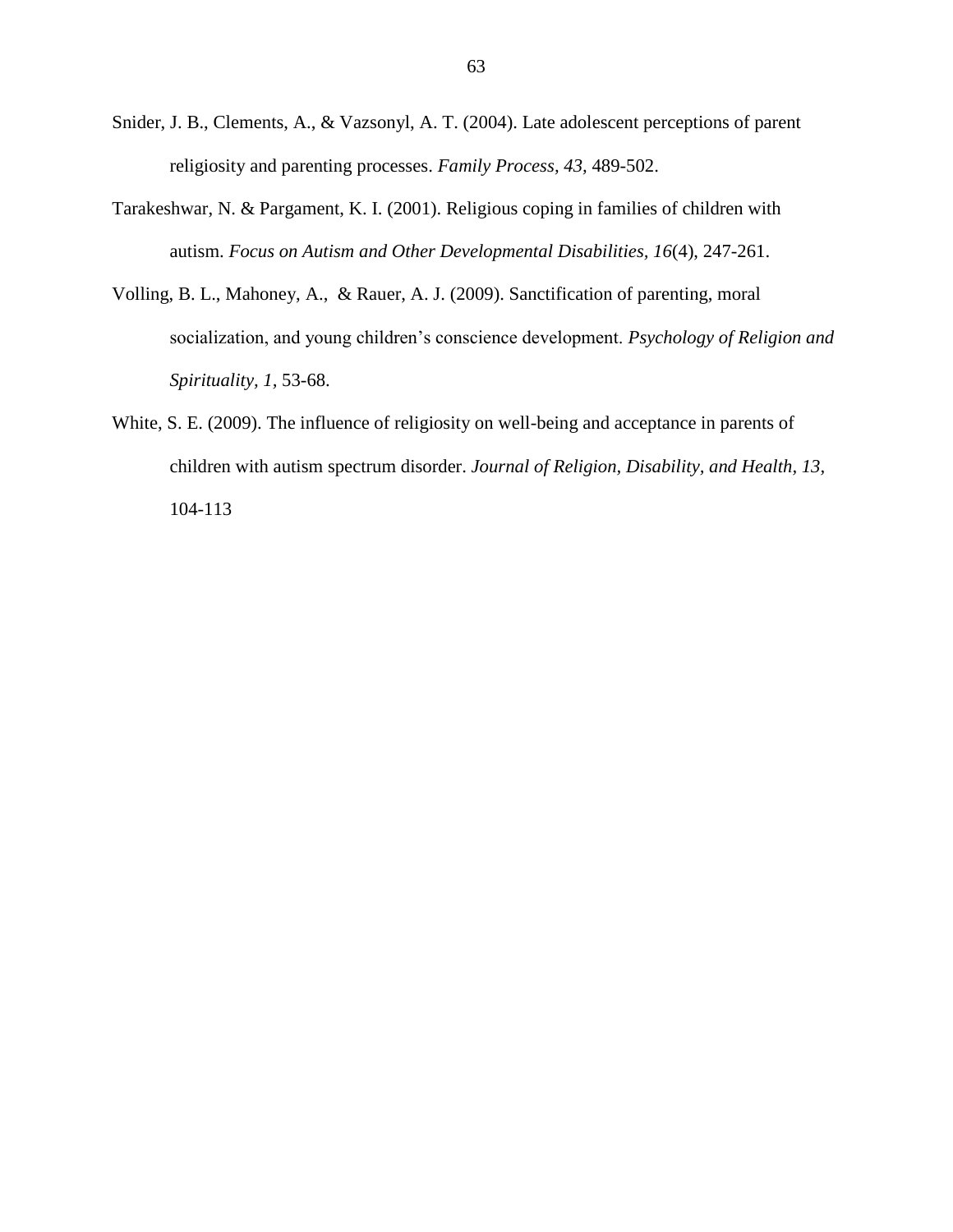### **APPENDIX A**

#### **Study Questionaire**

| 1. Age of child of focus: 2. Gender of Child of focus (circle one) male female              |                                 |                      |                                                                                                  |
|---------------------------------------------------------------------------------------------|---------------------------------|----------------------|--------------------------------------------------------------------------------------------------|
| 3. Ethnicity of child of focus (circle all that apply)                                      |                                 |                      |                                                                                                  |
| a. Caucasian/Euro-American                                                                  |                                 | b. African-American  |                                                                                                  |
| c. Hispanic/Spanish                                                                         |                                 | d. American Indian   |                                                                                                  |
| e. Asian/Pacific Islander                                                                   |                                 | f. other:            |                                                                                                  |
| 4. # of children in family (who live in your household for the majority of the year): _____ |                                 |                      |                                                                                                  |
|                                                                                             |                                 |                      |                                                                                                  |
|                                                                                             |                                 |                      | 4b. Number of children in home whom you consider to have challenging behavior problems (example: |
| often misbehaves, often breaks rules): _______                                              |                                 |                      |                                                                                                  |
|                                                                                             |                                 |                      |                                                                                                  |
| 6. Your gender (circle one): male female                                                    |                                 |                      |                                                                                                  |
| 8. Your ethnicity (circle all that apply):                                                  |                                 |                      |                                                                                                  |
| a. Caucasian/Euro-American                                                                  |                                 | b. African-American  |                                                                                                  |
| c. Hispanic/Spanish                                                                         |                                 | d. American Indian   |                                                                                                  |
|                                                                                             |                                 |                      |                                                                                                  |
| 9. Your marital status (circle one):                                                        |                                 |                      |                                                                                                  |
| a. married                                                                                  | b. separated/divorced           |                      |                                                                                                  |
| c. single                                                                                   | d. living with romantic partner |                      |                                                                                                  |
| e. other:                                                                                   |                                 |                      |                                                                                                  |
| 10. Your combined household income (circle one):                                            |                                 |                      |                                                                                                  |
| a. less than \$15,000                                                                       |                                 | $b. \$15,000-25,000$ |                                                                                                  |
| c. $$26,000 - $35,000$                                                                      |                                 | d. $$36,000-50,000$  |                                                                                                  |
| e. $$51,000-75,000$                                                                         |                                 | f. \$76,000-100,000  |                                                                                                  |
| f. more than \$100,000                                                                      |                                 |                      |                                                                                                  |
| 11. Your highest level of completed education (circle one):                                 |                                 |                      |                                                                                                  |
| a. some high school b. high school degree/GED                                               |                                 |                      | c. voc/tech school degree                                                                        |
| d. some college                                                                             | e. college degree               |                      | f. some graduate school                                                                          |
| g. masters degree h. doctoral level degree                                                  |                                 |                      | i. other:                                                                                        |
|                                                                                             |                                 |                      |                                                                                                  |

12. To what extent do you consider yourself a religious person? (circle one)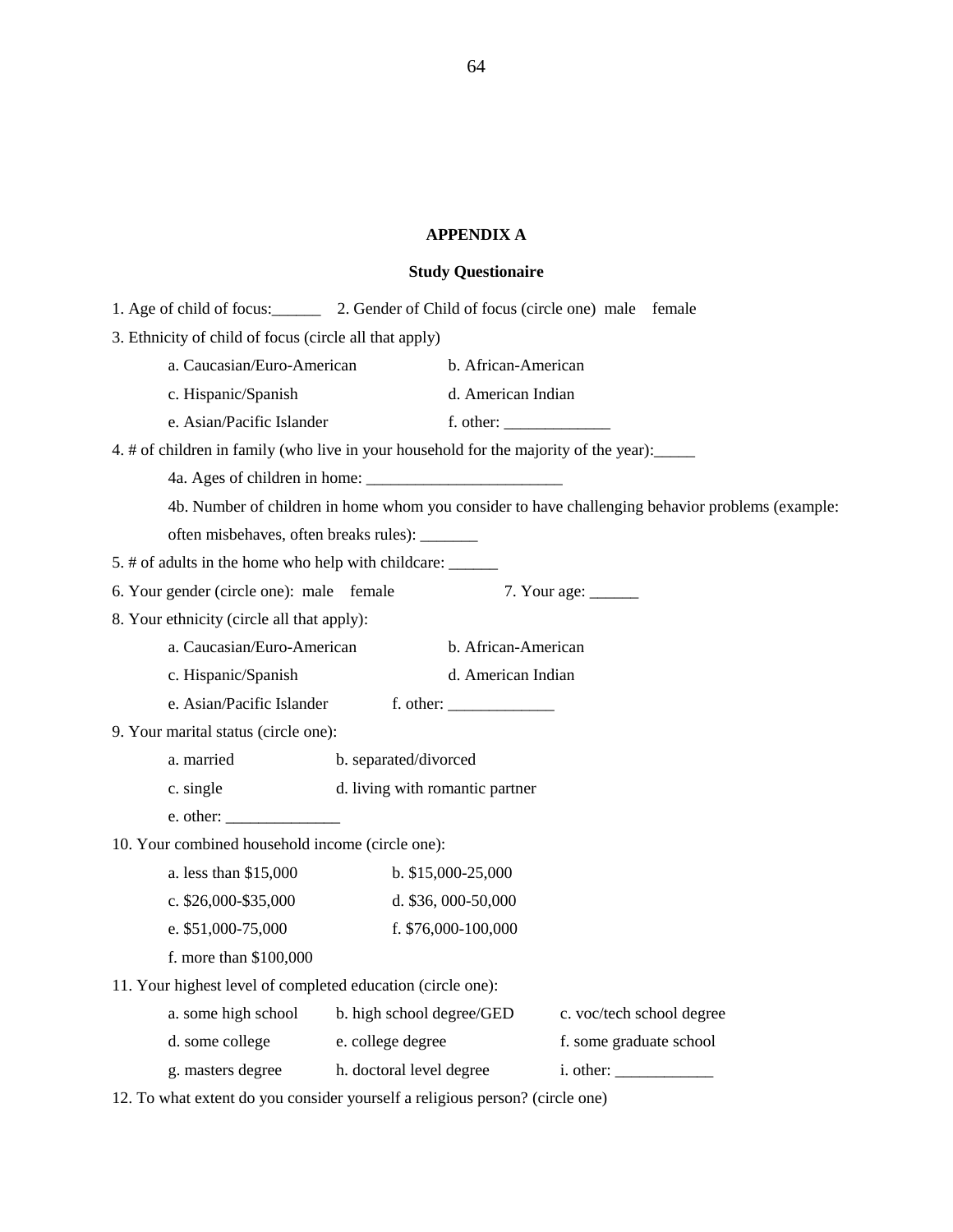| a. Not religious at all | b. Slightly religious c. Somewhat religious |
|-------------------------|---------------------------------------------|
|                         |                                             |

- d. Moderately religious e. Very religious
- 13. To what extent do you consider yourself a spiritual person? (circle one)
	- a. Not spiritual at all b. Slightly spiritual c. Somewhat spiritual
	- d. Moderately spiritual e. Very spiritual
- 14. Which of the following best describes your current belief about God? (circle one)
	- a. I know that God does not exist
	- b. I am pretty confident that God does not exist
	- c. I think that God probably does not exist
	- d. I am not sure what to think about the existence of God
	- e. I think there is probably a God
	- f. I am pretty confident that God exists
	- g. I know that God exists
- 15. How often do you attend religious services?

| a. Never                          | b.less than once a year |
|-----------------------------------|-------------------------|
| c. about once or twice a year     | d. Several times a year |
| e. about once a month             | f. 2-3 times a month    |
| g. nearly every week              | h. every week           |
| <i>i</i> . several times per week |                         |

16. How often to you pray or meditate privately in places other than church or your place of worship?

| a. Never                      | b. less than once a year |
|-------------------------------|--------------------------|
| c. about once or twice a year | d. several times a year  |
| e. about once a month         | f. 2-3 times a month     |
| g. nearly every week          | h. every week            |
| i. several times per week     | j. daily                 |
|                               |                          |

17. If any, what is your religious denomination (Please select the one item that best describes your current religious identification):

| a. Agnostic                 | b. Atheist            | c. Buddhist                     |
|-----------------------------|-----------------------|---------------------------------|
| d. Christian-Catholic       | e. Christian-Lutheran | f. Christian-Methodist          |
| g. Christian-Baptist        |                       | h. Christian-Other Protestant   |
| i. Christian-LDS (Mormon)   |                       | j. Christian-Other Denomination |
| k. Hindu                    | 1. Muslim/Islam       | m. Jewish                       |
| n. Taoist                   | o. Pagan/Wican        | p. Unitarian-Universalist       |
| q. Other (Please describe): |                       |                                 |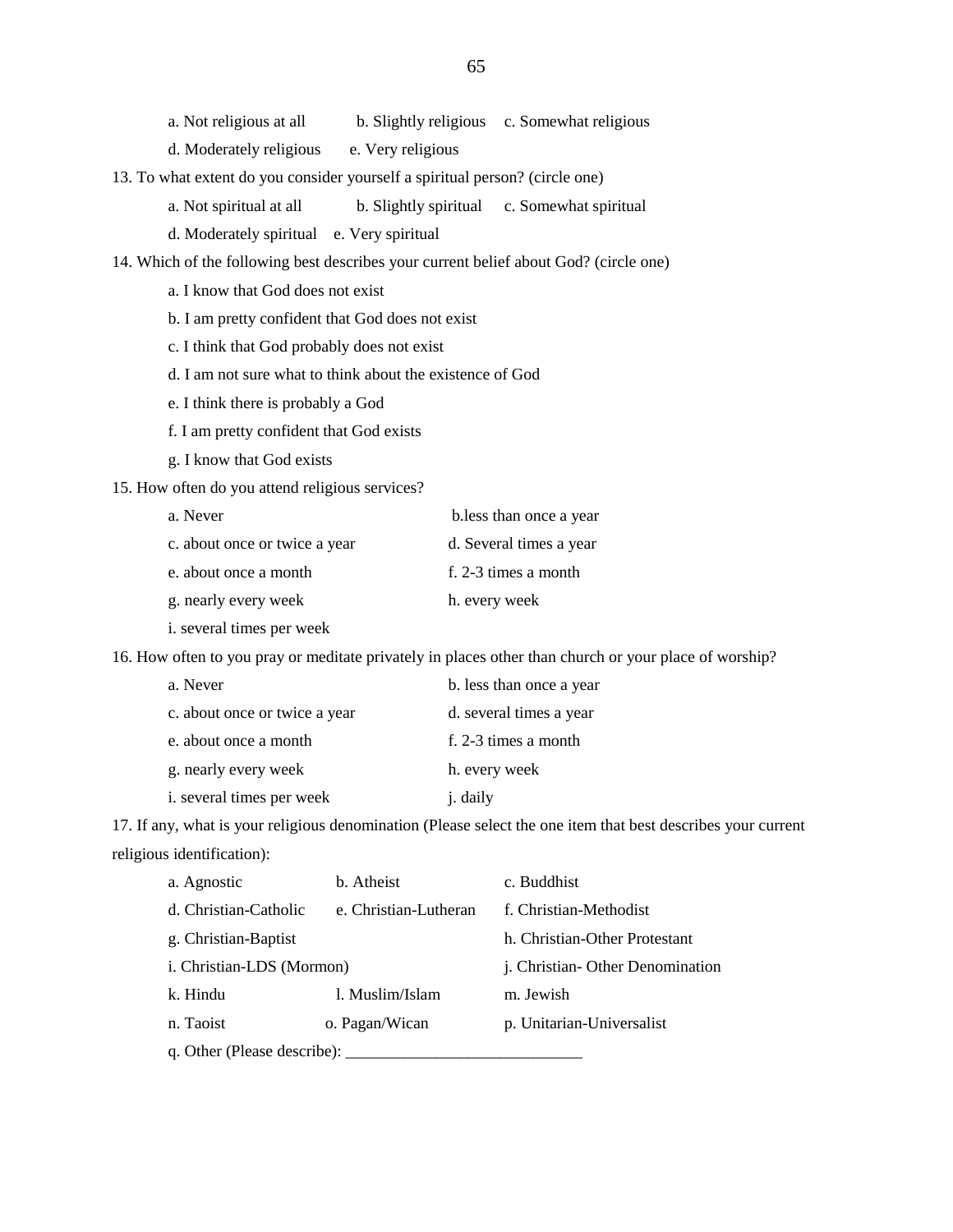The Parental Sense of Competence Scale (Johnston & Mash, 1989) is omitted due to copyright restrictions.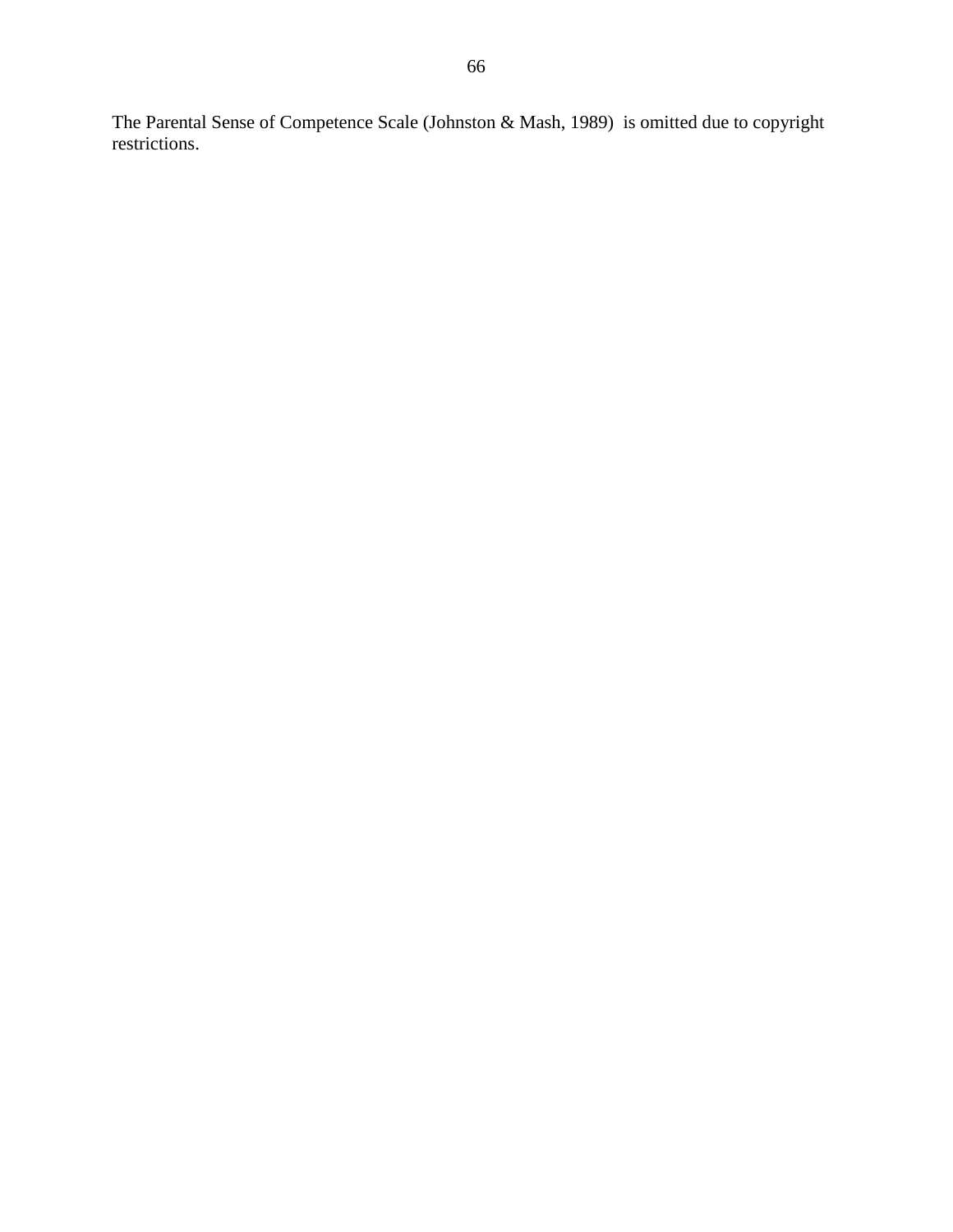CHAOS (Kronenberger, Dunn, Giauque, 2007) omitted due to copyright restrictions.

.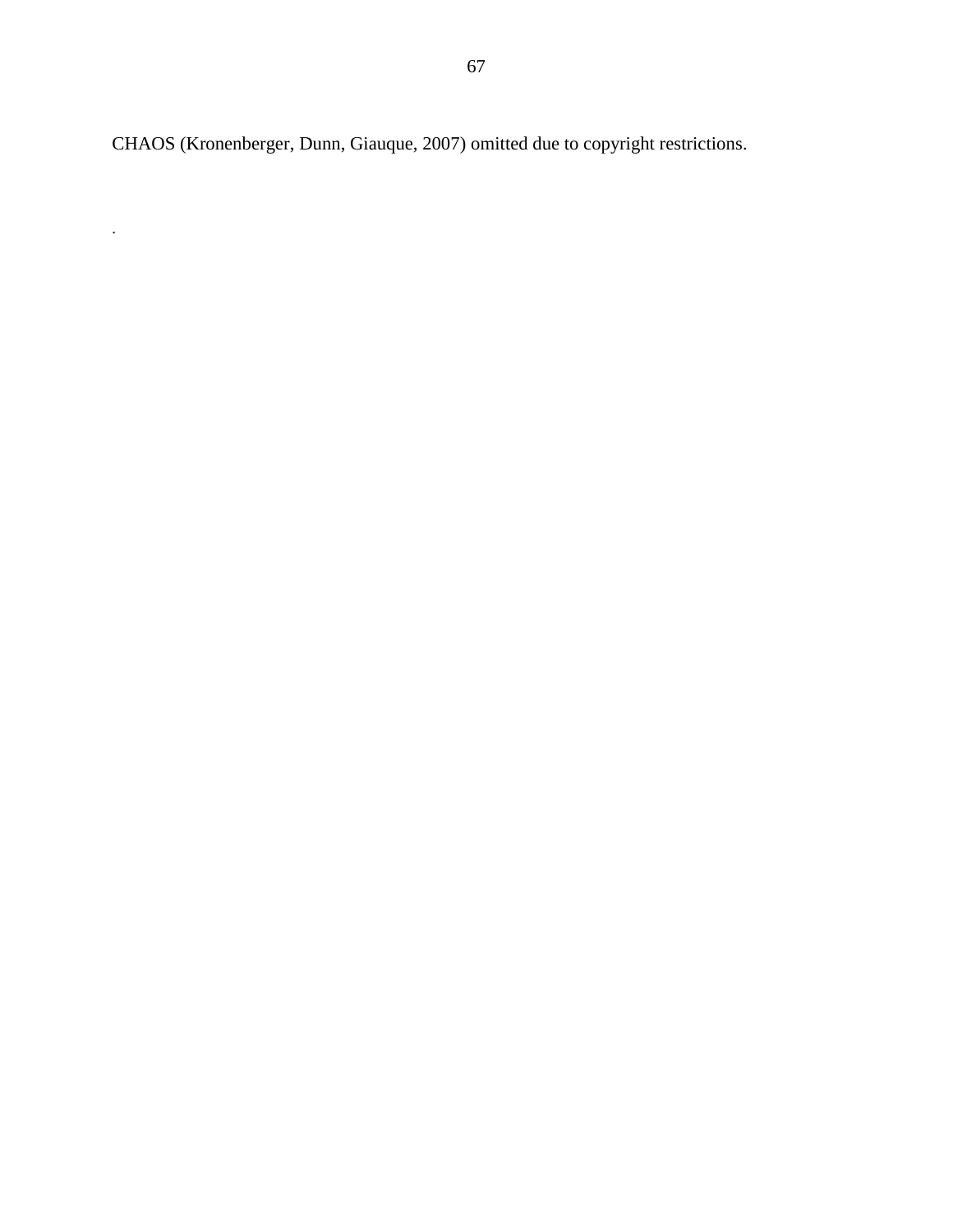68

The following statements describe feelings and perceptions about the experience of being a parent. Think of each of the items in terms of how your relationship with your child or children typically is. Please indicate the degree to which you agree or disagree with the following items by placing the appropriate number in the space provided.

- 1 = Strongly disagree 2 = Disagree 3 = Undecided  $4 = \text{Agree } 5 = \text{Strongly agree}$
- \_\_\_\_ 1. I am happy in my role as a parent.
- \_\_\_\_ 2. There is little or nothing I wouldn't do for my child(ren) if it was necessary.
- \_\_\_\_ 3. Caring for my child(ren) sometimes takes more time and energy than I have to give.
- \_\_\_\_ 4. I sometimes worry whether I am doing enough for my child(ren).
- \_\_\_\_ 5. I feel close to my child(ren).
- \_\_\_\_ 6. I enjoy spending time with my child(ren).
- \_\_\_\_ 7. My child(ren) is an important source of affection for me.
- \_\_\_\_ 8. Having child(ren) gives me a more certain and optimistic view for the future.
- \_\_\_\_ 9. The major source of stress in my life is my child(ren).
- \_\_\_\_ 10. Having child(ren) leaves little time and flexibility in my life.
- \_\_\_\_ 11. Having child(ren) has been a financial burden.
- \_\_\_\_ 12. It is difficult to balance different responsibilities because of my child(ren).
- 13. The behavior of my child(ren) is often embarrassing or stressful to me.
- \_\_\_\_ 14. If I had it to do over again, I might decide not to have child(ren).
- \_\_\_\_ 15. I feel overwhelmed by the responsibility of being a parent.
- \_\_\_\_ 16. Having child(ren) has meant having too few choices and too little control over my life.
- \_\_\_\_ 17. I am satisfied as a parent.
- \_\_\_\_ 18. I find my child(ren) enjoyable.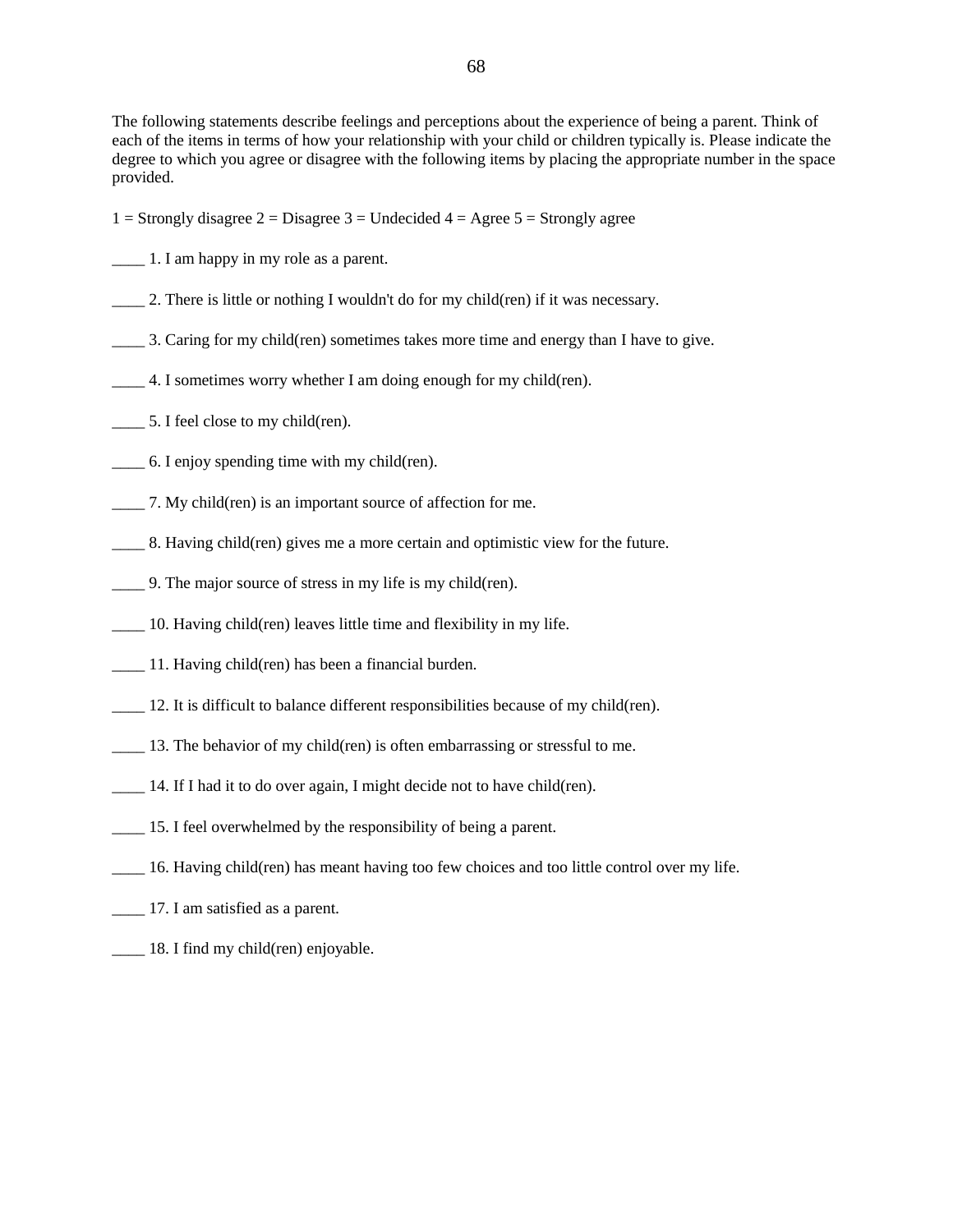Parenting is a hard job. Difficulties and problems often come up in trying to raise a child. Parents deal with these challenges in different ways. The following questions ask to what extent you do any of the following to cope with the difficulties and problems of parenting:

|                                                                         | Not at All A Little Bit Some Quite a Bit |   |   | A Great |
|-------------------------------------------------------------------------|------------------------------------------|---|---|---------|
|                                                                         |                                          |   |   | Deal    |
| 1. Look for a stronger connection with God                              | 2                                        | 3 | 4 | 5       |
| 2. Question the power of God                                            | 2                                        | 3 | 4 | 5       |
| 3. Seek God's love and care                                             | 2                                        | 3 | 4 | 5       |
| 4. Wonder if God has abandoned you                                      | 2                                        | 3 | 4 | 5       |
| 5. Wonder what you have done for God to punish you                      | 2                                        | 3 | 4 | 5       |
| 6. Ask God to help you let go of your anger                             | 2                                        | 3 | 4 | 5       |
| 7. Try to create a plan for parenting together with God                 | 2                                        | 3 | 4 | 5       |
| 8. Wonder if your church or religious community has<br>abandoned you    | $\mathfrak{D}$                           | 3 | 4 | 5.      |
| 9. Try to see how God might be trying to strengthen<br>you as a parent  | 2                                        | 3 | 4 | 5.      |
| 10. Question God's love for you                                         | 2                                        | 3 | 4 |         |
| 11. Decide that the devil made this happen                              | 2                                        | 3 | 4 | 5       |
| 12. Focus on religion to stop worrying about parenting<br><b>Issues</b> | $\overline{2}$                           | 3 | 4 | 5.      |
| 13. Feel punished by God for your lack of devotion                      | 2                                        | 3 | 4 |         |
| 14. Ask God for forgiveness                                             | 2                                        | 3 | 4 | 5       |

The following questions ask about your spirituality and religion. Remember that there is no right or wrong answers.

| 1. I believe that people are born sinful.               |                                                    |          |                                                                                                 |  |
|---------------------------------------------------------|----------------------------------------------------|----------|-------------------------------------------------------------------------------------------------|--|
|                                                         | 1- Strongly Disagree 2- Disagree Somewhat          | 3- Agree | 4- Strongly Agree                                                                               |  |
| provides clear instruction on how people are to behave. |                                                    |          | 2. I believe that my religion, which is informed by the Bible/Koran/Torah/other religious text, |  |
|                                                         | 1- Strongly Disagree 2- Disagree Somewhat 3- Agree |          | 4- Strongly Agree                                                                               |  |
|                                                         |                                                    |          | The Bible/Koran/Torah/other religious text is God's word and everything will happen exactly     |  |

- as it says 1 – Strongly Disagree 2 – Disagree Somewhat 3 – Agree 4- Strongly Agree
	-
- 4. \_\_\_\_\_ The Bible/Koran/Torah/other religious text is the answer to all important human problems. 1 – Strongly Disagree 2- Disagree Somewhat 3- Agree 4- Strongly Agree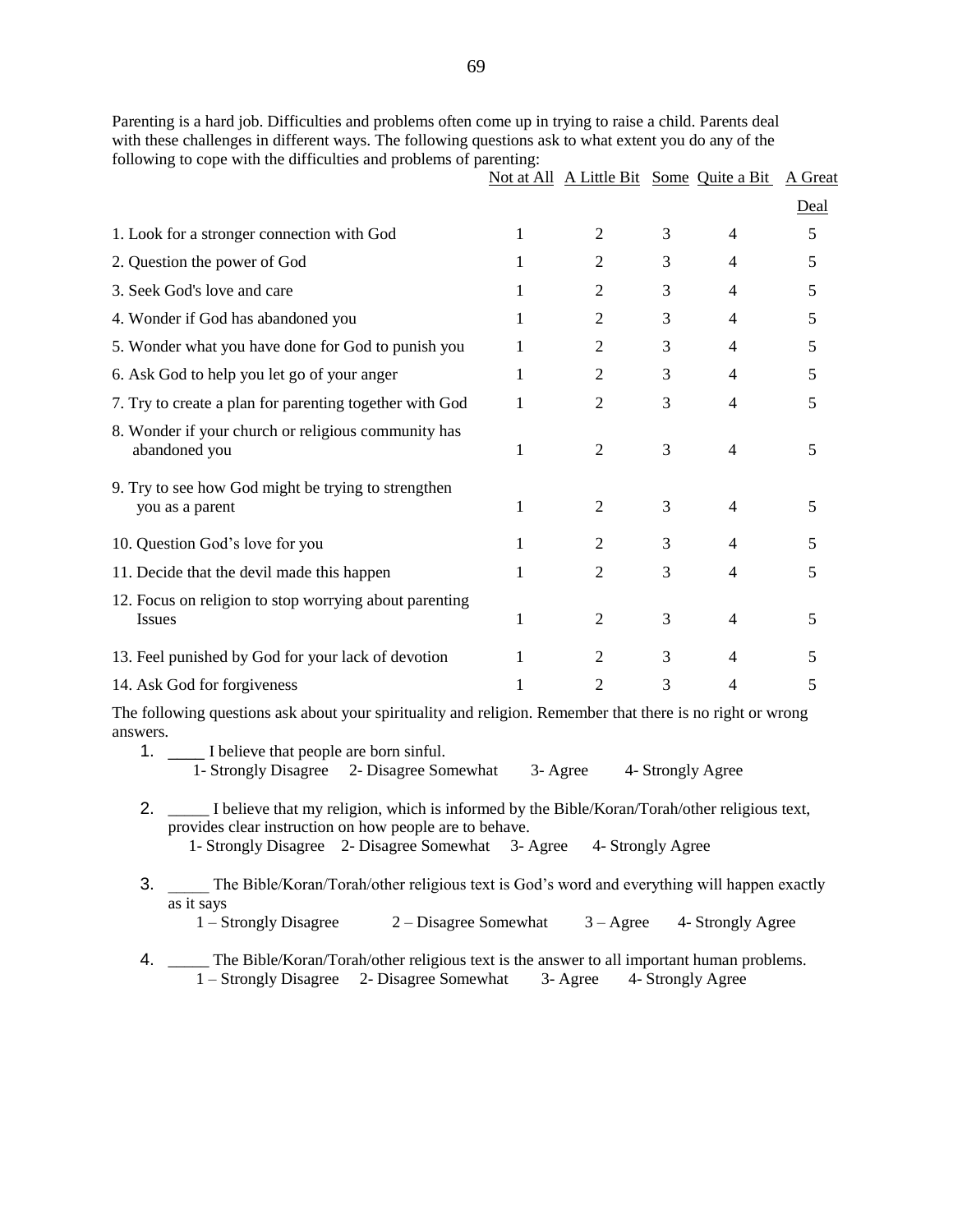Please indicate the degree to which you agree or disagree with the following statements using the following scale.

 1-----------2------------3------------4------------5------------6-----------7 Strongly Disagree Neutral Strongly Agree 1. \_\_\_\_\_ God played a role in the development of my role as a parent 2. \_\_\_\_\_ God is present in my role as a parent 3. \_\_\_\_\_ My role as a parent is a reflection of God"s will. 4. \_\_\_\_\_ In my parenting, I express my spirituality or religiousness. 5. \_\_\_\_\_ My role as a parent is symbolic of God and what I believe about God. 6. \_\_\_\_\_ God is part of my role as a parent 7. \_\_\_\_\_ My role as a parent is consistent with my spiritual or religious identity. 8. \_\_\_\_\_ I experience God through my role as a parent.

- 9. \_\_\_\_\_ My role as a parent reflects my image of what God wants for me.
- 10. My role as a parent is influenced by God's action in my life.
- 11. \_\_\_\_\_ My role as a parent is a holy duty.
- 12. My role as a parent represents God's presence in my life.
- 13. \_\_\_\_\_ In my role as a parent, I follow scripture and what it teaches.
- 14. In my role as a parent, I follow the teachings of my place of worship.

Please indicate the degree to which each of the following adjectives describes your relationship with your child using the following scale.

| Does not describe at all | Neutral | Very closely describes |
|--------------------------|---------|------------------------|

- 1. \_\_\_\_\_ Holy
- 2. \_\_\_\_\_\_\_ Inspiring
- 3. \_\_\_\_\_ Blessed
- 4. \_\_\_\_\_ Everlasting
- 5. \_\_\_\_\_ Awesome
- 6. \_\_\_\_\_ Heavenly
- 7. \_\_\_\_\_ Spiritual
- 8. \_\_\_\_\_ Religious
- 9. \_\_\_\_\_ Mysterious
- 10. \_\_\_\_\_ Miraculous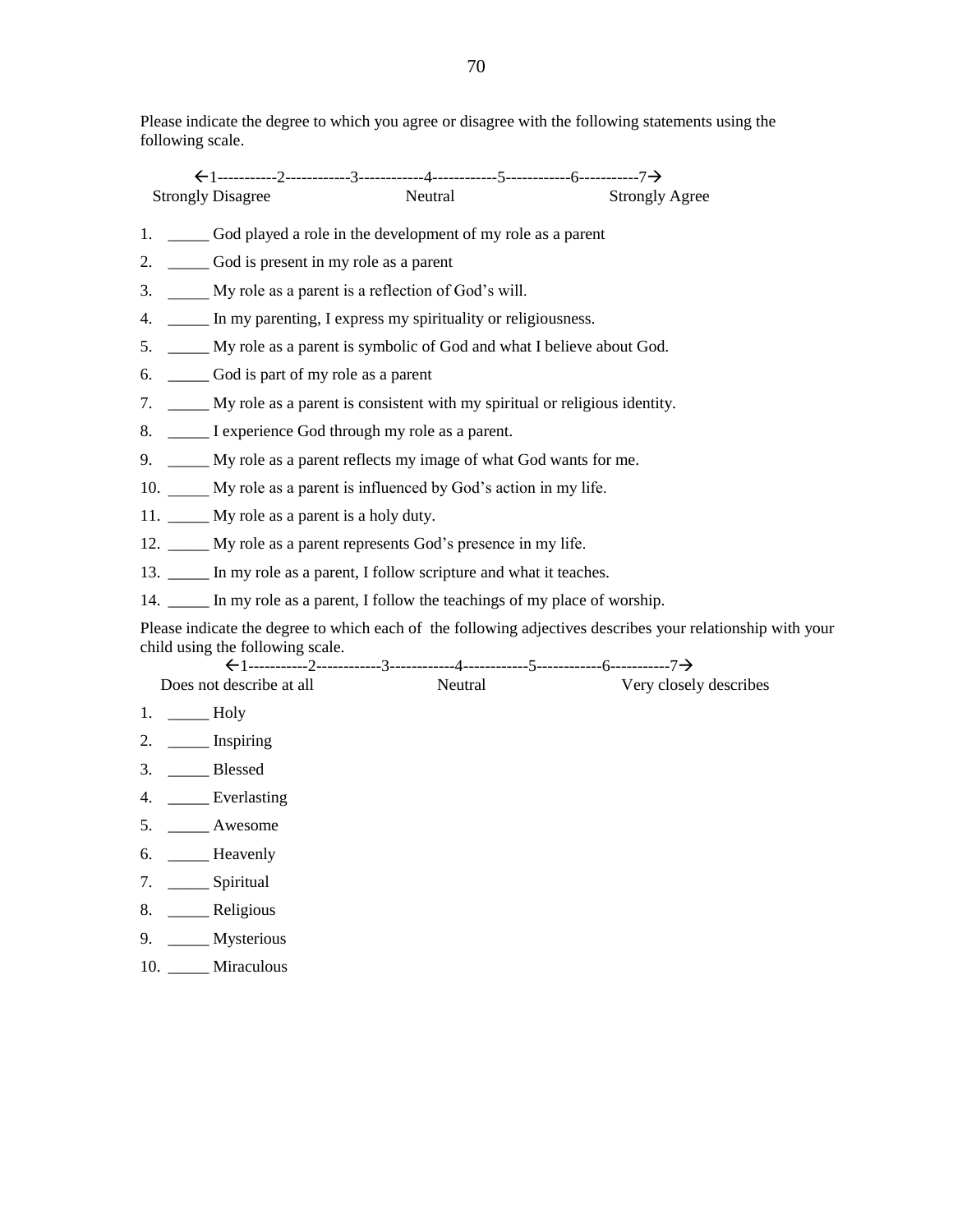#### **APPENDIX B**

#### **Participant Information Letter**

Dear Parent:

Thank you for agreeing to participate in our study on religiousness and parenting. Please keep the following in mind as you complete the questionnaires.

If you have more than one child that is between the ages of 3 and 12 years old, please complete the following questions based on the ONE child that displays the greatest level of challenging or difficult behavior.

Please answer all questions on the questionnaire to the best of your ability. Remember that your responses will not be attached to any identifying information, so you are encouraged to answer each question openly and honestly.

Once you have completed the questionnaire, please return using the self-addressed postage paid envelope provided. You may also drop off the completed questionnaire at the ISU Psychology Clinic located in Root Hall, 450 N.  $7<sup>th</sup>$  Street, Terre Haute, IN. If you are completing the questionnaires during a scheduled session, please return the questionnaires to the researcher when you are done.

As a result of participating in this study, you may gain valuable insight into the way in which your religiosity or spirituality informs your parenting. In addition, you will be entered to win one of two \$75 gift cards to Wal-Mart in exchange for your participation.

If you become concerned about your child"s behavior problems or your own parenting ability after completing this questionnaire, you are encouraged to contact one of the local mental health facilities that are listed below to discuss your concerns with a professional.

If you have any questions or concerns regarding this study, please contact Liz O"Laughlin, Ph. D at 812-237- 2455.

Your participation is greatly appreciated!

Sincerely,

Chelsea Weyand, M. S. Liz O"Laughlin, Ph.D.

Indiana State University Indiana State University

Mental Health Resources:<br>ISU Psychology Clinic  $450 \text{ N } 7^{\text{th}}$  St  $500 \text{ 8}^{\text{th}}$  Ave Root Hall Terre Haute, IN 47804 Terre Haute, IN 47809 812-231-8376 812-237-3317

Hamilton Center-Child and Adolescent Services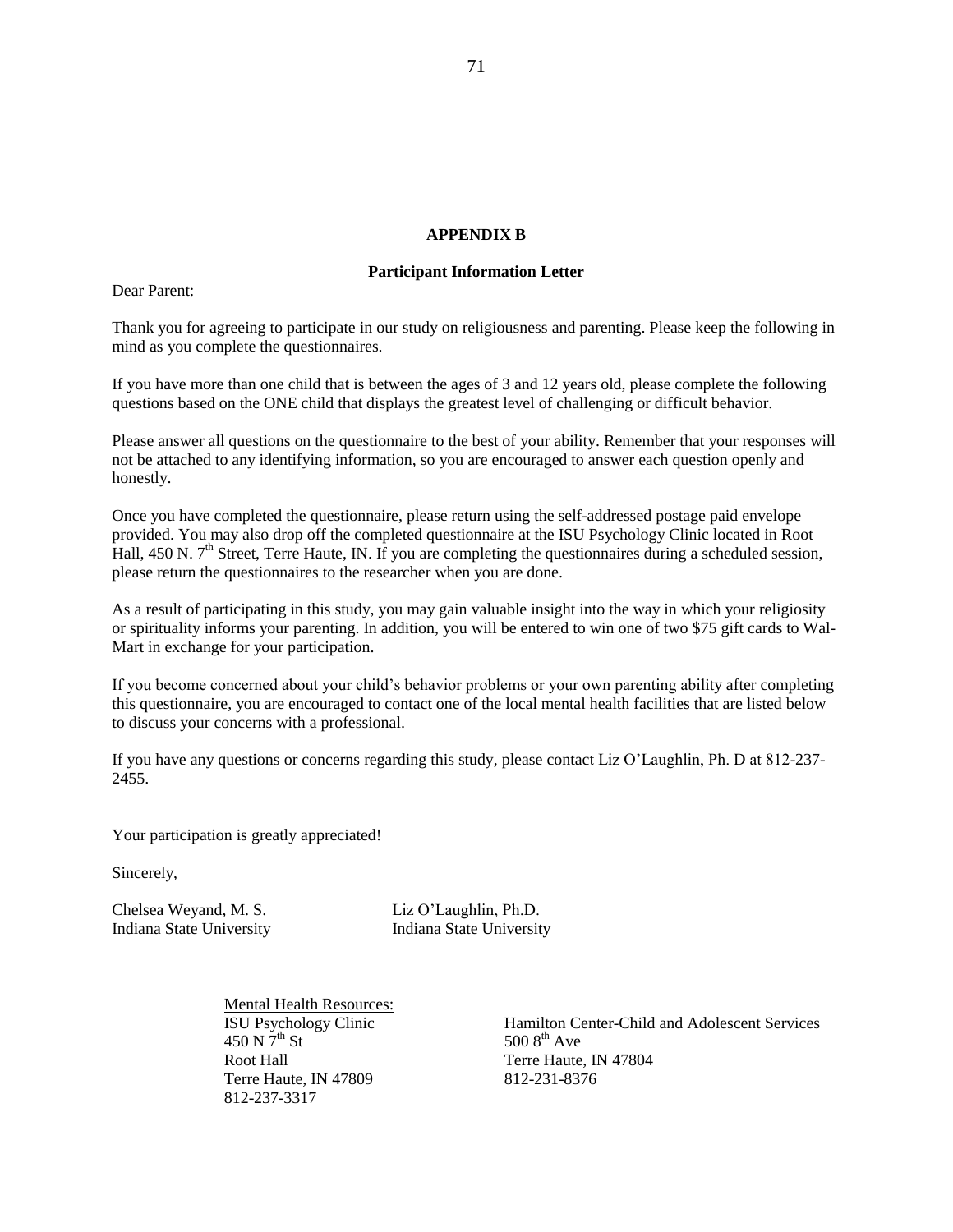### **APPENDIX C**

#### **Consent to Participate**

Dr. Elizabeth O"Laughlin, Ph.D. and Chelsea Weyand, M.S. of the Psychology Department at Indiana State University, are conducting a study to examine the relationship between religiousness and parenting. Parents of children between the ages of 3 and 12 years old are invited to participate. Parents/guardians who agree to participate will be asked to complete a questionnaire requiring approximately 20-30 minutes to finish. Participation in this study is voluntary. If you decline to participate or later withdraw from the study, there will be no penalty.

In general, participating in this study involves no more risk than is generally associated with day-to-day activities. There are no costs to you for participating in the study. The information you provide will help the researchers understand the relationship between parenting and religiousness. The information collected may help you better understand your parenting style and will also contribute to a greater understanding of the experience of parenting in general. If you become concerned about your ability to parent or your child"s behavior as a result of completing this survey, you are encouraged to contact a professional to discuss your concerns. The contact information for two local mental health facilities has been provided on the following page.

In addition, benefits of participation include being entered in a drawing to win one of two \$75 dollar gift cards to Wal-mart. For some undergraduate students at ISU, benefits also include receiving extra credit in a psychology course.

All information gathered from this study will be kept confidential. It will be identifiable only by a randomly assigned code number. All researchers, including Dr. O"Laughlin, will review results identified by code number only. If a publication or presentation results from this study, no individual participants will be identified and only average results for groups of participants will be presented.

This study has been reviewed and approved by the ISU Institutional Review Board (IRB) as adequately protecting the rights of participants. **Any concerns or questions regarding your rights and welfare as a research study participant may be addressed to the IRB chairperson at (812) 237-8217 or [irb@indstate.edu.](mailto:irb@indstate.edu)** Questions specifically about this study should be directed to Liz O'Laughlin at (812) 237-2455 or Chelsea Weyand at (812) 237-7355.

I, (print name)

\_\_\_\_\_\_\_\_\_\_\_\_\_\_\_\_\_\_\_\_\_\_\_\_\_\_\_\_\_\_\_\_\_\_\_ \_\_\_\_\_\_\_\_\_\_\_

have received a copy of this consent form describing the procedures and the risks and benefits of participating in this study. I understand that by signing this document I am consenting to participate in this study and to complete the questionnaire that is part of the study. I also understand that I may withdraw from participation at any time by informing the researcher or by contacting Dr. O"Laughlin at any time at the phone number above.

(Participant Signature) (Date)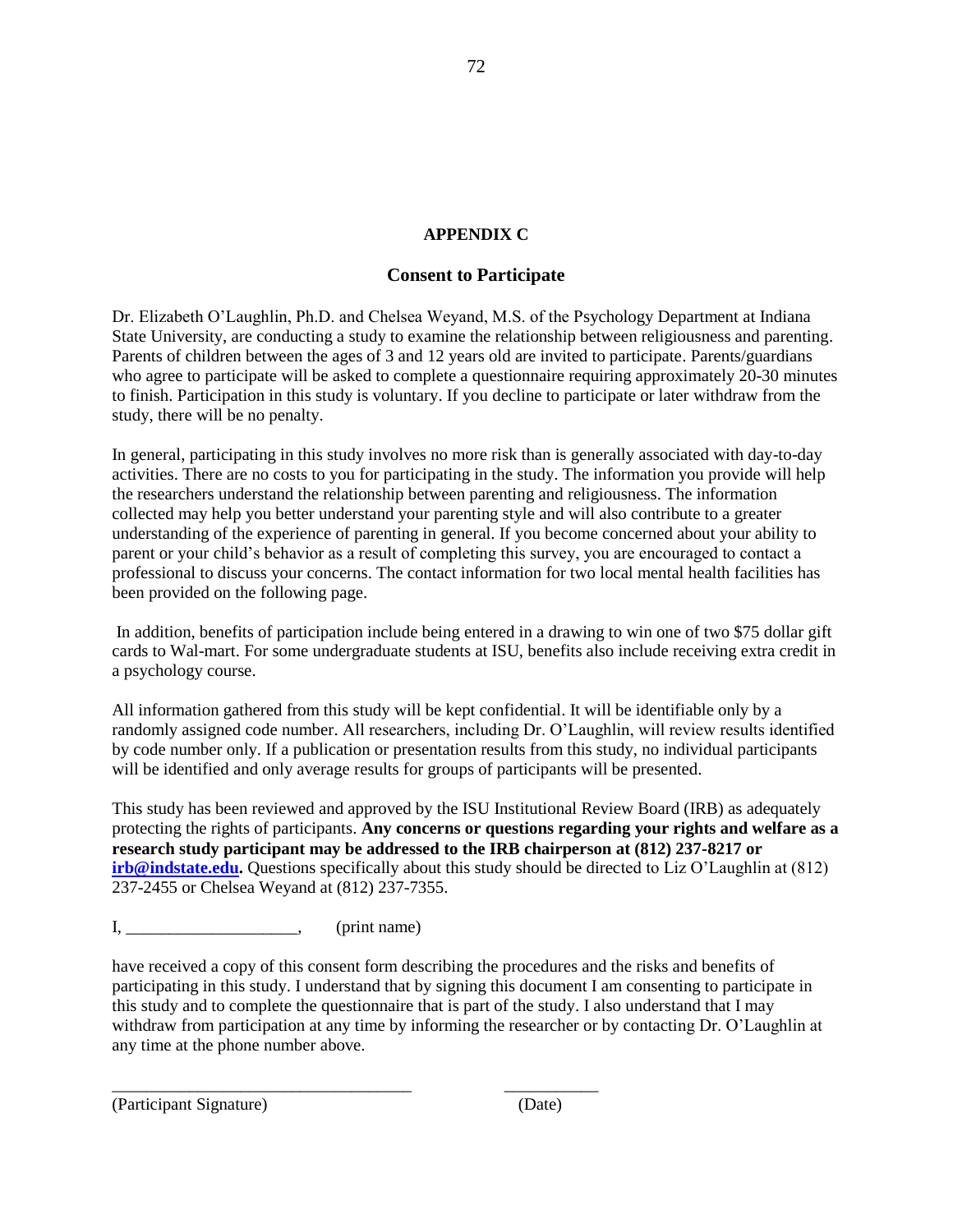*Descriptive Statistics for Scores on all Study Measures* 

| Variable                                    | Range of | Range of      | Mean   | Standard  |
|---------------------------------------------|----------|---------------|--------|-----------|
|                                             | Measure  | <b>Scores</b> |        | Deviation |
| Conduct-Hyperactive-Attention-Oppositional- | $0 - 87$ | $0 - 86$      | 30.42  | 19.14     |
| Scale (CHAOS)                               |          |               |        |           |
| Parent Stress Scale (PSS)                   | 18-90    | 20-66         | 36.37  | 8.94      |
| Parent Sense of Competence Scale (PSOCS)    | 16-96    | 36-96         | 70.04  | 11.75     |
| R-COPE-Positive Subscale                    | $7 - 35$ | $3 - 35$      | 20.61  | 7.62      |
| R-COPE-Negative Subscale                    | $7 - 35$ | $1 - 35$      | 9.2    | 4.38      |
| Sanctification of Parenting                 | 24-168   | 31-168        | 118.62 | 28.93     |
| <b>Biblical Conservatism</b>                | $4-16$   | $1 - 16$      | 10.07  | 3.4       |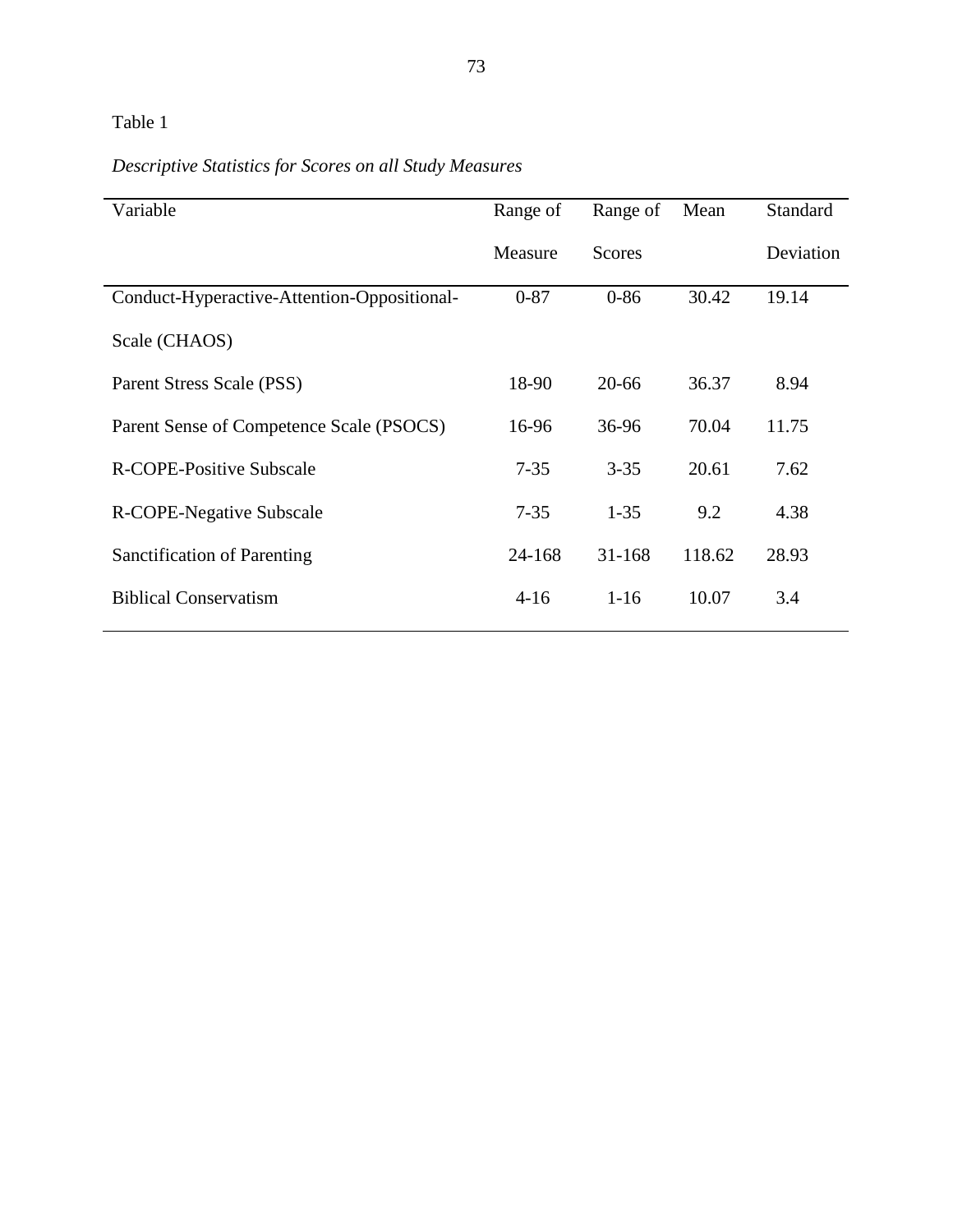# *Difference in Means between the High Behavior Problems Group and the Low Behavior*

## *Problems Group*

| Variable                   | <b>High Behavior</b> |       | Low Behavior     |          | $\boldsymbol{t}$ | df    | $\boldsymbol{M}$ | $\boldsymbol{P}$ |            |       |
|----------------------------|----------------------|-------|------------------|----------|------------------|-------|------------------|------------------|------------|-------|
|                            | Problems             |       |                  | Problems |                  |       |                  |                  | Difference | value |
|                            | $\boldsymbol{M}$     | SD    | $\boldsymbol{M}$ | SD       |                  |       |                  |                  |            |       |
| <b>Parent Stress Scale</b> | 40.1                 | 9.91  | 34.18            | 7.57     | 3.68             | 84.27 | 5.91             | .000             |            |       |
| Parent Sense of            | 64.57                | 11.07 | 73.09            | 11.04    | $-4.32$          | 135.0 | $-8.52$          | .000             |            |       |
| Competence                 |                      |       |                  |          |                  |       |                  |                  |            |       |
| Sanctification of          | 109.88               | 26.01 | 123.6            | 28.47    | $-2.71$          | 133.0 | $-13.73$         | .008             |            |       |
| Parenting                  |                      |       |                  |          |                  |       |                  |                  |            |       |
| R-COPE: Positive           | 18.96                | 7.27  | 21.59            | 7.7      | $-1.97$          | 136.0 | $-2.63$          | .051             |            |       |
| R-COPE: Negative           | 9.92                 | 4.9   | 8.8              | 3.94     | 1.4              | 86.6  | 1.15             | .163             |            |       |
| <b>Biblical</b>            | 9.49                 | 3.1   | 10.4             | 3.4      | $-1.53$          | 136.0 | $-.91$           | .129             |            |       |
| Conservatism               |                      |       |                  |          |                  |       |                  |                  |            |       |

*Note.* Religious Coping - Positive Subscale (R-COPE: Positive), Religious Coping Scale -

Negative Subscale (R-COPE: Negative).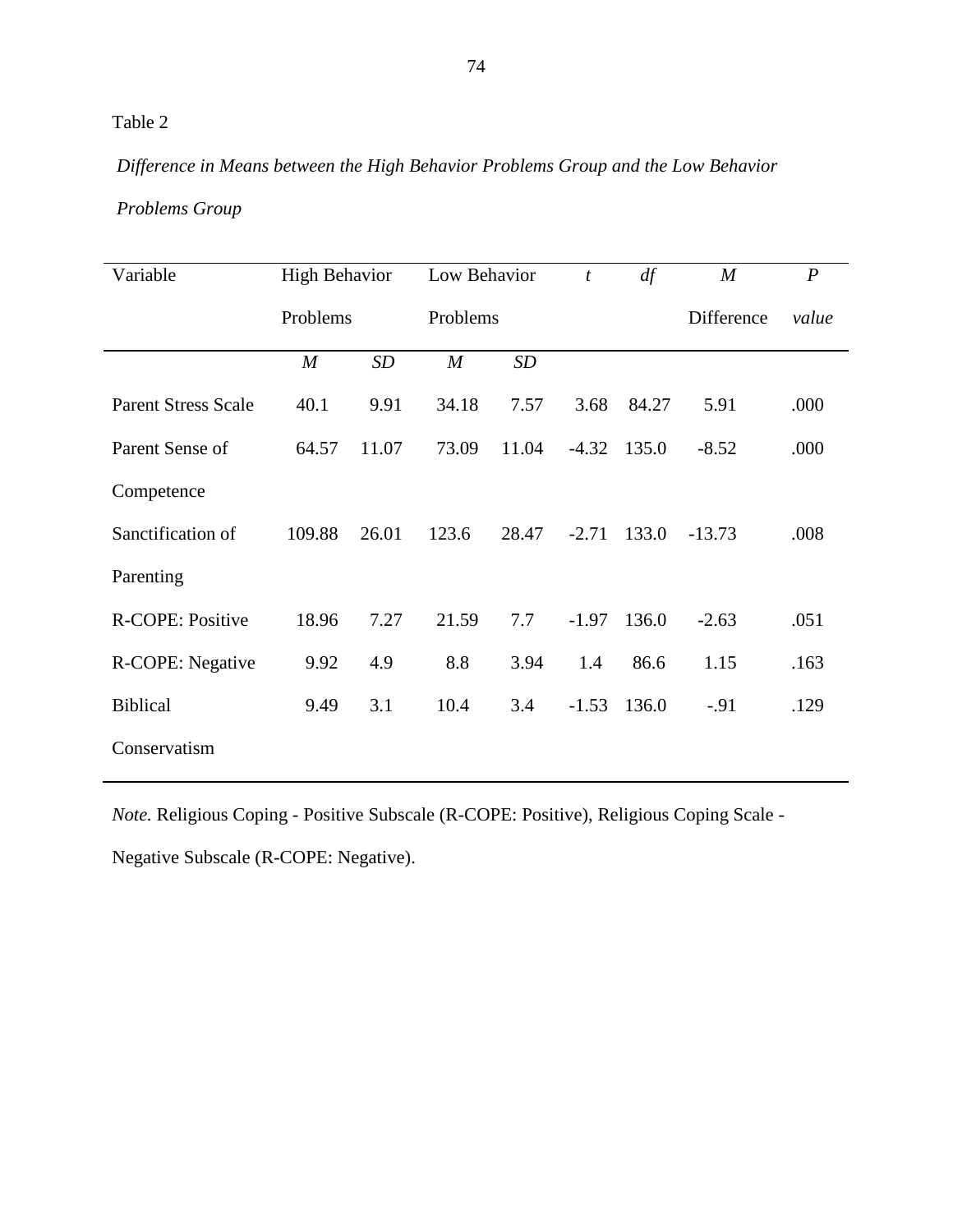|              | <b>PSOC</b> | <b>PSS</b> | R-COPE- | R-COPE-   | Bib.     | Sanctification |
|--------------|-------------|------------|---------|-----------|----------|----------------|
|              |             |            | Pos.    | Neg.      | Conserv. | of Parenting   |
| <b>CHAOS</b> | $-.492**$   | $.440**$   | .005    | $.220**$  | $-.004$  | $-156$         |
| <b>PSOC</b>  |             |            | $-.110$ | $-.234**$ | $-.111$  | .110           |
|              |             | .689**     |         |           |          |                |
| <b>PSS</b>   |             |            | .166    | .142      | .103     | $-.078$        |
| R-COPE-      |             |            |         | $.269**$  | $.601**$ | $.712**$       |
| Pos          |             |            |         |           |          |                |
| R-COPE-      |             |            |         |           | $.214*$  | .010           |
| <b>Neg</b>   |             |            |         |           |          |                |
| Bib.         |             |            |         |           | $.501**$ | $.501**$       |
| Conserv      |             |            |         |           |          |                |

## *Zero-order Correlations for All Study Variables*

*Note.* Conduct-Hyperactive-Attention Problems-Opposition Scale (CHAOS), Parent Sense of Competence Scale (PSOC), Parent Stress Scale (PSS), Religious Coping – Positive Subscale (R-COPE-Pos.), Religious Coping – Negative Subscale (R-COPE-Neg.), Biblical Conservatism (Bib. Conserv).

*\*\*p <.*01*, \*p <* .05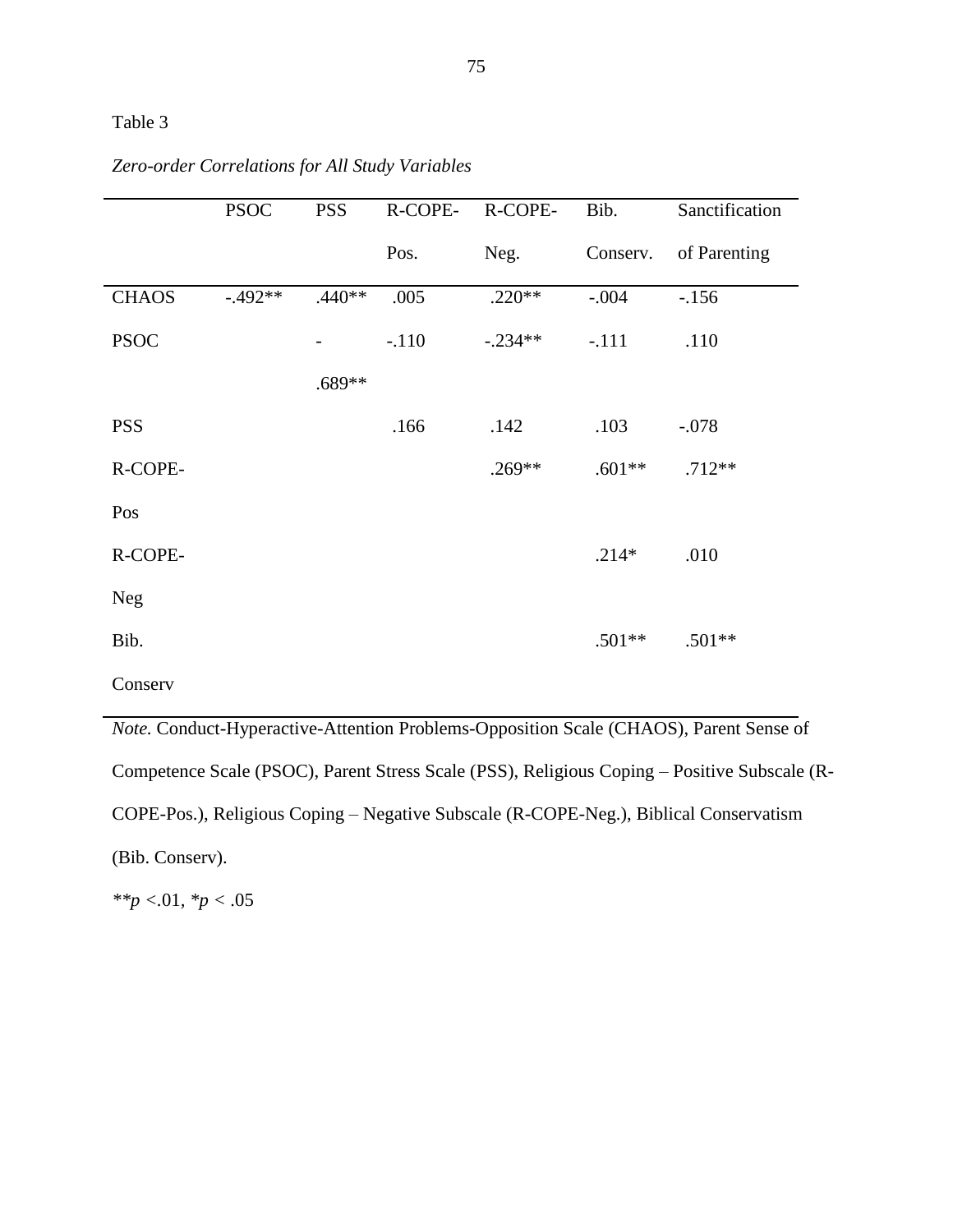# *Correlations between Dependent Variables and Demographic Variables*

| Demographic Variable       | <b>PSS</b> | <b>PSOC</b> |  |
|----------------------------|------------|-------------|--|
| Number of adults in home   | $-.041$    | .034        |  |
| Number of children in home | .012       | $-.068$     |  |
| Participant Age            | $-.041$    | .066        |  |
| Household Income           | $-.111$    | .103        |  |
| Level of Education         | $-.009$    | .134        |  |

*Note.* Parent Stress Scale (PSS), Parent Sense of Competence (PSOC).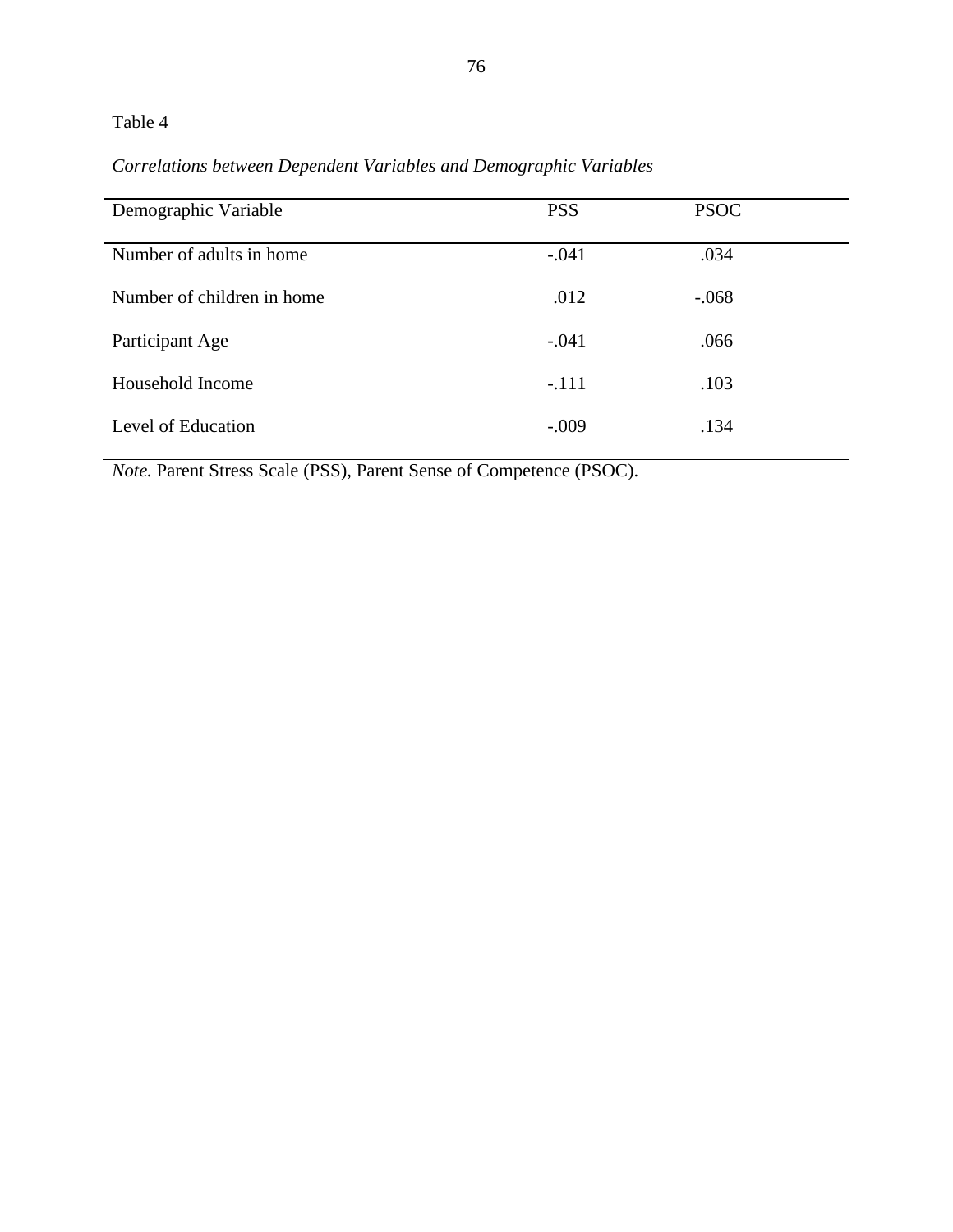# *Behavior Problems Predicting Parental Stress*

| Variable            |      | SE B |      |         |
|---------------------|------|------|------|---------|
| <b>CHAOS</b> Scores | .205 | .036 | .440 | 5.707** |

*Note.*  $F(1,136) = 32.567$ ;  $p = .000$ ,  $R^2 = .19$ . Conduct-Hyperactivity-Attention Problems-

Oppositional Scale (CHAOS).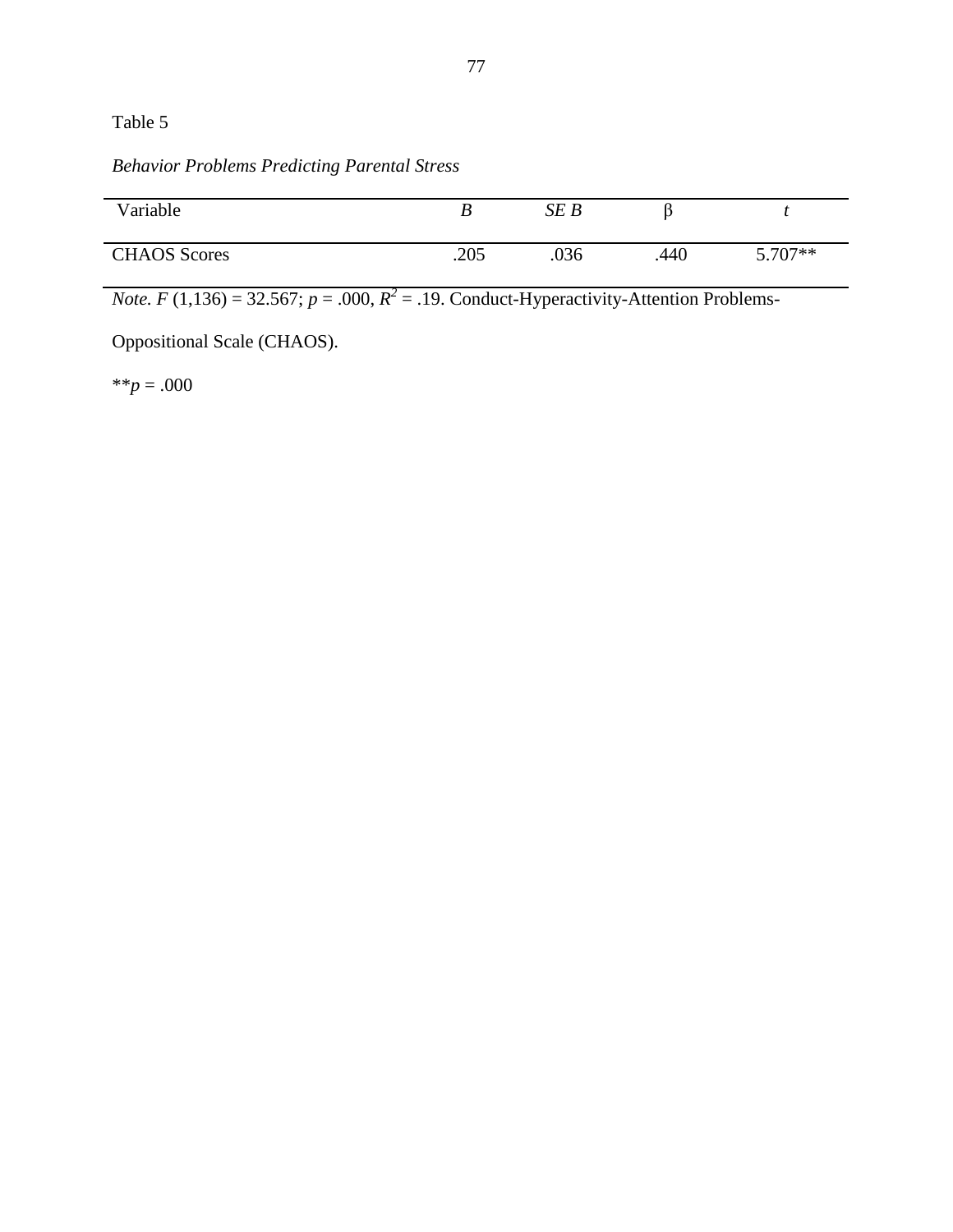*Behavior Problems Predicting Parent Sense of Competence*

| Variable            |         | SE B |         |            |
|---------------------|---------|------|---------|------------|
| <b>CHAOS</b> Scores | $-.300$ | .046 | $-.492$ | $-6.575**$ |

*Note.*  $F(1,135) = 43.205$ ;  $p = .000$ ,  $R^2 = .242$ . Conduct-Hyperactivity-Attention Problems-

Oppositional Scale (CHAOS).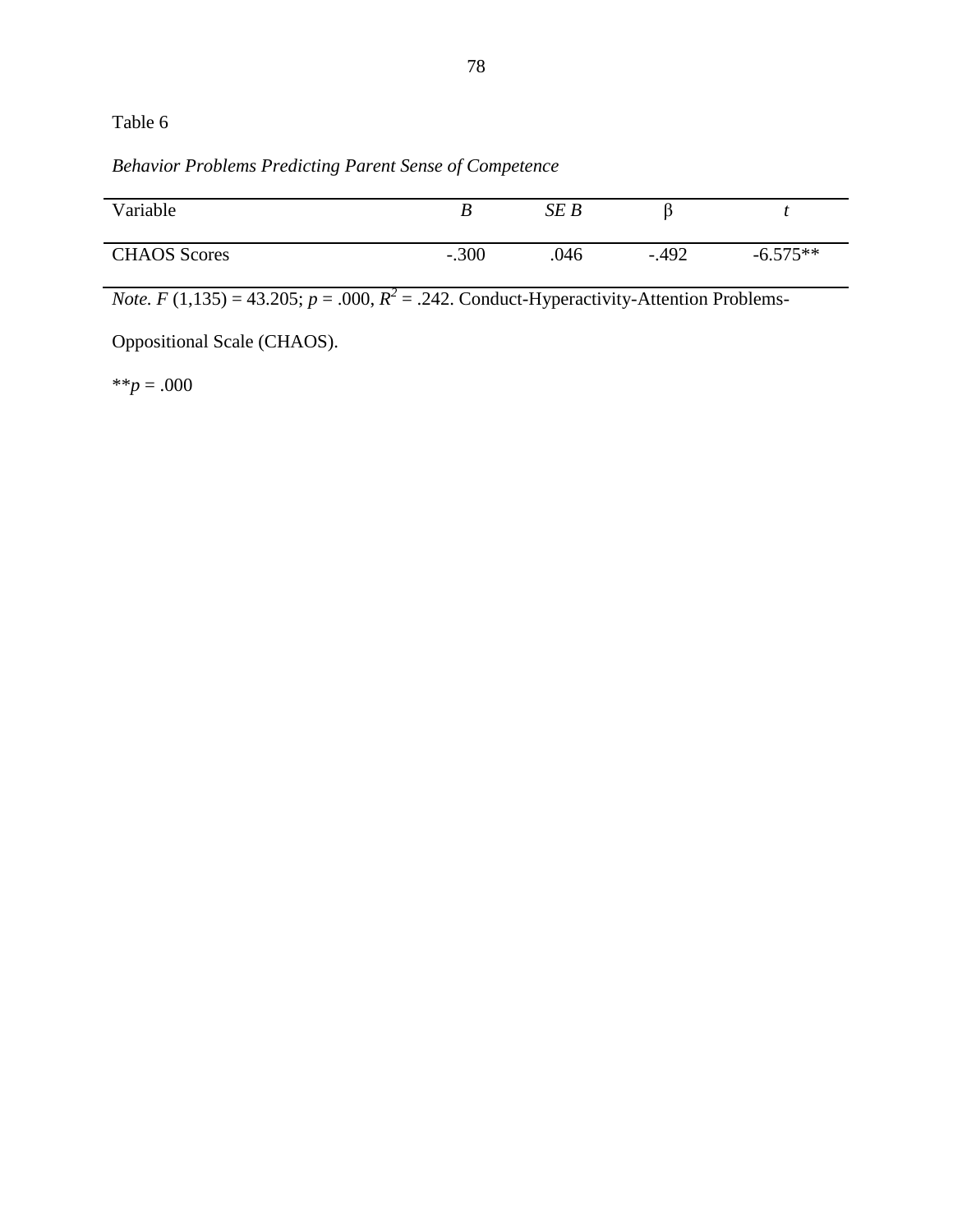*Sanctification of Parenting and Behavior Problems Predicting Parental Stress*

| Variable                           | B       | SE B |         |           |
|------------------------------------|---------|------|---------|-----------|
| <b>CHAOS</b> Scores                | .192    | .037 | .407    | $5.208**$ |
| Sanctification of Parenting        | $-.012$ | .024 | $-.038$ | $-.484$   |
| <b>CHAOS</b> Scores*Sanctification | $-.004$ | .001 | $-.222$ | $-2.863*$ |

*Note.*  $F(3,133) = 14.266$ ;  $p = .000$ ,  $R^2 = .248$ . Conduct-Hyperactivity-Attention Problems-

Oppositional Scale (CHAOS).

 $*$ *\*p* = .000, *\*p* = .005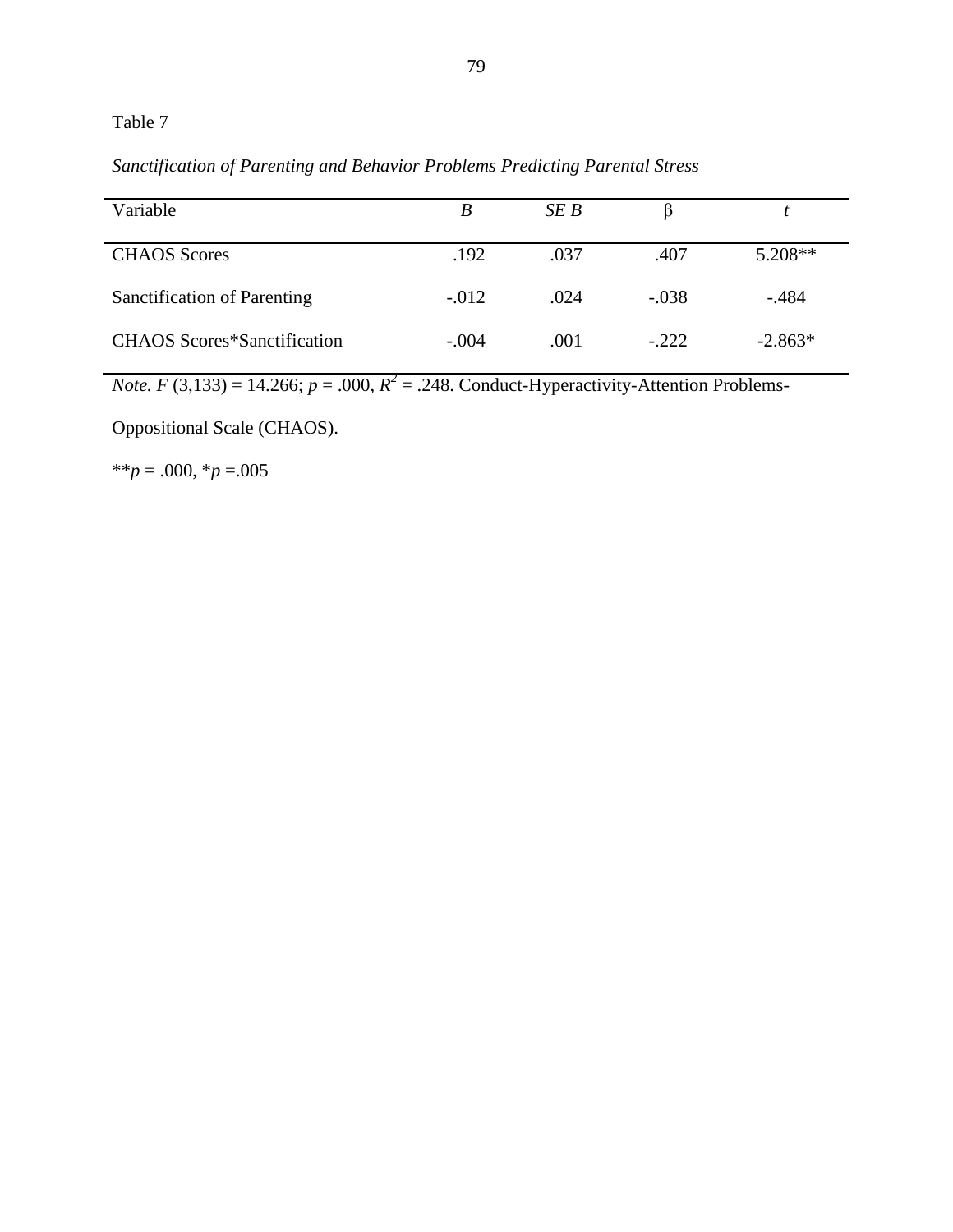*Biblical Conservatism and Behavior Problems Predicting Parental Stress*

| Variable                                  | B       | SE B |         |           |
|-------------------------------------------|---------|------|---------|-----------|
| <b>CHAOS</b> Scores                       | .207    | .036 | .443    | $5.699**$ |
| <b>Biblical Conservatism</b>              | .258    | .205 | .098    | 1.261     |
| <b>CHAOS Scores*Biblical Conservatism</b> | $-.007$ | .011 | $-.049$ | $-.633$   |

*Note.*  $F(3,136) = 11.428$ ;  $p = .000$ ,  $R^2 = .205$ . Conduct-Hyperactivity-Attention Problems-

Oppositional Scale (CHAOS).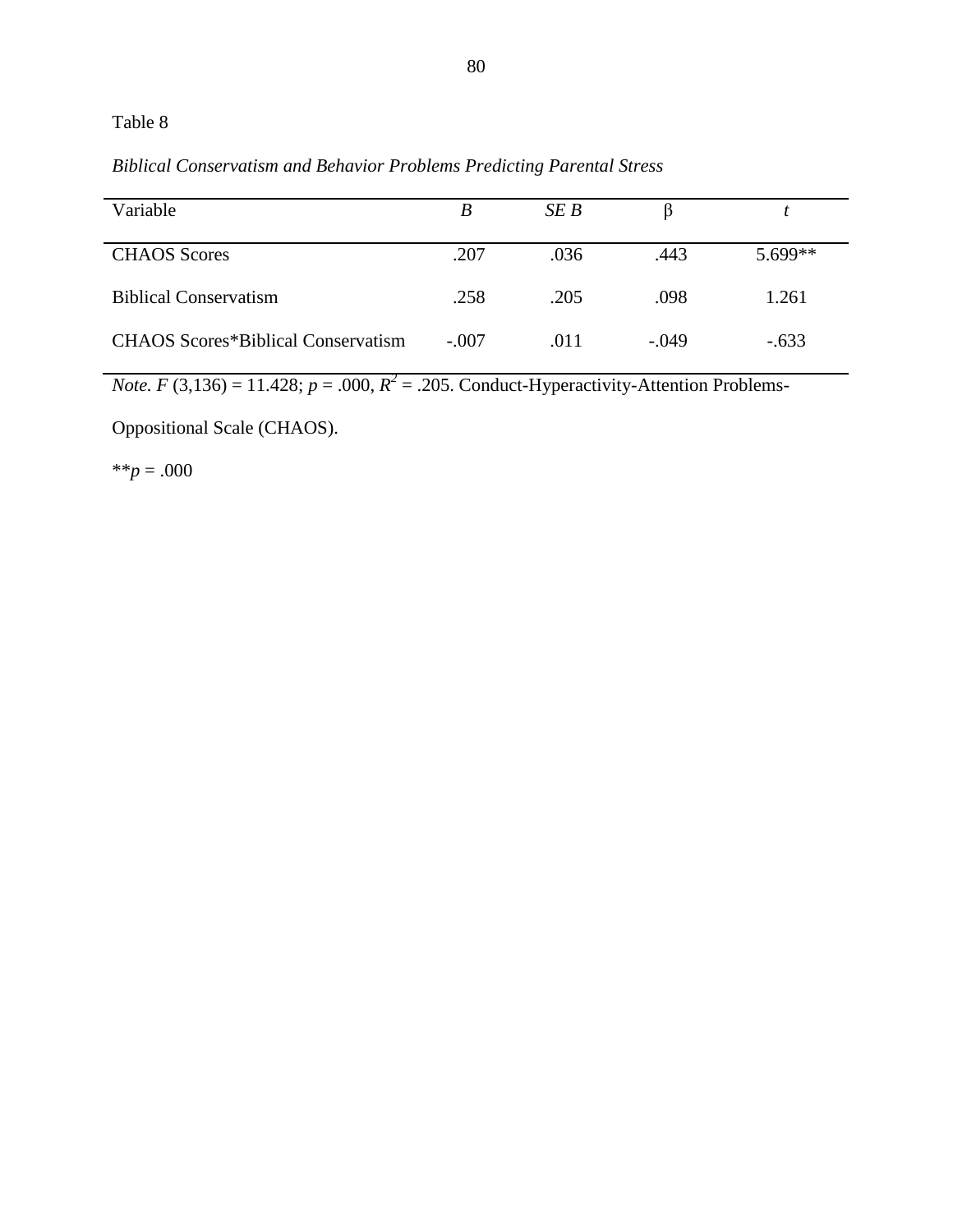*Biblical Conservatism and Behavior Problems Predicting Parental Sense of Competence*

| Variable                                  | B       | SE B |         |            |
|-------------------------------------------|---------|------|---------|------------|
| <b>CHAOS</b> Scores                       | $-.442$ | .106 | $-722$  | $-4.182**$ |
| <b>Biblical Conservatism</b>              | $-.328$ | .264 | $-.093$ | $-1.245$   |
| <b>CHAOS Scores*Biblical Conservatism</b> | .020    | .014 | .252    | 1.455      |

*Note.*  $F(3,135) = 16.226$ ;  $p = .000$ ,  $R^2 = .269$ . Conduct-Hyperactivity-Attention Problems-

Oppositional Scale (CHAOS).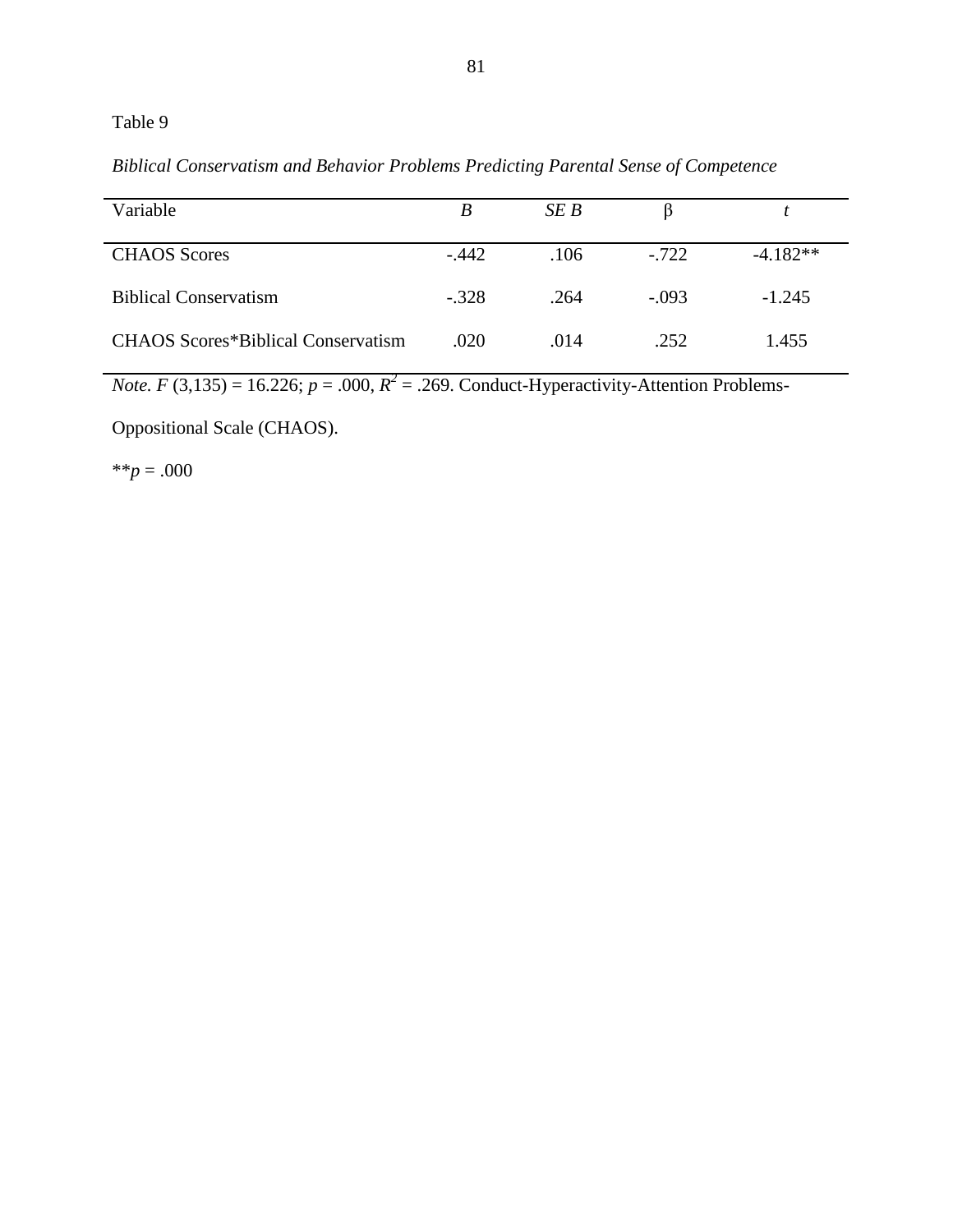*Negative Religious Coping and Behavior Problems Predicting Parental Stress*

| Variable                             | B       | SE B |         |           |
|--------------------------------------|---------|------|---------|-----------|
| <b>CHAOS</b> Scores                  | .202    | .037 | .432    | $5.407**$ |
| R-COPE: Negative                     | .142    | 174  | .069    | .816      |
| <b>CHAOS Scores*R-COPE: Negative</b> | $-.006$ | .009 | $-.059$ | $-.700$   |

*Note.*  $F(3,133) = 10.881$ ;  $p = .000$ ,  $R^2 = .197$ . Conduct-Hyperactivity-Attention Problems-

Oppositional Scale (CHAOS), Religious Coping Scale: Negative Subscale (R-COPE: Negative).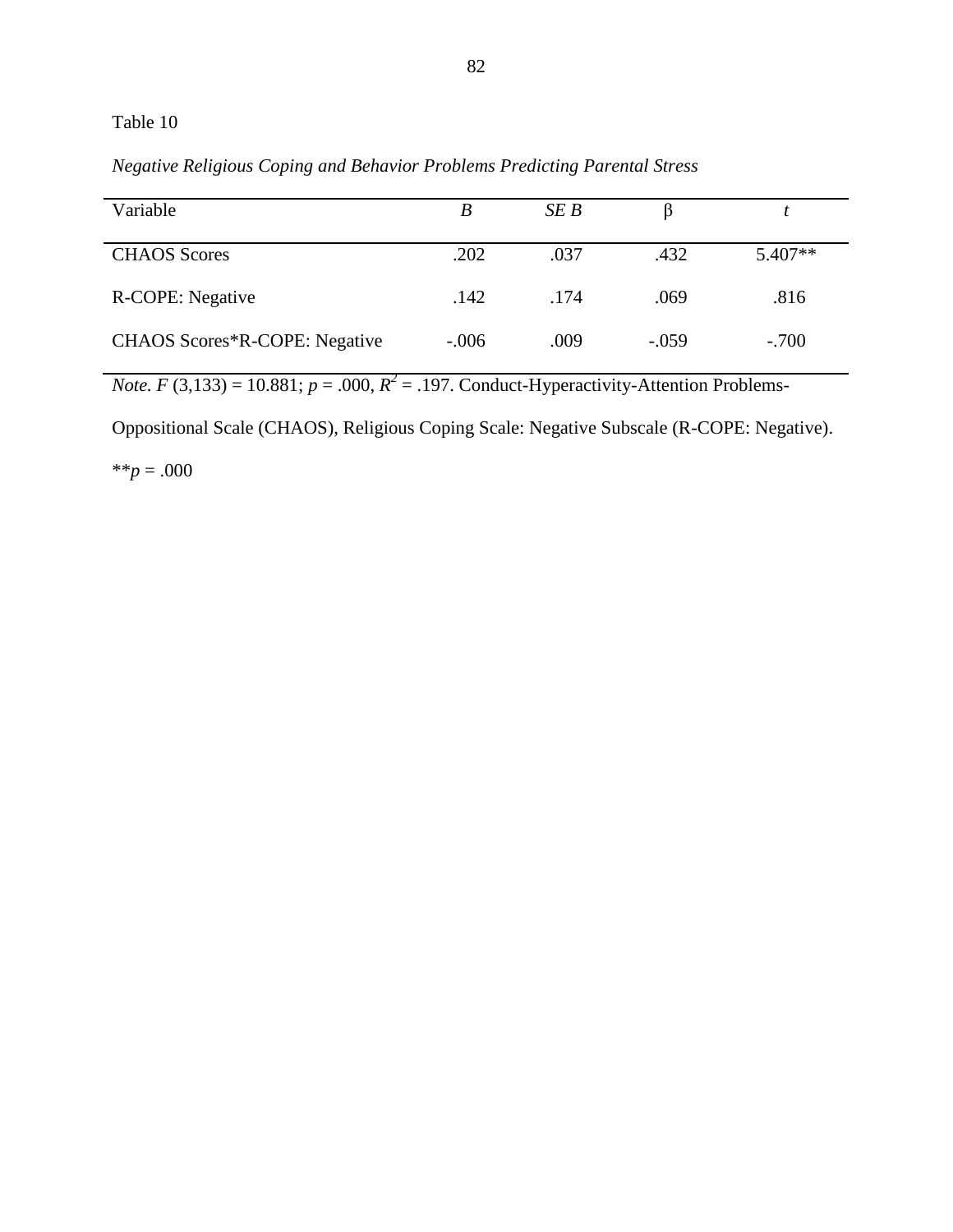*Negative Religious Coping and Behavior Problems Predicting Parental Sense of Competence*

| Variable                      | B       | SE B |         |            |
|-------------------------------|---------|------|---------|------------|
| <b>CHAOS</b> Scores           | $-.285$ | .047 | $-.467$ | $-6.067**$ |
| R-COPE: Negative              | $-.343$ | .219 | $-.128$ | $-1.567$   |
| CHAOS Scores*R-COPE: Negative | .000    | .011 | $-.003$ | $-.035$    |

*Note.*  $F(3,132) = 15.619$ ;  $p = .000$ ,  $R^2 = .262$ . Conduct-Hyperactivity-Attention Problems-

Oppositional Scale (CHAOS), Religious Coping Scale: Negative Subscale (R-COPE: Negative).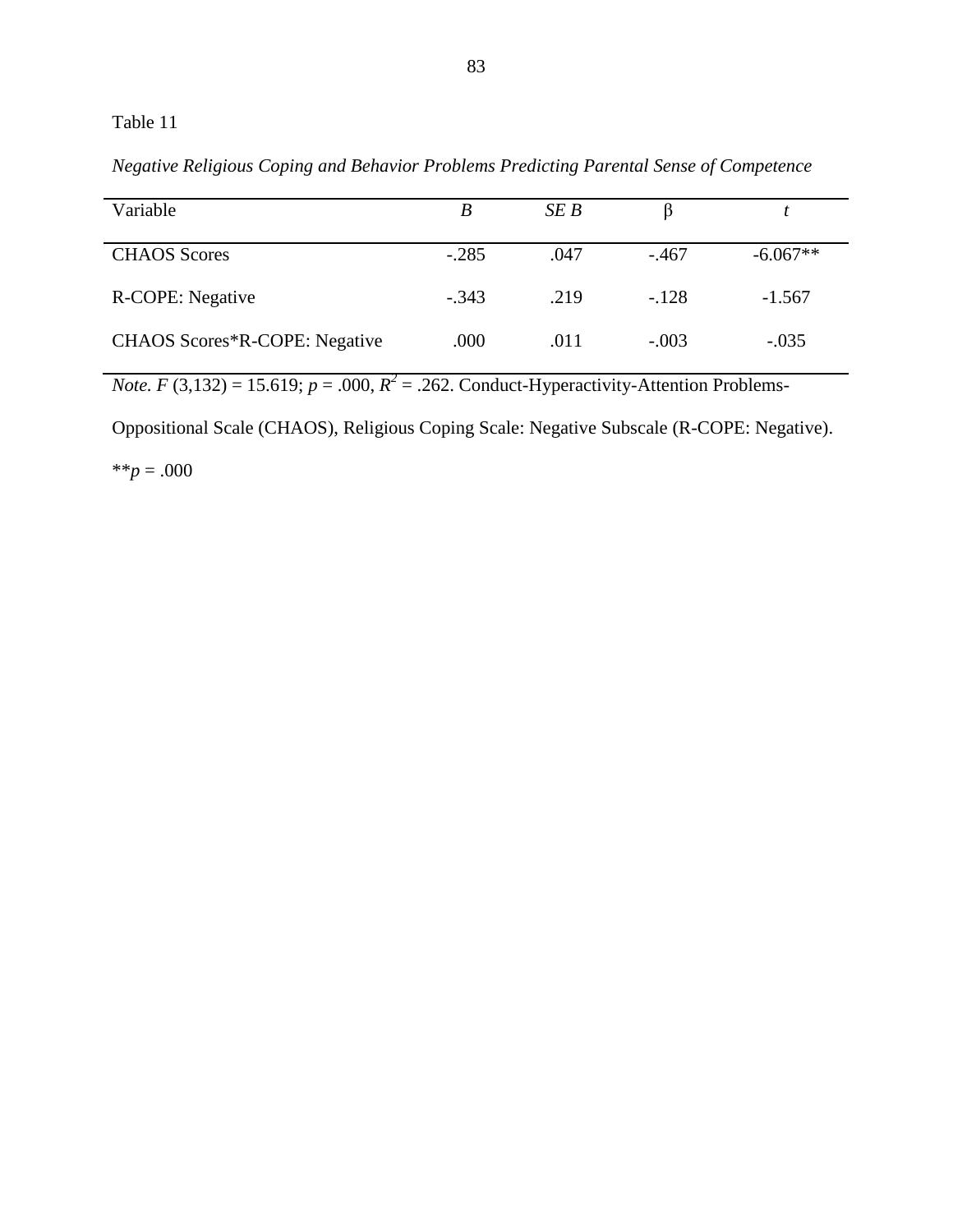*Positive Religious Coping and Behavior Problems Predicting Parental Stress*

| Variable                      | B       | SE B | B      |            |
|-------------------------------|---------|------|--------|------------|
| <b>CHAOS</b> Scores           | .207    | .035 | .444   | $5.863***$ |
| R-COPE: Positive              | .175    | .089 | .148   | $1.952**$  |
| CHAOS Scores*R-COPE: Positive | $-.009$ | .005 | $-149$ | $-1.965*$  |

*Note.*  $F(3,136) = 14.000$ ;  $p = .000$ ,  $R^2 = .24$ . Conduct-Hyperactivity-Attention Problems-

Oppositional Scale (CHAOS), Religious Coping Scale: Positive Subscale (R-COPE: Positive).

\*\*\**p* = .000, \*\**p* = .053, \**p* = .051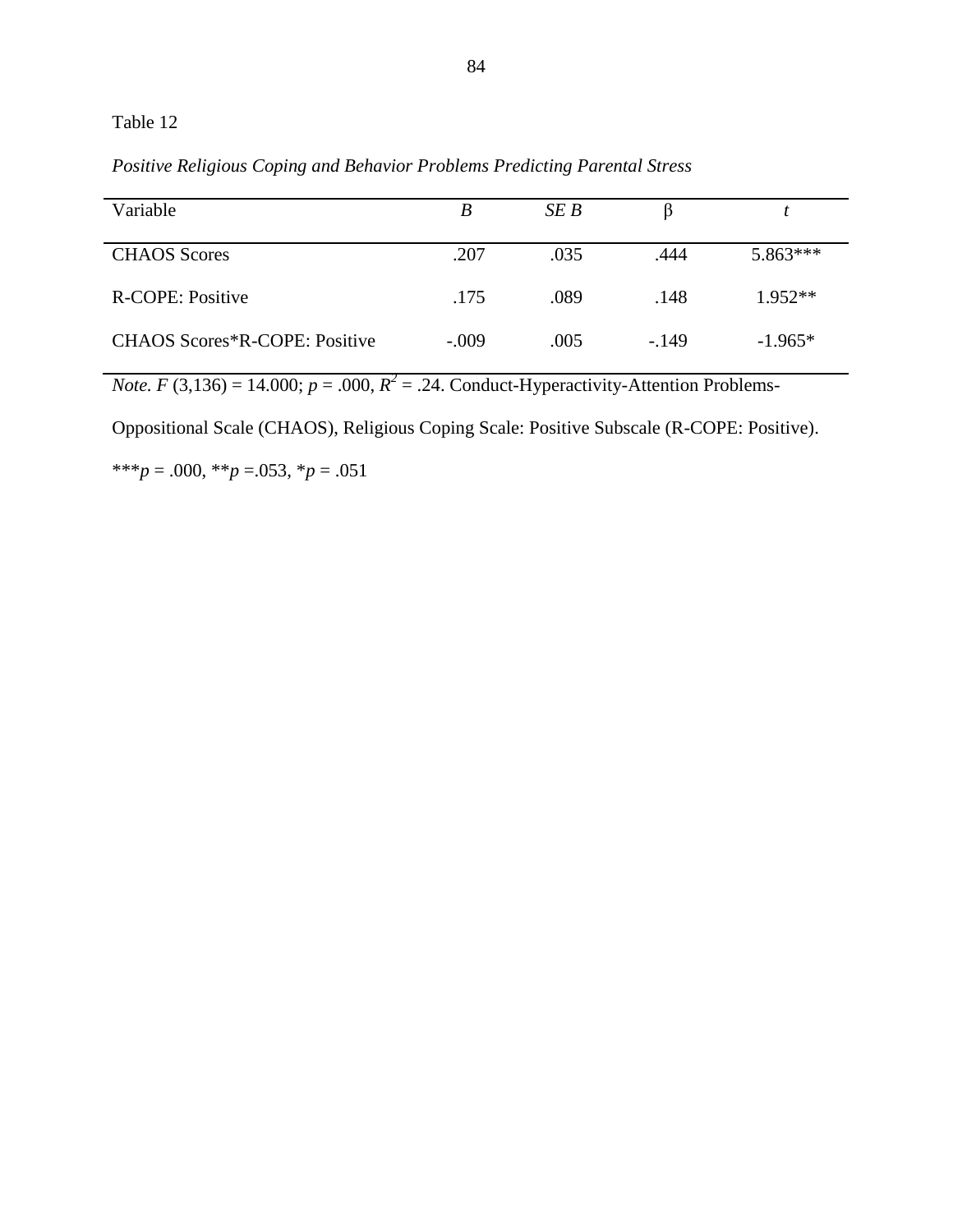*Positive Religious Coping and Behavior Problems Predicting Parental Sense of Competence*

| Variable                      | B       | SE B |         |            |
|-------------------------------|---------|------|---------|------------|
| <b>CHAOS</b> Scores           | $-.310$ | .045 | $-.507$ | $-6.938**$ |
| R-COPE: Positive              | $-.125$ | .115 | $-.080$ | $-1.093$   |
| CHAOS Scores*R-COPE: Positive | .017    | .006 | .206    | $2.800*$   |

*Note.*  $F(3,132) = 18.719$ ;  $p = .000$ ,  $R^2 = .298$ . Conduct-Hyperactivity-Attention Problems-

Oppositional Scale (CHAOS), Religious Coping Scale: Positive Subscale (R-COPE: Positive).

\*\**p* = .000, \**p* <.05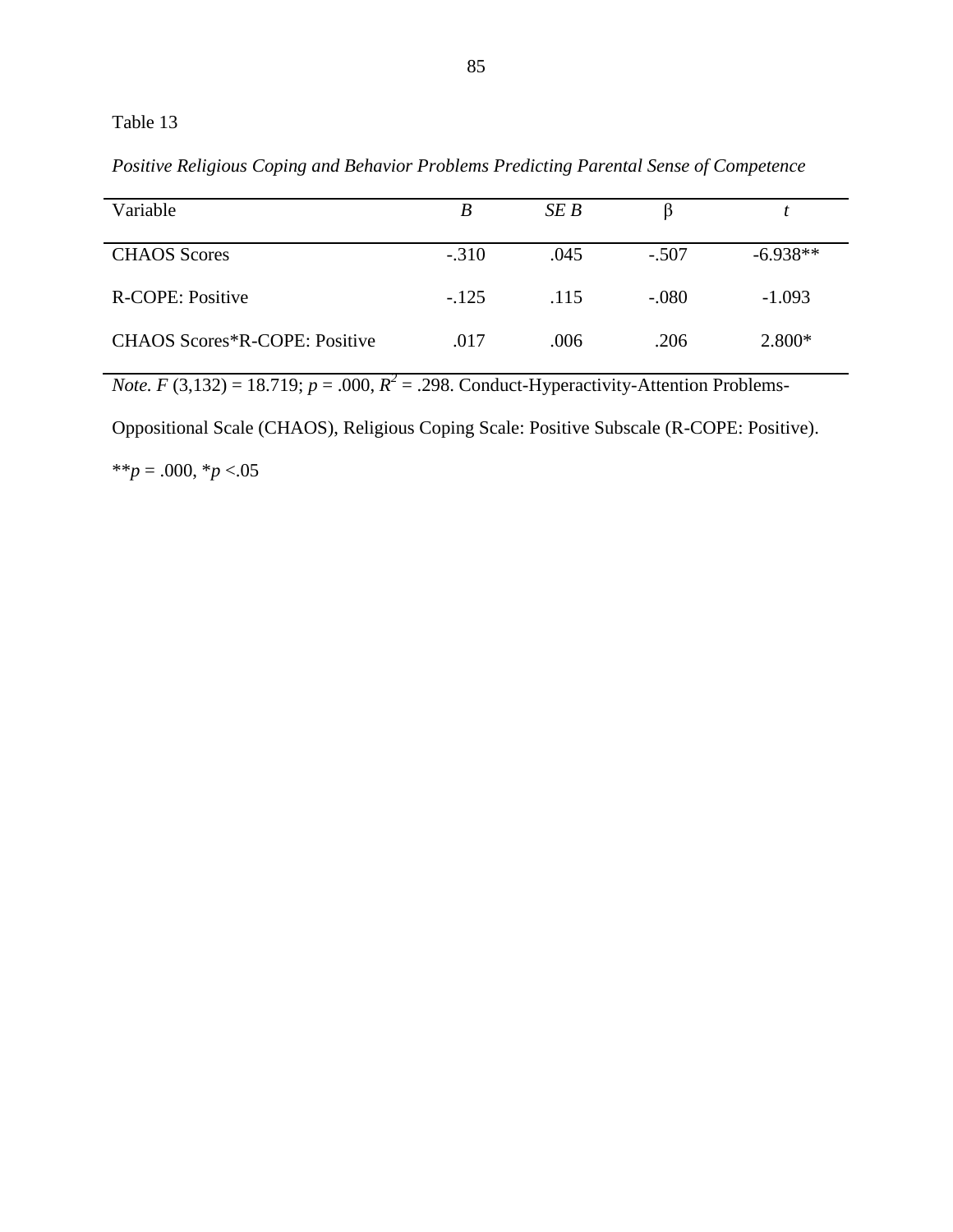*Interaction between Positive Religious Coping, Sanctification of Parenting, and Child Behavior* 

| Variable                         | $\boldsymbol{B}$ | SEB  | β       | t          |
|----------------------------------|------------------|------|---------|------------|
| <b>CHAOS</b> Scores              | .170             | .041 | .360    | $4.144**$  |
| Sanctification of parenting      | $-.102$          | .040 | $-.326$ | $-2.538**$ |
| <b>R-COPE: Positive</b>          | .440             | .137 | .371    | $3.206*$   |
| Sanctification*CHAOS Scores      | $-.002$          | .002 | $-.117$ | $-1.258*$  |
| R-COPE: Positive*CHAOS Scores    | $-.006$          | .006 | $-.099$ | $-1.004$   |
| Sanctification*R-COPE: Positive  | .000             | .003 | $-.021$ | $-.241$    |
| R-COPE: Pos*Sanctification*CHAOS |                  | .000 | .053    | .534       |

*Problems Predicting Parenting Stress Scores* 

*Note.*  $F(7, 126) = 8.112$ ;  $p = .000$ ,  $R^2 = .311$ . Conduct-Hyperactivity-Attention Problems-

Oppositional Scale (CHAOS), Religious Coping Scale: Positive Subscale (R-COPE: Positive). \*\* $p = .000, *p < .05$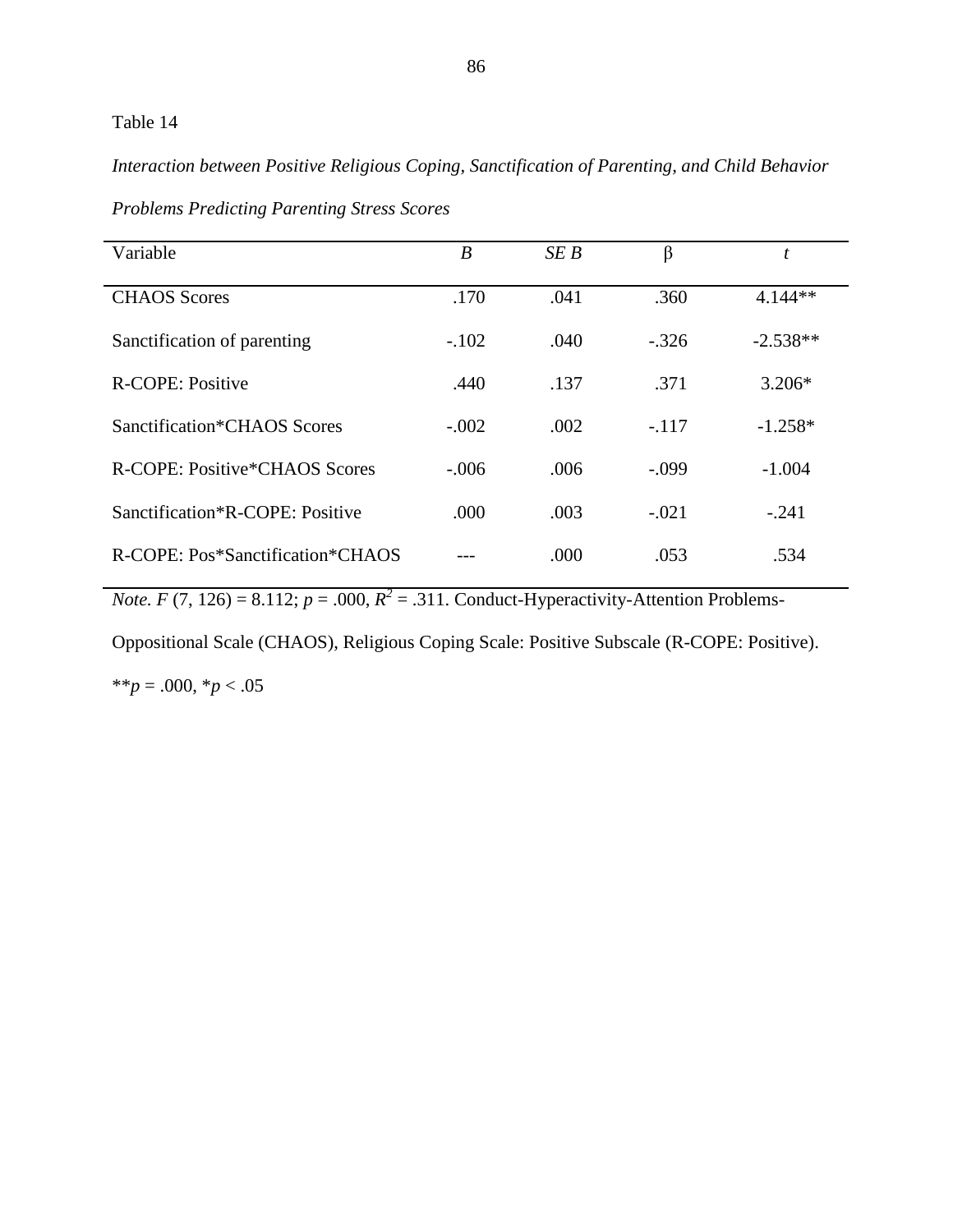*Interaction between Positive Religious Coping, Sanctification of Parenting, and Child Behavior* 

| Variable                         | $\boldsymbol{B}$ | SEB  | β       | t          |
|----------------------------------|------------------|------|---------|------------|
| <b>CHAOS</b> Scores              | $-.274$          | .053 | $-.444$ | $-5.154**$ |
| Sanctification of parenting      | .131             | .052 | .320    | $2.523**$  |
| R-COPE: Positive                 | $-.491$          | .182 | $-.311$ | $-2.704*$  |
| Sanctification*CHAOS Scores      | $-.001$          | .002 | $-.058$ | $-.628*$   |
| R-COPE: Positive*CHAOS Scores    | .021             | .008 | .246    | 2.538      |
| Sanctification*R-COPE: Positive  | .001             | .004 | .032    | .337       |
| R-COPE: Pos*Sanctification*CHAOS | .000             | .000 | $-.049$ | $-.495$    |

*Problems Predicting Parental Sense of Competence*

*Note.*  $F(7, 125) = 9.068$ ;  $p = .000$ ,  $R^2 = .337$ . Conduct-Hyperactivity-Attention Problems-

Oppositional Scale (CHAOS), Religious Coping Scale: Positive Subscale (R-COPE: Positive). \*\**p* =.000, \**p* <.050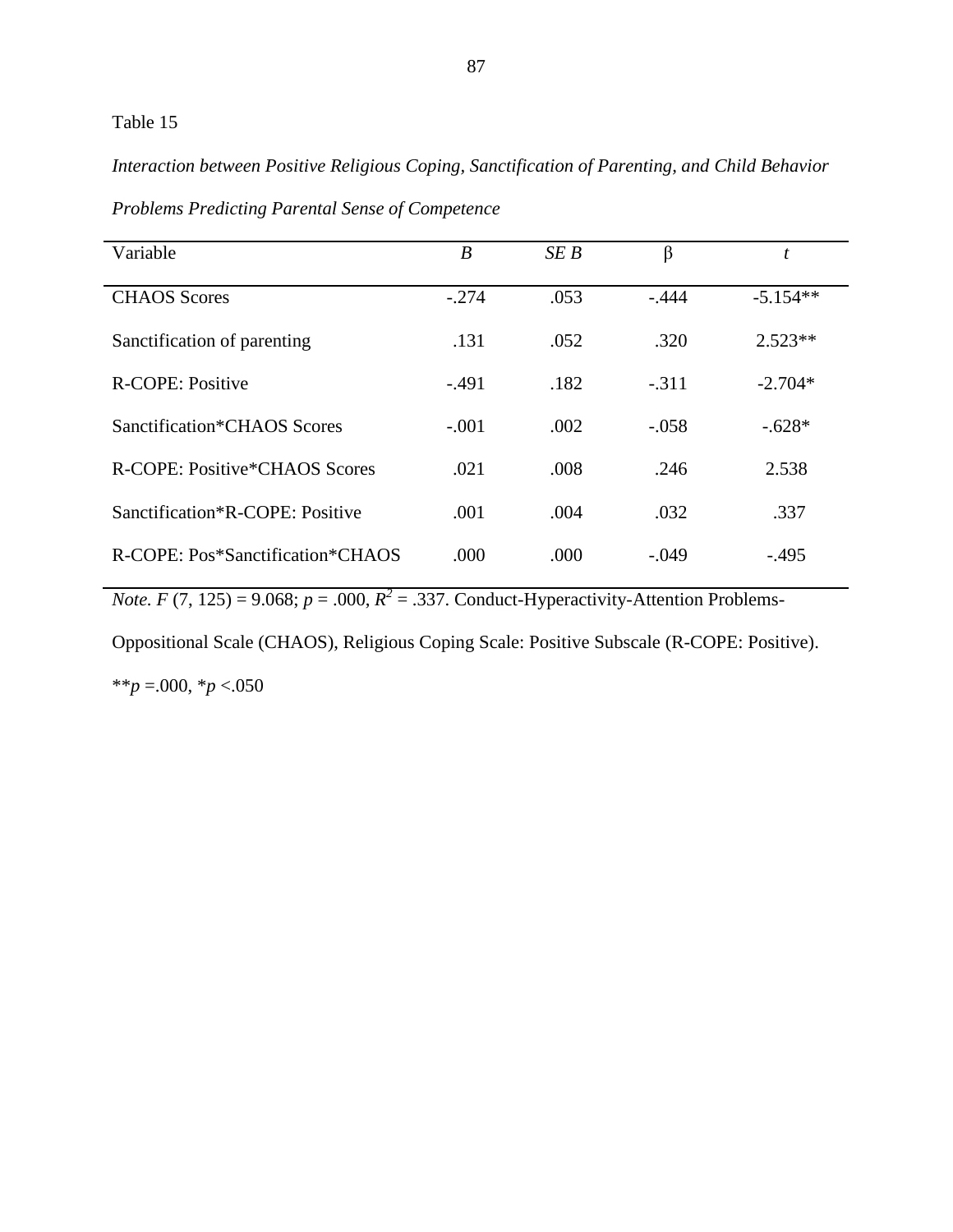*Interaction between Child Behavior Problems, Biblical Conservatism, and Sanctification of* 

| Variable                                        | $\boldsymbol{B}$ | SEB  | β       | t         |
|-------------------------------------------------|------------------|------|---------|-----------|
| <b>CHAOS</b> Scores                             | .191             | .039 | .406    | $4.862**$ |
| Sanctification of parenting                     | $-.024$          | .032 | $-.077$ | $-.752$   |
| <b>Biblical Conservatism</b>                    | .307             | .274 | .114    | 1.121     |
| Sanctification*CHAOS Scores                     | $-.003$          | .001 | $-.196$ | $-2.332*$ |
| Biblical Conservatism <sup>*</sup> CHAOS Scores | $-.002$          | .014 | $-.013$ | $-.132$   |
| Sanctification*Biblical Conservatism            | .003             | .008 | .041    | .421      |
| Biblical Cons*Sanctification*CHAOS              | .000             | .000 | .028    | .280      |

*Parenting Predicting Parenting Stress*

*Note.*  $F(7, 126) = 6.258$ ;  $p = .000$ ,  $R^2 = .26$ . Conduct-Hyperactivity-Attention Problems-

Oppositional Scale (CHAOS).

\*\**p* = .000, \**p* <.050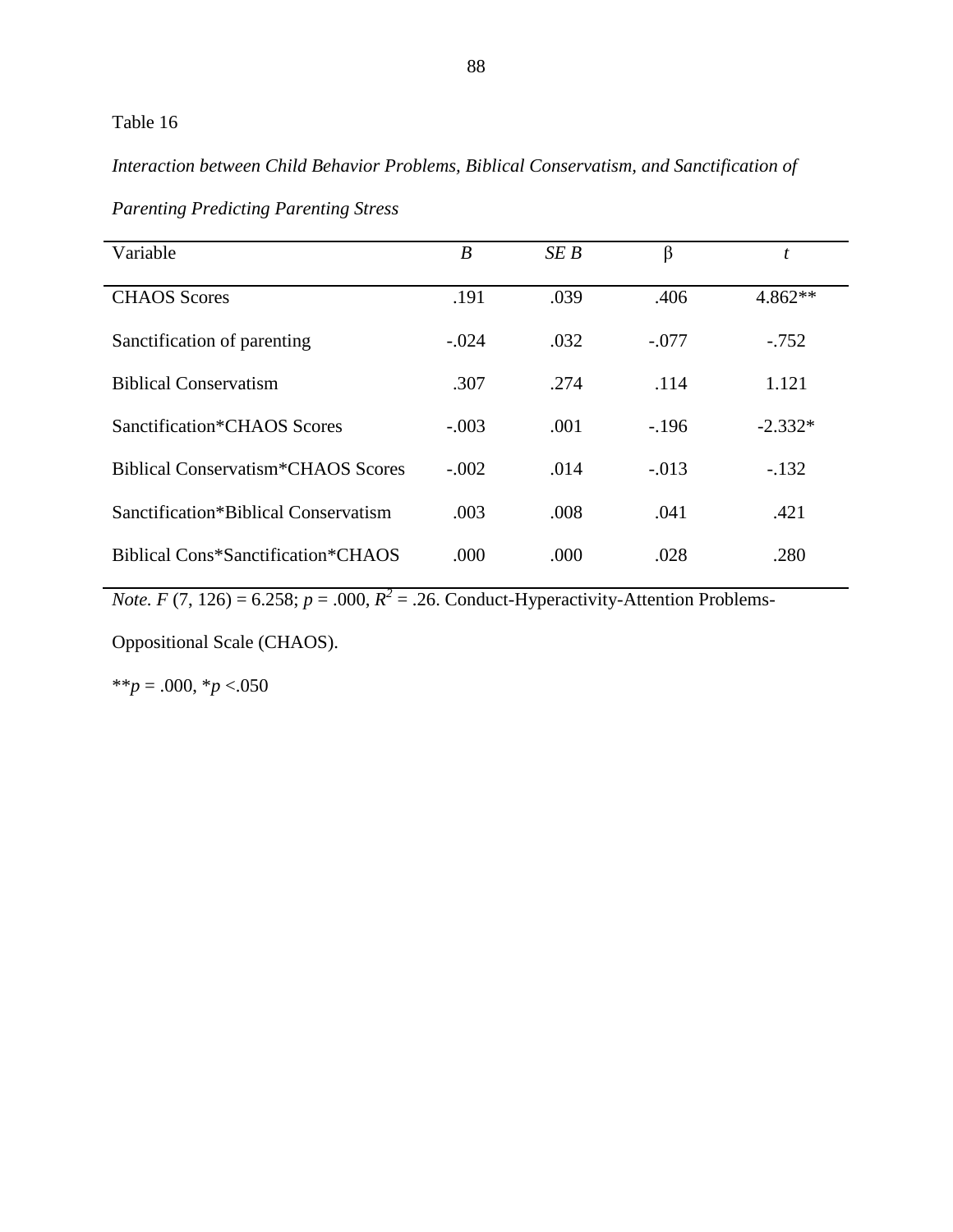## *Interaction between Child Behavior Problems, Biblical Conservatism, and Sanctification of*

| Variable                                  | $\boldsymbol{B}$ | SEB  | β        | t          |
|-------------------------------------------|------------------|------|----------|------------|
| <b>CHAOS</b> Scores                       | $-.288$          | .051 | $-0.466$ | $-5.645**$ |
| Sanctification of parenting               | .060             | .041 | .148     | 1.472      |
| <b>Biblical Conservatism</b>              | $-.595$          | .364 | $-166$   | $-1.633$   |
| Sanctification*CHAOS Scores               | .001             | .002 | .064     | .770       |
| <b>Biblical Conservatism*CHAOS Scores</b> | .019             | .018 | .101     | 1.044      |
| Sanctification*Biblical Conservatism      | .000             | .010 | .005     | .048       |
| Biblical Cons*Sanctification*CHAOS        | .000             | .001 | $-.025$  | $-.251$    |

*Parenting Predicting Parental Sense of Competence*

*Note.*  $F(4, 128) = 12.147$ ;  $p = .000$ ,  $R^2 = .275$ . Conduct-Hyperactivity-Attention Problems-

Oppositional Scale (CHAOS).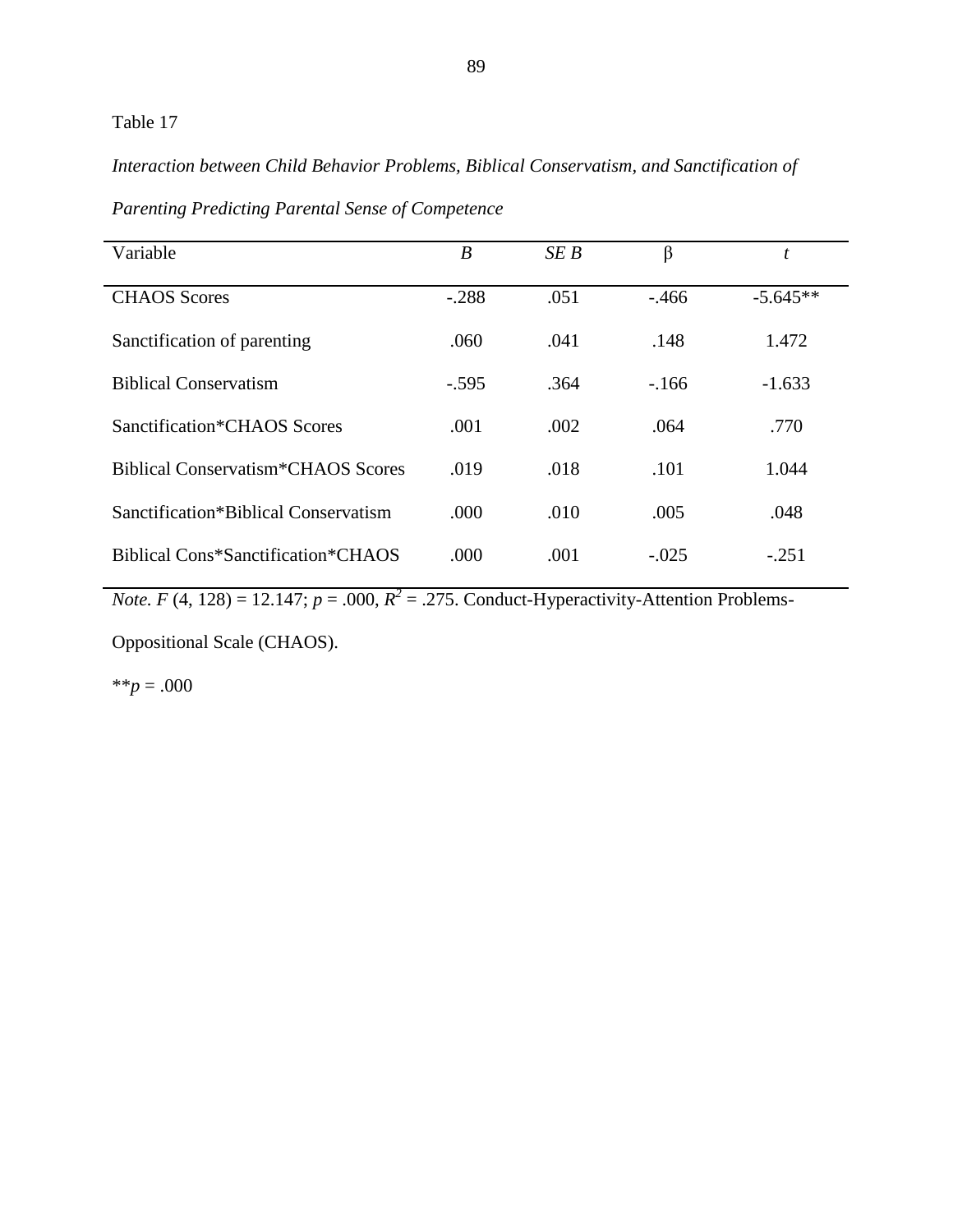

*Figure 1*. Influence of Behavior Problems on Parental Stress Scores as Moderated by Sanctification of Parenting.

*Note.* High CHAOS Scores (High BP), Medium CHAOS Scores (Medium BP), Low CHAOS Scores (Low BP). High Sanctification of Parenting Scores (High Sanctification), Medium Sanctification of Parenting Scores (Medium Sanctification), Low Sanctification of Parenting Scores (Low Sanctification).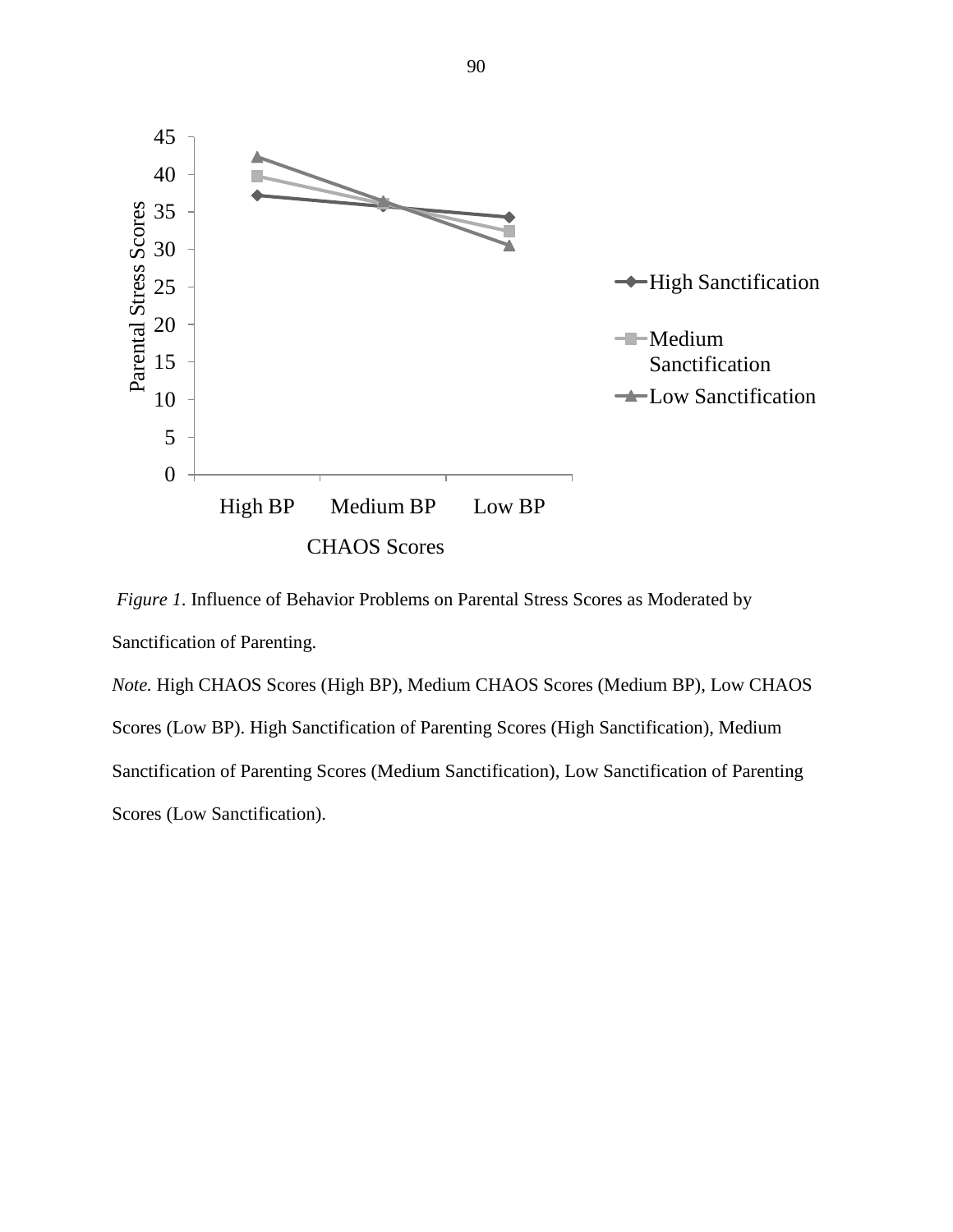

*Figure 2.* Influence of Behavior Problems on Parental Stress Scores As Moderated by Positive Religious Coping.

*Note.* High CHAOS Scores (High BP), Medium CHAOS Scores (Medium BP), Low CHAOS Scores (Low BP). Conduct-Hyperactivity-Attention Problems-Oppositional Scale (CHAOS).

Religious Coping Scale: Positive Subscale (R-COPE: Positive).